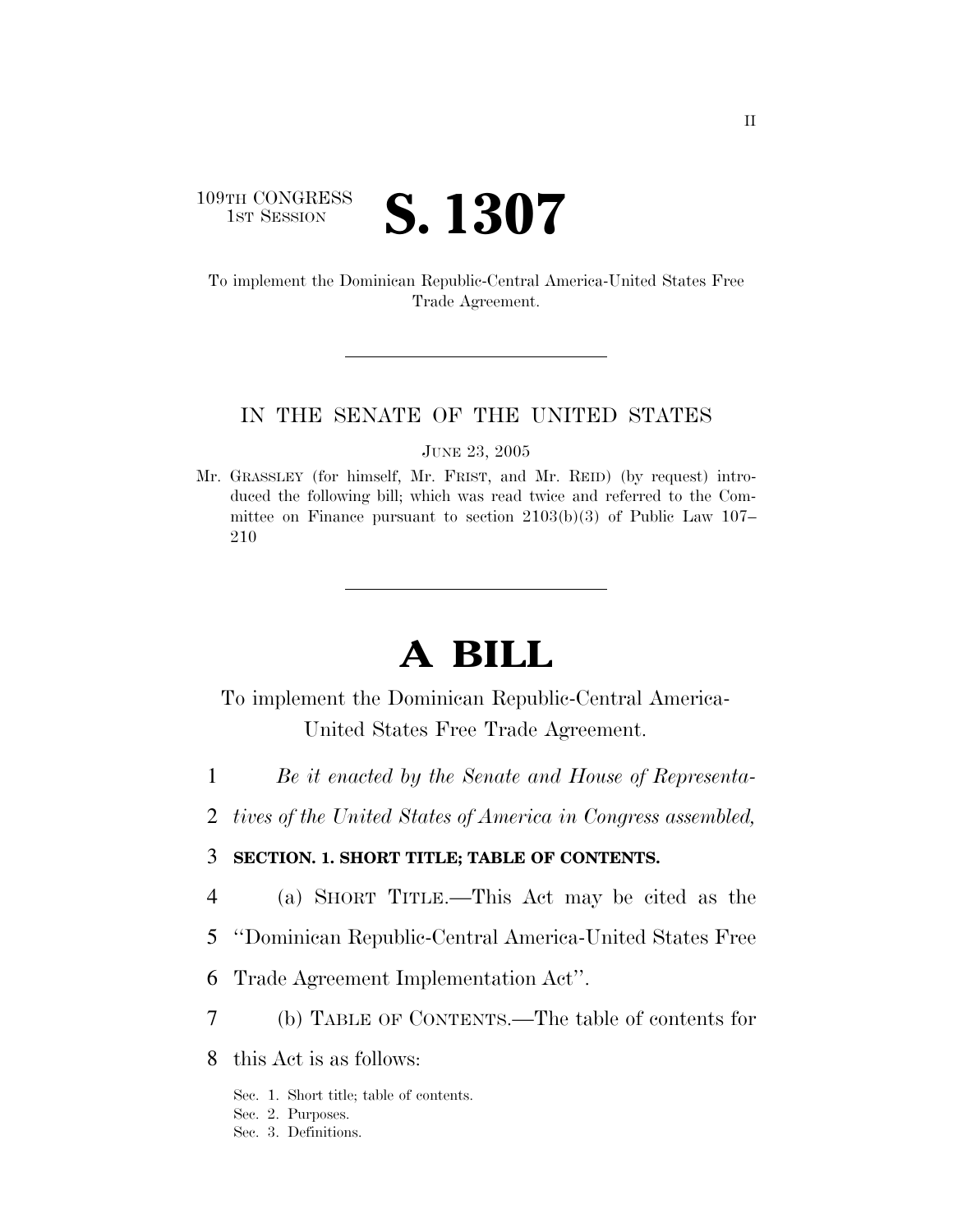#### TITLE I—APPROVAL OF, AND GENERAL PROVISIONS RELATING TO, THE AGREEMENT

- Sec. 101. Approval and entry into force of the Agreement.
- Sec. 102. Relationship of the Agreement to United States and State law.
- Sec. 103. Implementing actions in anticipation of entry into force and initial regulations.
- Sec. 104. Consultation and layover provisions for, and effective date of, proclaimed actions.
- Sec. 105. Administration of dispute settlement proceedings.
- Sec. 106. Arbitration of claims.
- Sec. 107. Effective dates; effect of termination.

### TITLE II—CUSTOMS PROVISIONS

- Sec. 201. Tariff modifications.
- Sec. 202. Additional duties on certain agricultural goods.
- Sec. 203. Rules of origin.
- Sec. 204. Customs user fees.
- Sec. 205. Retroactive application for certain liquidations and reliquidations of textile or apparel goods.
- Sec. 206. Disclosure of incorrect information; false certifications of origin; denial of preferential tariff treatment.
- Sec. 207. Reliquidation of entries.
- Sec. 208. Recordkeeping requirements.
- Sec. 209. Enforcement relating to trade in textile or apparel goods.
- Sec. 210. Regulations.

#### TITLE III—RELIEF FROM IMPORTS

Sec. 301. Definitions.

#### Subtitle A—Relief From Imports Benefiting From the Agreement

- Sec. 311. Commencing of action for relief.
- Sec. 312. Commission action on petition.
- Sec. 313. Provision of relief.
- Sec. 314. Termination of relief authority.
- Sec. 315. Compensation authority.
- Sec. 316. Confidential business information.

#### Subtitle B—Textile and Apparel Safeguard Measures

- Sec. 321. Commencement of action for relief.
- Sec. 322. Determination and provision of relief.
- Sec. 323. Period of relief.
- Sec. 324. Articles exempt from relief.
- Sec. 325. Rate after termination of import relief.
- Sec. 326. Termination of relief authority.
- Sec. 327. Compensation authority.
- Sec. 328. Confidential business information.

#### Subtitle C—Cases Under Title II of the Trade Act of 1974

#### Sec. 331. Findings and action on goods of CAFTA–DR countries.

#### TITLE IV—MISCELLANEOUS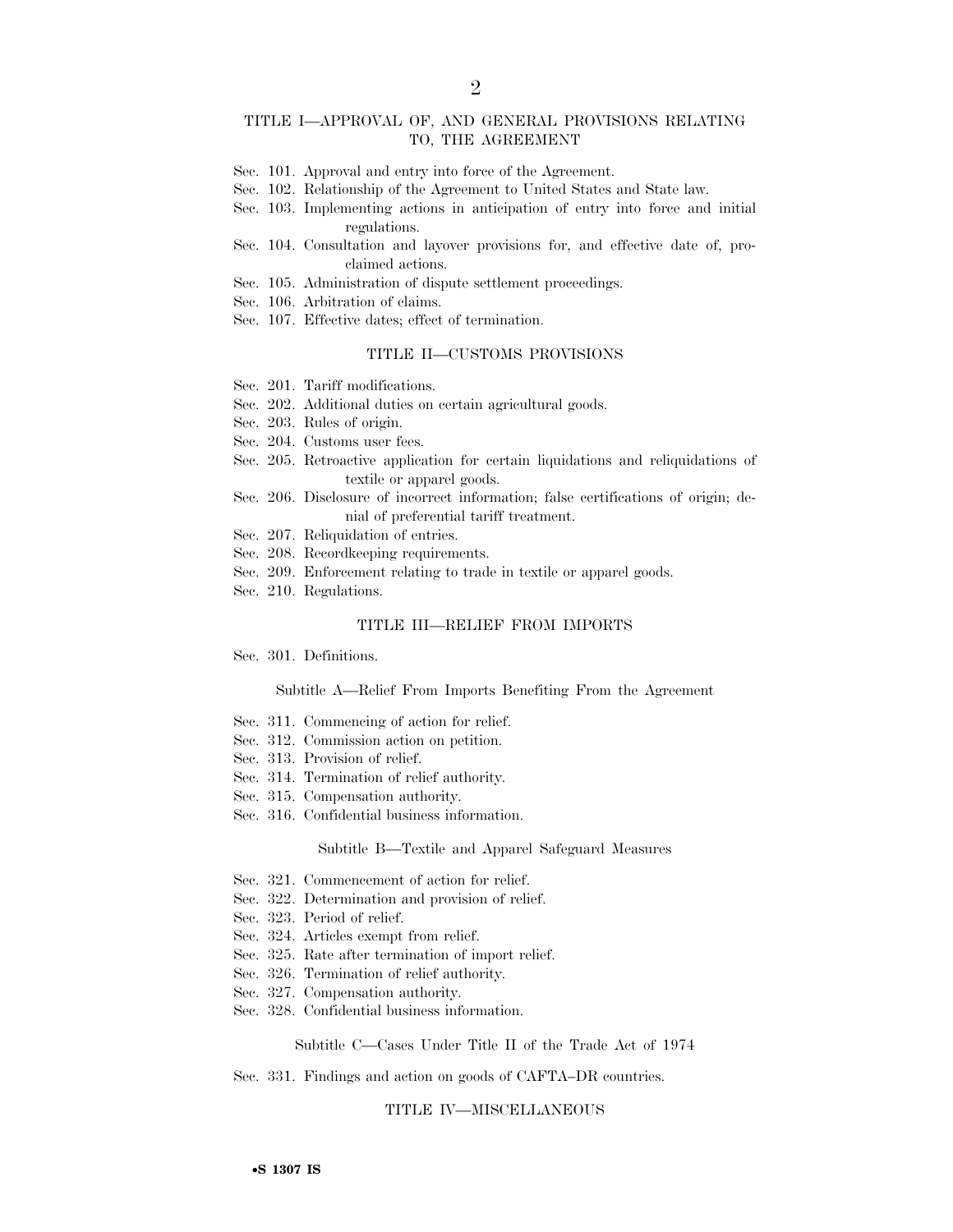Sec. 401. Eligible products.

Sec. 402. Modifications to the Caribbean Basin Economic Recovery Act.

Sec. 403. Periodic reports and meetings on labor obligations and labor capacitybuilding provisions.

## **SEC. 2. PURPOSES.**

The purposes of this Act are—

 (1) to approve and implement the Free Trade Agreement between the United States, Costa Rica, the Dominican Republic, El Salvador, Guatemala, Honduras, and Nicaragua entered into under the au- thority of section 2103(b) of the Bipartisan Trade Promotion Authority Act of 2002 (19 U.S.C. 3803(b));

 (2) to strengthen and develop economic rela- tions between the United States, Costa Rica, the Dominican Republic, El Salvador, Guatemala, Hon-duras, and Nicaragua for their mutual benefit;

 (3) to establish free trade between the United States, Costa Rica, the Dominican Republic, El Sal- vador, Guatemala, Honduras, and Nicaragua through the reduction and elimination of barriers to trade in goods and services and to investment; and (4) to lay the foundation for further coopera-

 tion to expand and enhance the benefits of the Agreement.

# **SEC. 3. DEFINITIONS.**

In this Act: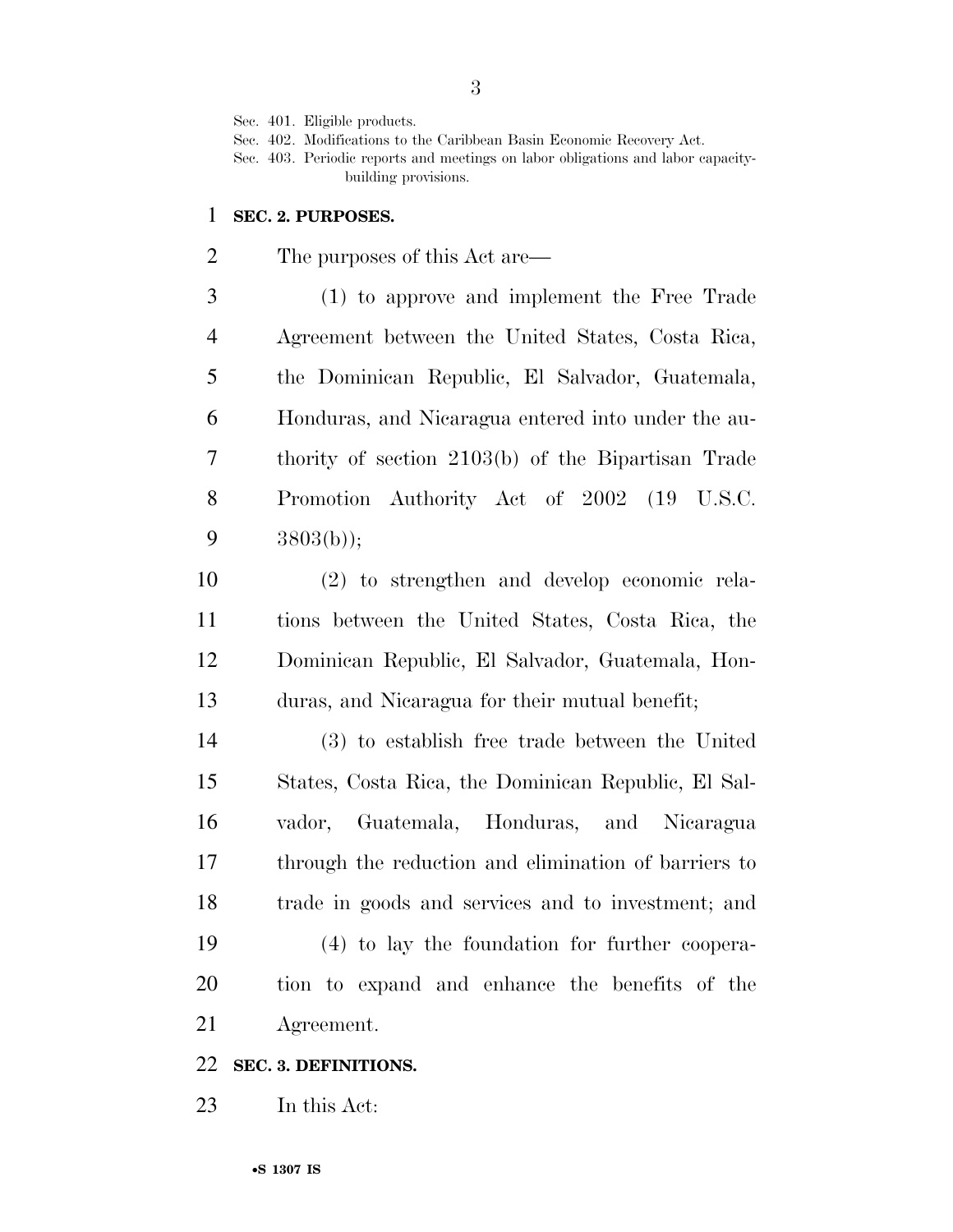| $\mathbf{1}$   | (1) AGREEMENT.—The term "Agreement"            |
|----------------|------------------------------------------------|
| $\overline{2}$ | means the Dominican Republic-Central America-  |
| 3              | United States Free Trade Agreement approved by |
| $\overline{4}$ | the Congress under section $101(a)(1)$ .       |
| 5              | (2) CAFTA-DR COUNTRY.—Except as pro-           |
| 6              | vided in section 203, the term "CAFTA-DR coun- |
| 7              | $\text{try}$ " means—                          |
| 8              | (A) Costa Rica, for such time as the           |
| 9              | Agreement is in force between the United       |
| 10             | States and Costa Rica;                         |
| 11             | (B) the Dominican Republic, for such time      |
| 12             | as the Agreement is in force between the       |
| 13             | United States and the Dominican Republic;      |
| 14             | (C) El Salvador, for such time as the          |
| 15             | Agreement is in force between the United       |
| 16             | States and El Salvador;                        |
| 17             | (D) Guatemala, for such time as the            |
| 18             | Agreement is in force between the United       |
| 19             | States and Guatemala;                          |
| 20             | (E) Honduras, for such time as the Agree-      |
| 21             | ment is in force between the United States and |
| 22             | Honduras; and                                  |
| 23             | (F) Nicaragua, for such time as the Agree-     |
| 24             | ment is in force between the United States and |
| 25             | Nicaragua.                                     |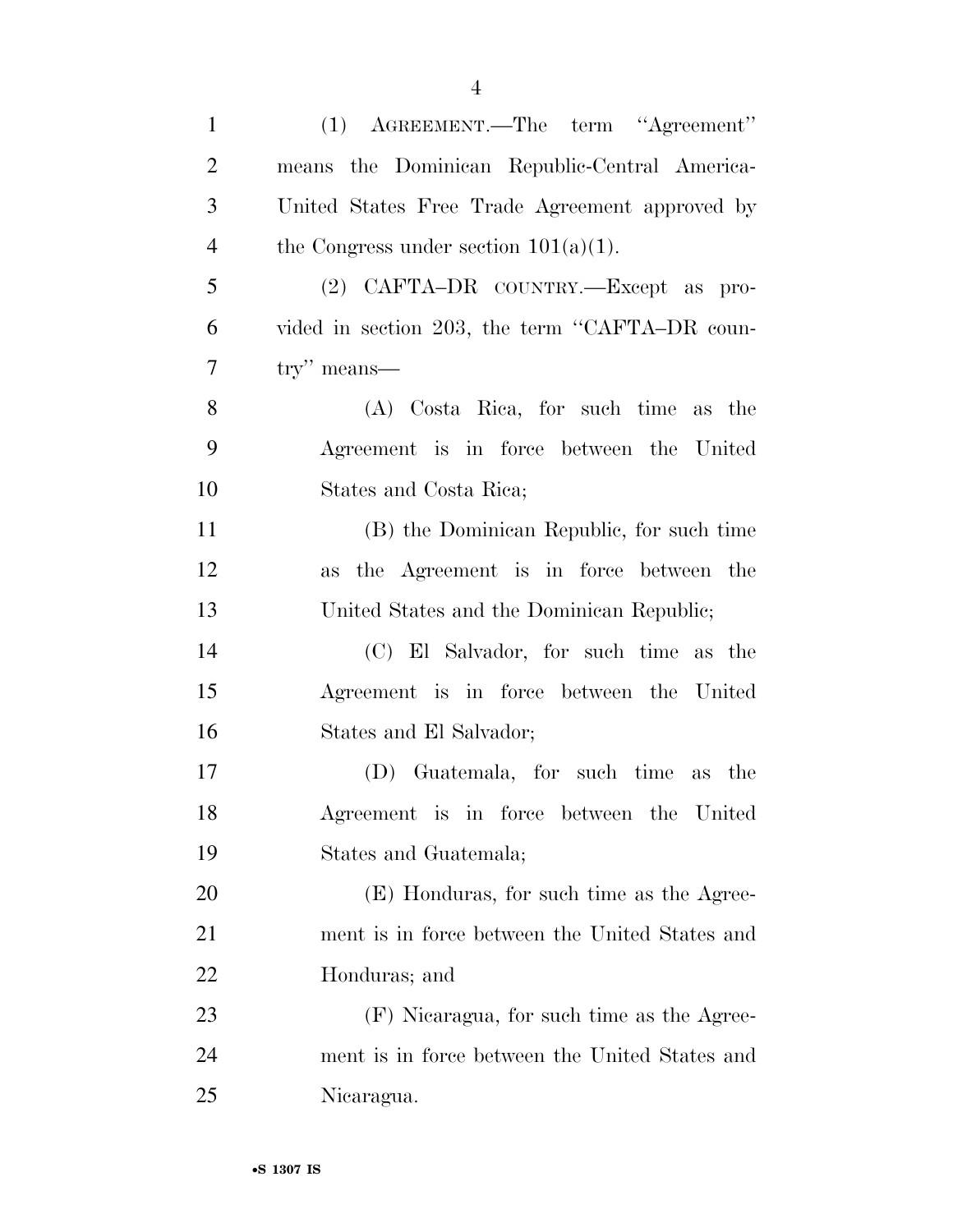(3) COMMISSION.—The term ''Commission'' means the United States International Trade Com-mission.

 (4) HTS.—The term ''HTS'' means the Har-monized Tariff Schedule of the United States.

 (5) TEXTILE OR APPAREL GOOD.—The term ''textile or apparel good'' means a good listed in the Annex to the Agreement on Textiles and Clothing referred to in section 101(d)(4) of the Uruguay Round Agreements Act (19 U.S.C. 3511(d)(4)), other than a good listed in Annex 3.29 of the Agree-ment.

# **TITLE I—APPROVAL OF, AND GENERAL PROVISIONS RE- LATING TO, THE AGREEMENT SEC. 101. APPROVAL AND ENTRY INTO FORCE OF THE AGREEMENT.**

 (a) APPROVAL OF AGREEMENT AND STATEMENT OF ADMINISTRATIVE ACTION.—Pursuant to section 2105 of the Bipartisan Trade Promotion Authority Act of 2002 (19 U.S.C. 3805) and section 151 of the Trade Act of 1974 (19 U.S.C. 2191), the Congress approves—

 (1) the Dominican Republic-Central America- United States Free Trade Agreement entered into on August 5, 2004, with the Governments of Costa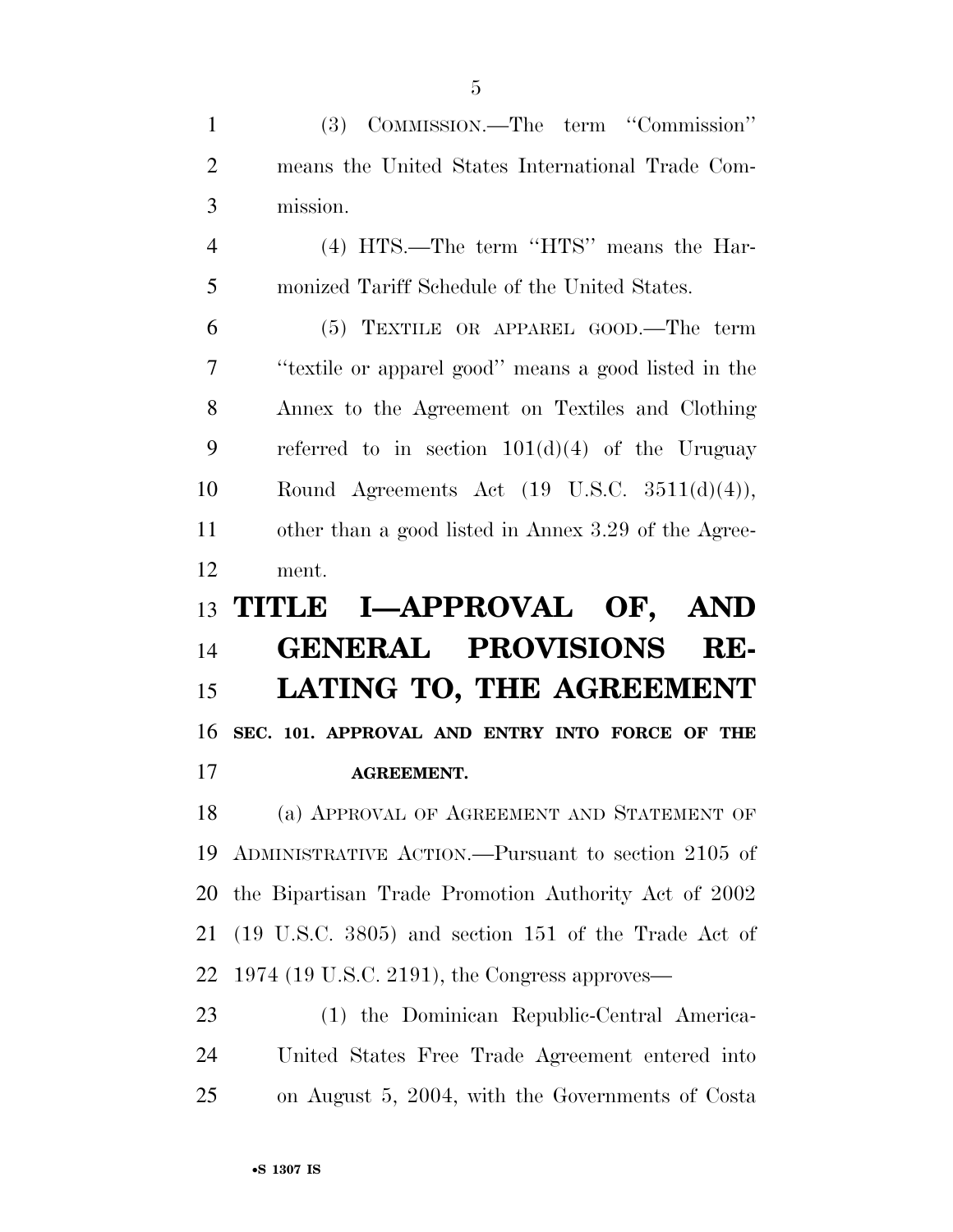Rica, the Dominican Republic, El Salvador, Guate- mala, Honduras, and Nicaragua, and submitted to 3 the Congress on  $\qquad$ , 2005; and

 (2) the statement of administrative action pro- posed to implement the Agreement that was sub-6 mitted to the Congress on  $\qquad$ , 2005.

 (b) CONDITIONS FOR ENTRY INTO FORCE OF THE AGREEMENT.—At such time as the President determines that countries listed in subsection (a)(1) have taken meas- ures necessary to comply with the provisions of the Agree- ment that are to take effect on the date on which the Agreement enters into force, the President is authorized to provide for the Agreement to enter into force with re- spect to those countries that provide for the Agreement to enter into force for them.

# **SEC. 102. RELATIONSHIP OF THE AGREEMENT TO UNITED STATES AND STATE LAW.**

 (a) RELATIONSHIP OF AGREEMENT TO UNITED STATES LAW.—

20 (1) UNITED STATES LAW TO PREVAIL IN CON- FLICT.—No provision of the Agreement, nor the ap- plication of any such provision to any person or cir- cumstance, which is inconsistent with any law of the United States shall have effect.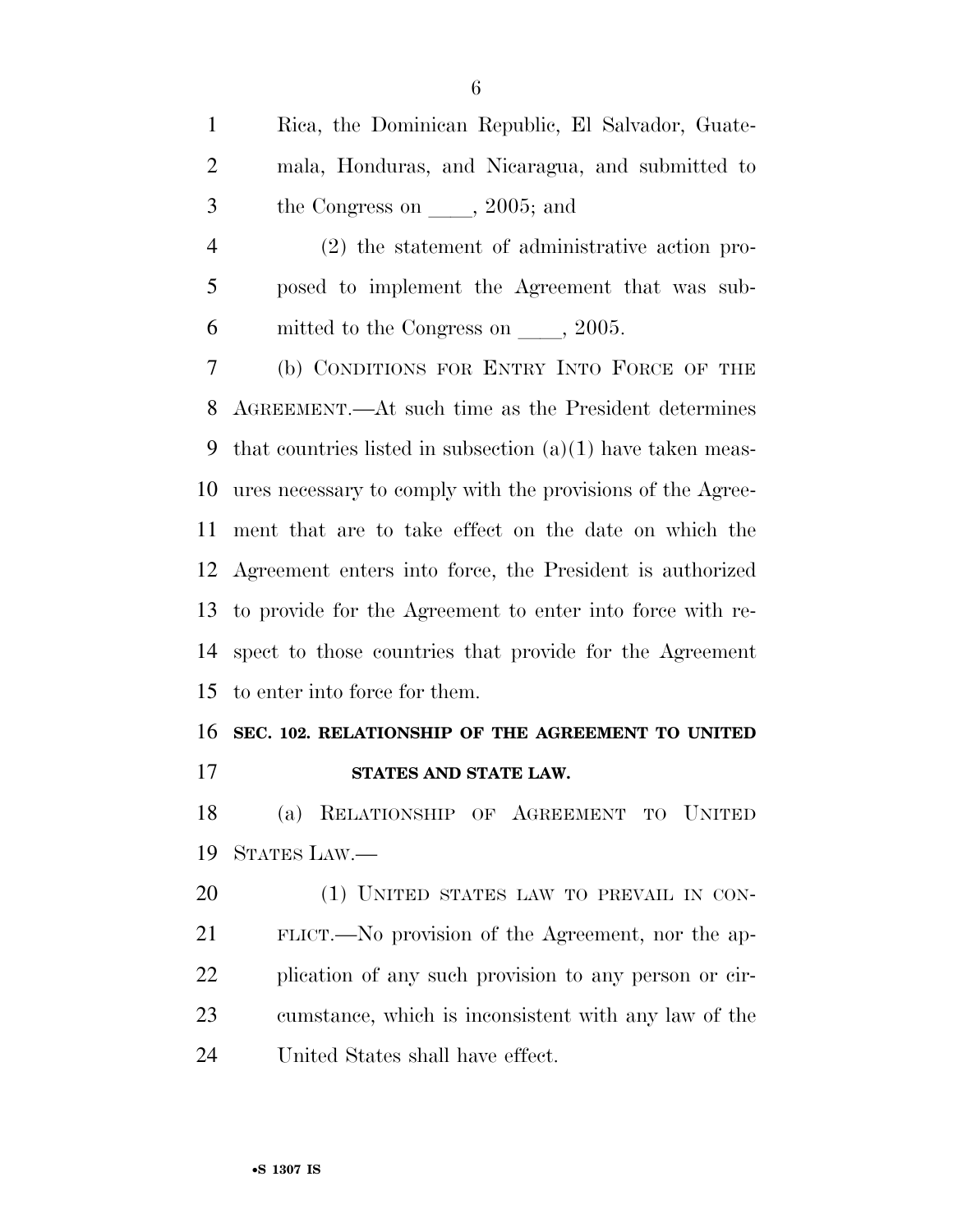| $\mathbf{1}$   | (2) CONSTRUCTION.—Nothing in this Act shall         |
|----------------|-----------------------------------------------------|
| $\overline{2}$ | be construed—                                       |
| 3              | $(A)$ to amend or modify any law of the             |
| $\overline{4}$ | United States, or                                   |
| 5              | (B) to limit any authority conferred under          |
| 6              | any law of the United States,                       |
| 7              | unless specifically provided for in this Act.       |
| 8              | RELATIONSHIP OF AGREEMENT TO STATE<br>(b)           |
| 9              | Law.                                                |
| 10             | (1) LEGAL CHALLENGE.—No State law, or the           |
| 11             | application thereof, may be declared invalid as to  |
| 12             | any person or circumstance on the ground that the   |
| 13             | provision or application is inconsistent with the   |
| 14             | Agreement, except in an action brought by the       |
| 15             | United States for the purpose of declaring such law |
| 16             | or application invalid.                             |
| 17             | (2) DEFINITION OF STATE LAW.—For purposes           |
| 18             | of this subsection, the term "State law" includes—  |
| 19             | $(A)$ any law of a political subdivision of a       |
| 20             | State; and                                          |
| 21             | (B) any State law regulating or taxing the          |
| 22             | business of insurance.                              |
| 23             | (c) EFFECT OF AGREEMENT WITH RESPECT TO PRI-        |
| 24             | VATE REMEDIES.—No person other than the United      |
| 25             | States—                                             |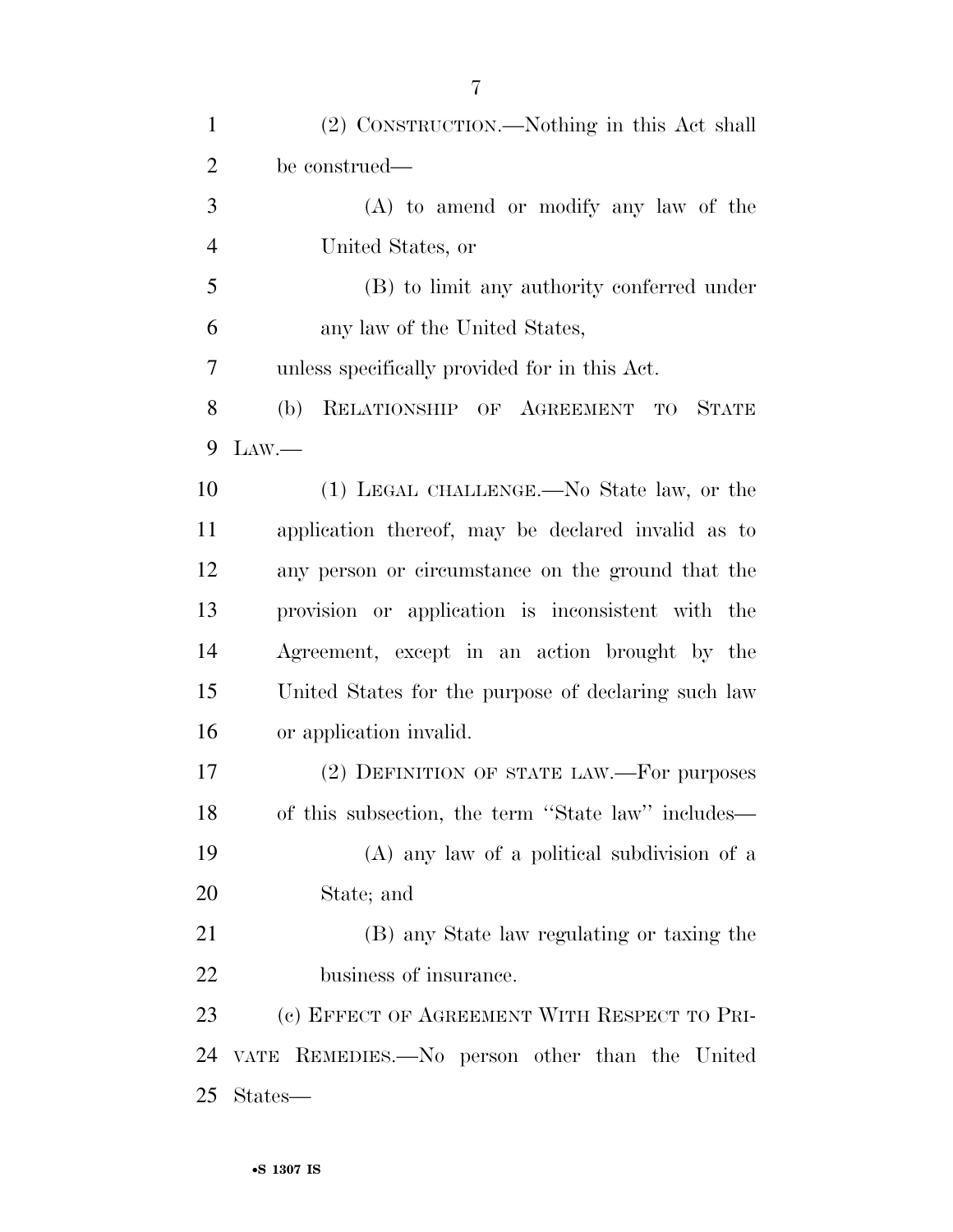| $\mathbf{1}$   | (1) shall have any cause of action or defense          |
|----------------|--------------------------------------------------------|
| $\overline{2}$ | under the Agreement or by virtue of congressional      |
| 3              | approval thereof; or                                   |
| $\overline{4}$ | (2) may challenge, in any action brought under         |
| 5              | any provision of law, any action or inaction by any    |
| 6              | department, agency, or other instrumentality of the    |
| 7              | United States, any State, or any political subdivision |
| 8              | of a State, on the ground that such action or inac-    |
| 9              | tion is inconsistent with the Agreement.               |
| 10             | SEC. 103. IMPLEMENTING ACTIONS IN ANTICIPATION OF      |
| 11             | ENTRY INTO FORCE AND INITIAL REGULA-                   |
| 12             | TIONS.                                                 |
| 13             | (a) IMPLEMENTING ACTIONS.—                             |
| 14             | PROCLAMATION AUTHORITY.—After<br>(1)<br>the            |
| 15             | date of the enactment of this Act—                     |
| 16             | (A) the President may proclaim such ac-                |
| 17             | tions, and                                             |
| 18             | (B)<br>other appropriate officers of the               |
| 19             | United States Government may issue such reg-           |
| 20             | ulations,                                              |
| 21             | as may be necessary to ensure that any provision of    |
| 22             | this Act, or amendment made by this Act, that takes    |
| 23             | effect on the date the Agreement enters into force     |
| 24             | is appropriately implemented on such date, but no      |
| 25             | such proclamation or regulation may have an effec-     |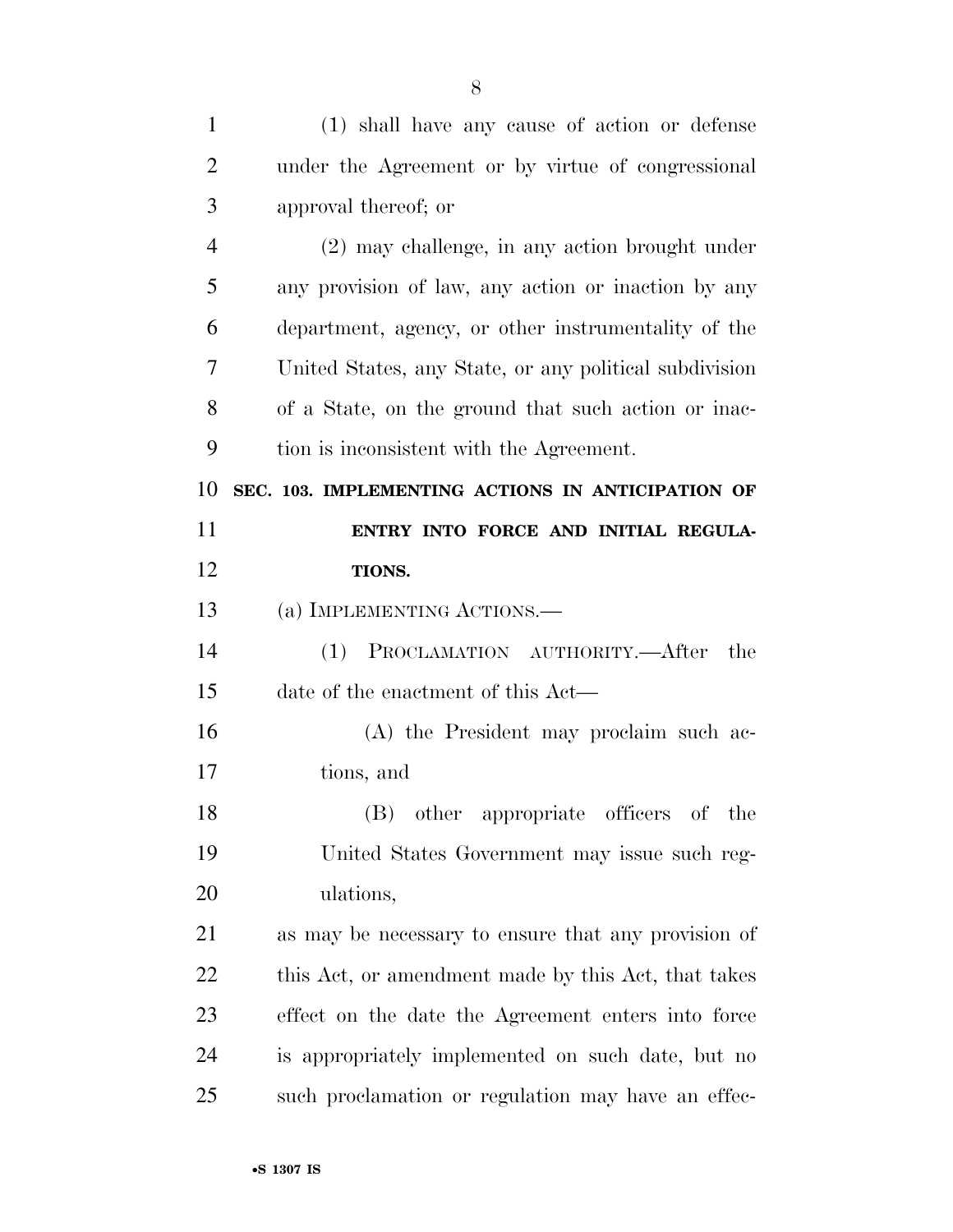tive date earlier than the date the Agreement enters into force.

 (2) EFFECTIVE DATE OF CERTAIN PROCLAIMED ACTIONS.—Any action proclaimed by the President under the authority of this Act that is not subject to the consultation and layover provisions under sec- tion 104 may not take effect before the 15th day after the date on which the text of the proclamation is published in the Federal Register.

 (3) WAIVER OF 15-DAY RESTRICTION.—The 15- day restriction contained in paragraph (2) on the taking effect of proclaimed actions is waived to the extent that the application of such restriction would prevent the taking effect on the date the Agreement enters into force of any action proclaimed under this section.

 (b) INITIAL REGULATIONS.—Initial regulations nec- essary or appropriate to carry out the actions required by or authorized under this Act or proposed in the statement of administrative action submitted under section 21 101(a)(2) to implement the Agreement shall, to the max- imum extent feasible, be issued within 1 year after the date on which the Agreement enters into force. In the case of any implementing action that takes effect on a date after the date on which the Agreement enters into force,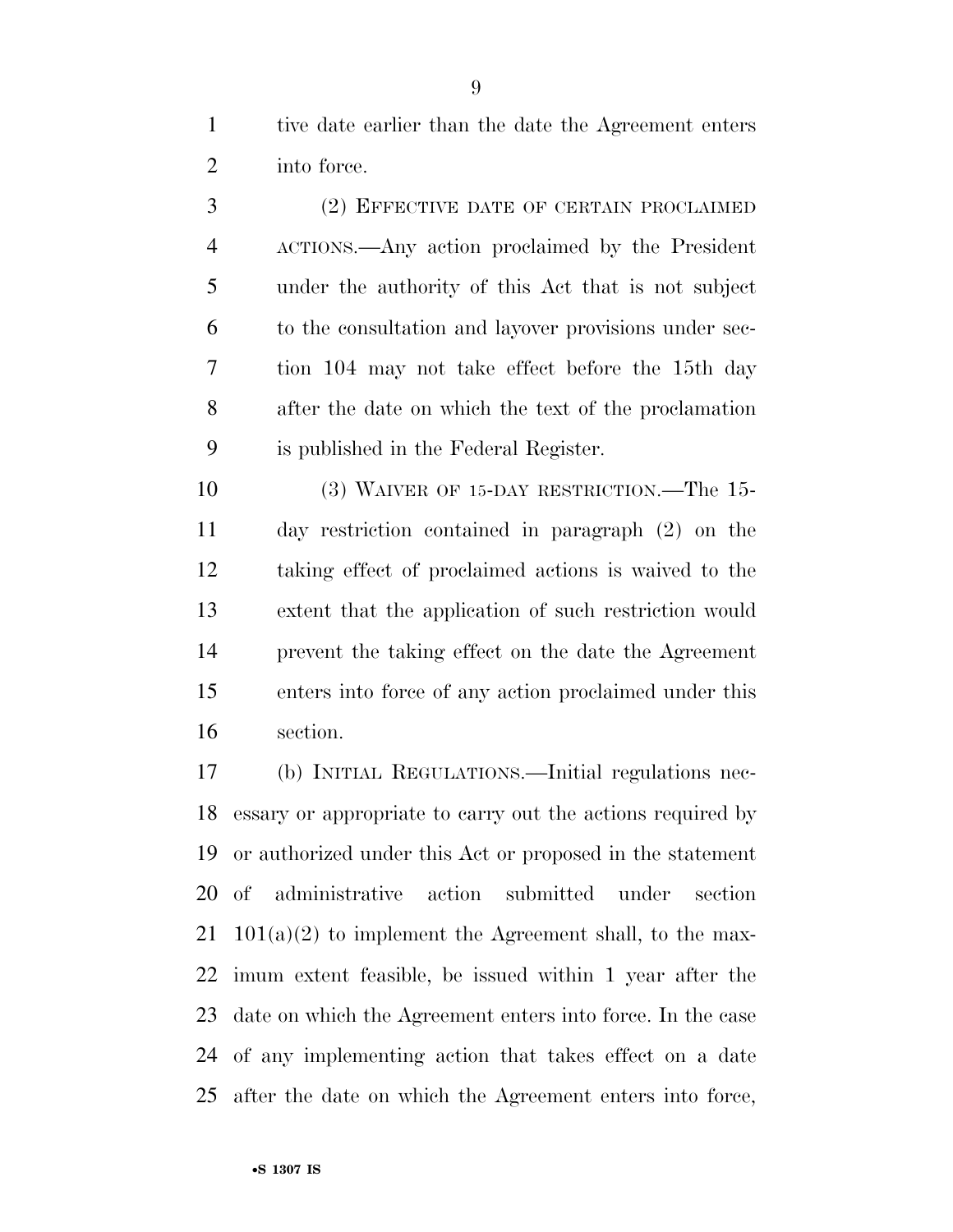initial regulations to carry out that action shall, to the maximum extent feasible, be issued within 1 year after such effective date.

# **SEC. 104. CONSULTATION AND LAYOVER PROVISIONS FOR, AND EFFECTIVE DATE OF, PROCLAIMED AC-TIONS.**

 If a provision of this Act provides that the implemen- tation of an action by the President by proclamation is subject to the consultation and layover requirements of this section, such action may be proclaimed only if—

 (1) the President has obtained advice regarding the proposed action from—

 (A) the appropriate advisory committees established under section 135 of the Trade Act of 1974 (19 U.S.C. 2155); and

(B) the Commission;

 (2) the President has submitted to the Com- mittee on Finance of the Senate and the Committee on Ways and Means of the House of Representatives a report that sets forth—

 (A) the action proposed to be proclaimed and the reasons therefor; and

 (B) the advice obtained under paragraph 24 (1);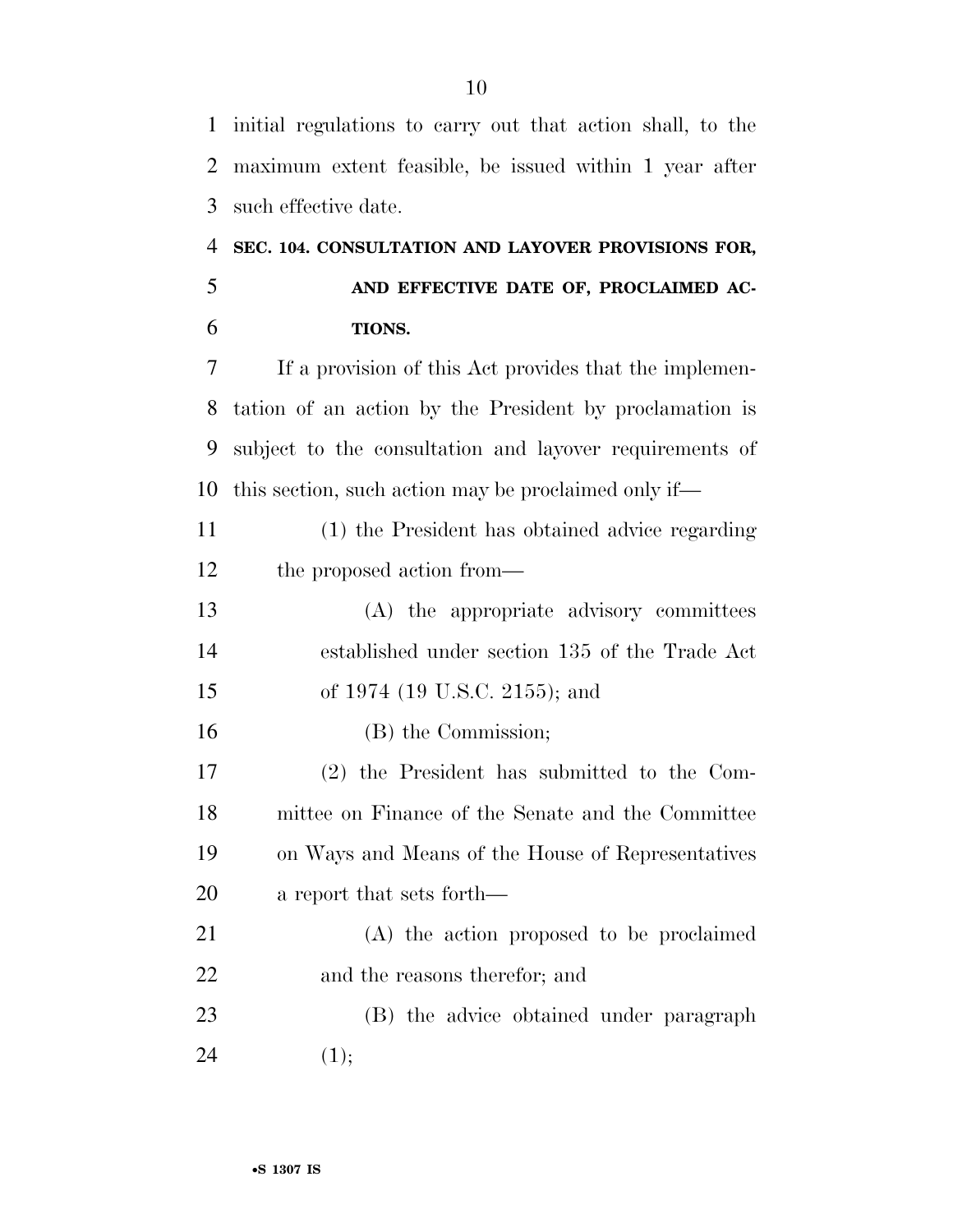(3) a period of 60 calendar days, beginning on the first day on which the requirements set forth in paragraphs (1) and (2) have been met has expired; and

 (4) the President has consulted with such Com- mittees regarding the proposed action during the pe-riod referred to in paragraph (3).

# **SEC. 105. ADMINISTRATION OF DISPUTE SETTLEMENT PRO-CEEDINGS.**

 (a) ESTABLISHMENT OR DESIGNATION OF OFFICE.— The President is authorized to establish or designate with- in the Department of Commerce an office that shall be responsible for providing administrative assistance to pan- els established under chapter 20 of the Agreement. The office may not be considered to be an agency for purposes of section 552 of title 5, United States Code.

 (b) AUTHORIZATION OF APPROPRIATIONS.—There are authorized to be appropriated for each fiscal year after fiscal year 2005 to the Department of Commerce such sums as may be necessary for the establishment and oper- ations of the office established or designated under sub- section (a) and for the payment of the United States share of the expenses of panels established under chapter 20 of the Agreement.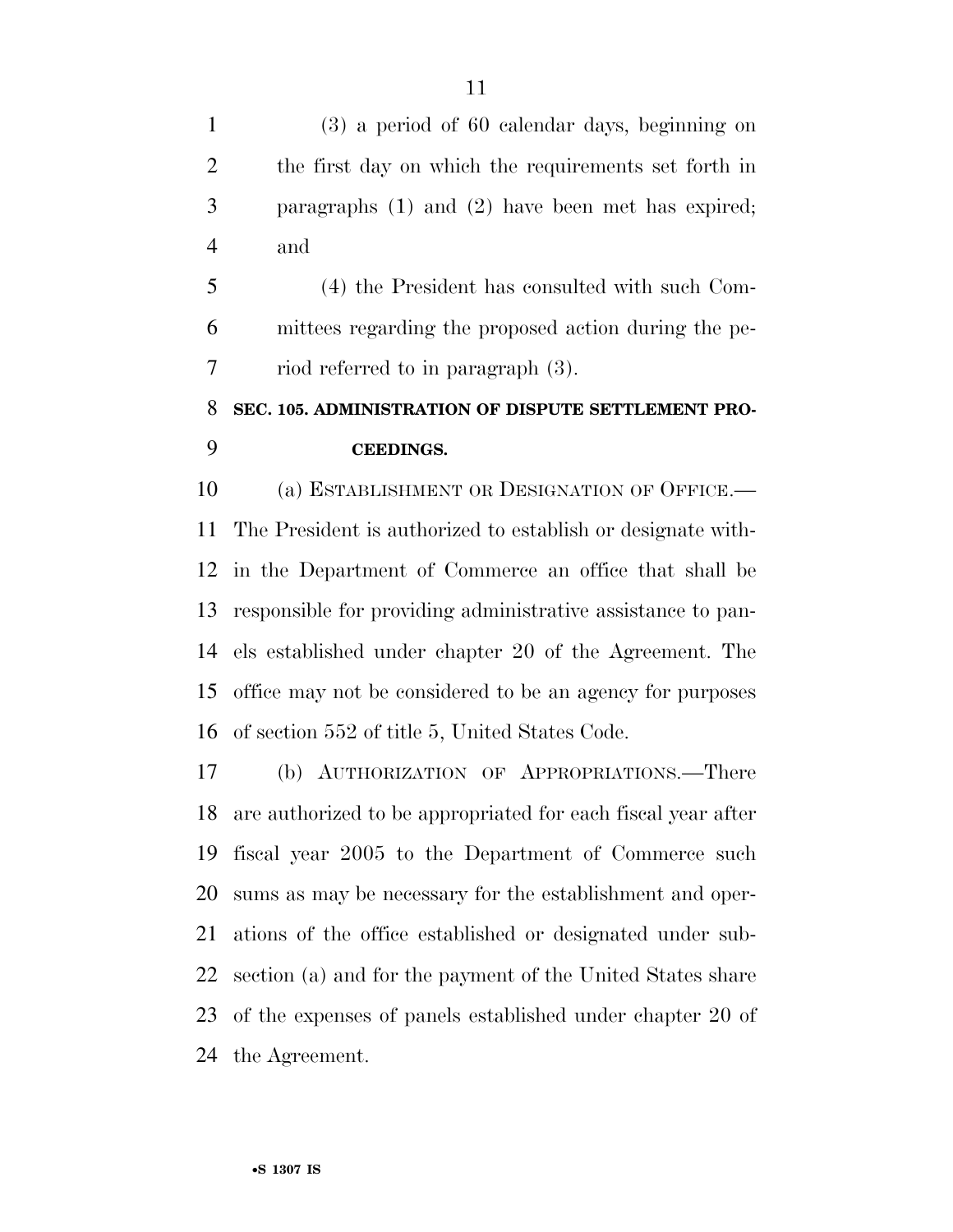## **SEC. 106. ARBITRATION OF CLAIMS.**

 The United States is authorized to resolve any claim against the United States covered by article 4 10.16.1(a)(i)(C) or article  $10.16.1(b)(i)(C)$  of the Agree- ment, pursuant to the Investor-State Dispute Settlement procedures set forth in section B of chapter 10 of the Agreement.

### **SEC. 107. EFFECTIVE DATES; EFFECT OF TERMINATION.**

 (a) EFFECTIVE DATES.—Except as provided in sub- section (b), the provisions of this Act and the amendments made by this Act take effect on the date the Agreement enters into force.

 (b) EXCEPTIONS.—Sections 1 through 3 and this title take effect on the date of the enactment of this Act. (c) TERMINATION OF CAFTA–DR STATUS.—During any period in which a country ceases to be a CAFTA– DR country, the provisions of this Act (other than this subsection) and the amendments made by this Act shall cease to have effect with respect to that country.

20 (d) TERMINATION OF THE AGREEMENT. On the date on which the Agreement ceases to be in force with respect to the United States, the provisions of this Act (other than this subsection) and the amendments made by this Act shall cease to have effect.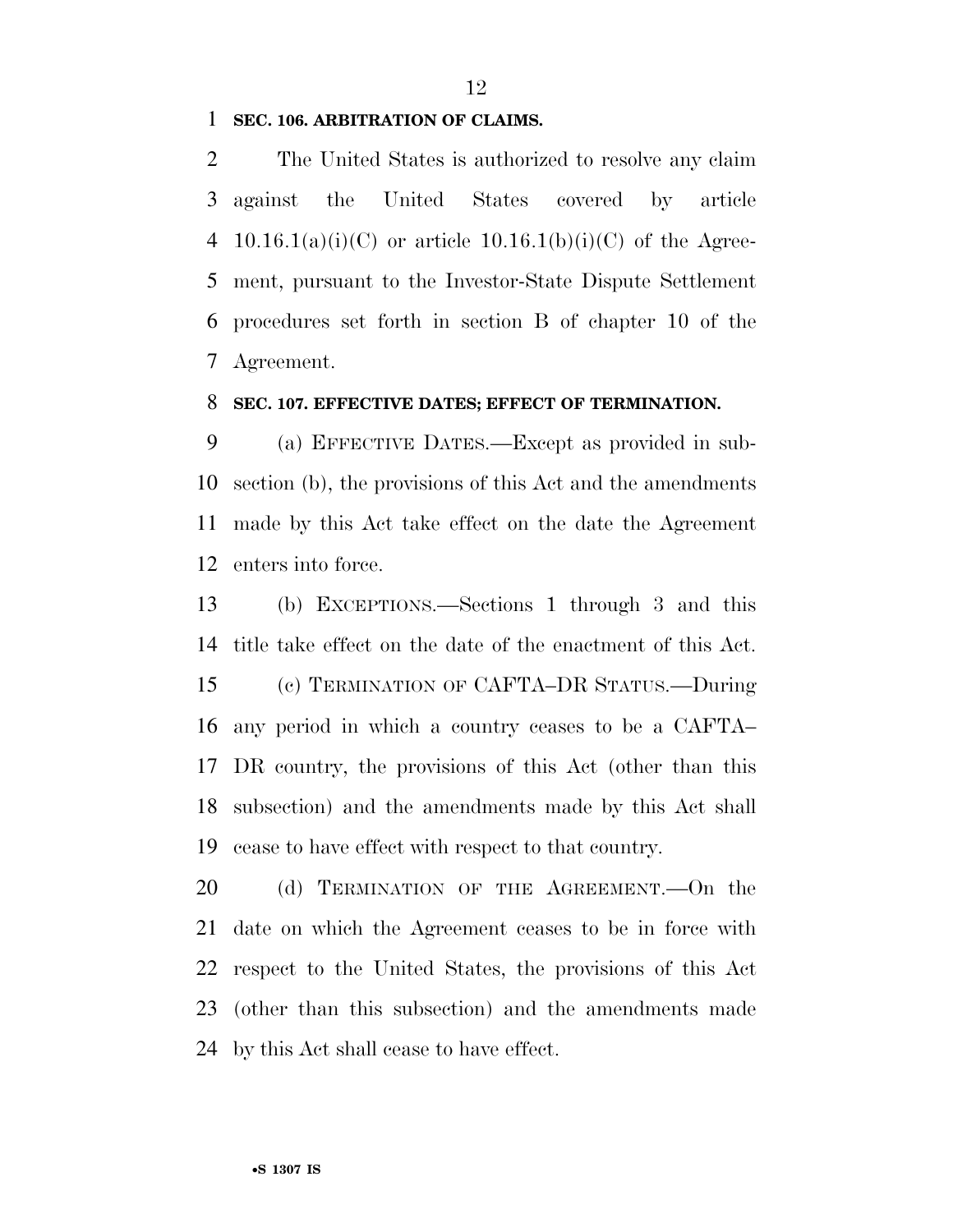|                | 1 TITLE II-CUSTOMS PROVISIONS                             |
|----------------|-----------------------------------------------------------|
| $\overline{2}$ | SEC. 201. TARIFF MODIFICATIONS.                           |
| 3              | (a) TARIFF MODIFICATIONS PROVIDED FOR IN THE              |
| $\overline{4}$ | AGREEMENT.                                                |
| 5              | (1) PROCLAMATION AUTHORITY.-The Presi-                    |
| 6              | dent may proclaim—                                        |
| 7              | (A) such modifications or continuation of                 |
| 8              | any duty,                                                 |
| 9              | (B) such continuation of duty-free or ex-                 |
| 10             | cise treatment, or                                        |
| 11             | (C) such additional duties,                               |
| 12             | as the President determines to be necessary or ap-        |
| 13             | propriate to carry out or apply articles $3.3, 3.5, 3.6,$ |
| 14             | 3.21, 3.26, 3.27, and 3.28, and Annexes 3.3, 3.27,        |
| 15             | and 3.28 of the Agreement.                                |
| 16             | (2) EFFECT ON GSP STATUS.—Notwithstanding                 |
| 17             | section $502(a)(1)$ of the Trade Act of 1974 (19          |
| 18             | U.S.C. $2462(a)(1)$ , the President shall terminate       |
| 19             | the designation of each CAFTA-DR country as a             |
| 20             | beneficiary developing country for purposes of title V    |
| 21             | of the Trade Act of 1974 on the date the Agreement        |
| 22             | enters into force with respect to that country.           |
| 23             | (3) EFFECT ON CBERA STATUS.—                              |
| 24             | (A) IN GENERAL.—Notwithstanding sec-                      |
| 25             | tion 212(a) of the Caribbean Basin Economic               |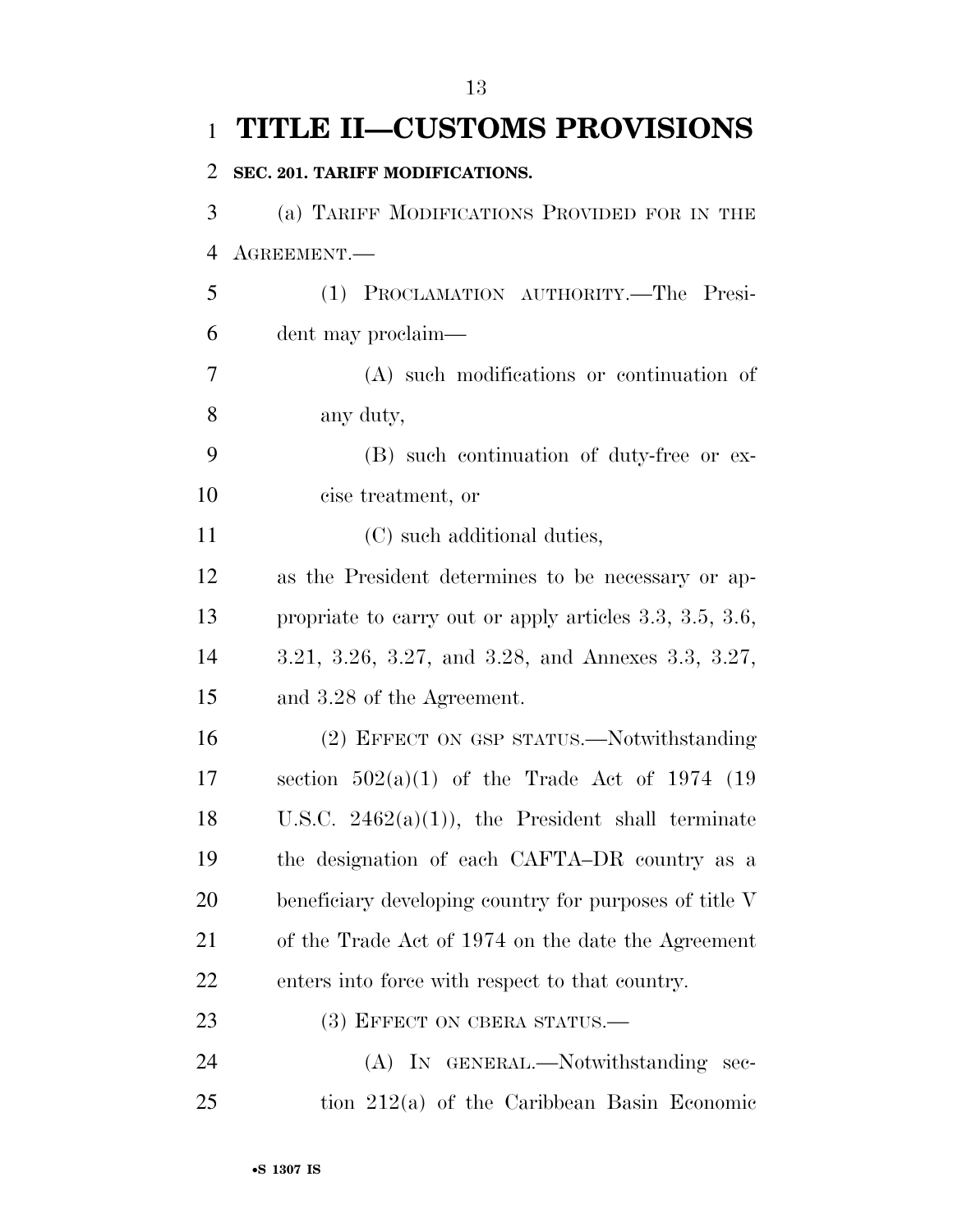| $\mathbf{1}$   | Recovery Act $(19 \text{ U.S.C. } 2702(a))$ , the Presi- |
|----------------|----------------------------------------------------------|
| $\overline{2}$ | dent shall terminate the designation of each             |
| 3              | CAFTA-DR country as a beneficiary country                |
| $\overline{4}$ | for purposes of that Act on the date the Agree-          |
| 5              | ment enters into force with respect to that              |
| 6              | country.                                                 |
| $\overline{7}$ | (B) EXCEPTION.—Notwithstanding sub-                      |
| 8              | paragraph (A), each such country shall be con-           |
| 9              | sidered a beneficiary country under section              |
| 10             | $212(a)$ of the Caribbean Basin Economic Re-             |
| 11             | covery Act, for purposes of—                             |
| 12             | (i) sections $771(7)(G)(ii)(III)$<br>and                 |
| 13             | $771(7)$ (H) of the Tariff Act of 1930 (19               |
| 14             | U.S.C. $1677(7)(G)(ii)(III)$<br>and                      |
| 15             | $1677(7)$ (H));                                          |
| 16             | (ii) the duty-free treatment provided                    |
| 17             | under paragraph $12$ of Appendix I of the                |
| 18             | General Notes to the Schedule of the                     |
| 19             | United States to Annex 3.3 of the Agree-                 |
| 20             | ment; and                                                |
| 21             | (iii) section $274(h)(6)(B)$ of the Inter-               |
| 22             | nal Revenue Code of 1986.                                |
| 23             | (b) OTHER TARIFF MODIFICATIONS.—Subject to the           |
| 24             | consultation and layover provisions of section 104, the  |
| 25             | President may proclaim—                                  |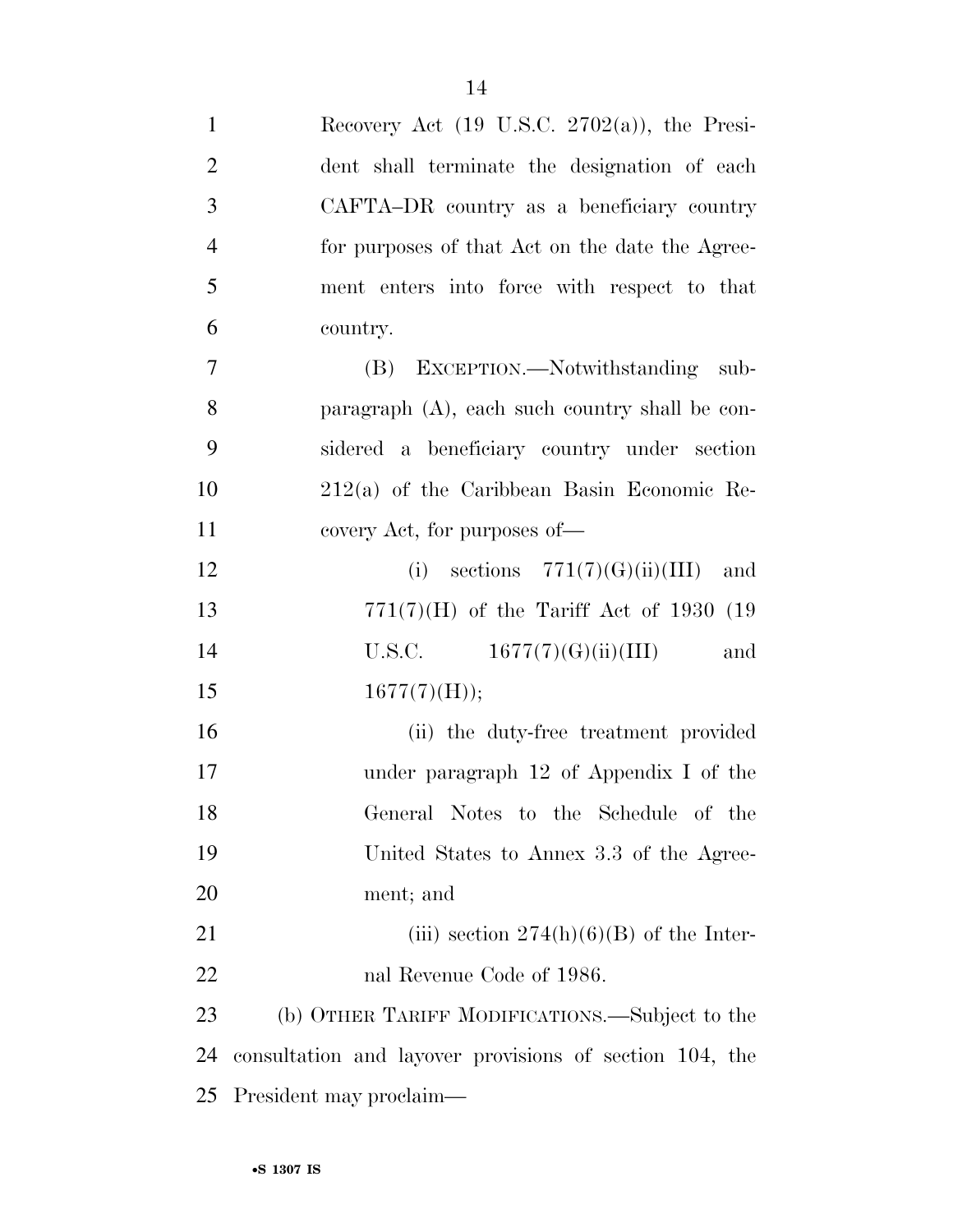| $\mathbf{1}$   | (1) such modifications or continuation of any                       |
|----------------|---------------------------------------------------------------------|
| $\overline{2}$ | duty,                                                               |
| 3              | (2) such modifications as the United States                         |
| $\overline{4}$ | may agree to with a CAFTA-DR country regarding                      |
| 5              | the staging of any duty treatment set forth in Annex                |
| 6              | 3.3 of the Agreement,                                               |
| $\overline{7}$ | (3) such continuation of duty-free or excise                        |
| 8              | treatment, or                                                       |
| 9              | (4) such additional duties,                                         |
| 10             | as the President determines to be necessary or appropriate          |
|                | 11 to maintain the general level of reciprocal and mutually         |
|                | 12 advantageous concessions provided for by the Agreement.          |
| 13             | (c) CONVERSION TO AD VALOREM RATES.-For pur-                        |
|                | 14 poses of subsections (a) and (b), with respect to any good       |
|                | $15.6$ and $11.1$ and $1.6$ and $1.7$ and $1.7$ and $1.7$ and $1.7$ |

 for which the base rate in the Schedule of the United States to Annex 3.3 of the Agreement is a specific or com- pound rate of duty, the President may substitute for the base rate an ad valorem rate that the President deter-mines to be equivalent to the base rate.

 **SEC. 202. ADDITIONAL DUTIES ON CERTAIN AGRICUL-TURAL GOODS.** 

22 (a) GENERAL PROVISIONS.—

23 (1) APPLICABILITY OF SUBSECTION.—This sub- section applies to additional duties assessed under subsection (b).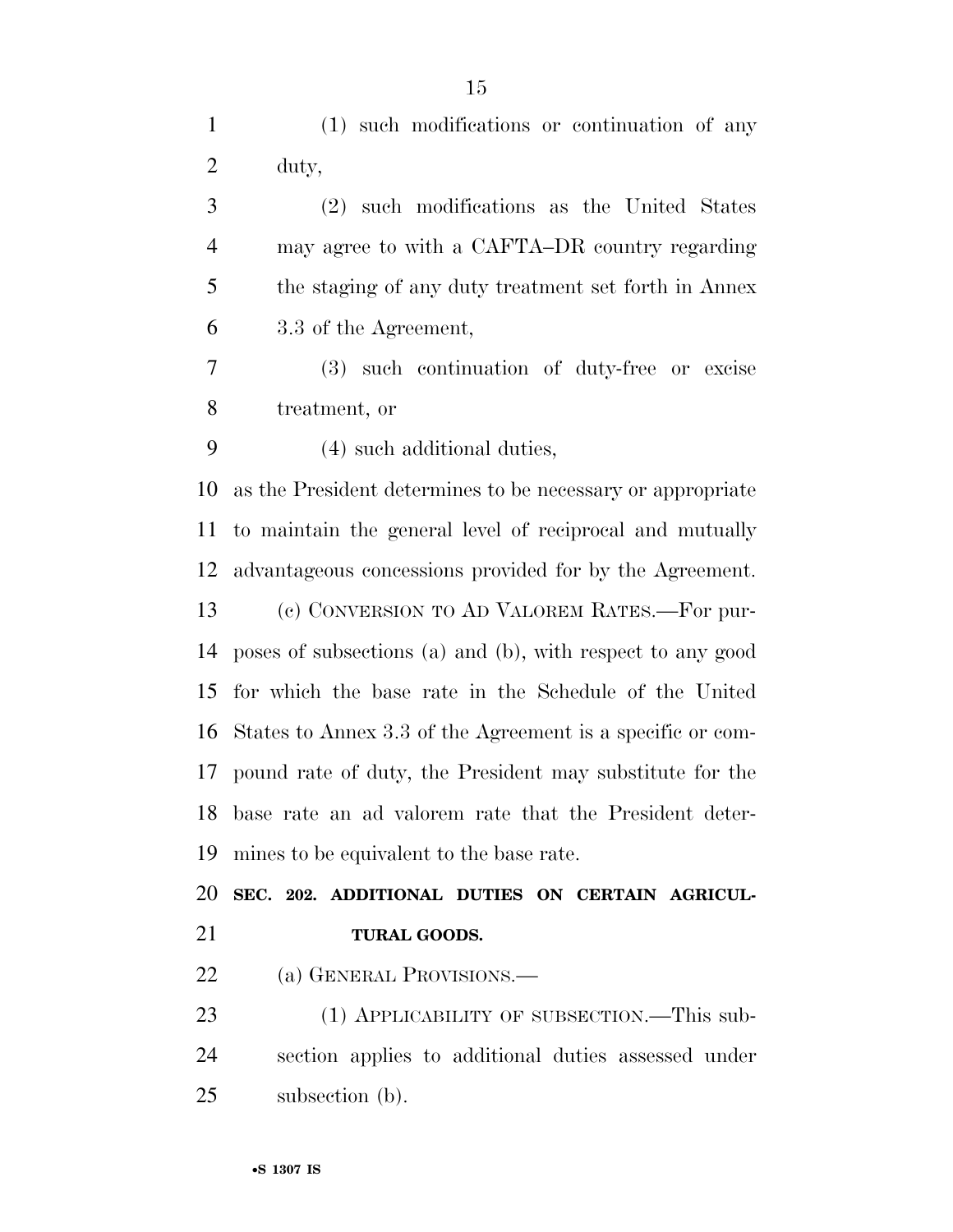| $\mathbf{1}$   | (2) APPLICABLE NTR (MFN) RATE OF DUTY.—               |
|----------------|-------------------------------------------------------|
| $\overline{2}$ | For purposes of subsection (b), the term "applicable" |
| 3              | NTR (MFN) rate of duty" means, with respect to        |
| $\overline{4}$ | a safeguard good, a rate of duty that is the lesser   |
| 5              | $of$ —                                                |
| 6              | $(A)$ the column 1 general rate of duty that          |
| 7              | would, at the time the additional duty is im-         |
| 8              | posed under subsection (b), apply to a good           |
| 9              | classifiable in the same 8-digit subheading of        |
| 10             | the HTS as the safeguard good; or                     |
| 11             | (B) the column 1 general rate of duty that            |
| 12             | would, on the day before the date on which the        |
| 13             | Agreement enters into force, apply to a good          |
| 14             | classifiable in the same 8-digit subheading of        |
| 15             | the HTS as the safeguard good.                        |
| 16             | (3) SCHEDULE RATE OF DUTY.—For purposes               |
| 17             | of subsection (b), the term "schedule rate of duty"   |
| 18             | means, with respect to a safeguard good, the rate of  |
| 19             | duty for that good that is set out in the Schedule    |
| 20             | of the United States to Annex 3.3 of the Agreement.   |
| 21             | (4) SAFEGUARD GOOD.—In this section, the              |
| 22             | term "safeguard good" means a good—                   |
| 23             | (A) that is included in the Schedule of the           |
| 24             | United States to Annex 3.15 of the Agreement;         |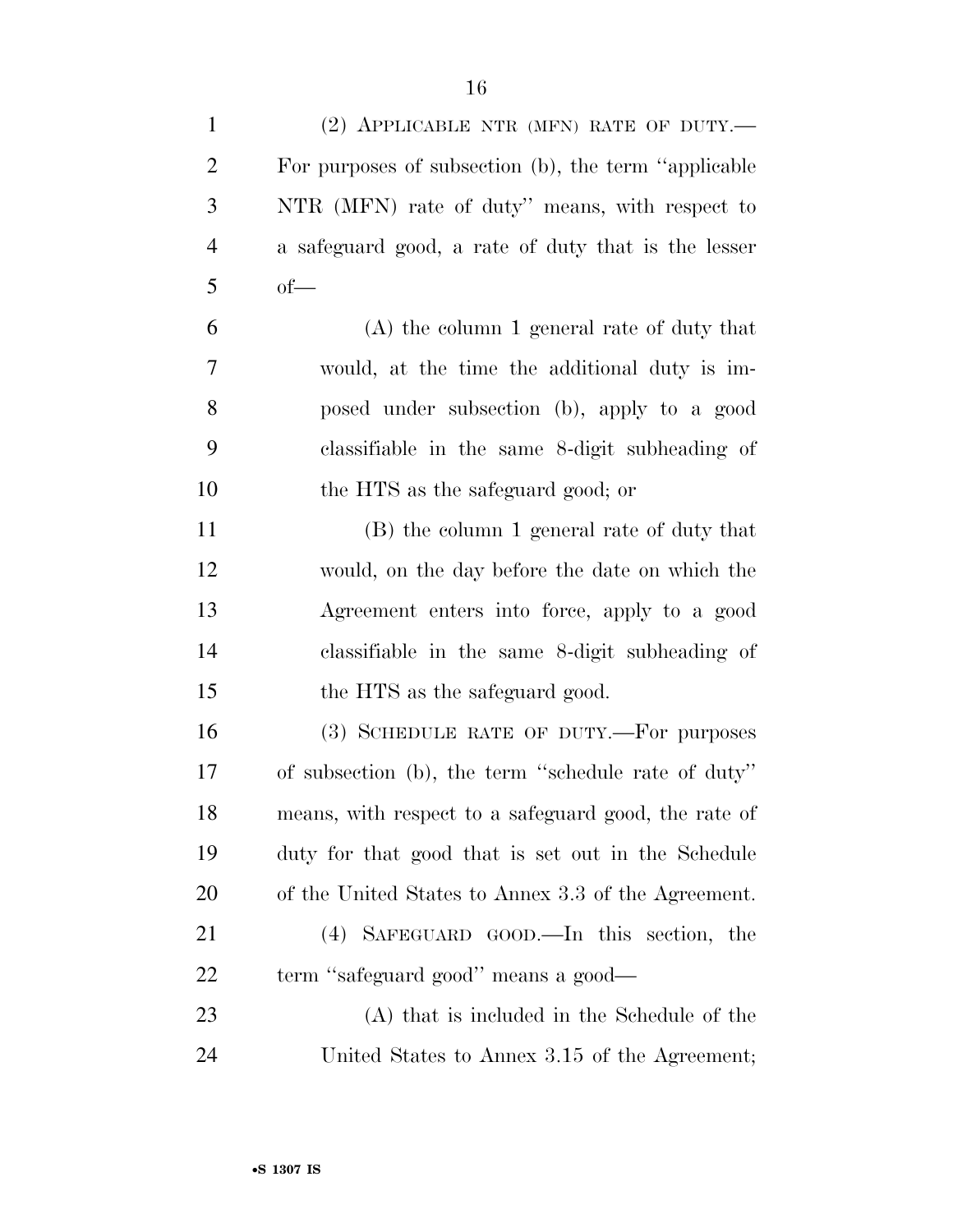| $\mathbf{1}$   | (B) that qualifies as an originating good           |
|----------------|-----------------------------------------------------|
| $\overline{2}$ | under section 203, except that operations per-      |
| 3              | formed in or material obtained from the United      |
| $\overline{4}$ | States shall be considered as if the operations     |
| 5              | were performed in, and the material was ob-         |
| 6              | tained from, a country that is not a party to       |
| 7              | the Agreement; and                                  |
| 8              | (C) for which a claim for preferential tariff       |
| 9              | treatment under the Agreement has been made.        |
| 10             | (5) EXCEPTIONS.—No additional duty shall be         |
| 11             | assessed on a good under subsection (b) if, at the  |
| 12             | time of entry, the good is subject to import relief |
| 13             | under—                                              |
| 14             | $(A)$ subtitle A of title III of this Act; or       |
| 15             | (B) chapter 1 of title II of the Trade Act          |
| 16             | of 1974 (19 U.S.C. 2251 et seq.).                   |
| 17             | $(6)$ TERMINATION.—The assessment of an ad-         |
| 18             |                                                     |
|                | ditional duty on a good under subsection (b) shall  |
| 19             | cease to apply to that good on the date on which    |
| <b>20</b>      | duty-free treatment must be provided to that good   |
| 21             | under the Schedule of the United States to Annex    |
| 22             | 3.3 of the Agreement.                               |
| 23             | (7) NOTICE.—Not later than 60 days after the        |
| 24             | Secretary of the Treasury first assesses an addi-   |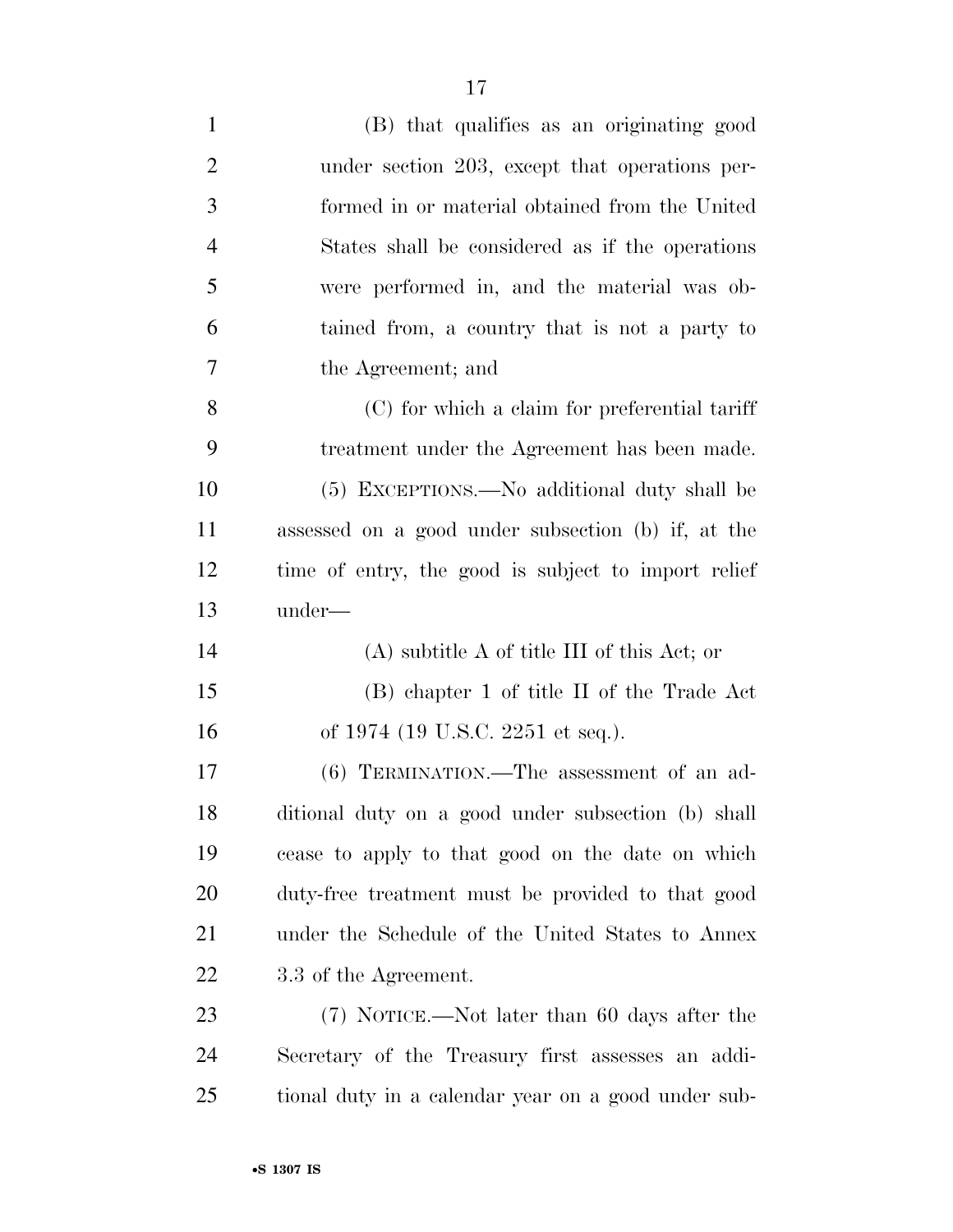section (b), the Secretary shall notify the country whose good is subject to the additional duty in writ- ing of such action and shall provide to that country data supporting the assessment of the additional duty.

 (b) ADDITIONAL DUTIES ON SAFEGUARD GOODS.— (1) IN GENERAL.—In addition to any duty pro-

 claimed under subsection (a) or (b) of section 201, and subject to subsection (a), the Secretary of the Treasury shall assess a duty, in the amount deter- mined under paragraph (2), on a safeguard good of a CAFTA–DR country imported into the United States in a calendar year if the Secretary determines that, prior to such importation, the total volume of that safeguard good of such country that is imported into the United States in that calendar year exceeds 130 percent of the volume that is set out for that safeguard good in the corresponding year in the table for that country contained in Appendix I of the General Notes to the Schedule of the United States to Annex 3.3 of the Agreement. For purposes of this subsection, year 1 in that table corresponds to the calendar year in which the Agreement enters into force.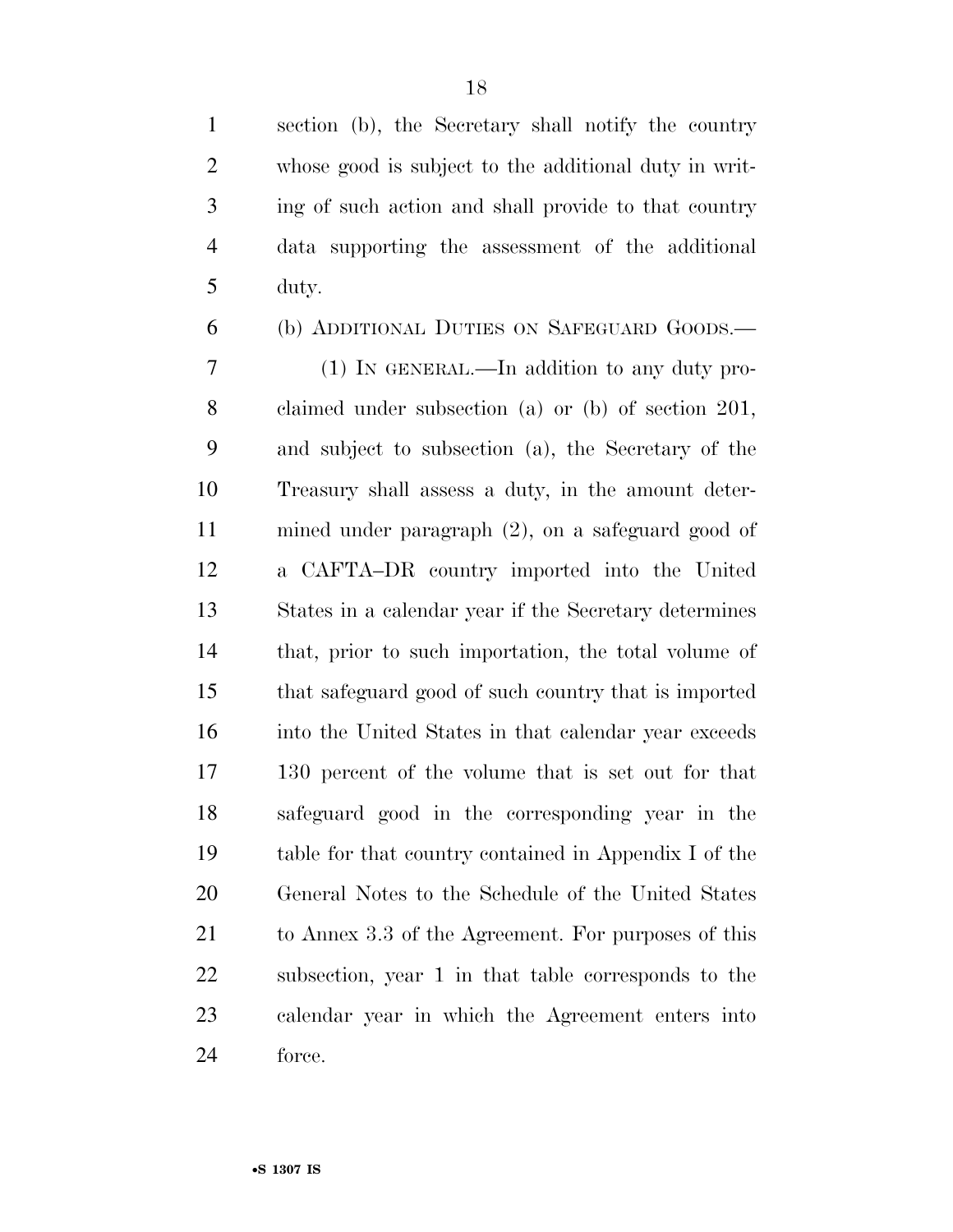| $\mathbf{1}$   | (2) CALCULATION OF ADDITIONAL DUTY.—The             |
|----------------|-----------------------------------------------------|
| $\overline{2}$ | additional duty on a safeguard good under this sub- |
| 3              | section shall be—                                   |
| $\overline{4}$ | $(A)$ in the case of a good classified under        |
| 5              | subheading 1202.10.80, 1202.20.80,                  |
| 6              | 2008.11.15, 2008.11.35, or 2008.11.60 of the        |
| $\overline{7}$ | $HTS-$                                              |
| 8              | $(i)$ in years 1 through 5, an amount               |
| 9              | equal to 100 percent of the excess of the           |
| 10             | applicable NTR (MFN) rate of duty over              |
| 11             | the schedule rate of duty;                          |
| 12             | (ii) in years 6 through 10, an amount               |
| 13             | equal to 75 percent of the excess of the ap-        |
| 14             | plicable NTR (MFN) rate of duty over the            |
| 15             | schedule rate of duty; and                          |
| 16             | (iii) in years 11 through 14, an                    |
| 17             | amount equal to 50 percent of the excess            |
| 18             | of the applicable NTR (MFN) rate of duty            |
| 19             | over the schedule rate of duty; and                 |
| 20             | (B) in the case of any other safeguard              |
| 21             | $\text{good}$ —                                     |
| 22             | $(i)$ in years 1 through 14, an amount              |
| 23             | equal to 100 percent of the excess of the           |
| 24             | applicable NTR (MFN) rate of duty over              |
| 25             | the schedule rate of duty;                          |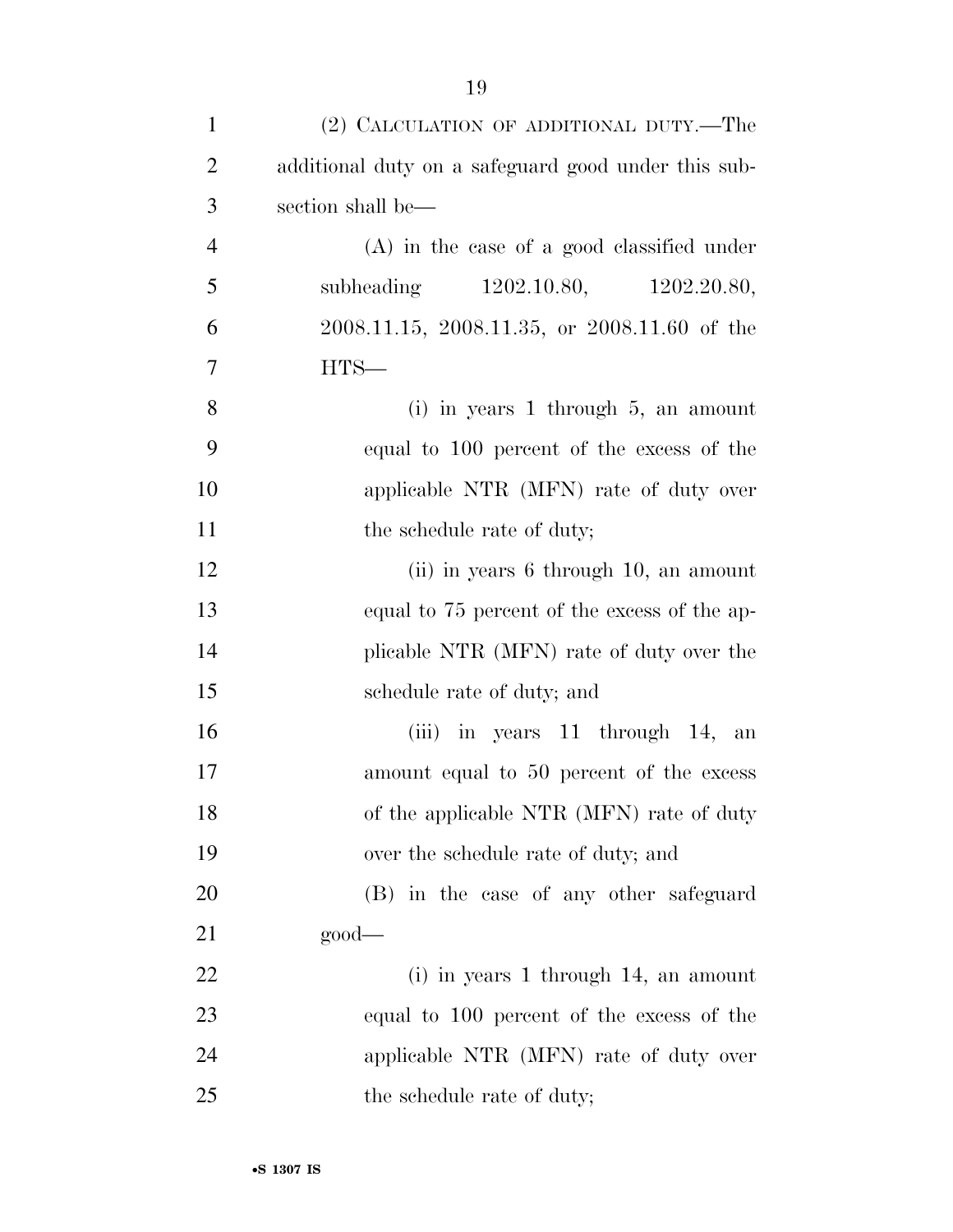(ii) in years 15 through 17, an 2 amount equal to 75 percent of the excess of the applicable NTR (MFN) rate of duty over the schedule rate of duty; and (iii) in years 18 and 19, an amount equal to 50 percent of the excess of the ap- plicable NTR (MFN) rate of duty over the schedule rate of duty. **SEC. 203. RULES OF ORIGIN.**  (a) APPLICATION AND INTERPRETATION.—In this section: (1) TARIFF CLASSIFICATION.—The basis for any tariff classification is the HTS. (2) REFERENCE TO HTS.—Whenever in this

 section there is a reference to a chapter, heading, or subheading, such reference shall be a reference to a chapter, heading, or subheading of the HTS.

 (3) COST OR VALUE.—Any cost or value re- ferred to in this section shall be recorded and main- tained in accordance with the generally accepted ac- counting principles applicable in the territory of the country in which the good is produced (whether the United States or another CAFTA–DR country).

 (b) ORIGINATING GOODS.—For purposes of this Act and for purposes of implementing the preferential tariff

•**S 1307 IS**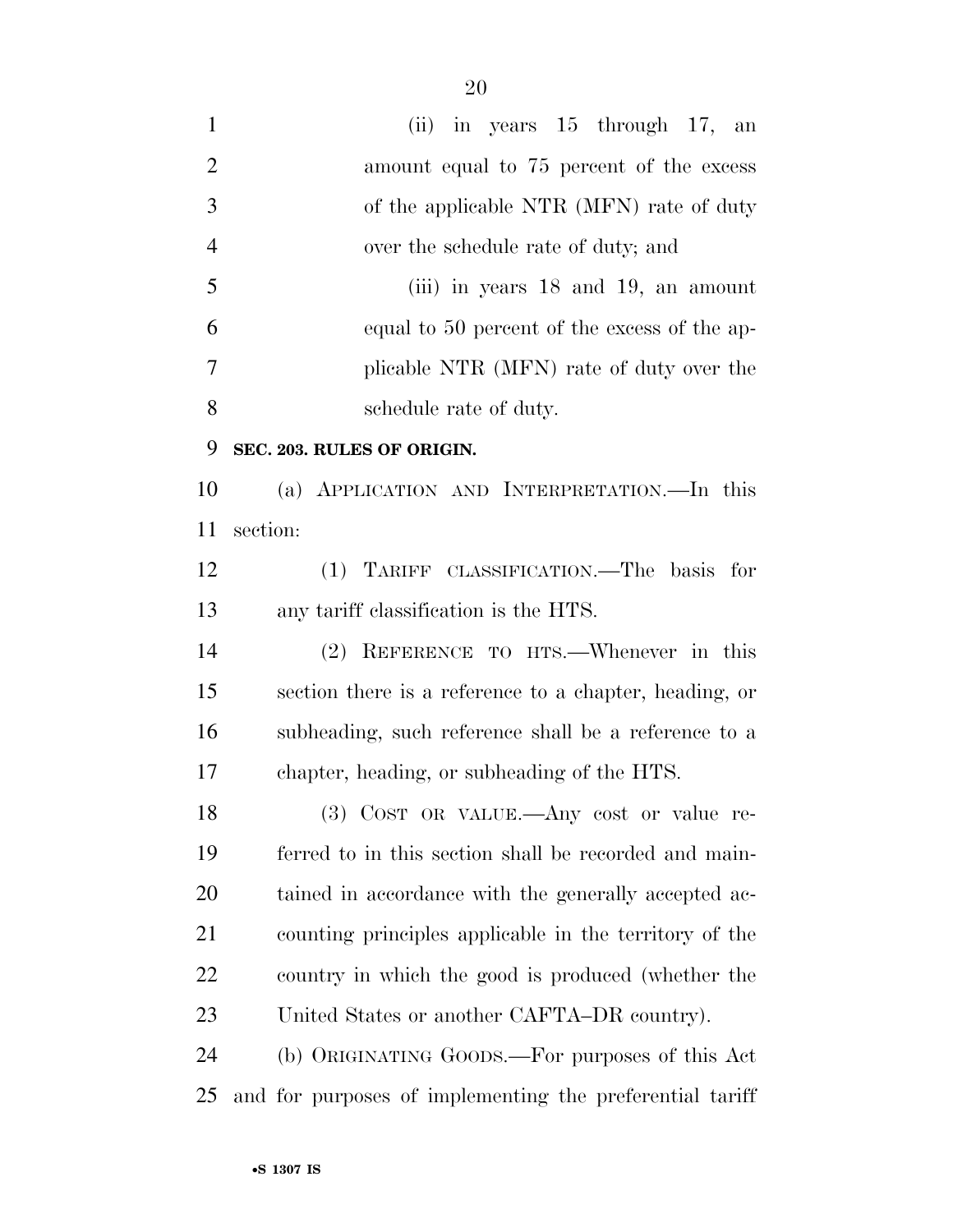treatment provided for under the Agreement, except as

| 2              | otherwise provided in this section, a good is an originating |
|----------------|--------------------------------------------------------------|
| 3              | good if—                                                     |
| $\overline{4}$ | (1) the good is a good wholly obtained or pro-               |
| 5              | duced entirely in the territory of one or more of the        |
| 6              | CAFTA-DR countries;                                          |
| 7              | $(2)$ the good—                                              |
| 8              | $(A)$ is produced entirely in the territory of               |
| 9              | or more of the CAFTA-DR countries,<br>one                    |
| 10             | $and$ —                                                      |
| 11             | (i) each of the nonoriginating mate-                         |
| 12             | rials used in the production of the good                     |
| 13             | undergoes an applicable change in tariff                     |
| 14             | classification specified in Annex 4.1 of the                 |
| 15             | Agreement; or                                                |
| 16             | (ii) the good otherwise satisfies any                        |
| 17             | applicable regional value-content or other                   |
| 18             | requirements specified in Annex 4.1 of the                   |
| 19             | Agreement; and                                               |
| 20             | (B) satisfies all other applicable require-                  |
| 21             | ments of this section; or                                    |
| 22             | (3) the good is produced entirely in the terri-              |
| 23             | tory of one or more of the CAFTA-DR countries,               |
| 24             | exclusively from materials described in paragraph            |
| 25             | $(1)$ or $(2)$ .                                             |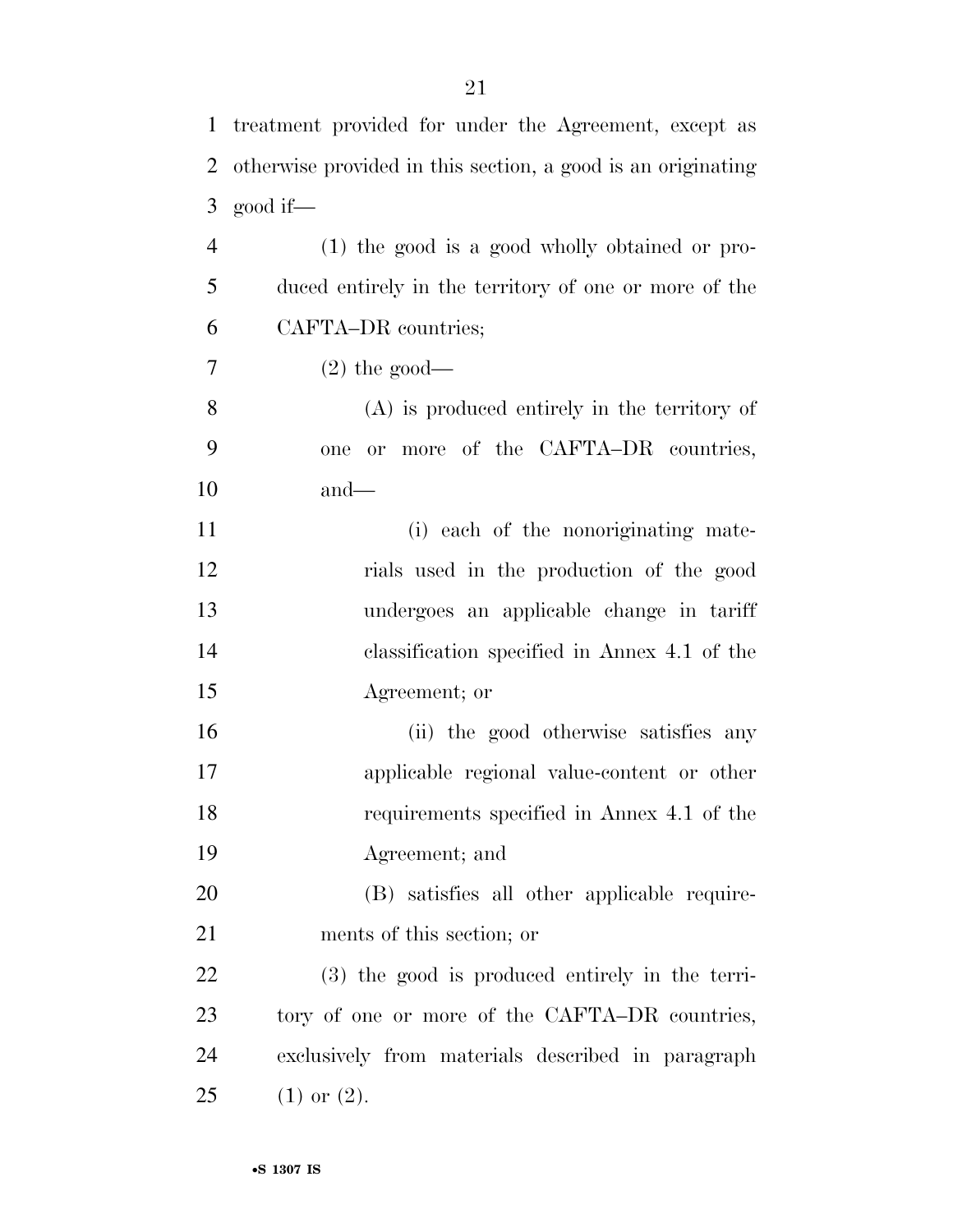| $\mathbf{1}$   | (c) REGIONAL VALUE-CONTENT.—                             |
|----------------|----------------------------------------------------------|
| $\overline{2}$ | (1) IN GENERAL.—For purposes of subsection               |
| 3              | $(b)(2)$ , the regional value-content of a good referred |
| $\overline{4}$ | to in Annex 4.1 of the Agreement, except for goods       |
| 5              | to which paragraph (4) applies, shall be calculated      |
| 6              | by the importer, exporter, or producer of the good,      |
| 7              | on the basis of the build-down method described in       |
| 8              | paragraph $(2)$ or the build-up method described in      |
| 9              | paragraph (3).                                           |
| 10             | $(2)$ BUILD-DOWN METHOD.—                                |
| 11             | (A) IN GENERAL.—The regional value-con-                  |
| 12             | tent of a good may be calculated on the basis            |
| 13             | of the following build-down method:                      |
|                | $NVC = \frac{AV-VNM}{AV} \times 100$                     |
| 14             | $(B)$ DEFINITIONS.—In subparagraph $(A)$ :               |
| 15             | RVC.—The term "RVC" means<br>(i)                         |
| 16             | the regional value-content of the good, ex-              |
| 17             | pressed as a percentage.                                 |
| 18             | (ii) $AV$ .—The term " $AV$ " means the                  |
| 19             | adjusted value of the good.                              |
| 20             | (iii) VNM.—The term "VNM" means                          |
| 21             | the value of nonoriginating materials that               |
| 22             | are acquired and used by the producer in                 |
| 23             | the production of the good, but does not                 |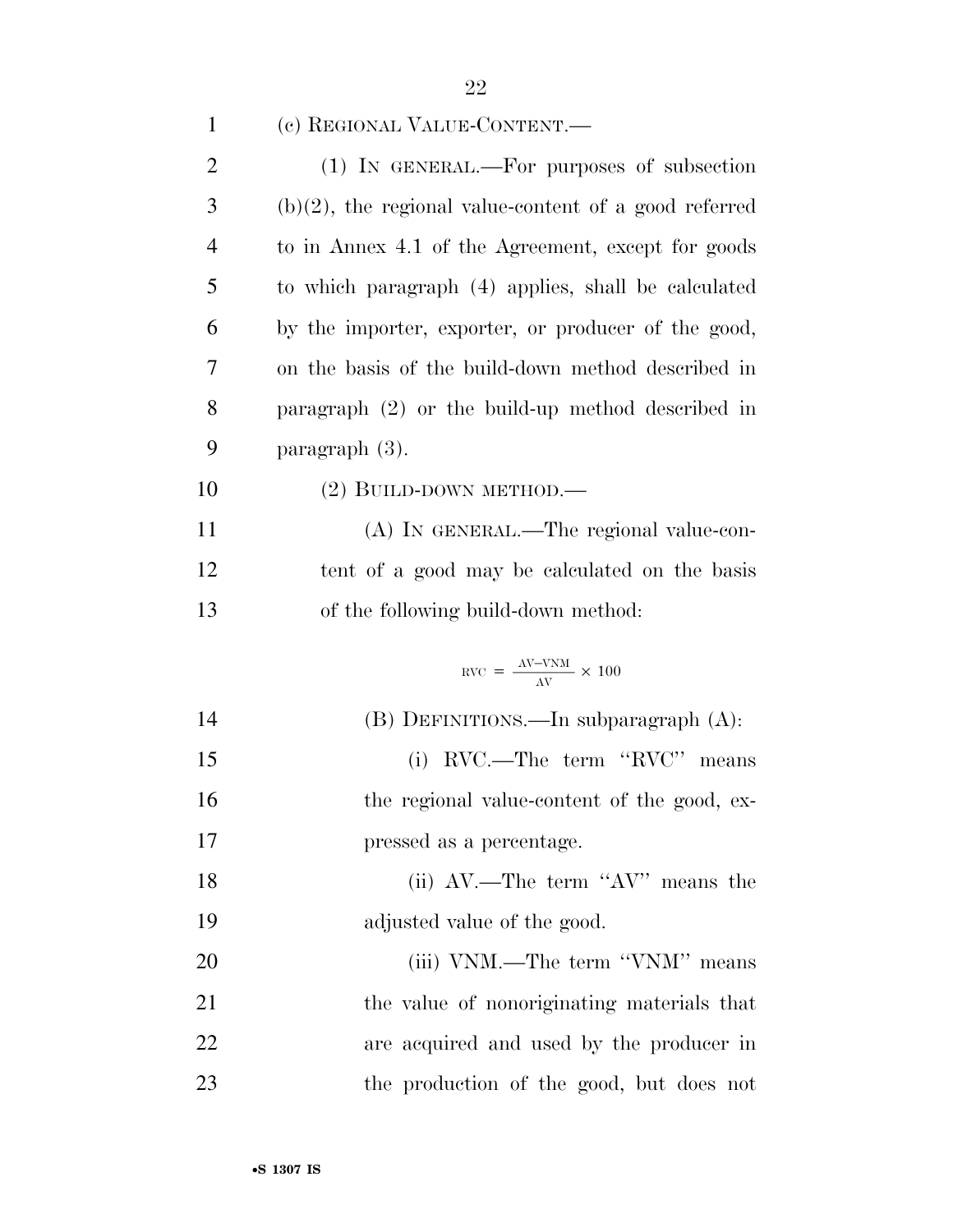| $\mathbf{1}$   | include the value of a material that is self-          |
|----------------|--------------------------------------------------------|
| $\overline{2}$ | produced.                                              |
| 3              | $(3)$ BUILD-UP METHOD.—                                |
| $\overline{4}$ | (A) IN GENERAL.—The regional value-con-                |
| 5              | tent of a good may be calculated on the basis          |
| 6              | of the following build-up method:                      |
|                | $\text{RVC} = \frac{\text{VOM}}{\text{AV}} \times 100$ |
| 7              | (B) DEFINITIONS.—In subparagraph (A):                  |
| 8              | (i) RVC.—The term "RVC" means                          |
| 9              | the regional value-content of the good, ex-            |
| 10             | pressed as a percentage.                               |
| 11             | (ii) AV.—The term "AV" means the                       |
| 12             | adjusted value of the good.                            |
| 13             | (iii) VOM.—The term "VOM" means                        |
| 14             | the value of originating materials that are            |
| 15             | acquired or self-produced, and used by the             |
| 16             | producer in the production of the good.                |
| 17             | (4) SPECIAL RULE FOR CERTAIN AUTOMOTIVE                |
| 18             | GOODS.                                                 |
| 19             | (A) IN GENERAL.—For purposes of sub-                   |
| 20             | section $(b)(2)$ , the regional value-content of an    |
| 21             | automotive good referred to in Annex 4.1 of the        |
| 22             | Agreement may be calculated by the importer,           |
| 23             | exporter, or producer of the good, on the basis        |
| 24             | of the following net cost method:                      |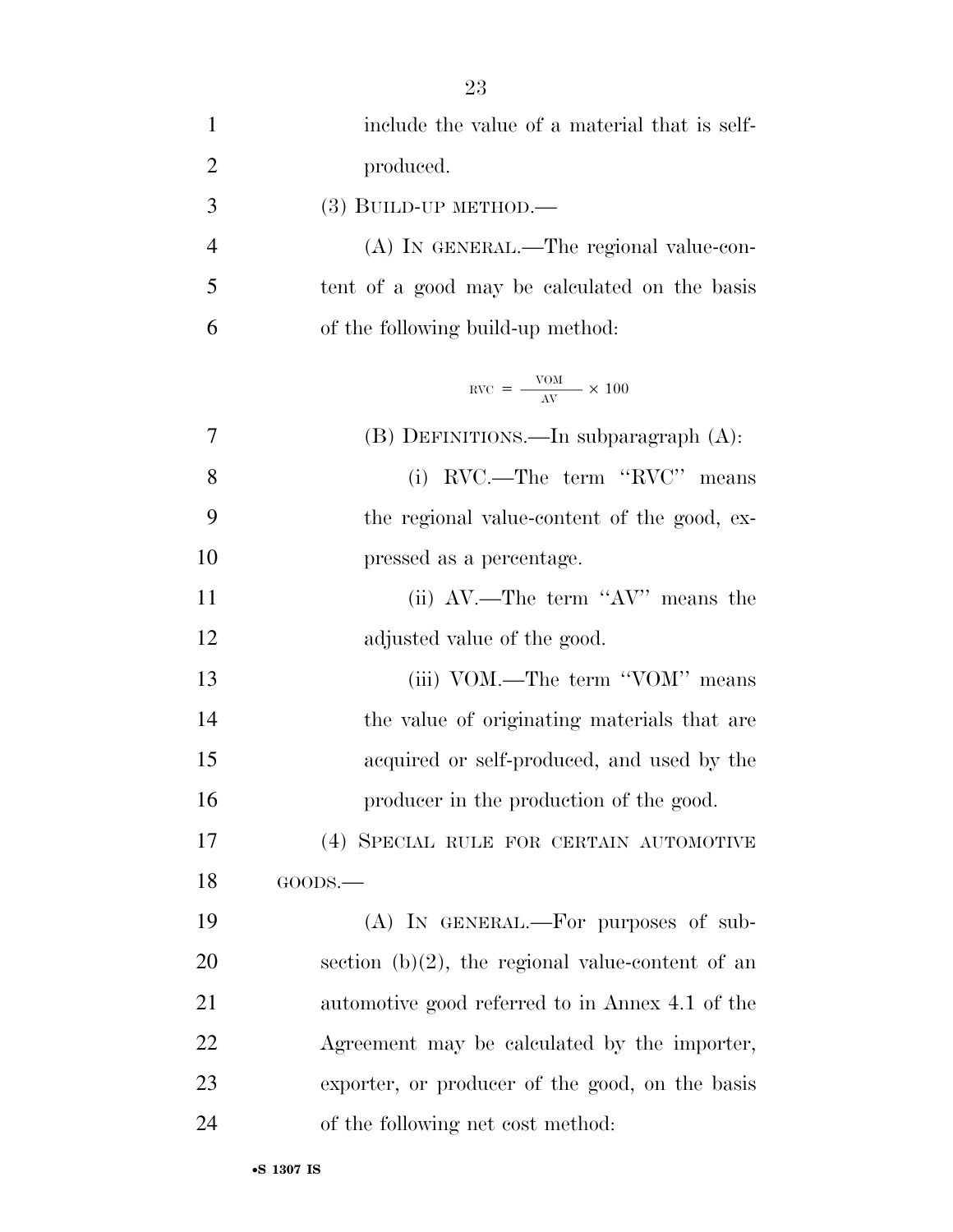$$
RVC = \frac{NC-VNM}{NC} \times 100
$$

| $\mathbf{1}$   | $(B)$ DEFINITIONS.—In subparagraph $(A)$ :  |
|----------------|---------------------------------------------|
| $\overline{2}$ | (i) AUTOMOTIVE GOOD.—The term               |
| 3              | "automotive good" means a good provided     |
| $\overline{4}$ | for in any of subheadings 8407.31 through   |
| 5              | 8407.34, subheading 8408.20, heading        |
| 6              | 8409, or in any of headings 8701 through    |
| $\overline{7}$ | 8708.                                       |
| 8              | (ii) RVC.—The term "RVC" means              |
| 9              | the regional value-content of the auto-     |
| 10             | motive good, expressed as a percentage.     |
| 11             | (iii) NC.—The term "NC" means the           |
| 12             | net cost of the automotive good.            |
| 13             | (iv) VNM.—The term "VNM" means              |
| 14             | the value of nonoriginating materials that  |
| 15             | are acquired and used by the producer in    |
| 16             | the production of the automotive good, but  |
| 17             | does not include the value of a material    |
| 18             | that is self-produced.                      |
| 19             | (C) MOTOR VEHICLES.—                        |
| <b>20</b>      | BASIS OF CALCULATION.-For<br>(i)            |
| 21             | purposes of determining the regional value- |
| 22             | content under subparagraph (A) for an       |
| 23             | automotive good that is a motor vehicle     |
| 24             | provided for in any of headings 8701        |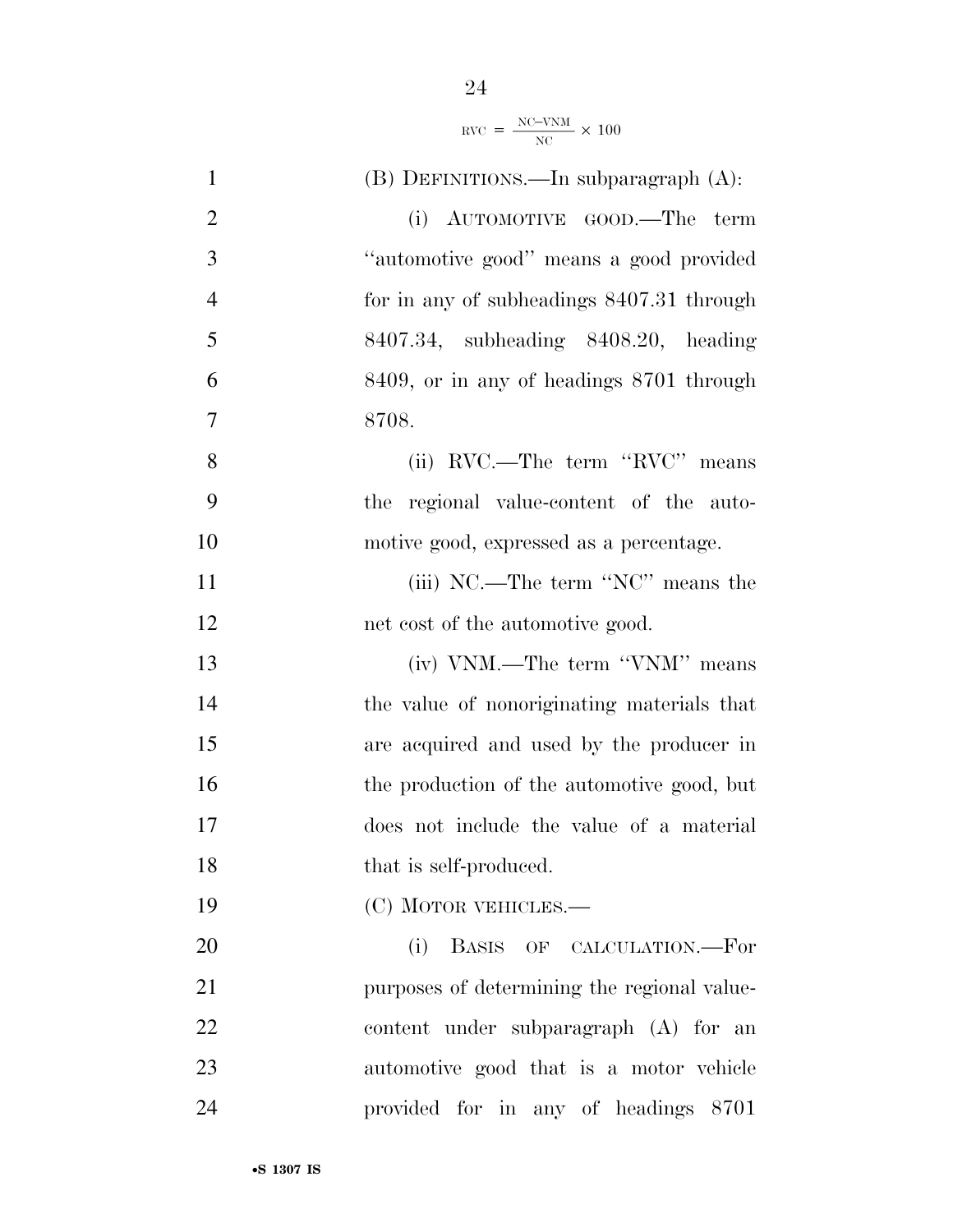| $\mathbf{1}$   | through 8705, an importer, exporter, or       |
|----------------|-----------------------------------------------|
| $\overline{2}$ | producer may average the amounts cal-         |
| 3              | culated under the formula contained in        |
| $\overline{4}$ | subparagraph $(A)$ , over the producer's fis- |
| 5              | cal year—                                     |
| 6              | (I) with respect to all motor vehi-           |
| $\overline{7}$ | cles in any 1 of the categories de-           |
| 8              | scribed in clause (ii); or                    |
| 9              | (II) with respect to all motor ve-            |
| 10             | hicles in any such category that are          |
| 11             | exported to the territory of one or           |
| 12             | more of the CAFTA–DR countries.               |
| 13             | (ii) CATEGORIES.—A category is de-            |
| 14             | scribed in this clause if it—                 |
| 15             | (I) is the same model line of                 |
| 16             | motor vehicles, is in the same class of       |
| 17             | vehicles, and is produced in the same         |
| 18             | plant in the territory of a CAFTA-            |
| 19             | DR country, as the good described in          |
| 20             | clause (i) for which regional value-          |
| 21             | content is being calculated;                  |
| 22             | (II) is the same class of motor               |
| 23             | vehicles, and is produced in the same         |
| 24             | plant in the territory of a CAFTA-            |
| 25             | DR country, as the good described in          |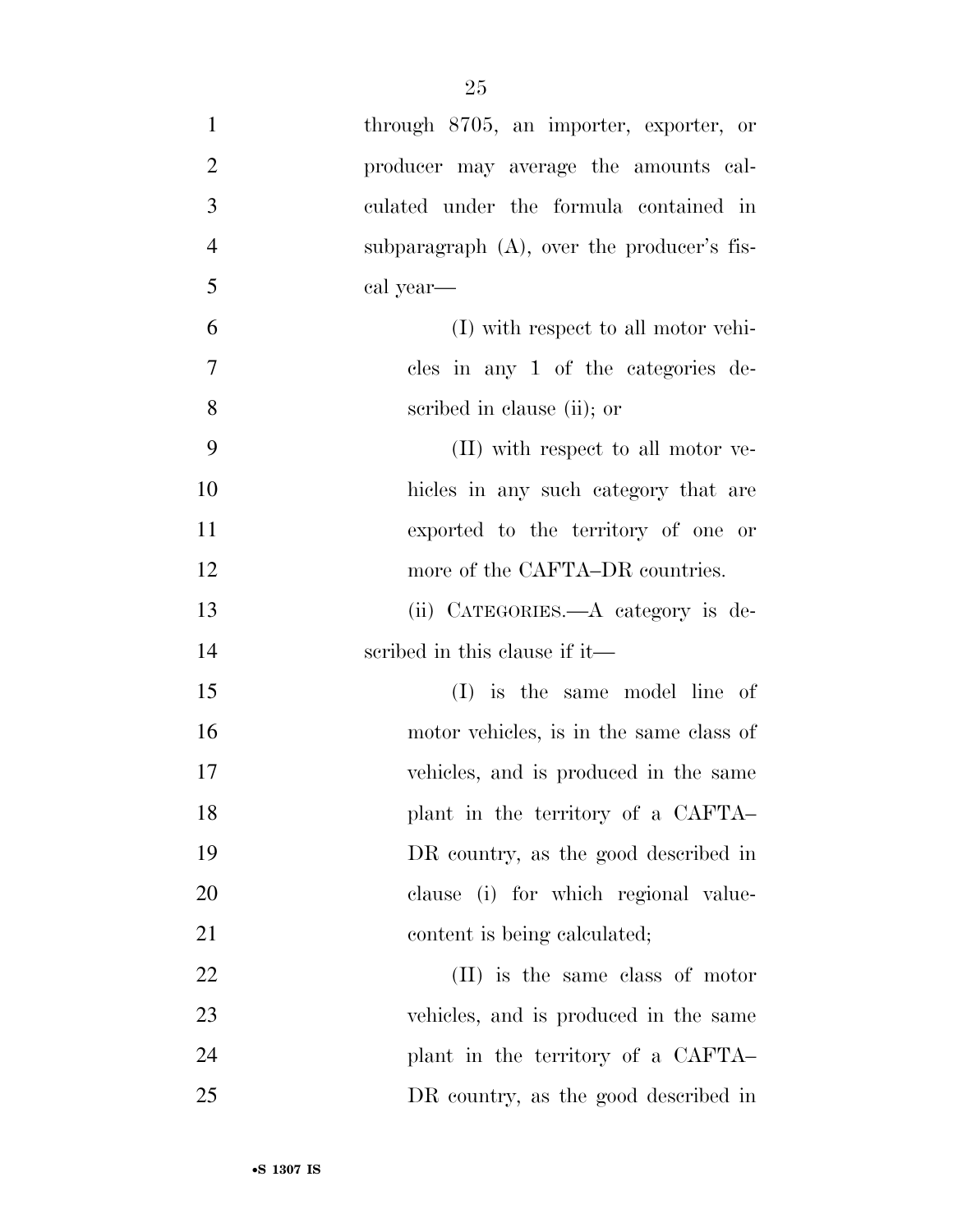| $\mathbf{1}$   | clause (i) for which regional value-            |
|----------------|-------------------------------------------------|
| $\overline{2}$ | content is being calculated; or                 |
| 3              | (III) is the same model line of                 |
| $\overline{4}$ | motor vehicles produced in the terri-           |
| 5              | tory of a CAFTA–DR country as the               |
| 6              | good described in clause (i) for which          |
| $\tau$         | regional value-content is being cal-            |
| 8              | culated.                                        |
| 9              | (D) OTHER AUTOMOTIVE GOODS.—For                 |
| 10             | purposes of determining the regional value-con- |
| 11             | tent under subparagraph (A) for automotive      |
| 12             | goods provided for in any of subheadings        |
| 13             | 8407.31 through 8407.34, in subheading          |
| 14             | 8408.20, or in heading 8409, 8706, 8707, or     |
| 15             | 8708, that are produced in the same plant, an   |
| 16             | importer, exporter, or producer may—            |
| 17             | (i) average the amounts calculated              |
| 18             | under the formula contained in subpara-         |
| 19             | graph $(A)$ over—                               |
| 20             | (I) the fiscal year of the motor                |
| 21             | vehicle producer to whom the auto-              |
| 22             | motive goods are sold,                          |
| 23             | $(II)$ any quarter or month, or                 |
| 24             | (III) its own fiscal year,                      |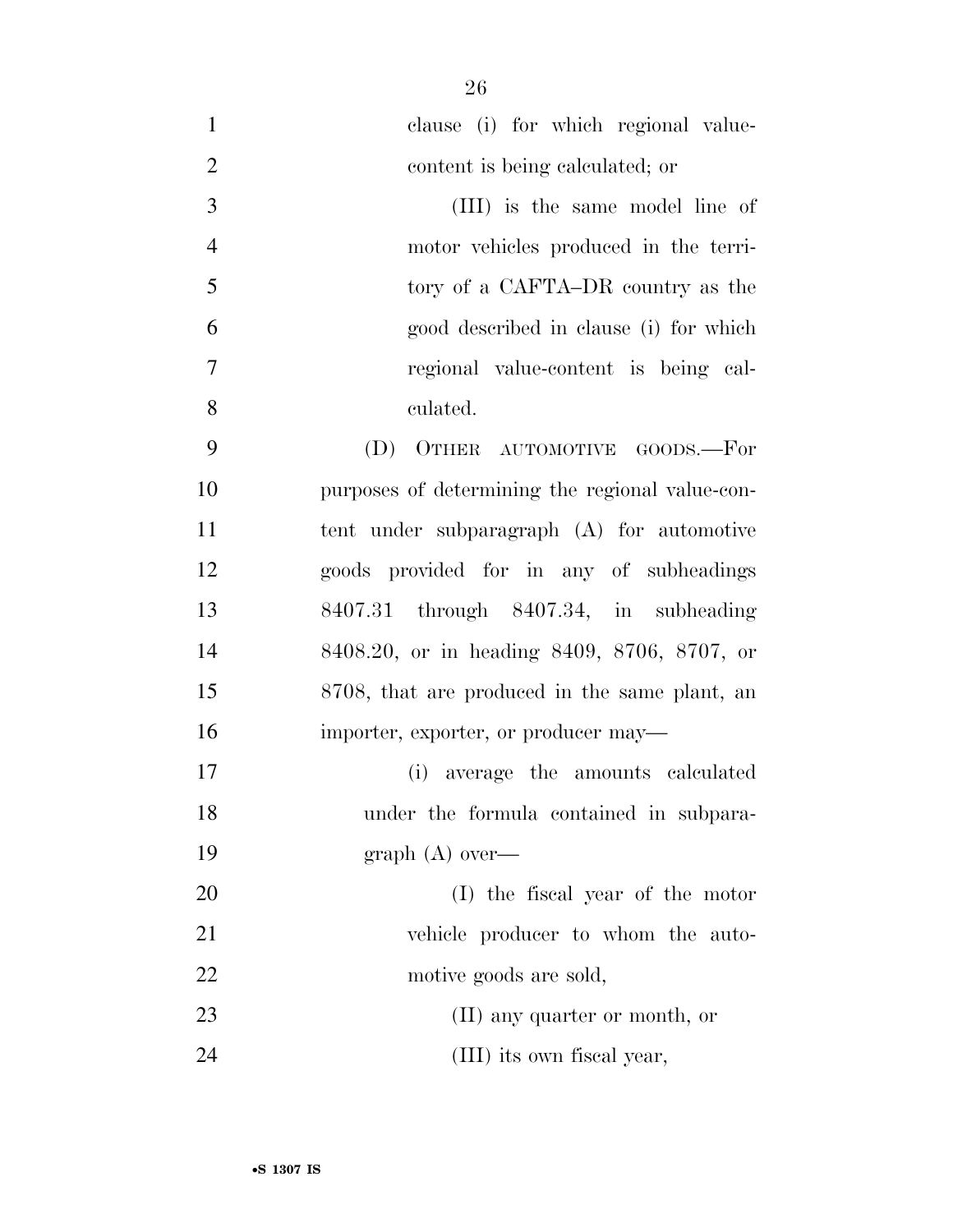| $\mathbf{1}$   | if the goods were produced during the fis-        |
|----------------|---------------------------------------------------|
| $\overline{2}$ | cal year, quarter, or month that is the           |
| 3              | basis for the calculation;                        |
| $\overline{4}$ | (ii) determine the average referred to            |
| 5              | in clause (i) separately for such goods sold      |
| 6              | to 1 or more motor vehicle producers; or          |
| $\tau$         | (iii) make a separate determination               |
| 8              | under clause (i) or (ii) for automotive           |
| 9              | goods that are exported to the territory of       |
| 10             | one or more of the CAFTA–DR countries.            |
| 11             | (E) CALCULATING NET COST.—The im-                 |
| 12             | porter, exporter, or producer shall, consistent   |
| 13             | with the provisions regarding allocation of costs |
| 14             | set out in generally accepted accounting prin-    |
| 15             | ciples, determine the net cost of an automotive   |
| 16             | good under subparagraph $(B)$ by—                 |
| 17             | (i) calculating the total cost incurred           |
| 18             | with respect to all goods produced by the         |
| 19             | producer of the automotive good, sub-             |
| 20             | tracting any sales promotion, marketing           |
| 21             | after-sales service costs, royalties,<br>and      |
| 22             | shipping and packing costs, and nonallow-         |
| 23             | able interest costs that are included in the      |
| 24             | total cost of all such goods, and then rea-       |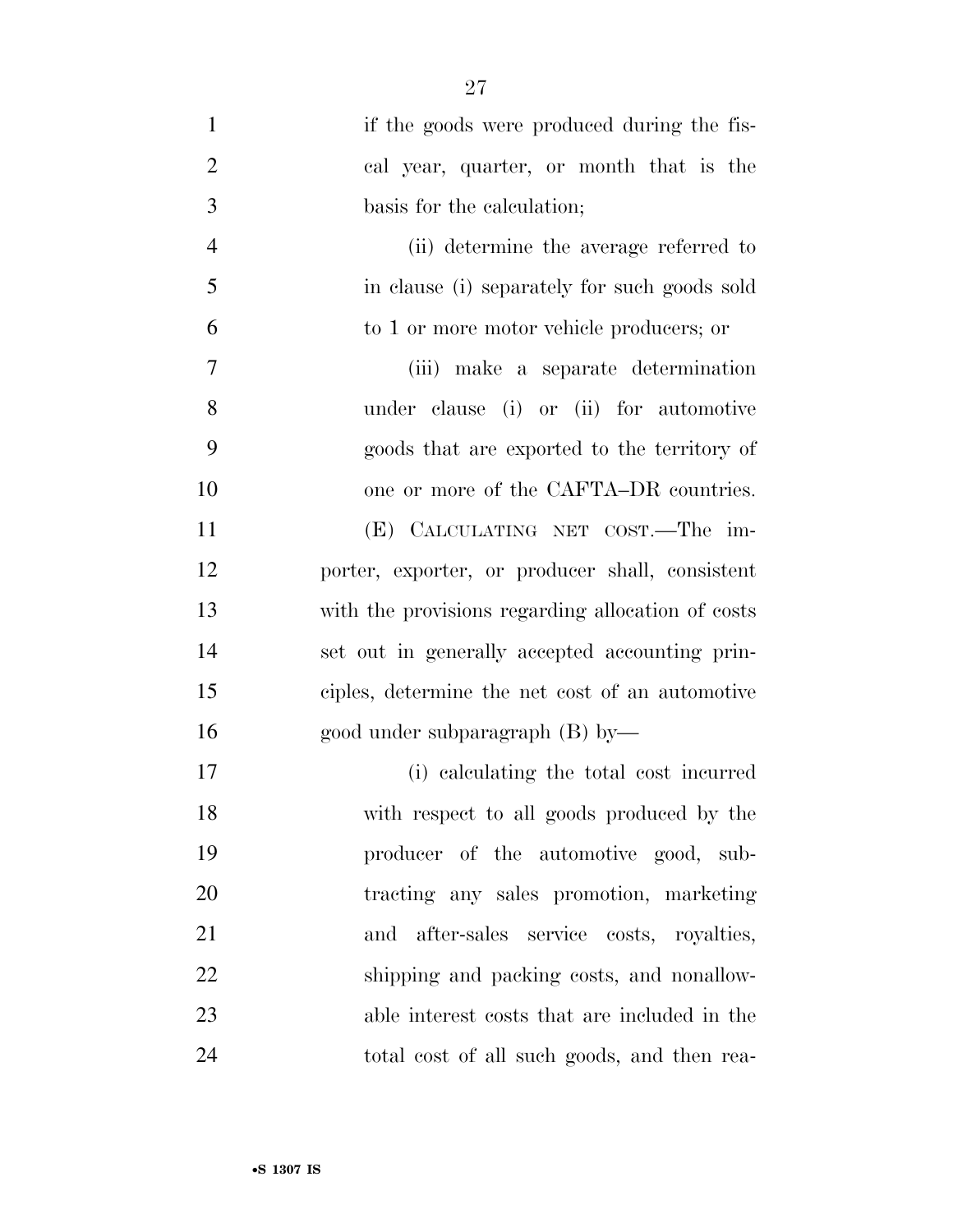| $\mathbf{1}$   | sonably allocating the resulting net cost of      |
|----------------|---------------------------------------------------|
| $\overline{2}$ | those goods to the automotive good;               |
| 3              | (ii) calculating the total cost incurred          |
| $\overline{4}$ | with respect to all goods produced by that        |
| 5              | producer, reasonably allocating the total         |
| 6              | cost to the automotive good, and then sub-        |
| 7              | tracting any sales promotion, marketing           |
| 8              | after-sales service costs, royalties,<br>and      |
| 9              | shipping and packing costs, and nonallow-         |
| 10             | able interest costs that are included in the      |
| 11             | portion of the total cost allocated to the        |
| 12             | automotive good; or                               |
| 13             | (iii) reasonably allocating each cost             |
| 14             | that forms part of the total cost incurred        |
| 15             | with respect to the automotive good so that       |
| 16             | the aggregate of all such costs does not in-      |
| 17             | clude any sales promotion, marketing and          |
| 18             | after-sales service costs, royalties, shipping    |
| 19             | and packing costs, or nonallowable interest       |
| 20             | costs.                                            |
| 21             | (d) VALUE OF MATERIALS.—                          |
| 22             | $(1)$ IN GENERAL.—For the purpose of calcu-       |
| 23             | lating the regional value-content of a good under |

subsection (c), and for purposes of applying the de

•**S 1307 IS**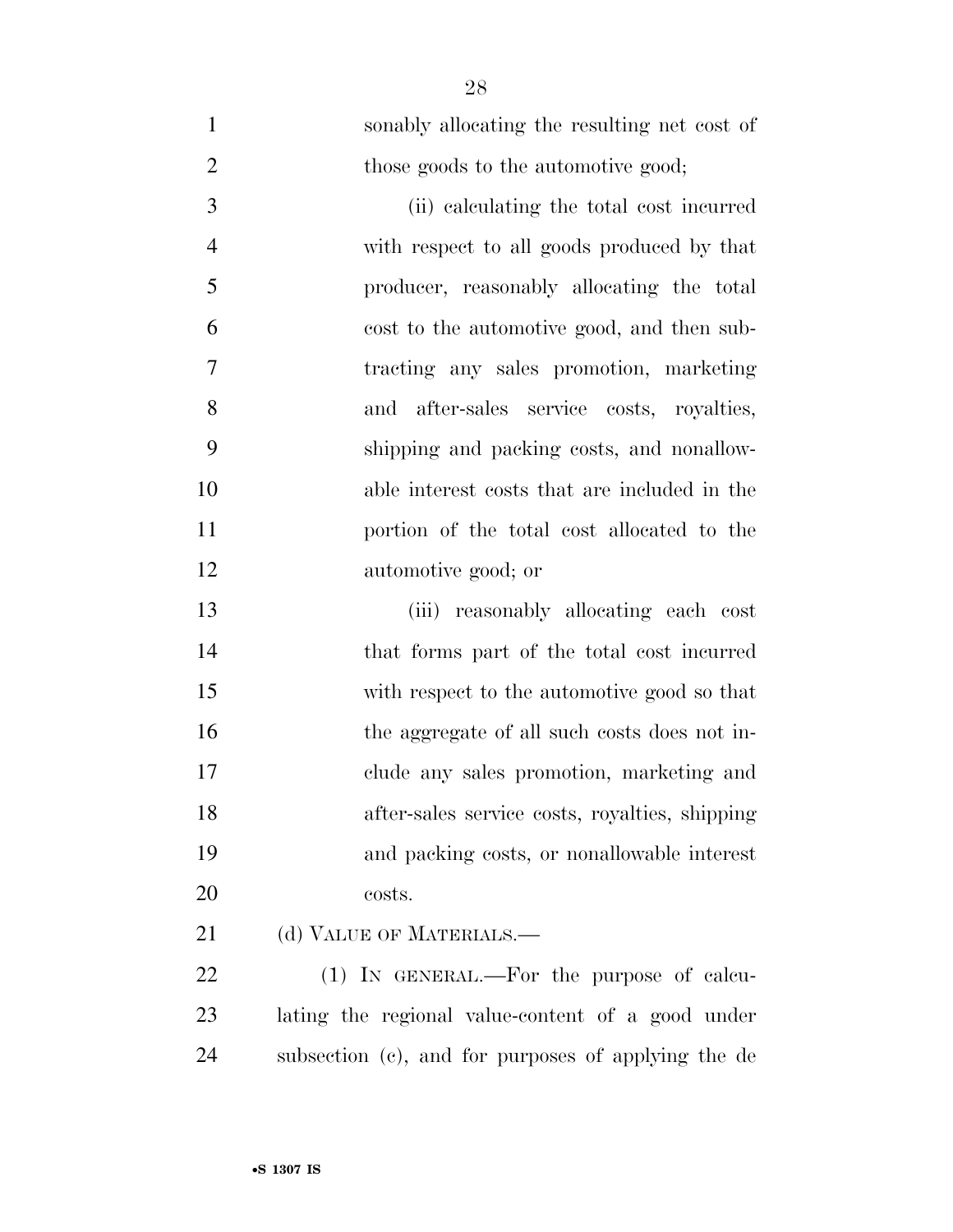minimis rules under subsection (f), the value of a material is—

 (A) in the case of a material that is im- ported by the producer of the good, the ad-justed value of the material;

 (B) in the case of a material acquired in the territory in which the good is produced, the value, determined in accordance with Articles 1 through 8, Article 15, and the corresponding in- terpretive notes of the Agreement on Implemen- tation of Article VII of the General Agreement on Tariffs and Trade 1994 referred to in sec- tion 101(d)(8) of the Uruguay Round Agree- ments Act, as set forth in regulations promul- gated by the Secretary of the Treasury pro- viding for the application of such Articles in the absence of an importation; or

 (C) in the case of a material that is self-produced, the sum of—

 (i) all expenses incurred in the pro- duction of the material, including general expenses; and

23 (ii) an amount for profit equivalent to the profit added in the normal course of 25 trade.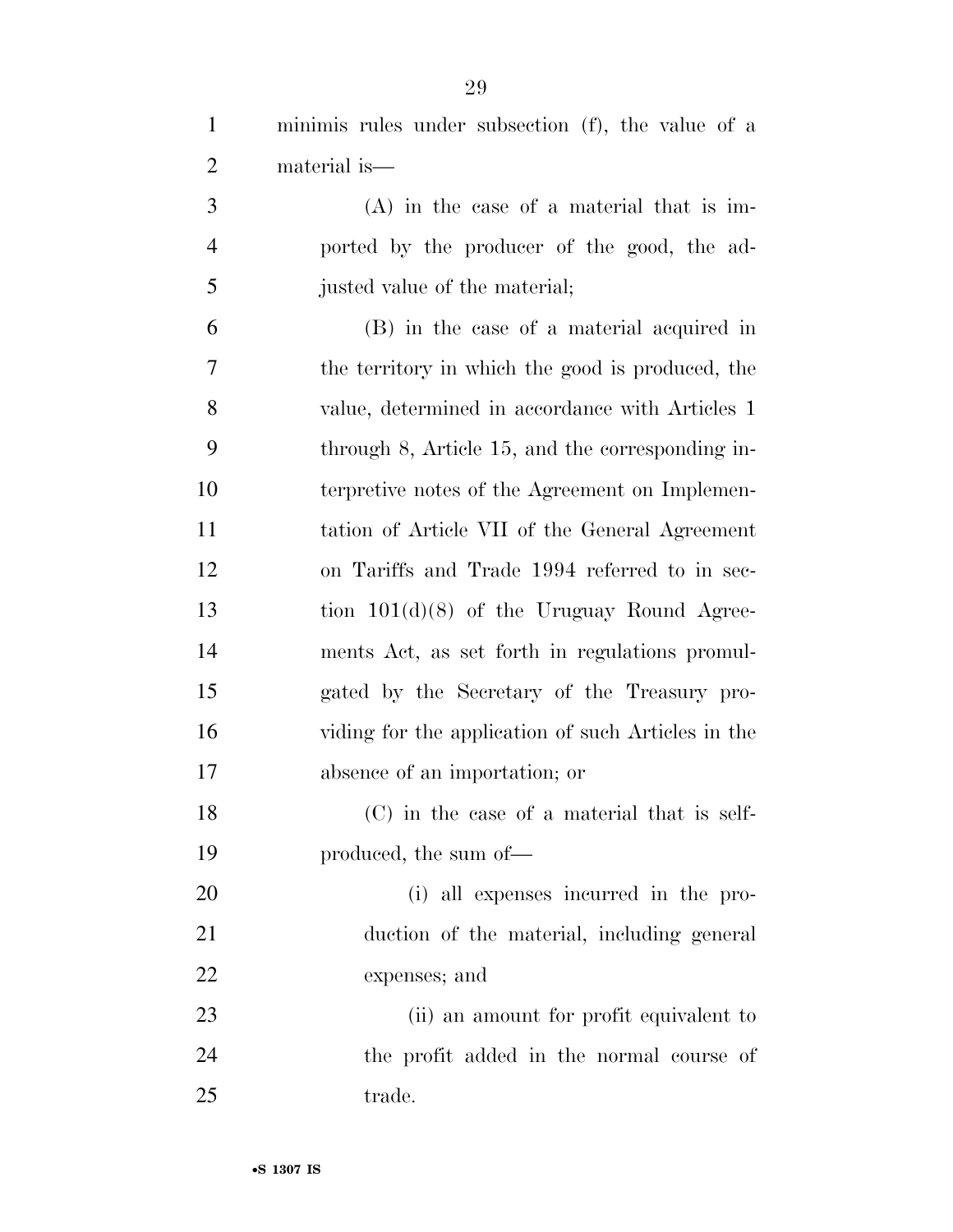| $\mathbf{1}$   | (2) FURTHER ADJUSTMENTS TO THE VALUE OF          |
|----------------|--------------------------------------------------|
| $\overline{2}$ | MATERIALS.-                                      |
| 3              | (A) ORIGINATING MATERIAL.-The fol-               |
| $\overline{4}$ | lowing expenses, if not included in the value of |
| 5              | an originating material calculated under para-   |
| 6              | $graph(1)$ , may be added to the value of the    |
| 7              | originating material:                            |
| 8              | (i) The costs of freight, insurance,             |
| 9              | packing, and all other costs incurred in         |
| 10             | transporting the material within or be-          |
| 11             | tween the territory of one or more of the        |
| 12             | CAFTA-DR countries to the location of            |
| 13             | the producer.                                    |
| 14             | (ii) Duties, taxes, and customs broker-          |
| 15             | age fees on the material paid in the terri-      |
| 16             | tory of one or more of the CAFTA-DR              |
| 17             | countries, other than duties or taxes that       |
| 18             | are waived, refunded, refundable, or other-      |
| 19             | wise recoverable, including credit against       |
| 20             | duty or tax paid or payable.                     |
| 21             | (iii) The cost of waste and spoilage re-         |
| 22             | sulting from the use of the material in the      |
| 23             | production of the good, less the value of        |
| 24             | renewable scrap or byproducts.                   |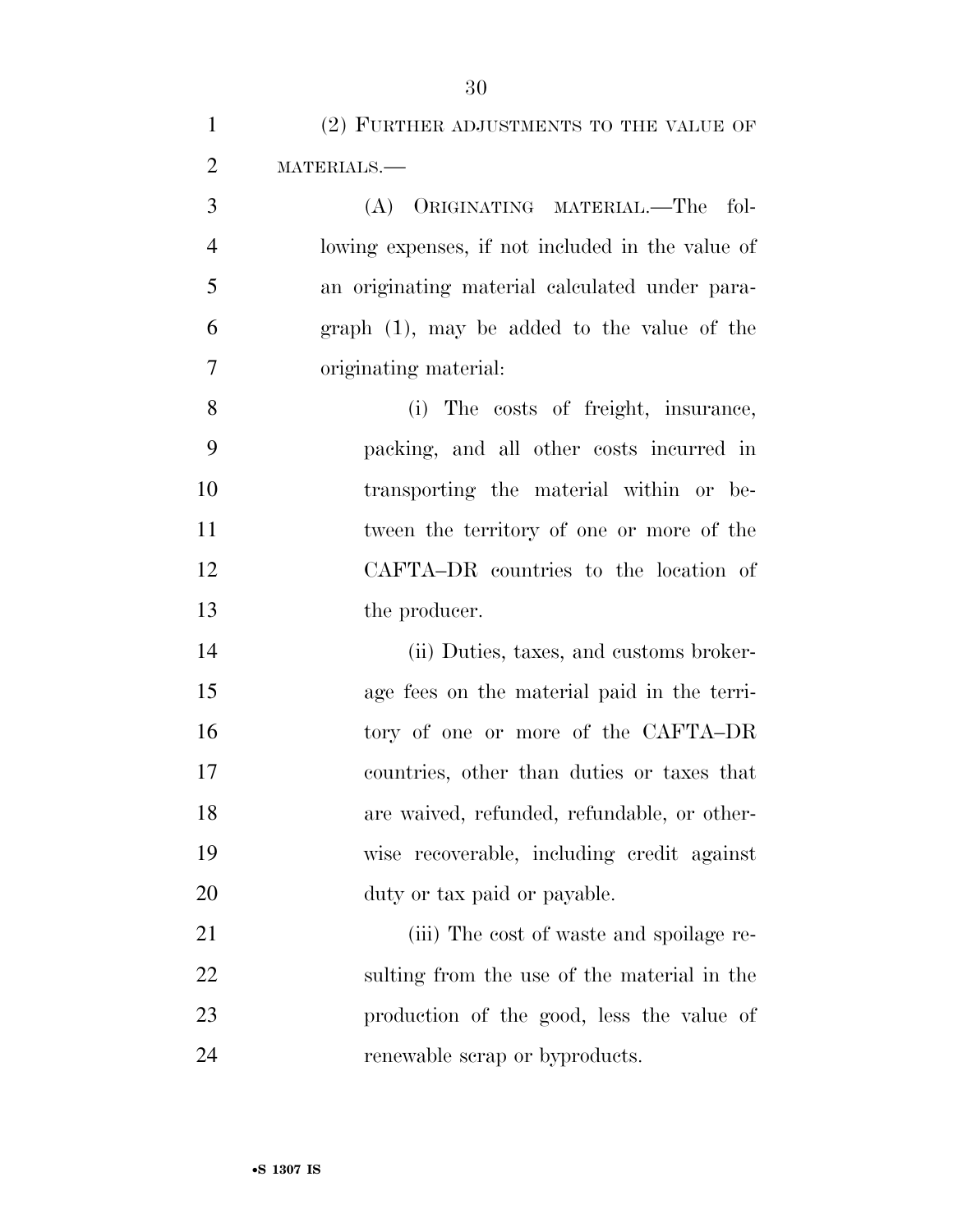| $\mathbf{1}$   | NONORIGINATING MATERIAL.—The<br>(B)               |
|----------------|---------------------------------------------------|
| $\overline{2}$ | following expenses, if included in the value of a |
| 3              | nonoriginating material calculated under para-    |
| $\overline{4}$ | $graph(1)$ , may be deducted from the value of    |
| 5              | the nonoriginating material:                      |
| 6              | (i) The costs of freight, insurance,              |
| $\overline{7}$ | packing, and all other costs incurred in          |
| 8              | transporting the material within or be-           |
| 9              | tween the territory of one or more of the         |
| 10             | CAFTA-DR countries to the location of             |
| 11             | the producer.                                     |
| 12             | (ii) Duties, taxes, and customs broker-           |
| 13             | age fees on the material paid in the terri-       |
| 14             | tory of one or more of the CAFTA-DR               |
| 15             | countries, other than duties or taxes that        |
| 16             | are waived, refunded, refundable, or other-       |
| 17             | wise recoverable, including credit against        |
| 18             | duty or tax paid or payable.                      |
| 19             | (iii) The cost of waste and spoilage re-          |
| 20             | sulting from the use of the material in the       |
| 21             | production of the good, less the value of         |
| 22             | renewable scrap or byproducts.                    |
| 23             | (iv) The cost of originating materials            |
| 24             | used in the production of the nonorigi-           |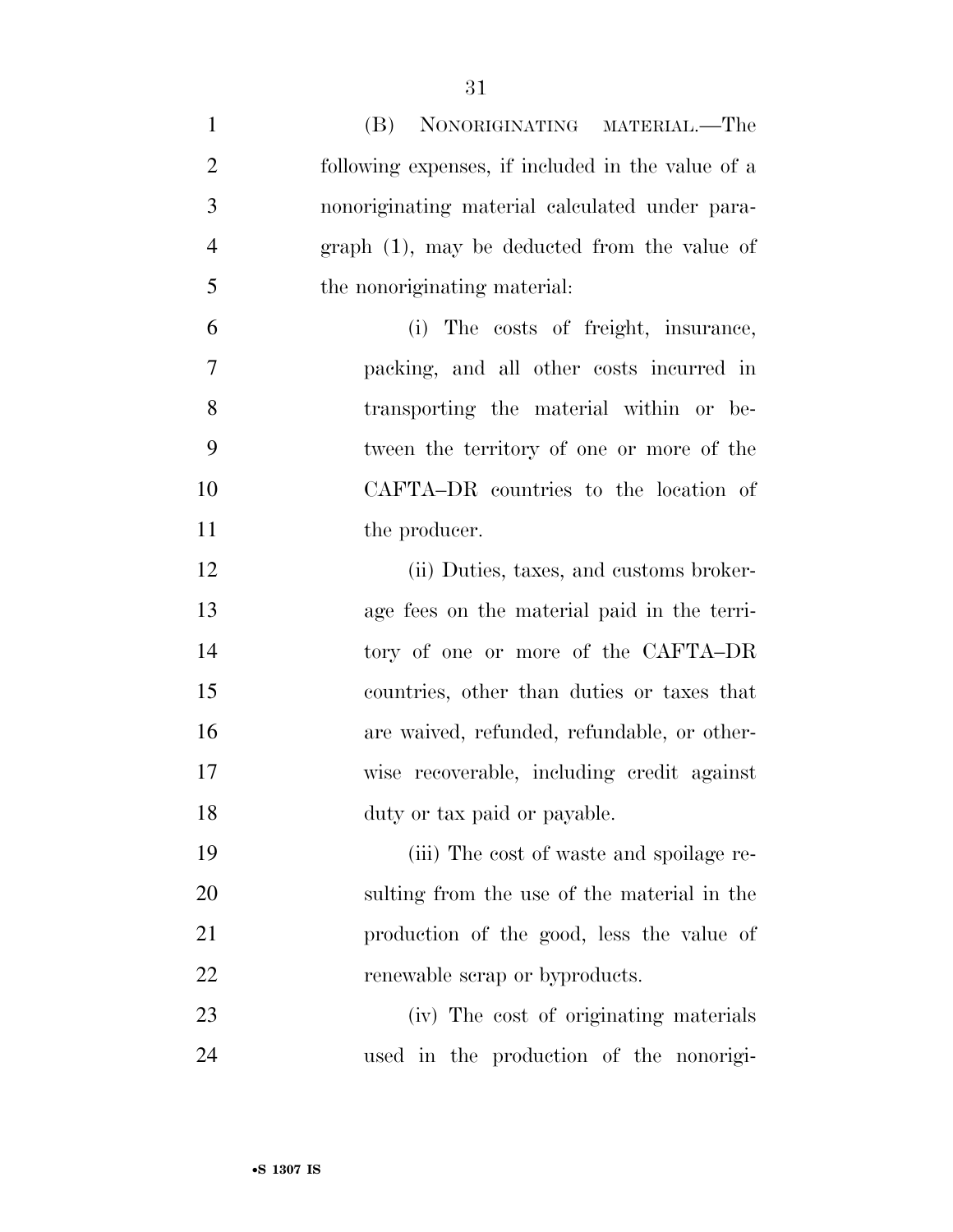| $\mathbf{1}$   | nating material in the territory of one or              |
|----------------|---------------------------------------------------------|
| $\overline{2}$ | more of the CAFTA–DR countries.                         |
| 3              | (e) ACCUMULATION.—                                      |
| $\overline{4}$ | (1) ORIGINATING MATERIALS USED IN PRODUC-               |
| 5              | TION OF GOODS OF ANOTHER COUNTRY.--Origi-               |
| 6              | nating materials from the territory of one or more      |
| 7              | of the CAFTA-DR countries that are used in the          |
| 8              | production of a good in the territory of another        |
| 9              | CAFTA–DR country shall be considered to originate       |
| 10             | in the territory of that other country.                 |
| 11             | (2) MULTIPLE PROCEDURES.—A good that is                 |
| 12             | produced in the territory of one or more of the         |
| 13             | CAFTA–DR countries by 1 or more producers is an         |
| 14             | originating good if the good satisfies the require-     |
| 15             | ments of subsection (b) and all other applicable re-    |
| 16             | quirements of this section.                             |
| 17             | (f) DE MINIMIS AMOUNTS OF NONORIGINATING MA-            |
| 18             | TERIALS.                                                |
| 19             | (1) IN GENERAL.—Except as provided in para-             |
| 20             | graphs $(2)$ and $(3)$ , a good that does not undergo a |
| 21             | change in tariff classification pursuant to Annex 4.1   |
| 22             | of the Agreement is an originating good if—             |
| 23             | (A) the value of all nonoriginating mate-               |
| 24             | rials that—                                             |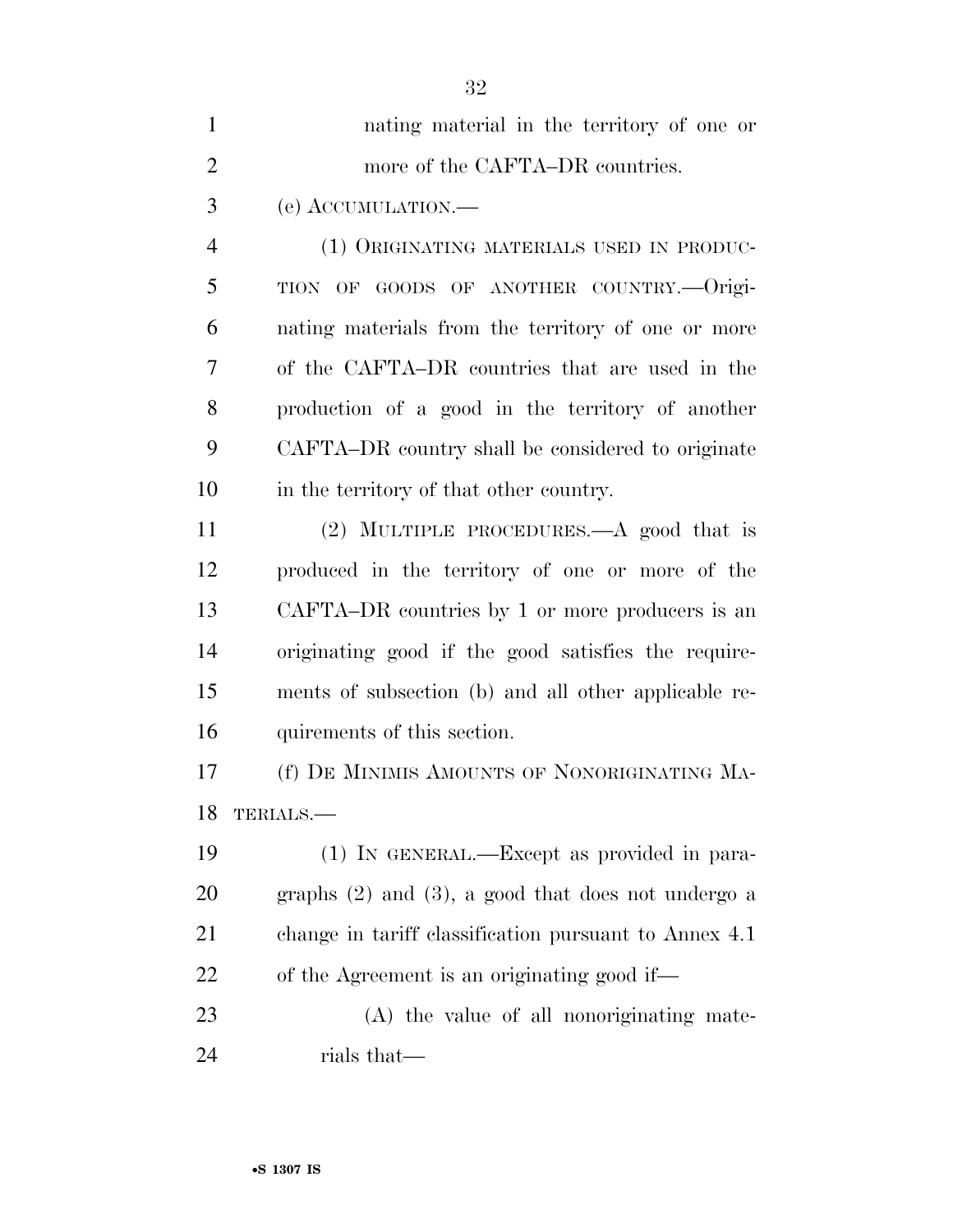| $\mathbf{1}$   | (i) are used in the production of the              |
|----------------|----------------------------------------------------|
| $\overline{2}$ | good, and                                          |
| 3              | (ii) do not undergo the applicable                 |
| $\overline{4}$ | change in tariff classification (set out in        |
| 5              | Annex 4.1 of the Agreement),                       |
| 6              | does not exceed 10 percent of the adjusted         |
| 7              | value of the good;                                 |
| 8              | (B) the good meets all other applicable re-        |
| 9              | quirements of this section; and                    |
| 10             | (C) the value of such nonoriginating mate-         |
| 11             | rials is included in the value of nonoriginating   |
| 12             | materials for any applicable regional value-con-   |
| 13             | tent requirement for the good.                     |
| 14             | (2) EXCEPTIONS.—Paragraph (1) does<br>not          |
| 15             | apply to the following:                            |
| 16             | (A) A nonoriginating material provided for         |
| 17             | in chapter 4, or a nonoriginating dairy prepara-   |
| 18             | tion containing over 10 percent by weight of       |
| 19             | milk solids provided for in subheading 1901.90     |
| 20             | or $2106.90$ , that is used in the production of a |
| 21             | good provided for in chapter 4.                    |
| 22             | (B) A nonoriginating material provided for         |
| 23             | in chapter 4, or a nonoriginating dairy prepara-   |
| 24             | tion containing over 10 percent by weight of       |
| 25             | milk solids provided for in subheading 1901.90,    |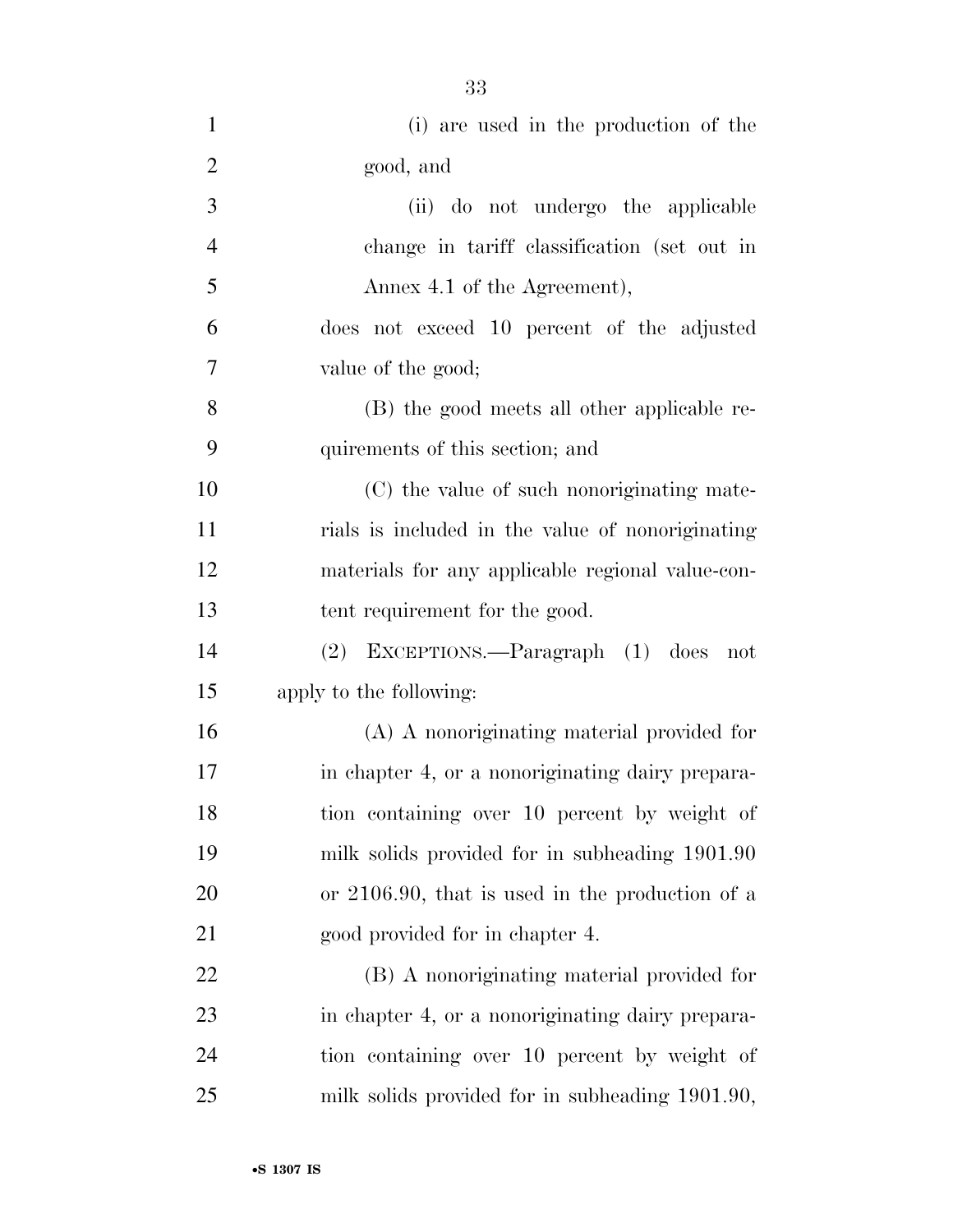| $\mathbf{1}$   | that is used in the production of the following    |
|----------------|----------------------------------------------------|
| $\overline{2}$ | goods:                                             |
| 3              | Infant preparations containing<br>(i)              |
| $\overline{4}$ | over 10 percent by weight of milk solids           |
| 5              | provided for in subheading 1901.10.                |
| 6              | (ii) Mixes and doughs, containing over             |
| 7              | 25 percent by weight of butterfat, not put         |
| 8              | up for retail sale, provided for in sub-           |
| 9              | heading $1901.20$ .                                |
| 10             | (iii) Dairy preparations containing                |
| 11             | over 10 percent by weight of milk solids           |
| 12             | provided for in subheading 1901.90 or              |
| 13             | 2106.90.                                           |
| 14             | (iv) Goods provided for in heading                 |
| 15             | 2105.                                              |
| 16             | (v) Beverages containing milk pro-                 |
| 17             | vided for in subheading 2202.90.                   |
| 18             | (vi) Animal feeds containing over 10               |
| 19             | percent by weight of milk solids provided          |
| 20             | for in subheading $2309.90$ .                      |
| 21             | (C) A nonoriginating material provided for         |
| 22             | heading 0805, or any of subheadings<br>in          |
| 23             | $2009.11$ through $2009.39$ , that is used in the  |
| 24             | production of a good provided for in any of sub-   |
| 25             | headings $2009.11$ through $2009.39$ , or in fruit |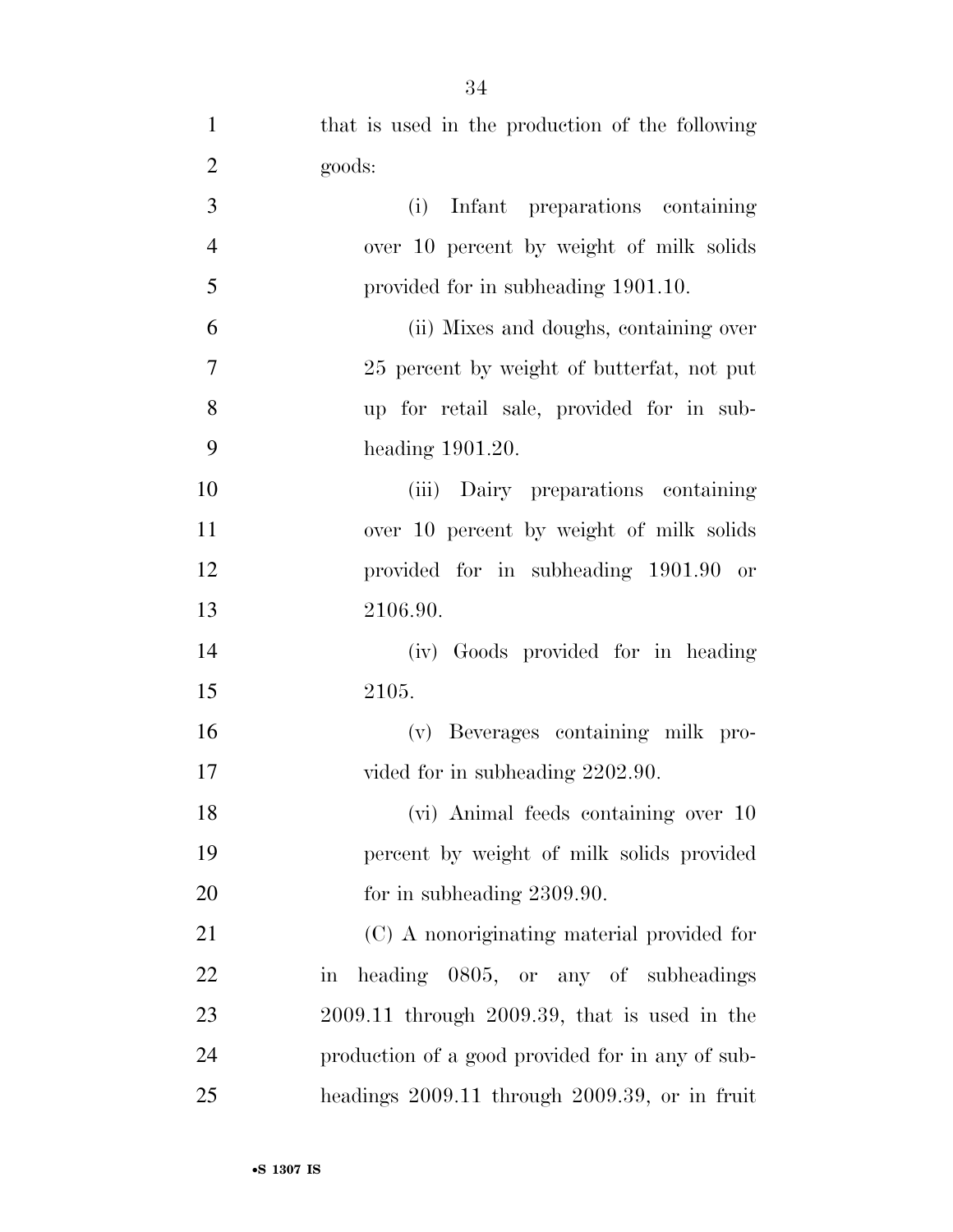| $\mathbf{1}$   | or vegetable juice of any single fruit or vege-  |
|----------------|--------------------------------------------------|
| $\overline{2}$ | table, fortified with minerals or vitamins, con- |
| 3              | centrated or unconcentrated, provided for in     |
| $\overline{4}$ | subheading 2106.90 or 2202.90.                   |
| 5              | (D) A nonoriginating material provided for       |
| 6              | in heading 0901 or 2101 that is used in the      |
| 7              | production of a good provided for in heading     |
| 8              | 0901 or 2101.                                    |
| 9              | (E) A nonoriginating material provided for       |
| 10             | in heading 1006 that is used in the production   |
| 11             | of a good provided for in heading 1102 or 1103   |
| 12             | or subheading 1904.90.                           |
| 13             | (F) A nonoriginating material provided for       |
| 14             | in chapter 15 that is used in the production of  |
| 15             | a good provided for in chapter 15.               |
| 16             | (G) A nonoriginating material provided for       |
| 17             | in heading 1701 that is used in the production   |
| 18             | of a good provided for in any of headings 1701   |
| 19             | through $1703$ .                                 |
| 20             | (H) A nonoriginating material provided for       |
| 21             | in chapter 17 that is used in the production of  |
| 22             | a good provided for in subheading 1806.10.       |
| 23             | (I) Except as provided in subparagraphs          |
| 24             | $(A)$ through $(H)$ and Annex 4.1 of the Agree-  |
| 25             | ment, a nonoriginating material used in the      |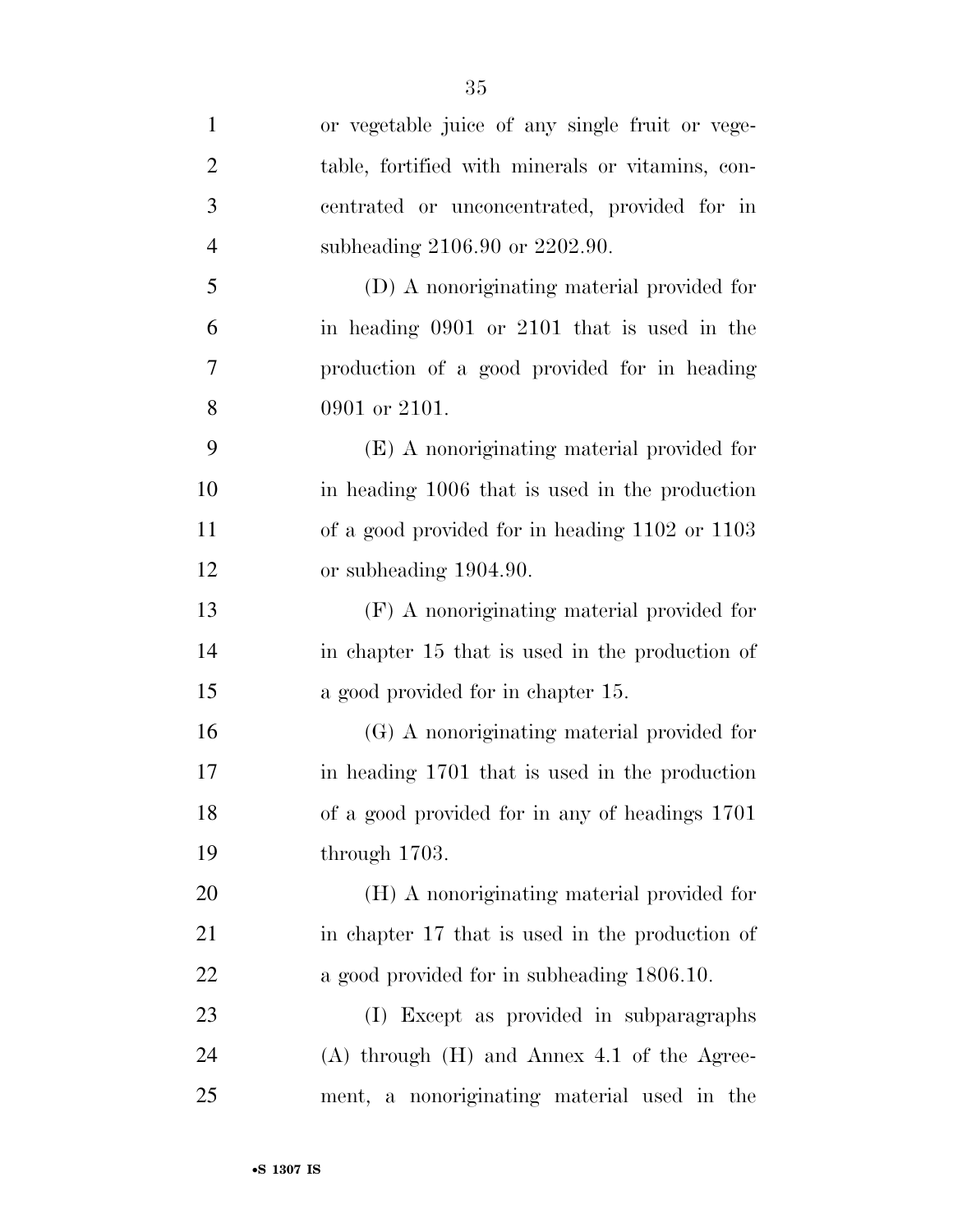| $\mathbf{1}$   | production of a good provided for in any of                   |
|----------------|---------------------------------------------------------------|
| $\overline{2}$ | chapters 1 through 24, unless the nonorigi-                   |
| 3              | nating material is provided for in a different                |
| $\overline{4}$ | subheading than the good for which origin is                  |
| 5              | being determined under this section.                          |
| 6              | $(3)$ TEXTILE OR APPAREL GOODS.—                              |
| 7              | (A) IN GENERAL.—Except as provided in                         |
| 8              | subparagraph (B), a textile or apparel good                   |
| 9              | that is not an originating good because certain               |
| 10             | fibers or yarns used in the production of the                 |
| 11             | component of the good that determines the tar-                |
| 12             | iff classification of the good do not undergo an              |
| 13             | applicable change in tariff classification, set out           |
| 14             | in Annex 4.1 of the Agreement, shall be consid-               |
| 15             | ered to be an originating good if—                            |
| 16             | (i) the total weight of all such fibers                       |
| 17             | or yarns in that component is not more                        |
| 18             | than 10 percent of the total weight of that                   |
| 19             | component; or                                                 |
| 20             | (ii) the yarns are those described in                         |
| 21             | section $204(b)(3)(B)(vi)(IV)$ of the Andean                  |
| 22             | Trade<br>(19)<br>Preference<br>$\operatorname{Act}$<br>U.S.C. |
| 23             | $3203(b)(3)(B)(vi)(IV))$ (as in effect on the                 |
| 24             | date of the enactment of this Act).                           |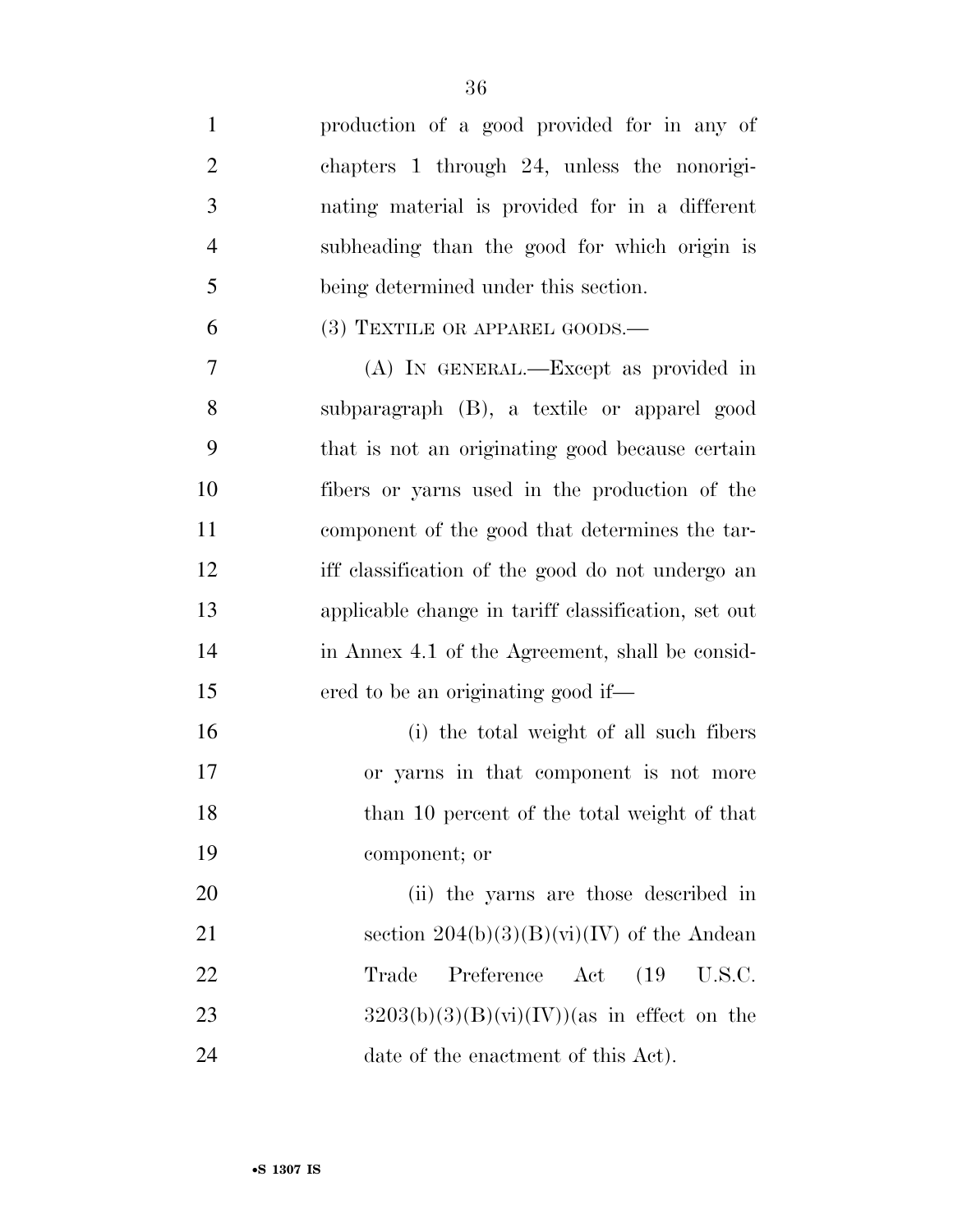| $\mathbf{1}$   | (B) CERTAIN TEXTILE<br>OR APPAREL                 |
|----------------|---------------------------------------------------|
| $\overline{2}$ | GOODS.—A textile or apparel good containing       |
| 3              | elastomeric yarns in the component of the good    |
| $\overline{4}$ | that determines the tariff classification of the  |
| 5              | good shall be considered to be an originating     |
| 6              | good only if such yarns are wholly formed in      |
| 7              | the territory of a CAFTA–DR country.              |
| 8              | (C) YARN, FABRIC, OR FIBER.—For pur-              |
| 9              | poses of this paragraph, in the case of a good    |
| 10             | that is a yarn, fabric, or fiber, the term "com-  |
| 11             | ponent of the good that determines the tariff     |
| 12             | classification of the good" means all of the fi-  |
| 13             | bers in the good.                                 |
| 14             | (g) FUNGIBLE GOODS AND MATERIALS.—                |
| 15             | $(1)$ In GENERAL.—                                |
| 16             | (A) CLAIM FOR PREFERENTIAL TARIFF                 |
| 17             | TREATMENT.—A person claiming that a fun-          |
| 18             | gible good or fungible material is an originating |
| 19             | good may base the claim either on the physical    |
| 20             | segregation of the fungible good or fungible ma-  |
| 21             | terial or by using an inventory management        |
| 22             | method with respect to the fungible good or       |
| 23             | fungible material.                                |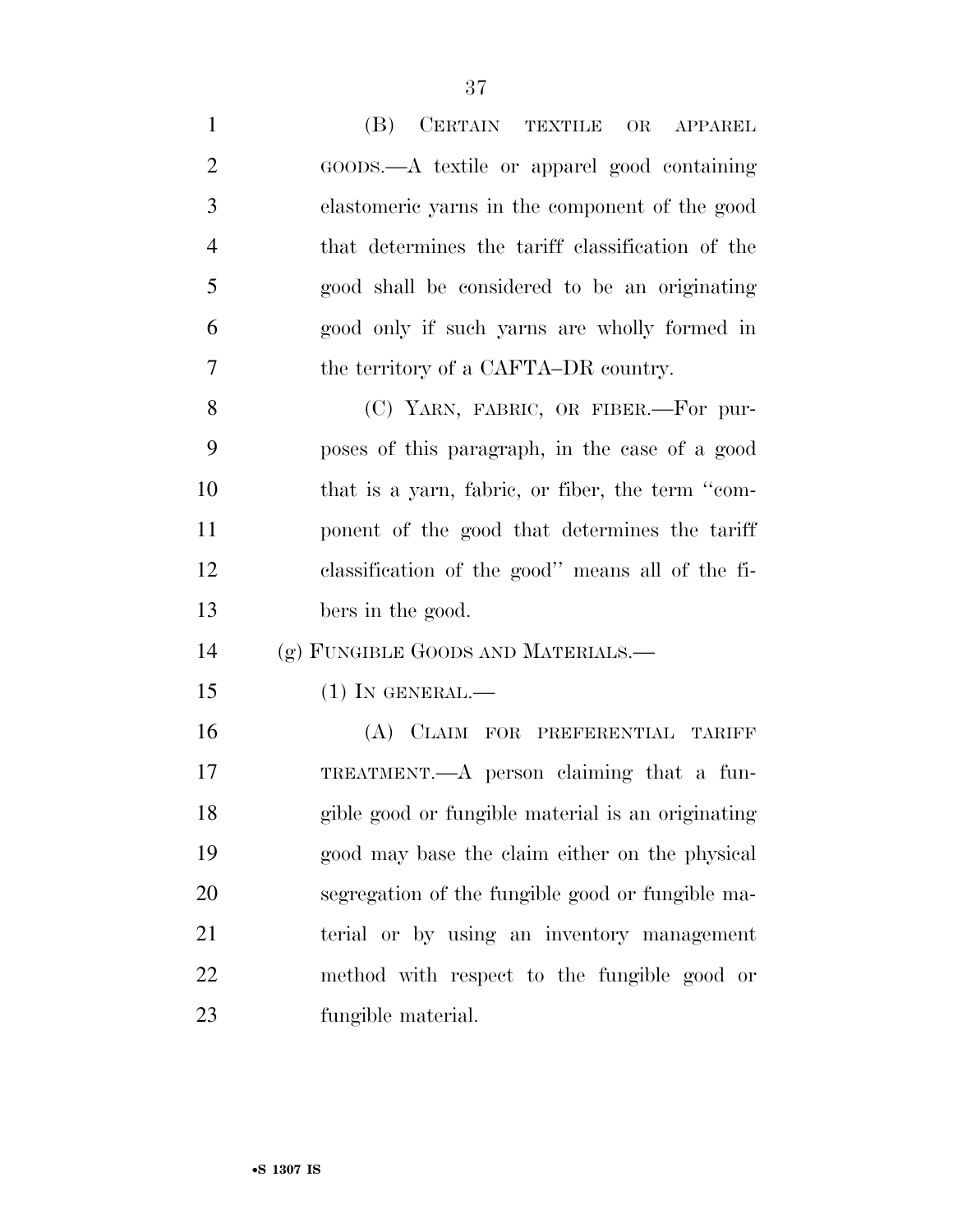| $\mathbf{1}$   | (B) INVENTORY MANAGEMENT METHOD.—                     |
|----------------|-------------------------------------------------------|
| $\overline{2}$ | In this subsection, the term "inventory manage-       |
| 3              | ment method" means—                                   |
| $\overline{4}$ | (i) averaging;                                        |
| 5              | $(ii)$ "last-in, first-out";                          |
| 6              | (iii) "first-in, first-out"; or                       |
| $\overline{7}$ | (iv) any other method—                                |
| 8              | (I) recognized in the generally                       |
| 9              | accepted accounting principles of the                 |
| 10             | CAFTA-DR country in which the                         |
| 11             | production is performed; or                           |
| 12             | (II) otherwise accepted by that                       |
| 13             | country.                                              |
| 14             | (2)<br>ELECTION OF INVENTORY METHOD.-                 |
| 15             | person selecting an inventory management method       |
| 16             | under paragraph (1) for a particular fungible good    |
| 17             | or fungible material shall continue to use that meth- |
| 18             | od for that fungible good or fungible material        |
| 19             | throughout the fiscal year of that person.            |
| 20             | (h) ACCESSORIES, SPARE PARTS, OR TOOLS.—              |
| 21             | (1) IN GENERAL.—Subject to paragraphs $(2)$           |
| 22             | and (3), accessories, spare parts, or tools delivered |
| 23             | with a good that form part of the good's standard     |
| 24             | accessories, spare parts, or tools shall—             |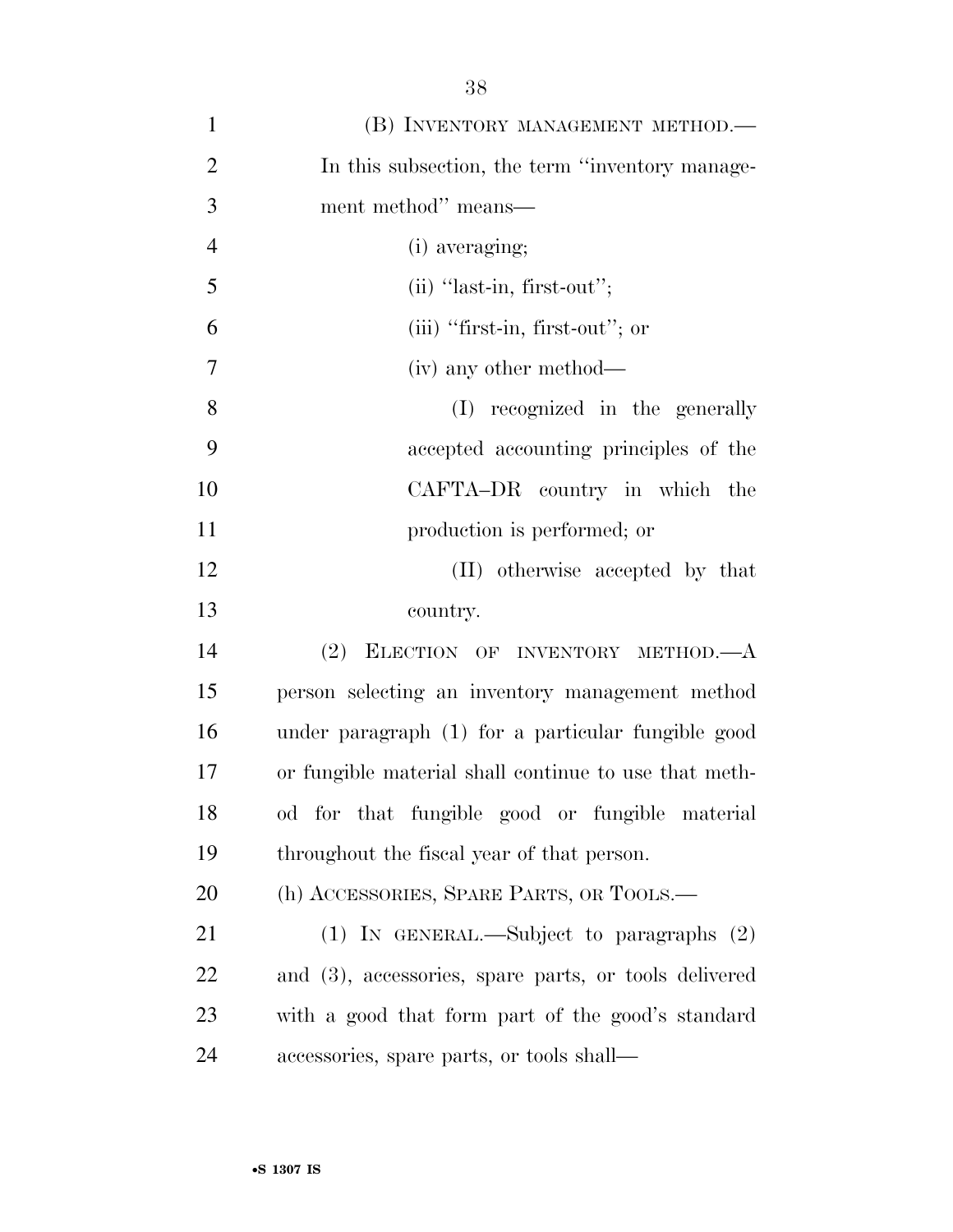| $\mathbf{1}$   | $(A)$ be treated as originating goods if the          |
|----------------|-------------------------------------------------------|
| $\overline{2}$ | good is an originating good; and                      |
| 3              | (B) be disregarded in determining whether             |
| $\overline{4}$ | all the nonoriginating materials used in the pro-     |
| 5              | duction of the good undergo the applicable            |
| 6              | change in tariff classification set out in Annex      |
| 7              | 4.1 of the Agreement.                                 |
| 8              | (2) CONDITIONS.—Paragraph (1) shall apply             |
| 9              | only if—                                              |
| 10             | (A) the accessories, spare parts, or tools            |
| 11             | are classified with and not invoiced separately       |
| 12             | from the good, regardless of whether they ap-         |
| 13             | pear specified or separately identified in the in-    |
| 14             | voice for the good; and                               |
| 15             | (B) the quantities and value of the acces-            |
| 16             | sories, spare parts, or tools are customary for       |
| 17             | the good.                                             |
| 18             | (3) REGIONAL VALUE-CONTENT.—If the good is            |
| 19             | subject to a regional value-content requirement, the  |
| 20             | value of the accessories, spare parts, or tools shall |
| 21             | be taken into account as originating or nonorigi-     |
| <u>22</u>      | nating materials, as the case may be, in calculating  |
| 23             | the regional value-content of the good.               |
| 24             | (i) PACKAGING MATERIALS AND CONTAINERS FOR            |
| 25             | RETAIL SALE.—Packaging materials and containers in    |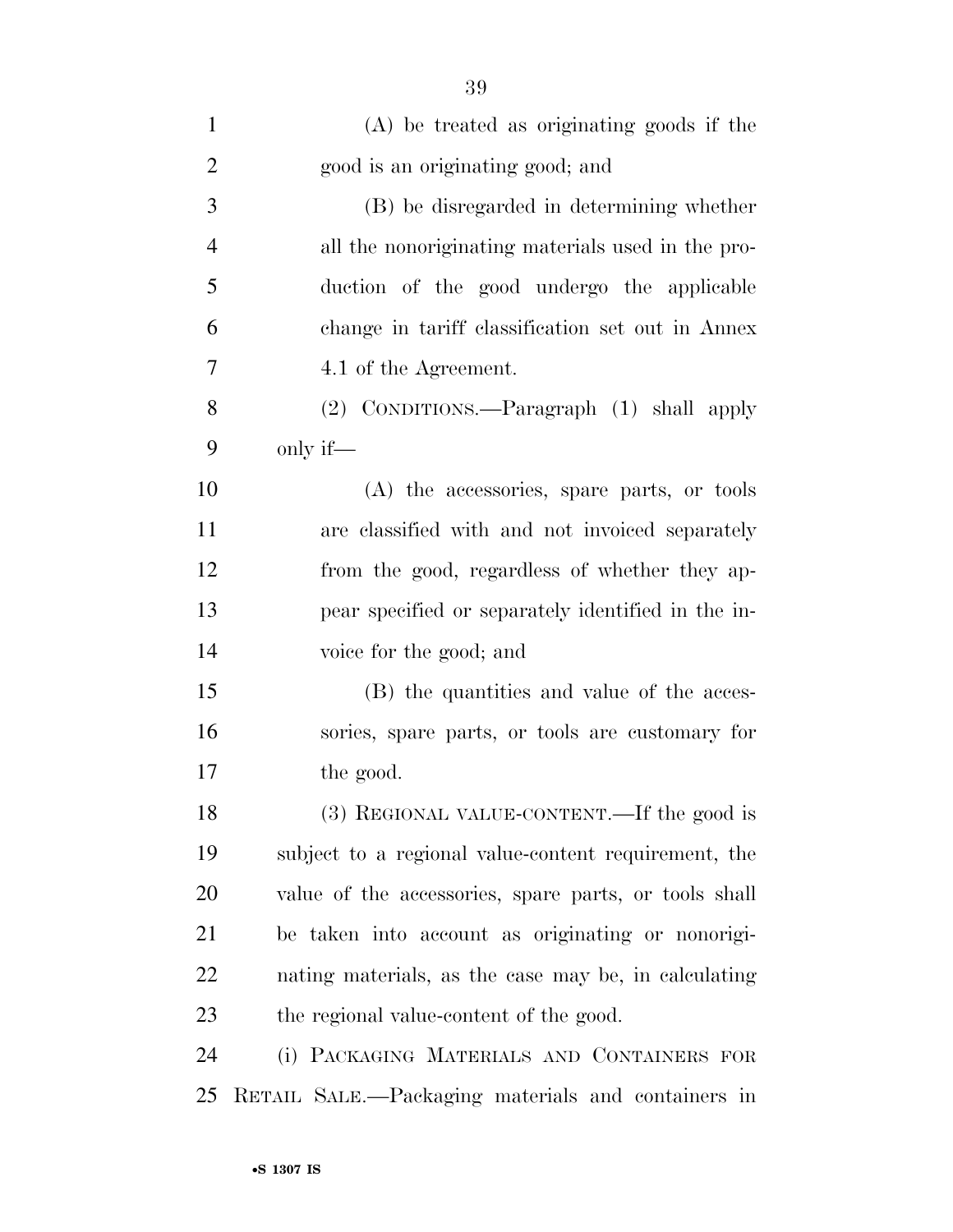which a good is packaged for retail sale, if classified with the good, shall be disregarded in determining whether all the nonoriginating materials used in the production of the good undergo the applicable change in tariff classification set out in Annex 4.1 of the Agreement, and, if the good is subject to a regional value-content requirement, the value of such packaging materials and containers shall be taken into account as originating or nonoriginating mate- rials, as the case may be, in calculating the regional value-content of the good.

 (j) PACKING MATERIALS AND CONTAINERS FOR SHIPMENT.—Packing materials and containers for ship- ment shall be disregarded in determining whether a good is an originating good.

 (k) INDIRECT MATERIALS.—An indirect material shall be treated as an originating material without regard to where it is produced.

 (l) TRANSIT AND TRANSHIPMENT.—A good that has undergone production necessary to qualify as an origi- nating good under subsection (b) shall not be considered to be an originating good if, subsequent to that produc-tion, the good—

 (1) undergoes further production or any other operation outside the territories of the CAFTA–DR countries, other than unloading, reloading, or any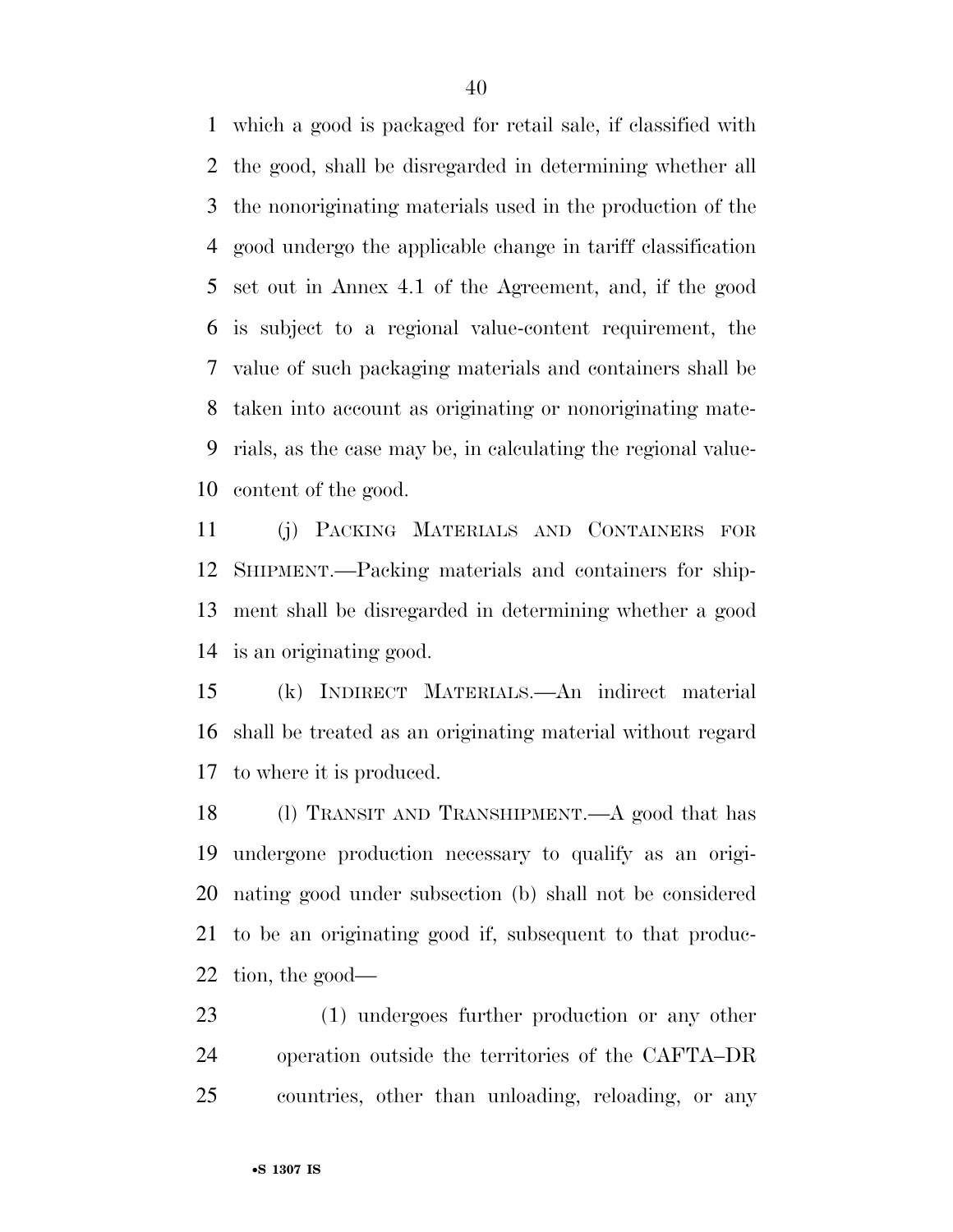| $\mathbf{1}$ | other operation necessary to preserve the good in     |
|--------------|-------------------------------------------------------|
| 2            | good condition or to transport the good to the terri- |
| 3            | tory of a CAFTA–DR country; or                        |
| 4            | $(2)$ does not remain under the control of cus-       |
| 5            | toms authorities in the territory of a country other  |
| 6            | than a CAFTA–DR country.                              |

 (m) GOODS CLASSIFIABLE AS GOODS PUT UP IN SETS.—Notwithstanding the rules set forth in Annex 4.1 of the Agreement, goods classifiable as goods put up in sets for retail sale as provided for in General Rule of Inter- pretation 3 of the HTS shall not be considered to be origi-nating goods unless—

 (1) each of the goods in the set is an origi-nating good; or

 (2) the total value of the nonoriginating goods in the set does not exceed—

 (A) in the case of textile or apparel goods, 10 percent of the adjusted value of the set; or (B) in the case of a good, other than a tex-20 tile or apparel good, 15 percent of the adjusted 21 value of the set.

22 (n) DEFINITIONS.—In this section:

 (1) ADJUSTED VALUE.—The term ''adjusted value'' means the value determined in accordance with Articles 1 through 8, Article 15, and the cor-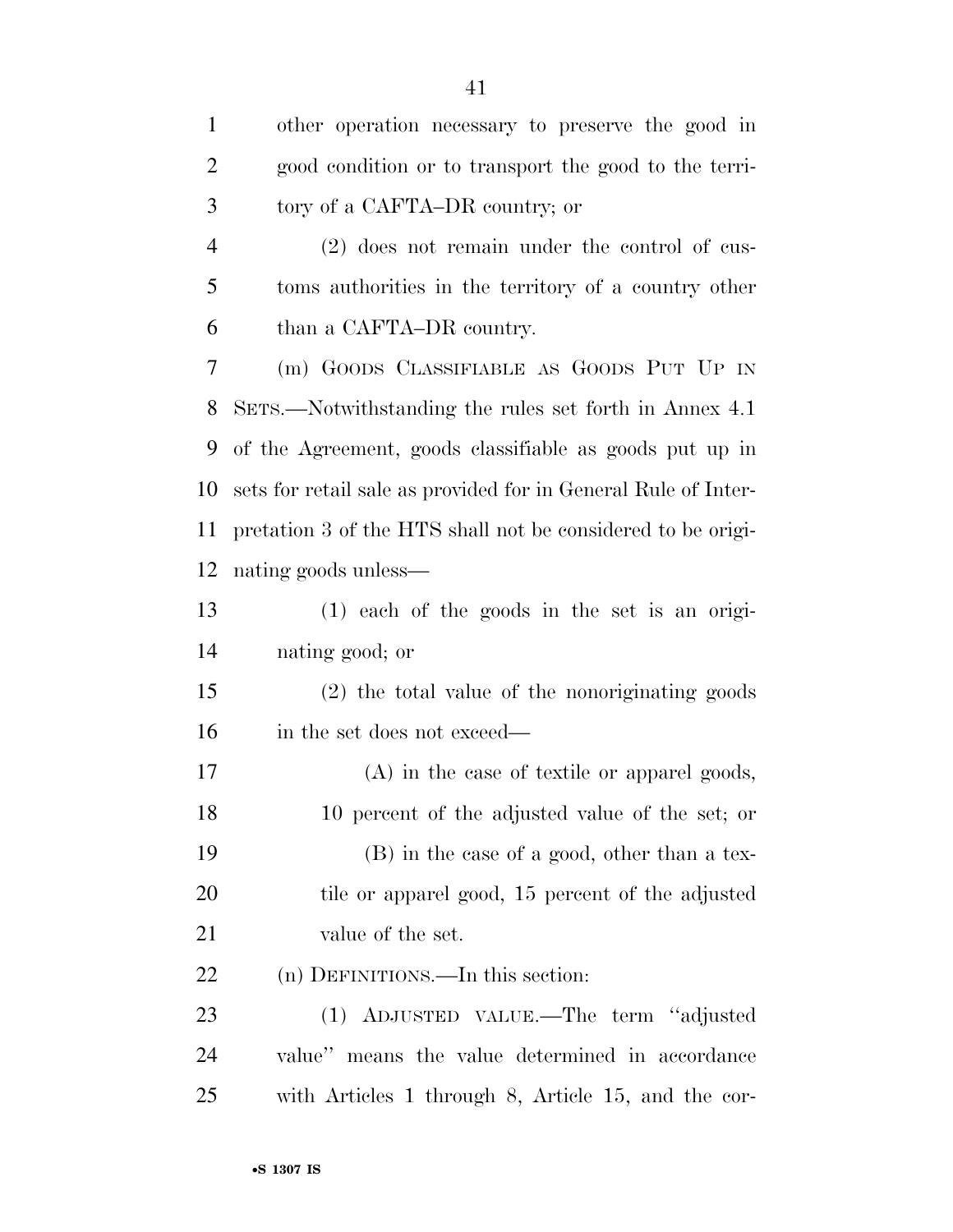| $\mathbf{1}$   | responding interpretive notes of the Agreement on     |
|----------------|-------------------------------------------------------|
| $\overline{2}$ | Implementation of Article VII of the General Agree-   |
| 3              | ment on Tariffs and Trade 1994 referred to in sec-    |
| $\overline{4}$ | tion $101(d)(8)$ of the Uruguay Round Agreements      |
| 5              | Act, adjusted, if necessary, to exclude any costs,    |
| 6              | charges, or expenses incurred for transportation, in- |
| 7              | surance, and related services incident to the inter-  |
| 8              | national shipment of the merchandise from the coun-   |
| 9              | try of exportation to the place of importation.       |
| 10             | CAFTA-DR COUNTRY.—The<br>(2)<br>term                  |
| 11             | "CAFTA-DR country" means—                             |
| 12             | (A) the United States; and                            |
| 13             | (B) Costa Rica, the Dominican Republic,               |
| 14             | El Salvador, Guatemala, Honduras, or Nica-            |
| 15             | ragua, for such time as the Agreement is in           |
| 16             | force between the United States and that coun-        |
| 17             | try.                                                  |
| 18             | (3) CLASS OF MOTOR VEHICLES.—The term                 |
| 19             | "class of motor vehicles" means any one of the fol-   |
| 20             | lowing categories of motor vehicles:                  |
| 21             | (A) Motor vehicles provided for in sub-               |
| 22             | heading 8701.20, 8704.10, 8704.22, 8704.23,           |
| 23             | 8704.32, or 8704.90, or heading 8705 or 8706,         |
| 24             | or motor vehicles for the transport of 16 or          |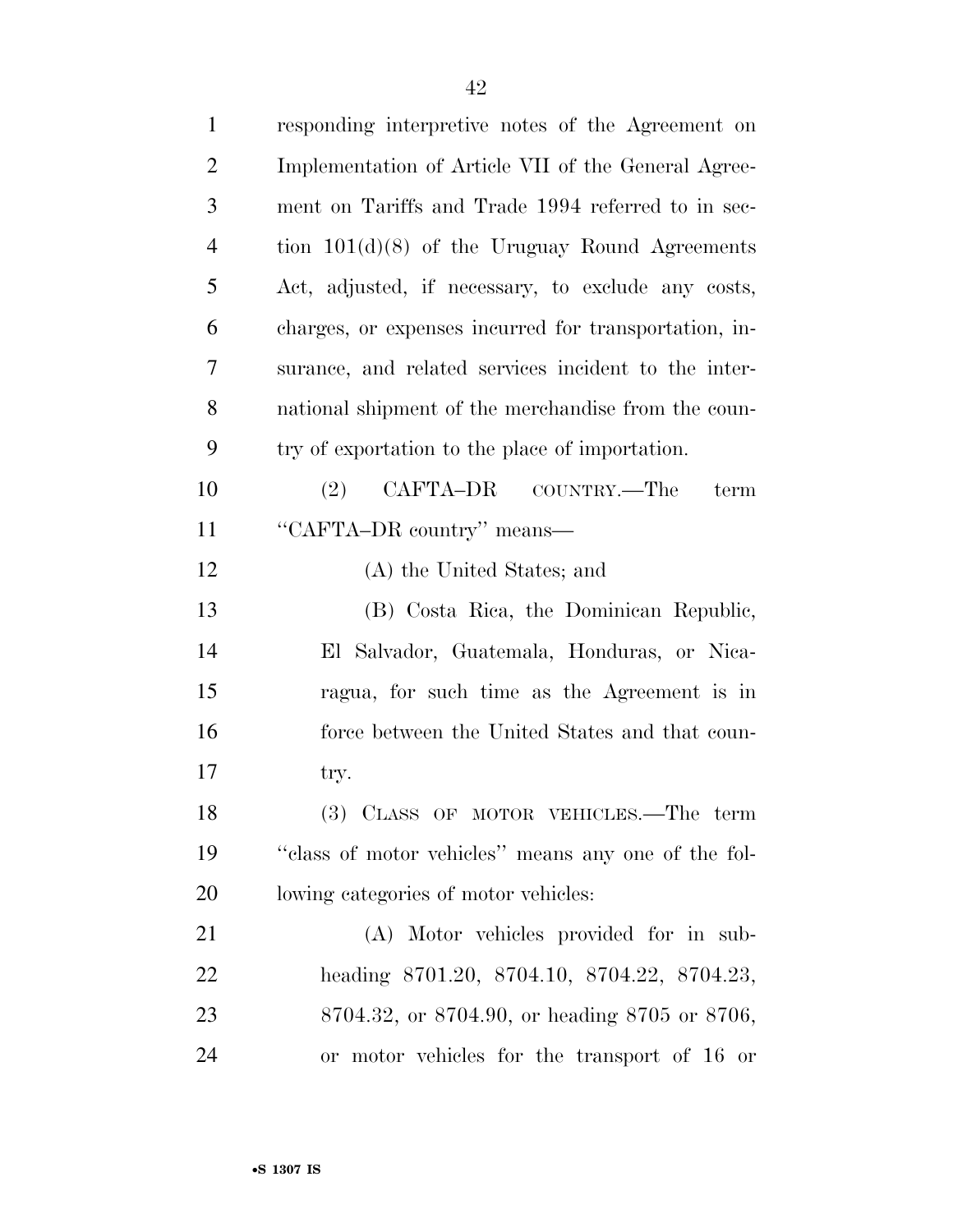| $\mathbf{1}$   | persons provided for in subheading<br>more             |
|----------------|--------------------------------------------------------|
| $\overline{2}$ | 8702.10 or 8702.90.                                    |
| 3              | (B) Motor vehicles provided for in sub-                |
| $\overline{4}$ | heading 8701.10 or any of subheadings                  |
| 5              | 8701.30 through 8701.90.                               |
| 6              | $(C)$ Motor vehicles for the transport of 15           |
| 7              | or fewer persons provided for in subheading            |
| 8              | $8702.10$ or $8702.90$ , or motor vehicles provided    |
| 9              | for in subheading $8704.21$ or $8704.31$ .             |
| 10             | (D) Motor vehicles provided for in any of              |
| 11             | subheadings 8703.21 through 8703.90.                   |
| 12             | (4) FUNGIBLE GOOD OR FUNGIBLE<br>MATE-                 |
| 13             | RIAL.—The term "fungible good" or "fungible mate-      |
| 14             | rial" means a good or material, as the case may be,    |
| 15             | that is interchangeable with another good or mate-     |
| 16             | rial for commercial purposes and the properties of     |
| 17             | which are essentially identical to such other good or  |
| 18             | material.                                              |
| 19             | (5) GENERALLY ACCEPTED ACCOUNTING PRIN-                |
| 20             | CIPLES.—The term "generally accepted accounting        |
| 21             | principles" means the recognized consensus or sub-     |
| 22             | stantial authoritative support in the territory of a   |
| 23             | CAFTA-DR country with respect to the recording         |
| 24             | of revenues, expenses, costs, assets, and liabilities, |
| 25             | the disclosure of information, and the preparation of  |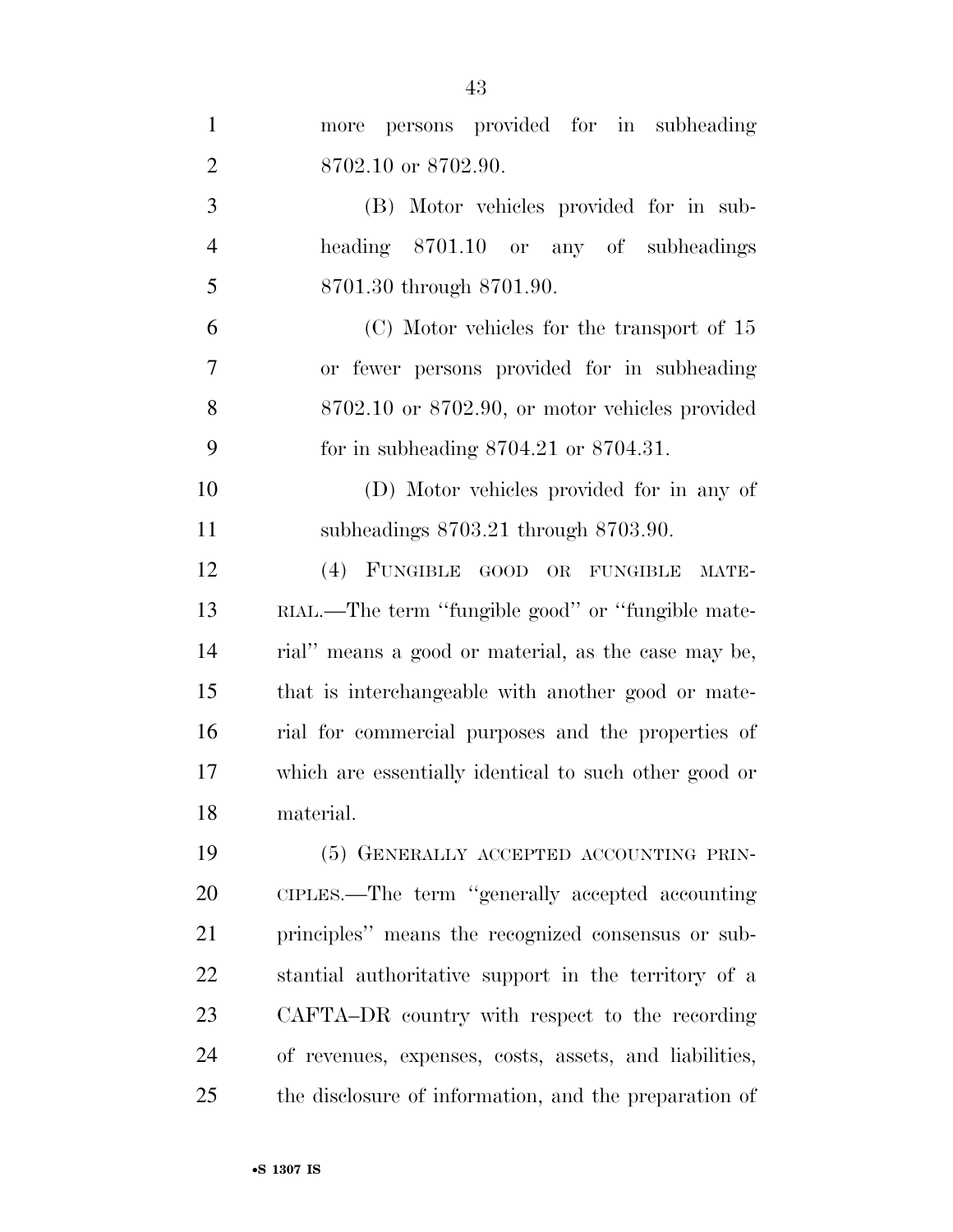| $\mathbf{1}$   | financial statements. The principles may encompass     |
|----------------|--------------------------------------------------------|
| $\overline{2}$ | broad guidelines of general application as well as de- |
| 3              | tailed standards, practices, and procedures.           |
| $\overline{4}$ | (6) GOODS WHOLLY OBTAINED OR PRODUCED                  |
| 5              | ENTIRELY IN THE TERRITORY OF ONE OR MORE OF            |
| 6              | CAFTA-DR COUNTRIES.—The term "goods<br>THE             |
| 7              | wholly obtained or produced entirely in the territory  |
| 8              | of one or more of the CAFTA-DR countries"              |
| 9              | means-                                                 |
| 10             | (A) plants and plant products harvested or             |
| 11             | gathered in the territory of one or more of the        |
| 12             | CAFTA-DR countries;                                    |
| 13             | (B) live animals born and raised in the ter-           |
| 14             | ritory of one or more of the CAFTA–DR coun-            |
| 15             | tries;                                                 |
| 16             | (C) goods obtained in the territory of one             |
| 17             | or more of the CAFTA–DR countries from live            |
| 18             | animals;                                               |
| 19             | (D) goods obtained from hunting, trap-                 |
| 20             | ping, fishing or aquaculture conducted in the          |
| 21             | territory of one or more of the CAFTA-DR               |
| 22             | countries;                                             |
| 23             | (E) minerals and other natural resources               |
| 24             | not included in subparagraphs $(A)$ through $(D)$      |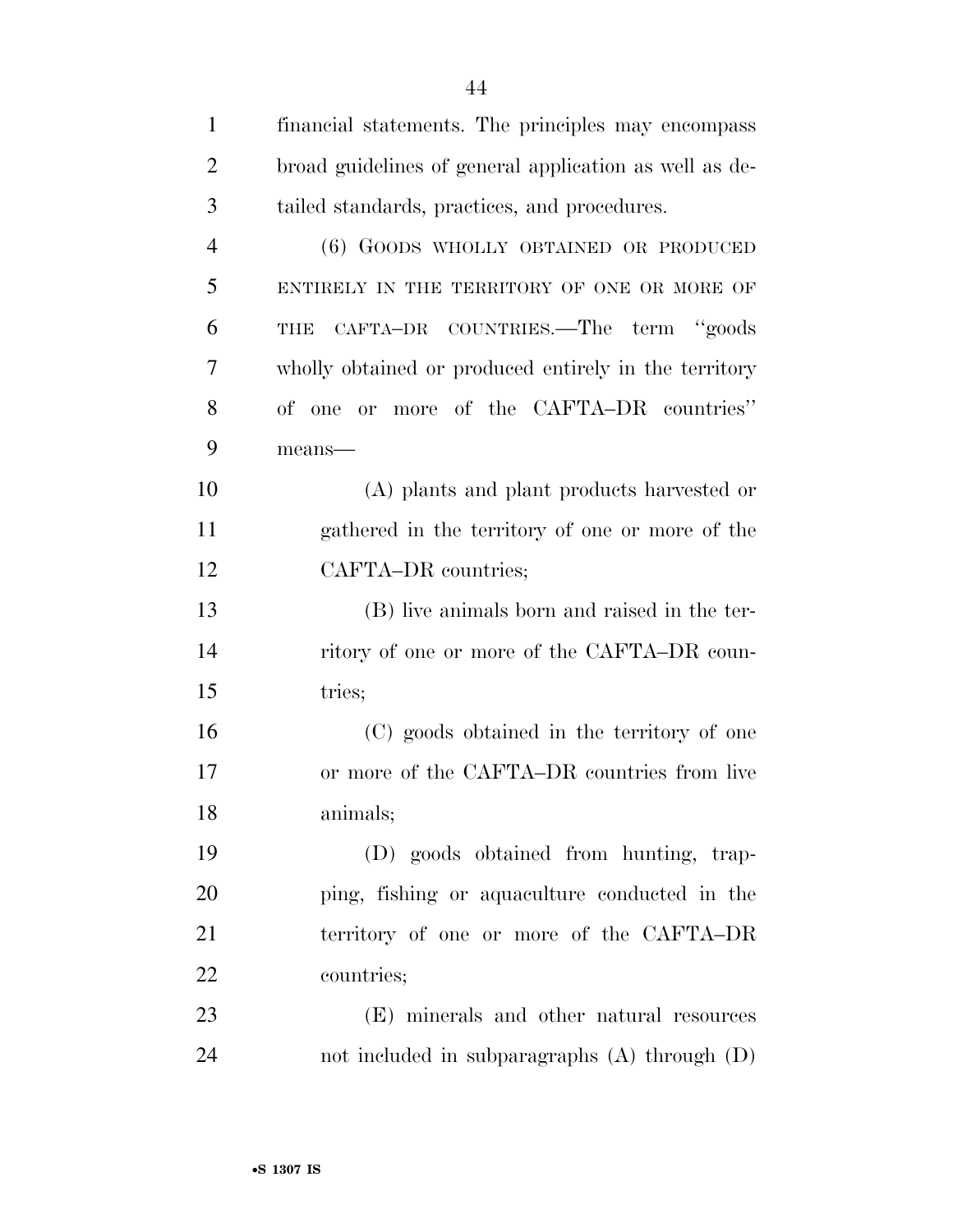| $\mathbf{1}$   | that are extracted or taken in the territory of    |
|----------------|----------------------------------------------------|
| $\overline{2}$ | one or more of the CAFTA–DR countries;             |
| 3              | (F) fish, shellfish, and other marine life         |
| $\overline{4}$ | taken from the sea, seabed, or subsoil outside     |
| 5              | the territory of one or more of the CAFTA–DR       |
| 6              | countries by vessels registered or recorded with   |
| $\overline{7}$ | a CAFTA-DR country and flying the flag of          |
| 8              | that country;                                      |
| 9              | (G) goods produced on board factory ships          |
| 10             | from the goods referred to in subparagraph $(F)$ , |
| 11             | if such factory ships are registered or recorded   |
| 12             | with that CAFTA–DR country and fly the flag        |
| 13             | of that country;                                   |
| 14             | (H) goods taken by a CAFTA–DR country              |
| 15             | or a person of a CAFTA–DR country from the         |
| 16             | seabed or subsoil outside territorial waters, if a |
| 17             | CAFTA–DR country has rights to exploit such        |
| 18             | seabed or subsoil;                                 |
| 19             | (I) goods taken from outer space, if the           |
| 20             | goods are obtained by a CAFTA–DR country or        |
| 21             | a person of a CAFTA-DR country and not             |
| 22             | processed in the territory of a country other      |
| 23             | than a CAFTA–DR country;                           |
| 24             | (J) waste and scrap derived from—                  |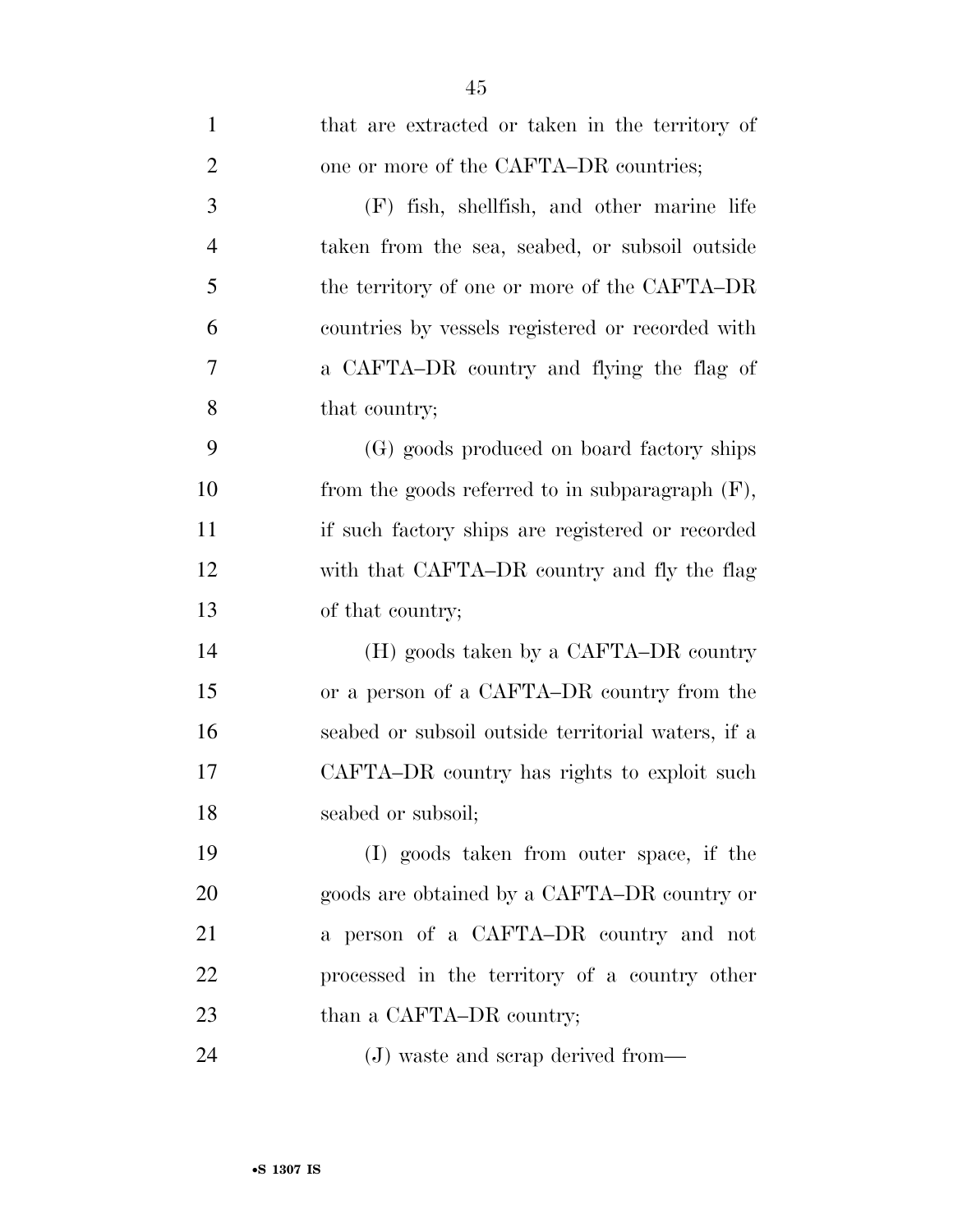| $\mathbf{1}$   | (i) manufacturing or processing oper-             |
|----------------|---------------------------------------------------|
| $\overline{2}$ | ations in the territory of one or more of         |
| 3              | the CAFTA–DR countries; or                        |
| $\overline{4}$ | (ii) used goods collected in the terri-           |
| 5              | tory of one or more of the CAFTA-DR               |
| 6              | countries, if such goods are fit only for the     |
| 7              | recovery of raw materials;                        |
| 8              | (K) recovered goods derived in the terri-         |
| 9              | tory of one or more of the CAFTA-DR coun-         |
| 10             | tries from used goods, and used in the territory  |
| 11             | of a CAFTA–DR country in the production of        |
| 12             | remanufactured goods; and                         |
| 13             | (L) goods produced in the territory of one        |
| 14             | or more of the CAFTA-DR countries exclu-          |
| 15             | sively from—                                      |
| 16             | (i) goods referred to in any of sub-              |
| 17             | paragraphs $(A)$ through $(J)$ , or               |
| 18             | (ii) the derivatives of goods referred            |
| 19             | to in clause (i),                                 |
| 20             | at any stage of production.                       |
| 21             | IDENTICAL GOODS.—The term "identical<br>(7)       |
| 22             | goods" means identical goods as defined in the    |
| 23             | Agreement on Implementation of Article VII of the |
| 24             | General Agreement on Tariffs and Trade 1994 re-   |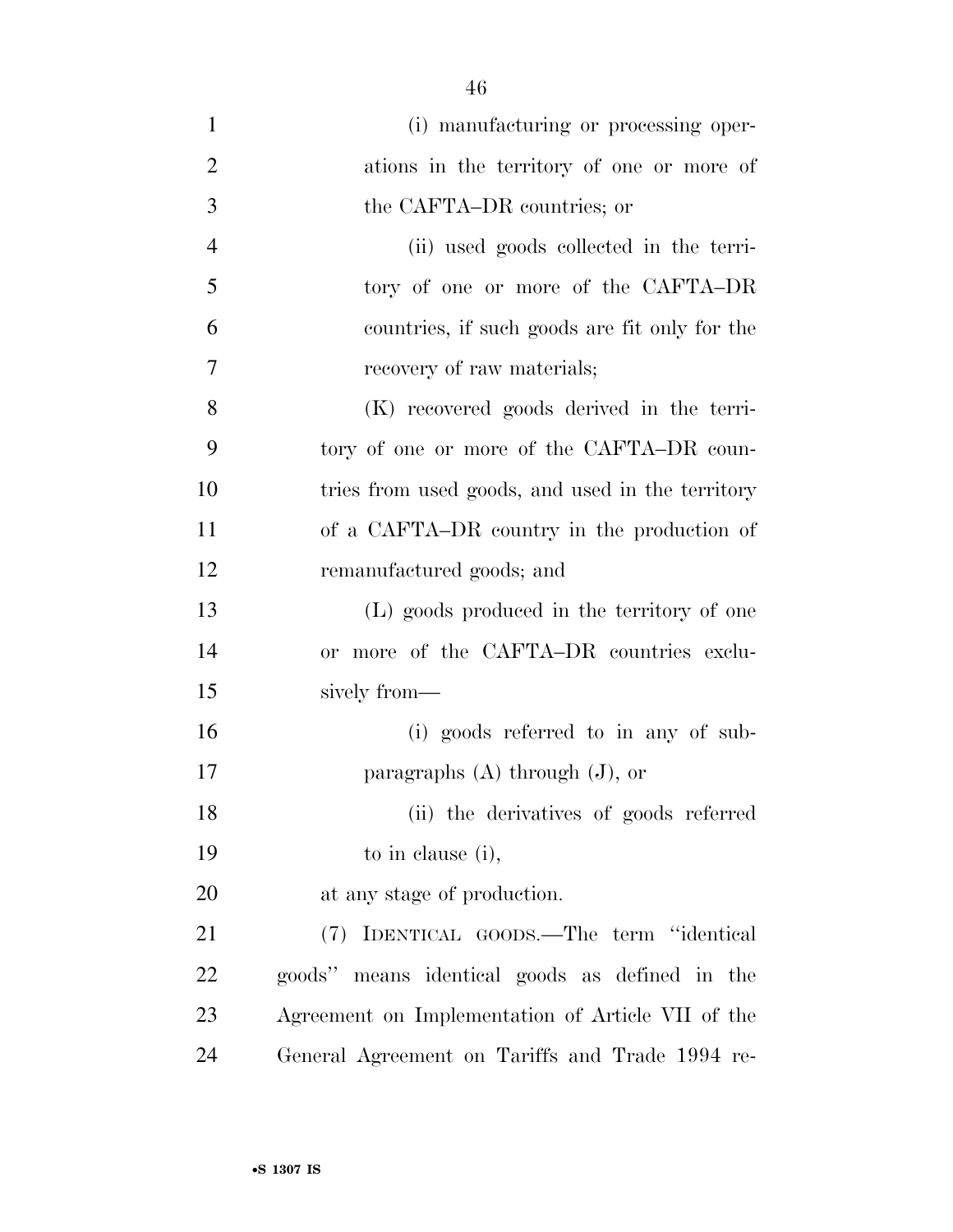| $\mathbf{1}$   | ferred to in section $101(d)(8)$ of the Uruguay Round  |
|----------------|--------------------------------------------------------|
| $\overline{2}$ | Agreements Act;                                        |
| 3              | (8) INDIRECT MATERIAL.—The term "indirect"             |
| $\overline{4}$ | material" means a good used in the production, test-   |
| 5              | ing, or inspection of a good but not physically incor- |
| 6              | porated into the good, or a good used in the mainte-   |
| 7              | nance of buildings or the operation of equipment as-   |
| 8              | sociated with the production of a good, including—     |
| 9              | (A) fuel and energy;                                   |
| 10             | (B) tools, dies, and molds;                            |
| 11             | (C) spare parts and materials used in the              |
| 12             | maintenance of equipment or buildings;                 |
| 13             | (D) lubricants, greases, compounding ma-               |
| 14             | terials, and other materials used in production        |
| 15             | or used to operate equipment or buildings;             |
| 16             | (E) gloves, glasses, footwear, clothing,               |
| 17             | safety equipment, and supplies;                        |
| 18             | (F) equipment, devices, and supplies used              |
| 19             | for testing or inspecting the good;                    |
| 20             | (G) catalysts and solvents; and                        |
| 21             | (H) any other goods that are not incor-                |
| 22             | porated into the good but the use of which in          |
| 23             | the production of the good can reasonably be           |
| 24             | demonstrated to be a part of that production.          |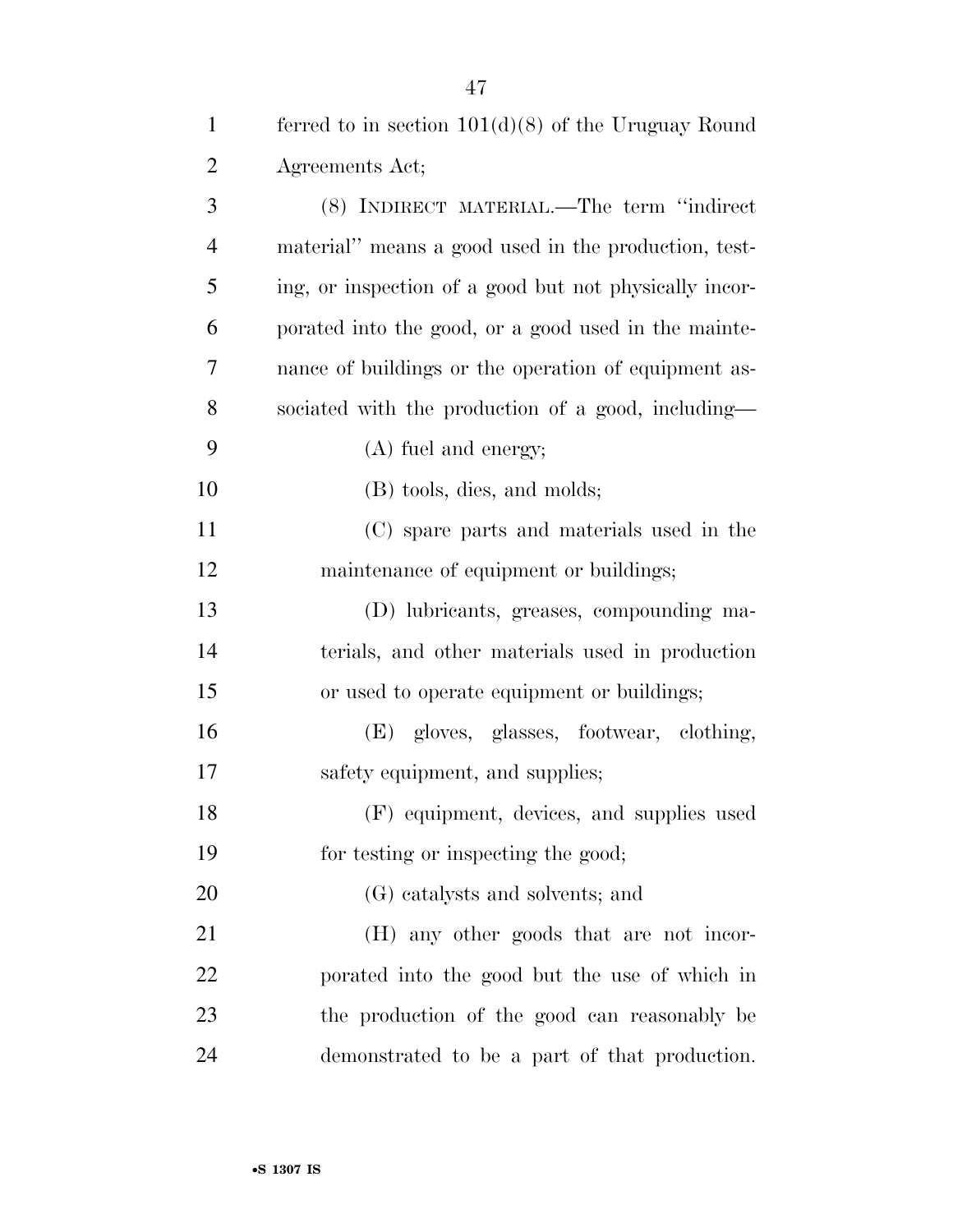(9) MATERIAL.—The term ''material'' means a good that is used in the production of another good, including a part or an ingredient.

 (10) MATERIAL THAT IS SELF-PRODUCED.— The term ''material that is self-produced'' means an originating material that is produced by a producer of a good and used in the production of that good. (11) MODEL LINE.—The term ''model line'' means a group of motor vehicles having the same platform or model name.

 (12) NET COST.—The term ''net cost'' means total cost minus sales promotion, marketing, and after-sales service costs, royalties, shipping and packing costs, and non-allowable interest costs that are included in the total cost.

 (13) NONALLOWABLE INTEREST COSTS.—The term ''nonallowable interest costs'' means interest costs incurred by a producer that exceed 700 basis points above the applicable official interest rate for comparable maturities of the CAFTA–DR country 21 in which the producer is located.

 (14) NONORIGINATING GOOD OR NONORIGI- NATING MATERIAL.—The terms ''nonoriginating good'' and ''nonoriginating material'' mean a good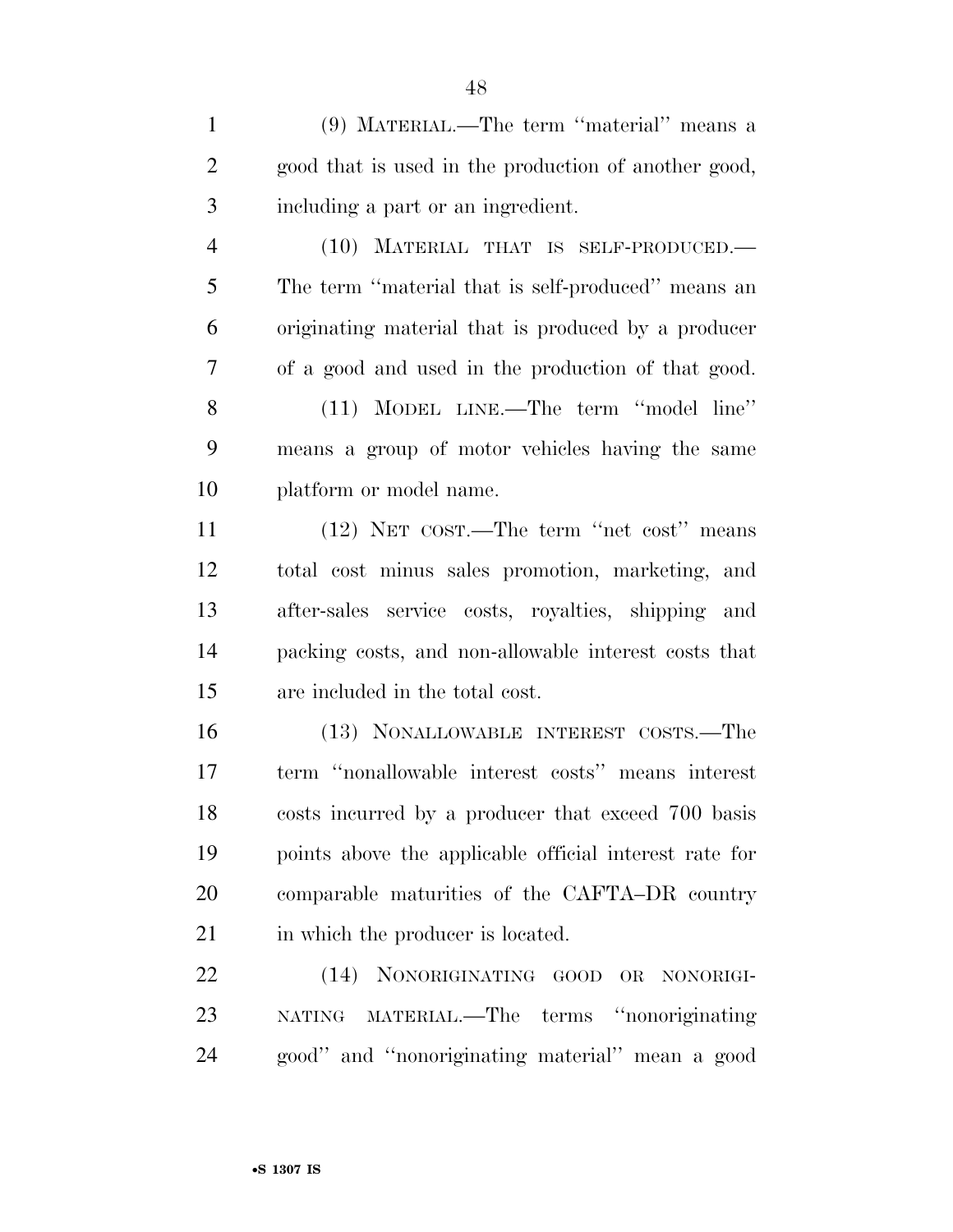| $\mathbf{1}$   | or material, as the case may be, that does not qual- |
|----------------|------------------------------------------------------|
| $\overline{2}$ | ify as originating under this section.               |
| 3              | (15) PACKING MATERIALS AND CONTAINERS                |
| $\overline{4}$ | FOR SHIPMENT.—The term "packing materials and        |
| 5              | containers for shipment" means the goods used to     |
| 6              | protect a good during its transportation and does    |
| 7              | not include the packaging materials and containers   |
| 8              | in which a good is packaged for retail sale.         |
| 9              | (16)<br>PREFERENTIAL TARIFF<br>TREATMENT.            |
| 10             | The term "preferential tariff treatment" means the   |
| 11             | customs duty rate, and the treatment under article   |
| 12             | 3.10.4 of the Agreement, that are applicable to an   |
| 13             | originating good pursuant to the Agreement.          |
| 14             | (17) PRODUCER.—The term "producer" means             |
| 15             | a person who engages in the production of a good     |
| 16             | in the territory of a CAFTA–DR country.              |
| 17             | (18) PRODUCTION.—The term "production"               |
| 18             | means growing, mining, harvesting, fishing, raising, |
| 19             | trapping, hunting, manufacturing, processing,<br>as- |
| 20             | sembling, or disassembling a good.                   |
| 21             | (19) REASONABLY ALLOCATE.—The term "rea-             |
| 22             | sonably allocate" means to apportion in a manner     |
| 23             | that would be appropriate under generally accepted   |
| 24             | accounting principles.                               |
|                |                                                      |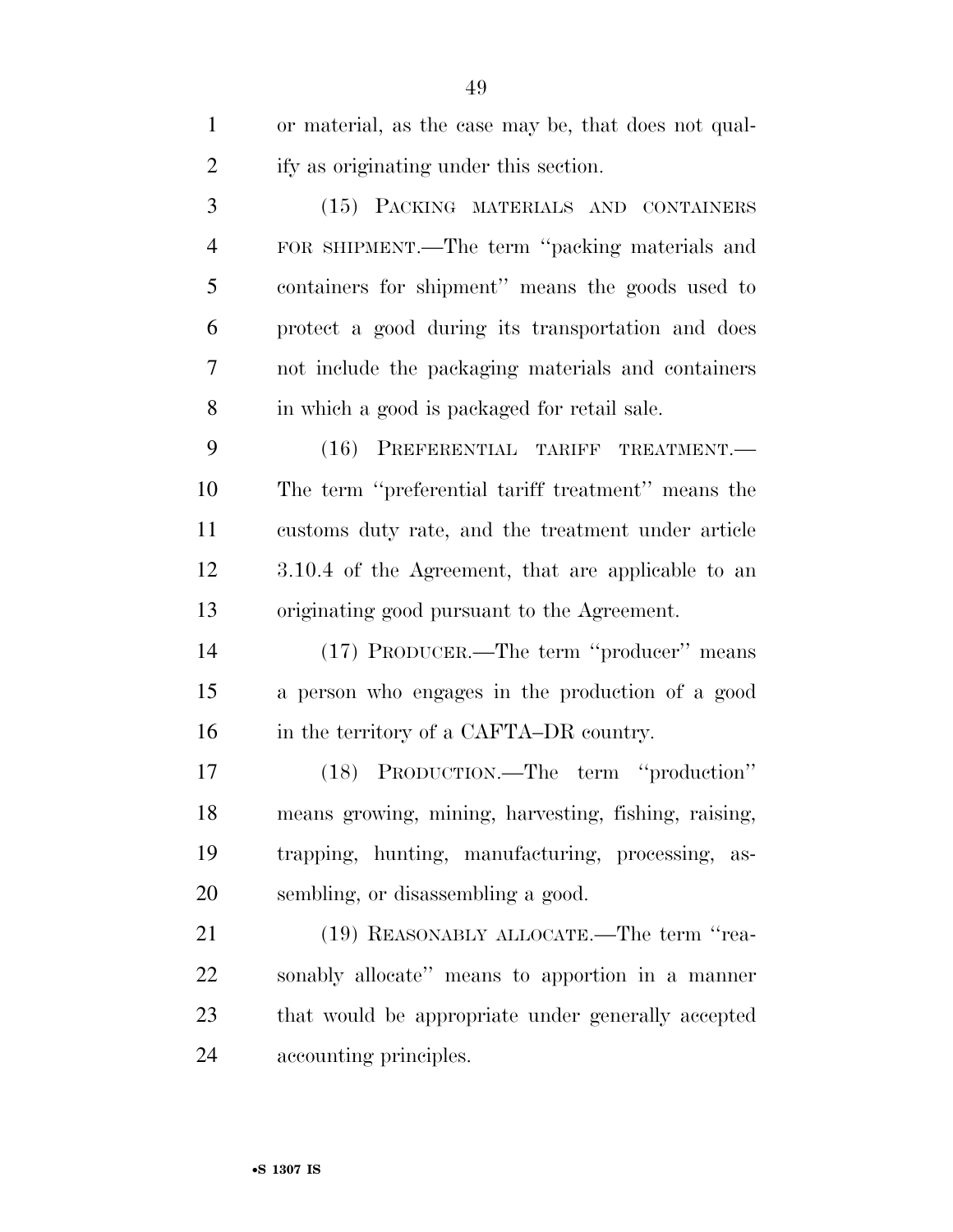(A) the disassembly of used goods into in-dividual parts; and

 (B) the cleaning, inspecting, testing, or other processing that is necessary for improve- ment to sound working condition of such indi-vidual parts.

 (21) REMANUFACTURED GOOD.—The term ''re- manufactured good'' means a good that is classified under chapter 84, 85, or 87, or heading 9026, 9031, or 9032, other than a good classified under heading 8418 or 8516, and that—

 (A) is entirely or partially comprised of re-covered goods; and

 (B) has a similar life expectancy and en- joys a factory warranty similar to such a new good.

 (22) TOTAL COST.—The term ''total cost'' means all product costs, period costs, and other costs for a good incurred in the territory of one or 23 more of the CAFTA–DR countries.

 (23) USED.—The term ''used'' means used or consumed in the production of goods.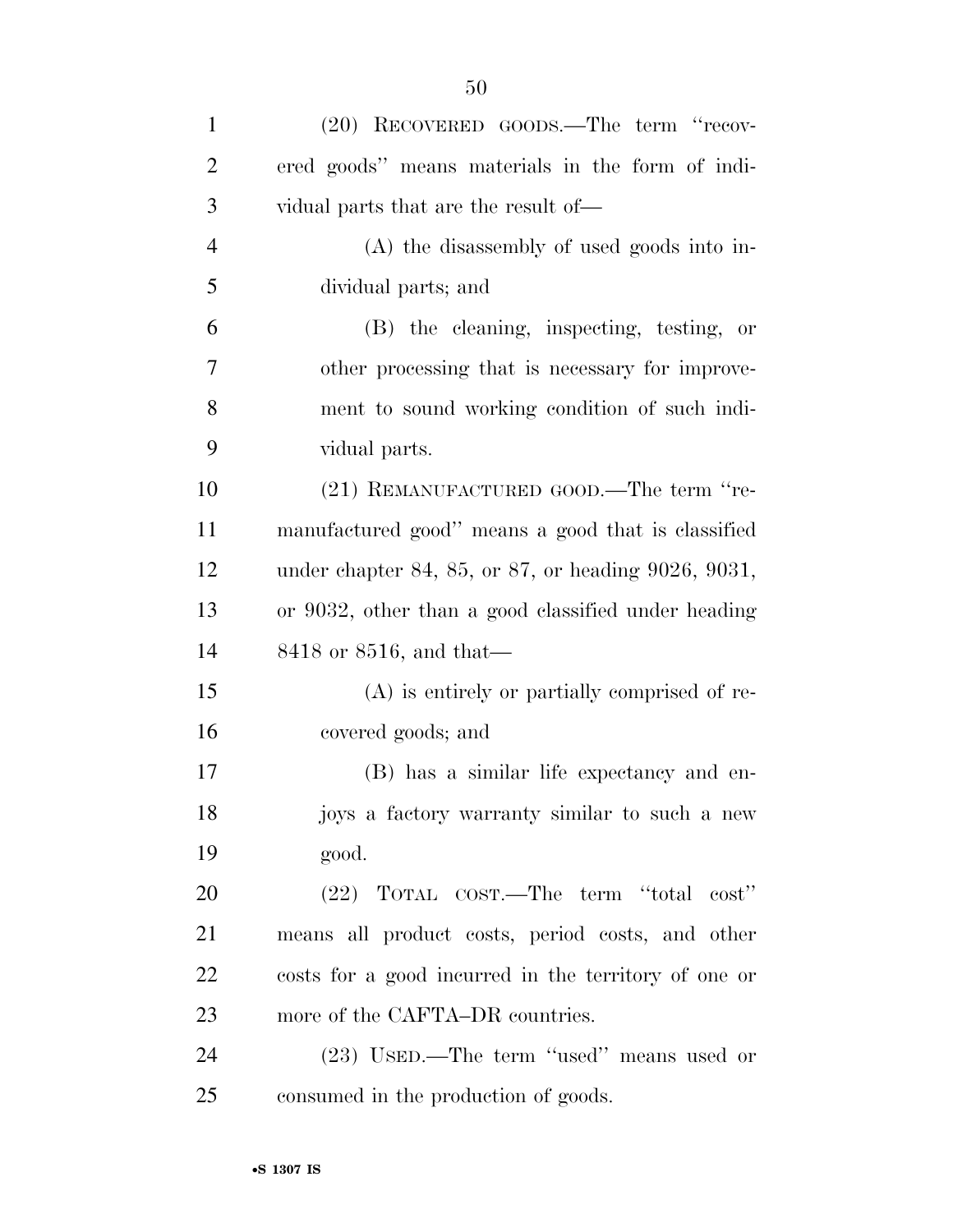| $\mathbf{1}$   | (o) PRESIDENTIAL PROCLAMATION AUTHORITY.-                                           |
|----------------|-------------------------------------------------------------------------------------|
| $\overline{2}$ | (1) IN GENERAL.—The President is authorized                                         |
| 3              | to proclaim, as part of the HTS—                                                    |
| $\overline{4}$ | $(A)$ the provisions set out in Annex 4.1 of                                        |
| 5              | the Agreement; and                                                                  |
| 6              | (B) any additional subordinate category                                             |
| 7              | necessary to carry out this title consistent with                                   |
| 8              | the Agreement.                                                                      |
| 9              | (2) FABRICS AND YARNS NOT AVAILABLE IN                                              |
| 10             | <b>COMMERCIAL</b><br><b>QUANTITIES</b><br>${\rm IN}$<br><b>THE</b><br><b>UNITED</b> |
| 11             | STATES.—The President is authorized to proclaim                                     |
| 12             | that a fabric or yarn is added to the list in Annex                                 |
| 13             | 3.25 of the Agreement in an unrestricted quantity,                                  |
| 14             | as provided in article $3.25.4(e)$ of the Agreement.                                |
| 15             | (3) MODIFICATIONS.—                                                                 |
| 16             | (A) IN GENERAL.—Subject to the consulta-                                            |
| 17             | tion and layover provisions of section 104, the                                     |
| 18             | President may proclaim modifications to the                                         |
| 19             | provisions proclaimed under the authority of                                        |
| 20             | paragraph $(1)(A)$ , other than provisions of                                       |
| 21             | chapters 50 through 63, as included in Annex                                        |
| 22             | 4.1 of the Agreement.                                                               |
| 23             | (B) ADDITIONAL PROCLAMATIONS.—Not-                                                  |
| 24             | with standing subparagraph $(A)$ , and subject to                                   |
| 25             | the consultation and layover provisions of sec-                                     |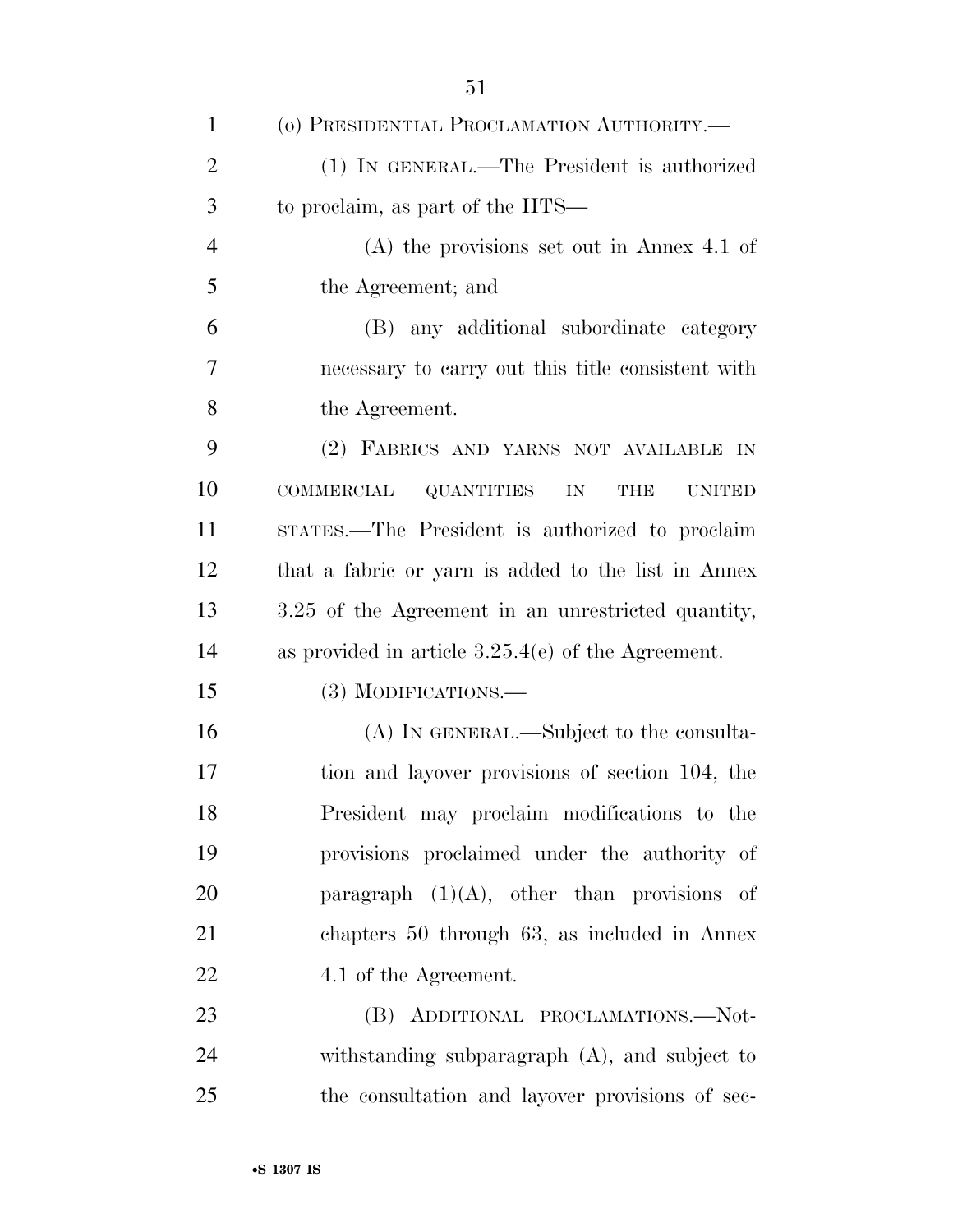| $\mathbf{1}$   | tion 104, the President may proclaim before the       |
|----------------|-------------------------------------------------------|
| $\overline{2}$ | end of the 1-year period beginning on the date        |
| 3              | of the enactment of this Act, modifications to        |
| $\overline{4}$ | correct any typographical, clerical, or other non-    |
| 5              | substantive technical error regarding the provi-      |
| 6              | sions of chapters 50 through 63, as included in       |
| 7              | Annex 4.1 of the Agreement.                           |
| 8              | (4) FABRICS, YARNS, OR FIBERS NOT AVAIL-              |
| 9              | ABLE IN COMMERCIAL QUANTITIES IN THE CAFTA-           |
| 10             | DR COUNTRIES.-                                        |
| 11             | (A) IN GENERAL.—Notwithstanding para-                 |
| 12             | graph $3(A)$ , the list of fabrics, yarns, and fibers |
| 13             | set out in Annex 3.25 of the Agreement may be         |
| 14             | modified as provided for in this paragraph.           |
| 15             | (B) DEFINITIONS.—In this paragraph:                   |
| 16             | The term "interested entity"<br>(i)                   |
| 17             | means the government of a CAFTA-DR                    |
| 18             | country other than the United States, a               |
| 19             | potential or actual purchaser of a textile or         |
| 20             | apparel good, or a potential or actual sup-           |
| 21             | plier of a textile or apparel good.                   |
| 22             | All references to "day"<br>(ii)<br>and                |
| 23             | "days" exclude Saturdays, Sundays, and                |
| 24             | legal holidays.                                       |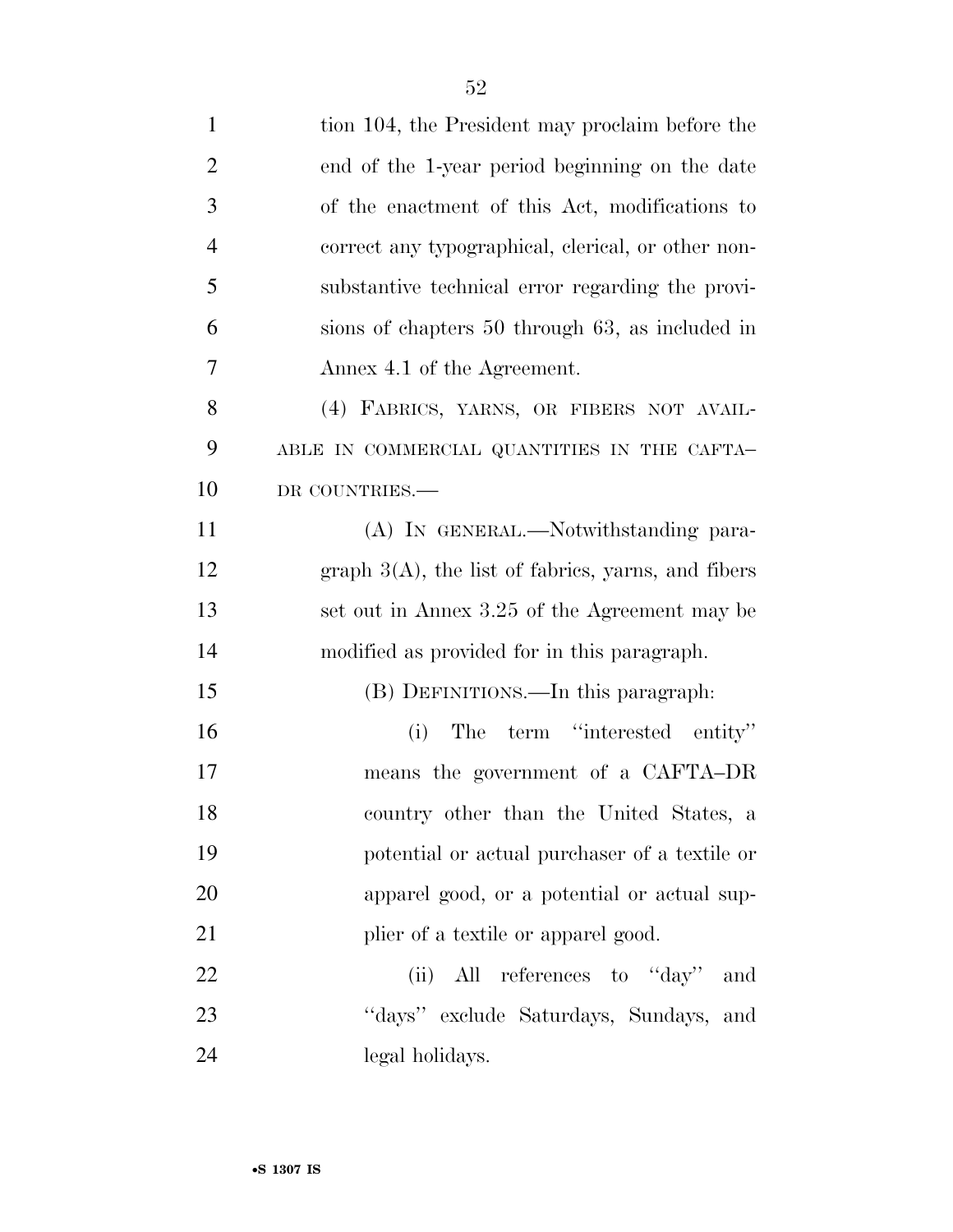| $\mathbf{1}$   | (C) REQUESTS TO ADD FABRICS, YARNS,                 |
|----------------|-----------------------------------------------------|
| $\overline{2}$ | OR FIBERS.—(i) An interested entity may re-         |
| 3              | quest the President to determine that a fabric,     |
| $\overline{4}$ | yarn, or fiber is not available in commercial       |
| 5              | quantities in a timely manner in the CAFTA-         |
| 6              | DR countries and to add that fabric, yarn, or       |
| 7              | fiber to the list in Annex $3.25$ of the Agreement  |
| 8              | in a restricted or unrestricted quantity.           |
| 9              | (ii) After receiving a request under clause         |
| 10             | (i), the President may determine whether—           |
| 11             | (I) the fabric, yarn, or fiber is avail-            |
| 12             | able in commercial quantities in a timely           |
| 13             | manner in the CAFTA–DR countries; or                |
| 14             | (II) any interested entity objects to               |
| 15             | the request.                                        |
| 16             | (iii) The President may, within the time            |
| 17             | periods specified in clause (iv), proclaim that a   |
| 18             | fabric, yarn, or fiber that is the subject of a re- |
| 19             | quest submitted under clause (i) is added to the    |
| <b>20</b>      | list in Annex 3.25 of the Agreement in an unre-     |
| 21             | stricted quantity, or in any restricted quantity    |
| 22             | that the President may establish, if the Presi-     |
| 23             | dent determines under clause (ii) that—             |
| 24             | (I) the fabric, yarn, or fiber is not               |
| 25             | available in commercial quantities in a             |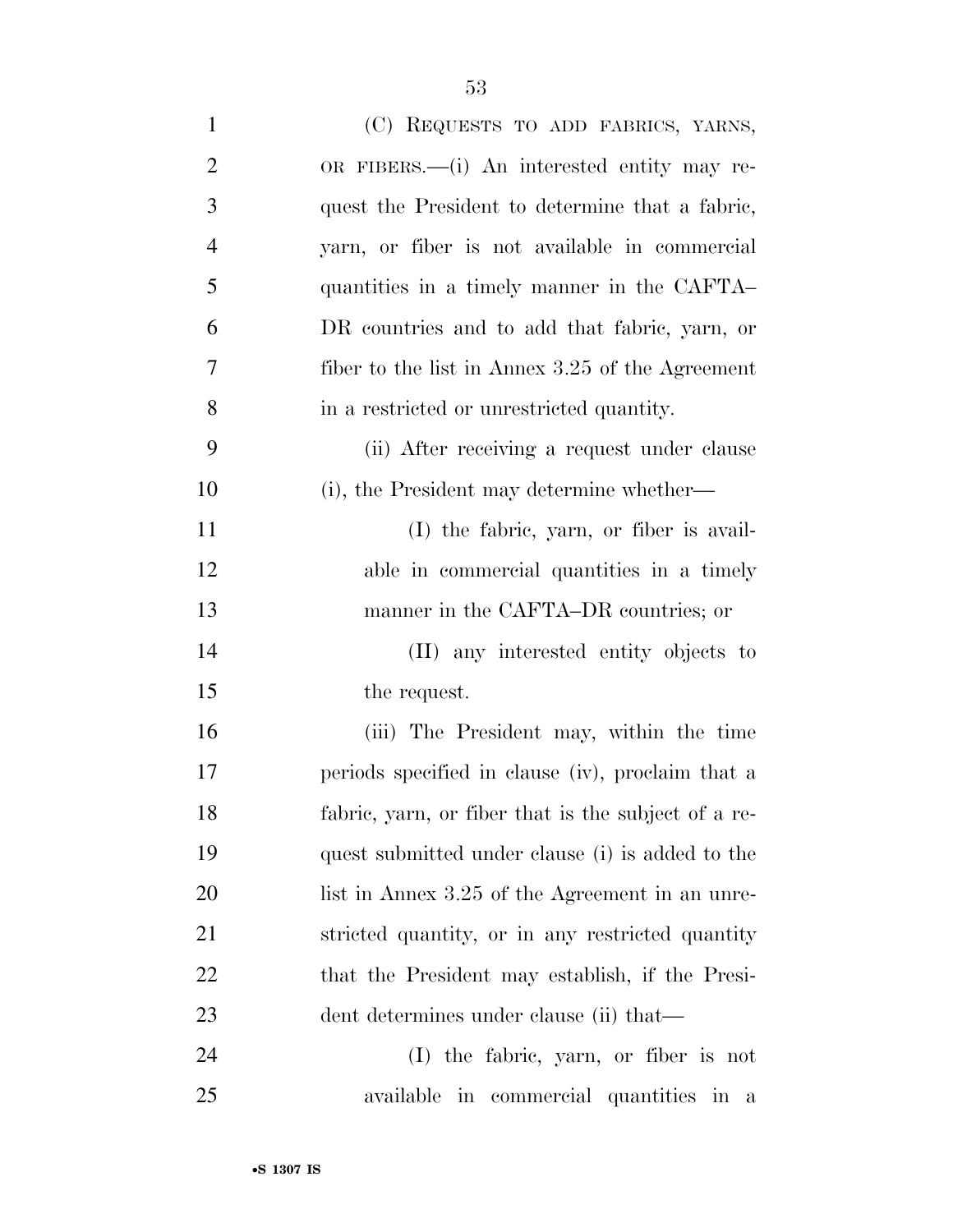| $\mathbf{1}$   | timely manner in the CAFTA-DR coun-               |
|----------------|---------------------------------------------------|
| $\overline{2}$ | tries; or                                         |
| 3              | (II) no interested entity has objected            |
| $\overline{4}$ | to the request.                                   |
| 5              | (iv) The time periods within which the            |
| 6              | President may issue a proclamation under          |
| 7              | clause (iii) are—                                 |
| 8              | (I) not later than 30 days after the              |
| 9              | date on which the request is submitted            |
| 10             | under clause (i); or                              |
| 11             | (II) not later than 44 days after the             |
| 12             | request is submitted, if the President de-        |
| 13             | termines, within 30 days after the date on        |
| 14             | which the request is submitted, that the          |
| 15             | President does not have sufficient informa-       |
| 16             | tion to make a determination under clause         |
| 17             | (ii).                                             |
| 18             | (v) Notwithstanding section $103(a)(2)$ , a       |
| 19             | proclamation made under clause (iii) shall take   |
| 20             | effect on the date on which the text of the proc- |
| 21             | lamation is published in the Federal Register.    |
| 22             | (vi) Not later than 6 months after pro-           |
| 23             | claiming under clause (iii) that a fabric, yarn,  |
| 24             | or fiber is added to the list in Annex 3.25 of    |
| 25             | the Agreement in a restricted quantity, the       |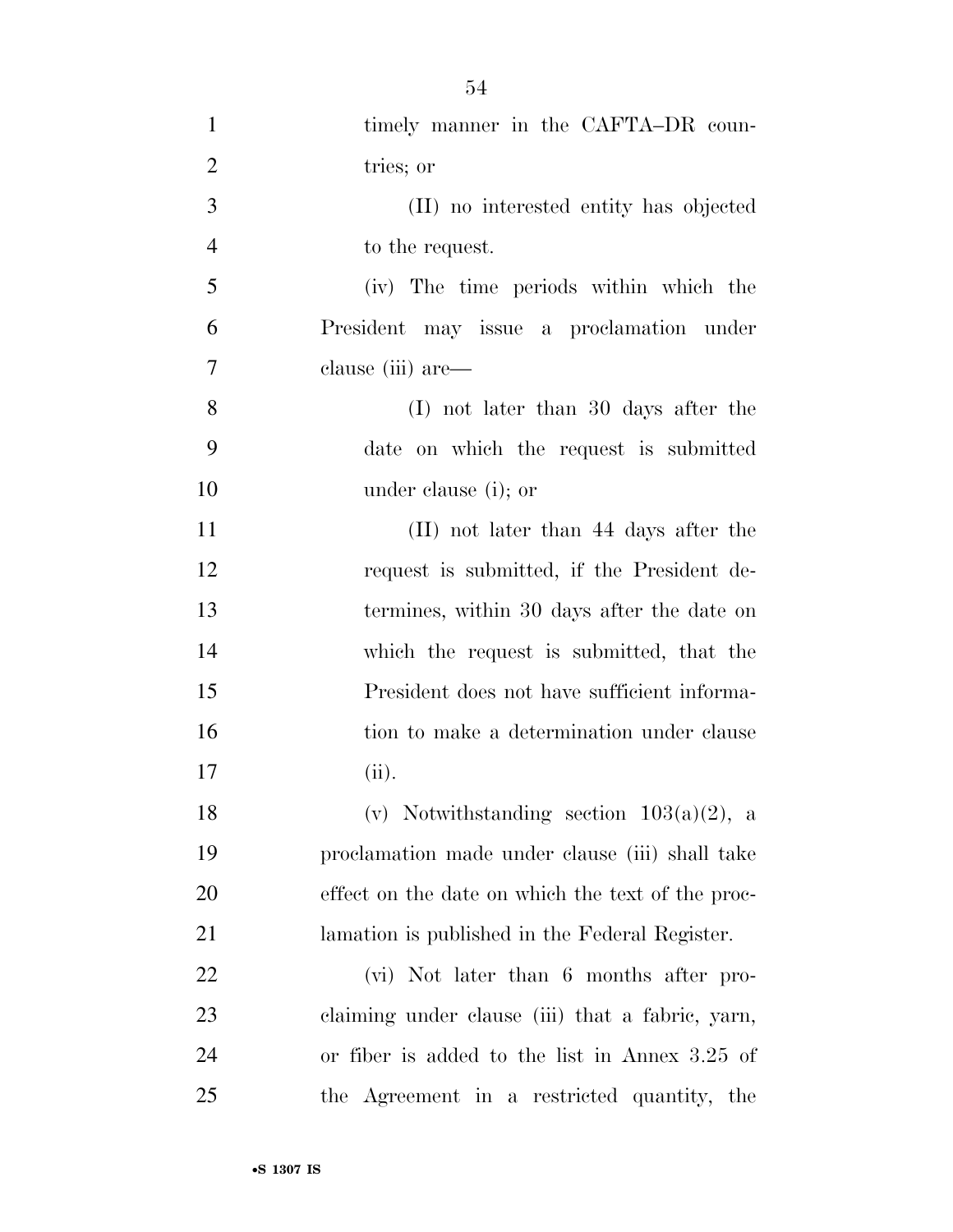| $\mathbf{1}$   | President may eliminate the restriction if the     |
|----------------|----------------------------------------------------|
| $\overline{2}$ | President determines that the fabric, yarn, or     |
| 3              | fiber is not available in commercial quantities in |
| $\overline{4}$ | a timely manner in the CAFTA-DR countries.         |
| 5              | (D) DEEMED APPROVAL OF REQUEST.—If,                |
| 6              | after an interested entity submits a request       |
| 7              | under subparagraph $(C)(i)$ , the President does   |
| 8              | not, within the applicable time period specified   |
| 9              | in subparagraph $(C)(iv)$ , make a determination   |
| 10             | under subparagraph $(C)(ii)$ regarding the re-     |
| 11             | quest, the fabric, yarn, or fiber that is the sub- |
| 12             | ject of the request shall be considered to be      |
| 13             | added, in an unrestricted quantity, to the list in |
| 14             | Annex 3.25 of the Agreement beginning—             |
| 15             | (i) 45 days after the date on which                |
| 16             | the request was submitted; or                      |
| 17             | (ii) 60 days after the date on which               |
| 18             | the request was submitted, if the President        |
| 19             | made a determination under subparagraph            |
| 20             | (C)(iv)(II).                                       |
| 21             | (E) REQUESTS TO RESTRICT OR REMOVE                 |
| 22             | FABRICS, YARNS, OR FIBERS.—(i) Subject to          |
| 23             | clause (ii), an interested entity may request the  |
| 24             | President to restrict the quantity of, or remove   |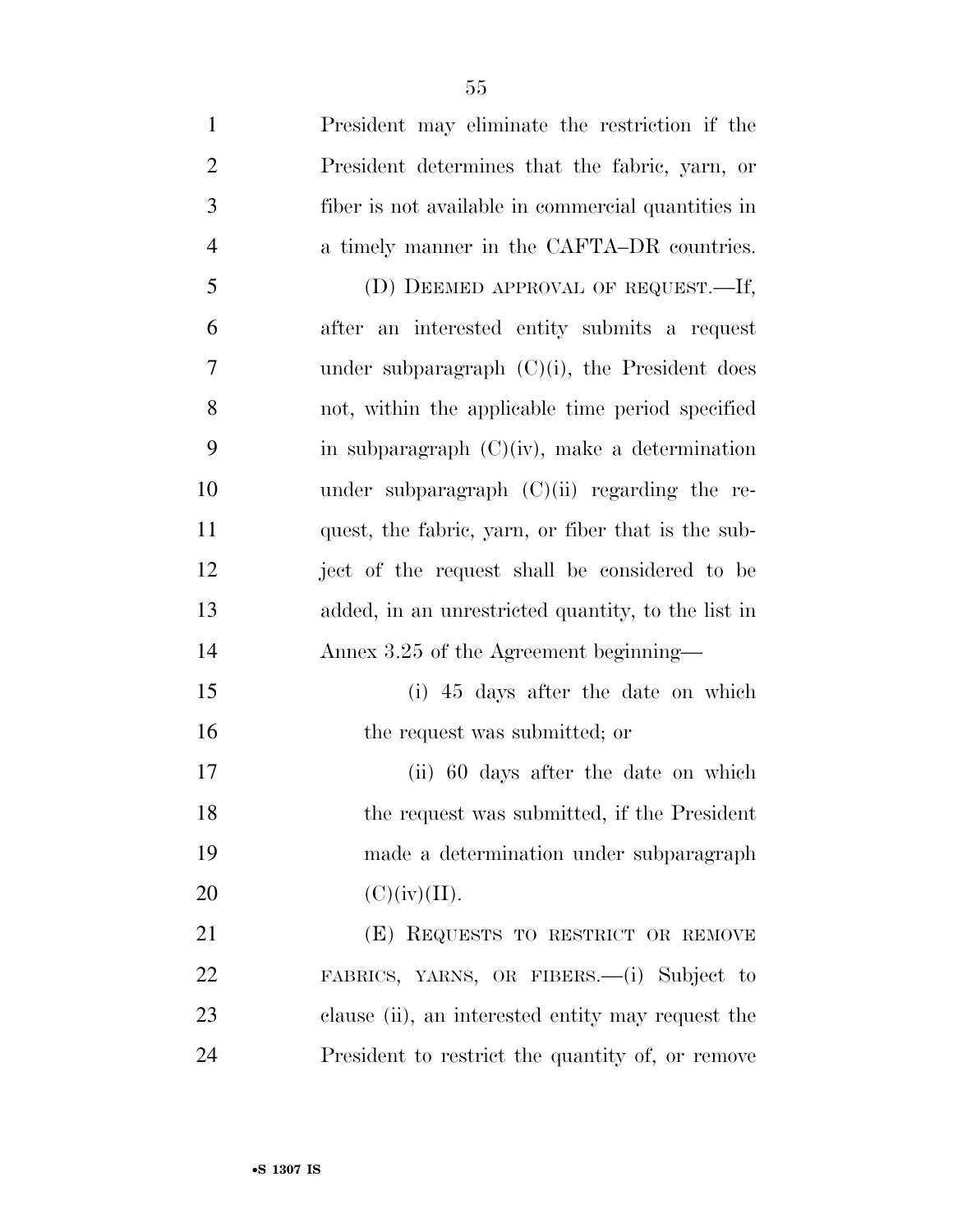| $\mathbf{1}$   | from the list in Annex 3.25 of the Agreement,      |
|----------------|----------------------------------------------------|
| $\overline{2}$ | any fabric, yarn, or fiber—                        |
| 3              | (I) that has been added to that list in            |
| $\overline{4}$ | an unrestricted quantity pursuant to para-         |
| 5              | graph $(2)$ or subparagraph $(C)(iii)$ or $(D)$ ;  |
| 6              | <b>or</b>                                          |
| 7              | (II) with respect to which the Presi-              |
| 8              | dent has eliminated a restriction under            |
| 9              | subparagraph $(C)(vi)$ .                           |
| 10             | (ii) An interested entity may submit a re-         |
| 11             | quest under clause (i) at any time beginning 6     |
| 12             | months after the date of the action described in   |
| 13             | subclause $(I)$ or $(II)$ of that clause.          |
| 14             | (iii) Not later than 30 days after the date        |
| 15             | on which a request under clause (i) is sub-        |
| 16             | mitted, the President may proclaim an action       |
| 17             | provided for under clause (i) if the President     |
| 18             | determines that the fabric, yarn, or fiber that    |
| 19             | is the subject of the request is available in com- |
| 20             | mercial quantities in a timely manner in the       |
| 21             | CAFTA-DR countries.                                |
| 22             | (iv) A proclamation declared under clause          |
| 23             | (iii) shall take effect no earlier than the date   |
| 24             | that is 6 months after the date on which the       |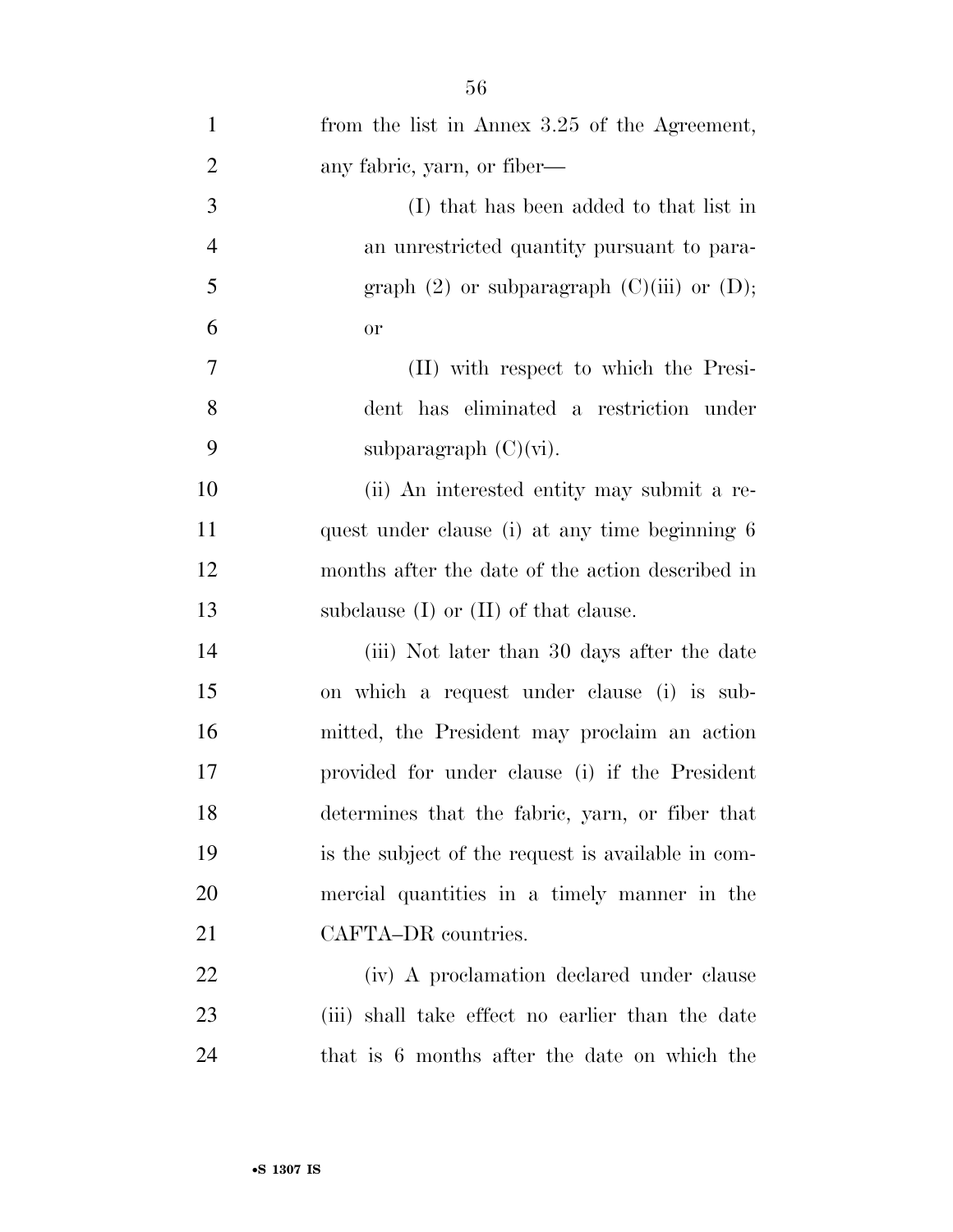| $\mathbf{1}$   | text of the proclamation is published in the              |
|----------------|-----------------------------------------------------------|
| $\overline{2}$ | Federal Register.                                         |
| 3              | (F) PROCEDURES.—The President<br>shall                    |
| $\overline{4}$ | establish procedures—                                     |
| 5              | (i) governing the submission of a re-                     |
| 6              | quest under subparagraphs $(C)$ and $(E)$ ;               |
| $\overline{7}$ | and                                                       |
| 8              | (ii) providing an opportunity for inter-                  |
| 9              | ested entities to submit comments and sup-                |
| 10             | porting evidence before the President                     |
| 11             | makes a determination under subpara-                      |
| 12             | graph $(C)$ (ii) or $(vi)$ or $(E)$ (iii).                |
| 13             | SEC. 204. CUSTOMS USER FEES.                              |
| 14             | Section 13031(b) of the Consolidated Omnibus Budg-        |
| 15             | et Reconciliation Act of 1985 (19 U.S.C. 58 $c$ (b)) is   |
| 16             | amended by adding after paragraph (14), the following:    |
| 17             | $\degree$ (15) No fee may be charged under subsection     |
| 18             | (a) $(9)$ or $(10)$ with respect to goods that qualify as |
| 19             | originating goods under section 203 of the Domini-        |
| 20             | can Republic-Central America-United States Free           |
| 21             | Trade Agreement Implementation Act. Any service           |
| 22             | for which an exemption from such fee is provided by       |
| 23             | reason of this paragraph may not be funded with           |
| 24             | money contained in the Customs User Fee Ac-               |
| 25             | count.".                                                  |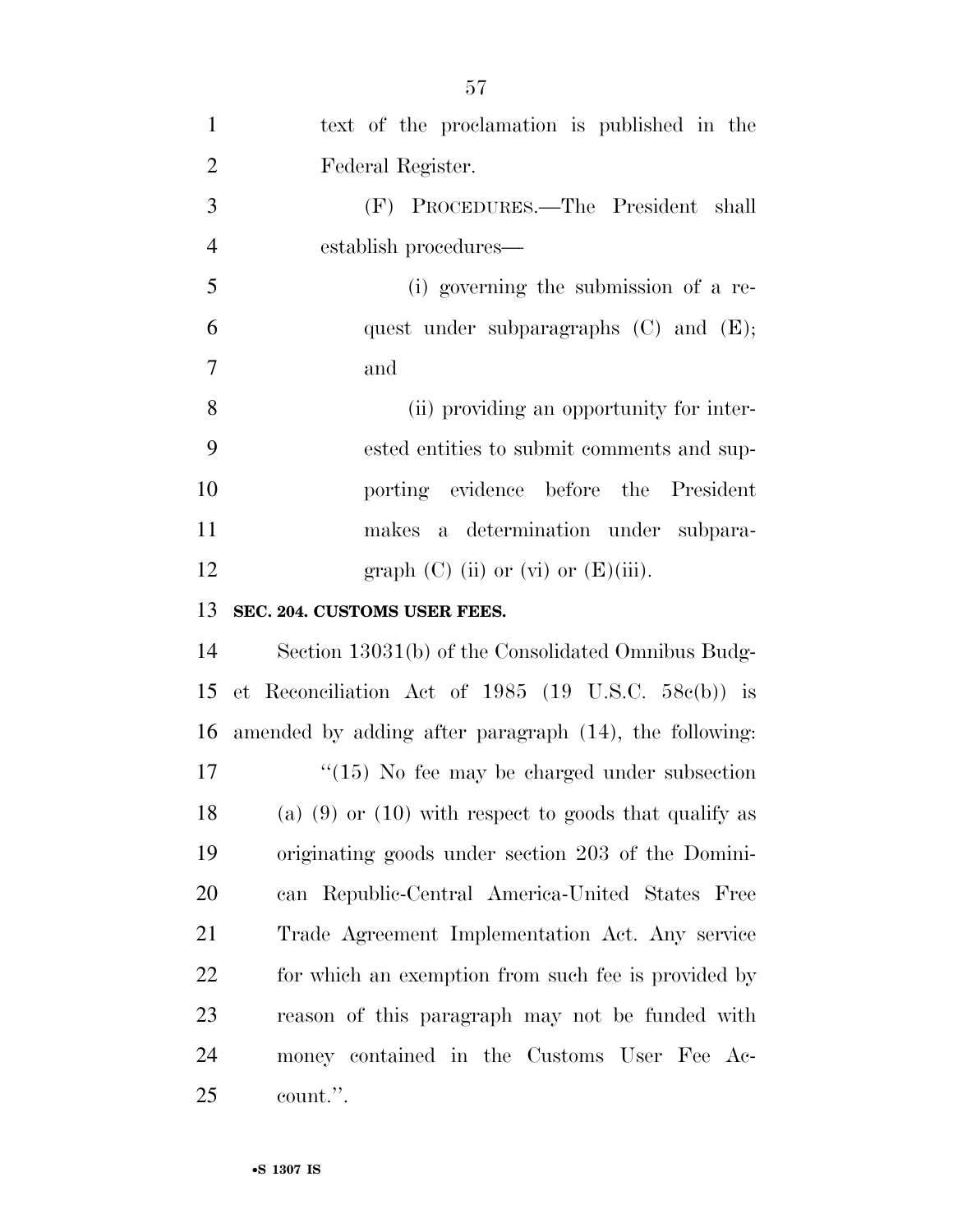| $\mathbf{1}$   | SEC. 205. RETROACTIVE APPLICATION FOR CERTAIN LIQ-          |
|----------------|-------------------------------------------------------------|
| $\overline{2}$ | UIDATIONS AND RELIQUIDATIONS OF TEX-                        |
| 3              | TILE OR APPAREL GOODS.                                      |
| $\overline{4}$ | (a) IN GENERAL.—Notwithstanding section 514 of              |
| 5              | the Tariff Act of $1930$ (19 U.S.C. 1514) or any other pro- |
| 6              | vision of law, and subject to subsection (c), an entry—     |
| 7              | $(1)$ of a textile or apparel good—                         |
| 8              | $(A)$ of a CAFTA-DR country that the                        |
| 9              | United States Trade Representative has des-                 |
| 10             | ignated as an eligible country under subsection             |
| 11             | $(b)$ , and                                                 |
| 12             | (B) that would have qualified as an origi-                  |
| 13             | nating good under section 203 if the good had               |
| 14             | been entered after the date of entry into force             |
| 15             | of the Agreement for that country,                          |
| 16             | $(2)$ that was made on or after January 1, 2004,            |
| 17             | and before the date of the entry into force of the          |
| 18             | Agreement with respect to that country, and                 |
| 19             | (3) for which customs duties in excess of the               |
| 20             | applicable rate of duty for that good set out in the        |
| 21             | Schedule of the United States to Annex 3.3 of the           |
| 22             | Agreement were paid,                                        |
| 23             | shall be liquidated or reliquidated at the applicable rate  |
| 24             | of duty for that good set out in the Schedule of the United |
| 25             | States to Annex 3.3 of the Agreement, and the Secretary     |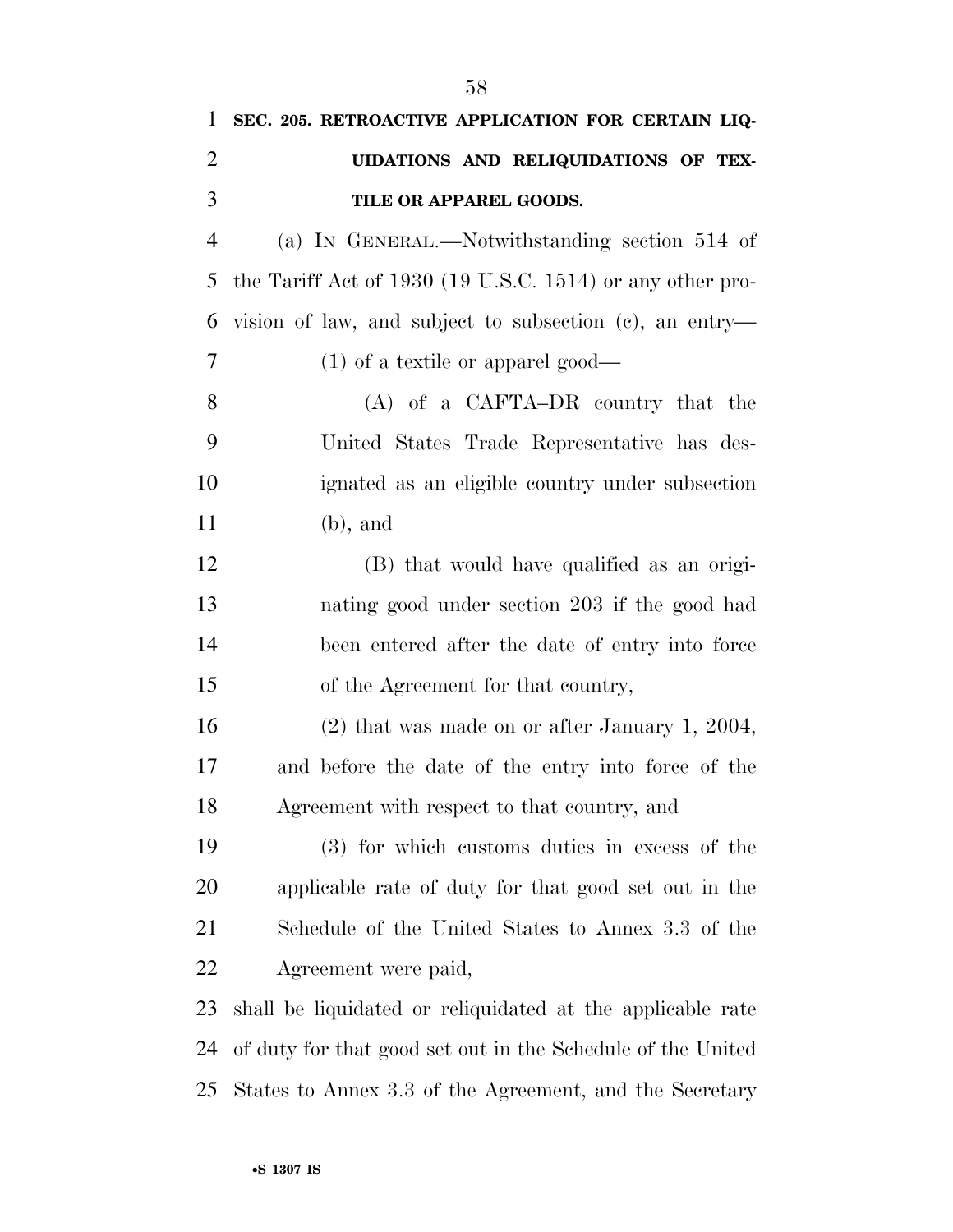of the Treasury shall refund any excess customs duties paid with respect to such entry.

 (b) ELIGIBLE COUNTRY.—The United States Trade Representative shall determine, in accordance with article 3.20 of the Agreement, which CAFTA–DR countries are eligible countries for purposes of this section, and shall publish a list of all such countries in the Federal Register. (c) REQUESTS.—Liquidation or reliquidation may be made under subsection (a) with respect to an entry of a textile or apparel good only if a request therefor is filed with the Bureau of Customs and Border Protection, with- in such period as the Bureau of Customs and Border Pro- tection shall establish by regulation in consultation with the Secretary of the Treasury, that contains sufficient in- formation to enable the Bureau of Customs and Border Protection—

- 17  $(1)(A)$  to locate the entry; or
- (B) to reconstruct the entry if it cannot be lo-cated; and
- (2) to determine that the good satisfies the con-21 ditions set out in subsection (a).

 (d) DEFINITION.—As used in this section, the term ''entry'' includes a withdrawal from warehouse for con-sumption.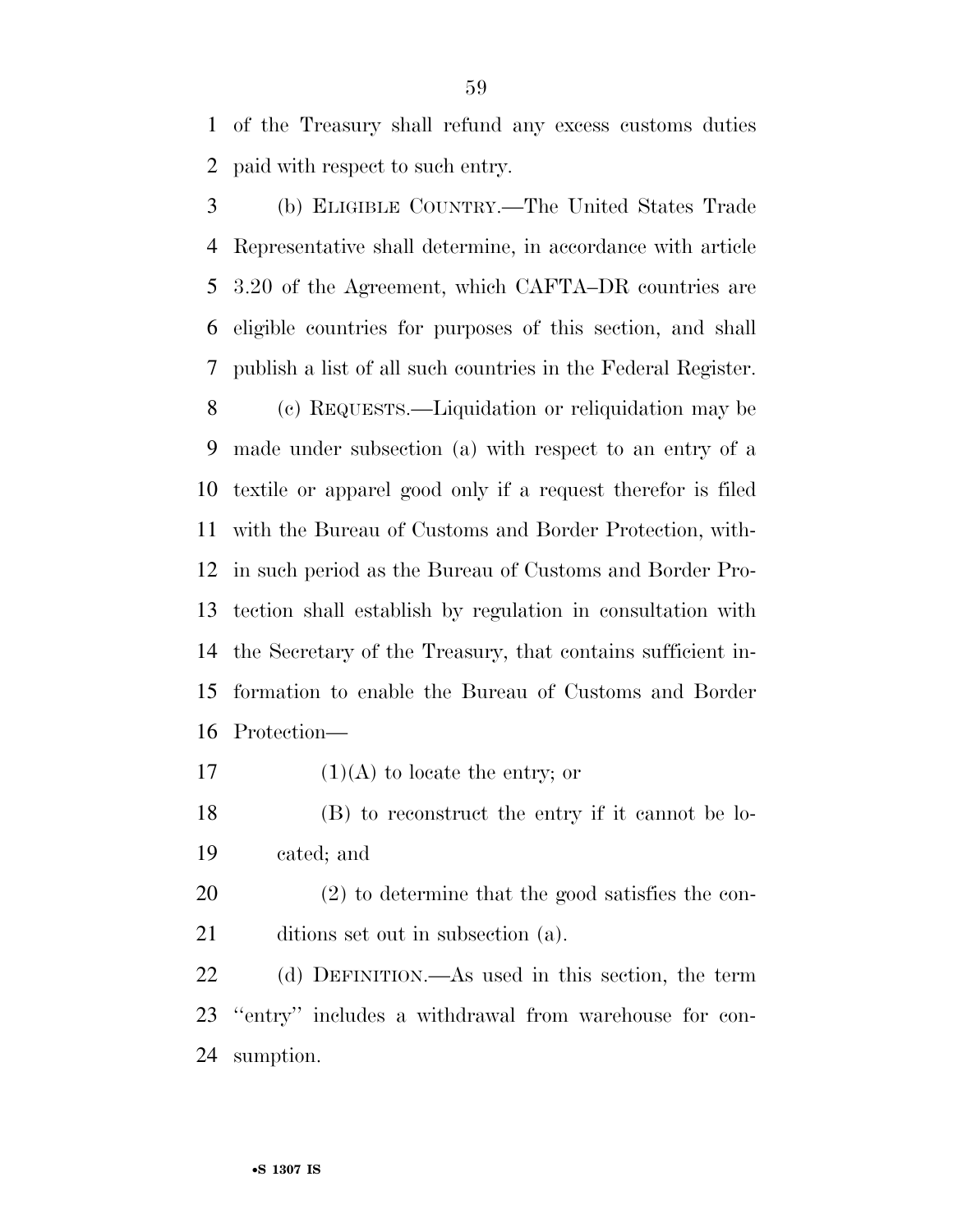| 1              | SEC. 206. DISCLOSURE OF INCORRECT INFORMATION;         |
|----------------|--------------------------------------------------------|
| 2              | FALSE CERTIFICATIONS OF ORIGIN; DENIAL                 |
| 3              | OF PREFERENTIAL TARIFF TREATMENT.                      |
| $\overline{4}$ | (a) DISCLOSURE OF INCORRECT INFORMATION.               |
| 5              | Section 592 of the Tariff Act of 1930 (19 U.S.C. 1592) |
| 6              | is amended—                                            |
| 7              | $(1)$ in subsection $(e)$ —                            |
| 8              | $(A)$ by redesignating paragraph $(9)$ as              |
| 9              | paragraph $(10)$ ; and                                 |
| 10             | (B) by inserting after paragraph (8) the               |
| 11             | following new paragraph:                               |
| 12             | "(9) PRIOR DISCLOSURE REGARDING CLAIMS                 |
| 13             | UNDER THE DOMINICAN REPUBLIC-CENTRAL AMER-             |
| 14             | ICA-UNITED STATES FREE TRADE AGREEMENT. An             |
| 15             | importer shall not be subject to penalties under sub-  |
| 16             | section (a) for making an incorrect claim that a       |
| 17             | good qualifies as an originating good under section    |
| 18             | 203 of the Dominican Republic-Central America-         |
| 19             | United States Free Trade Agreement Implementa-         |
| 20             | tion Act if the importer, in accordance with regula-   |
| 21             | tions issued by the Secretary of the Treasury,         |
| 22             | promptly and voluntarily makes a corrected declara-    |
| 23             | tion and pays any duties owing."; and                  |
| 24             | $(2)$ by adding at the end the following new sub-      |
| 25             | section:                                               |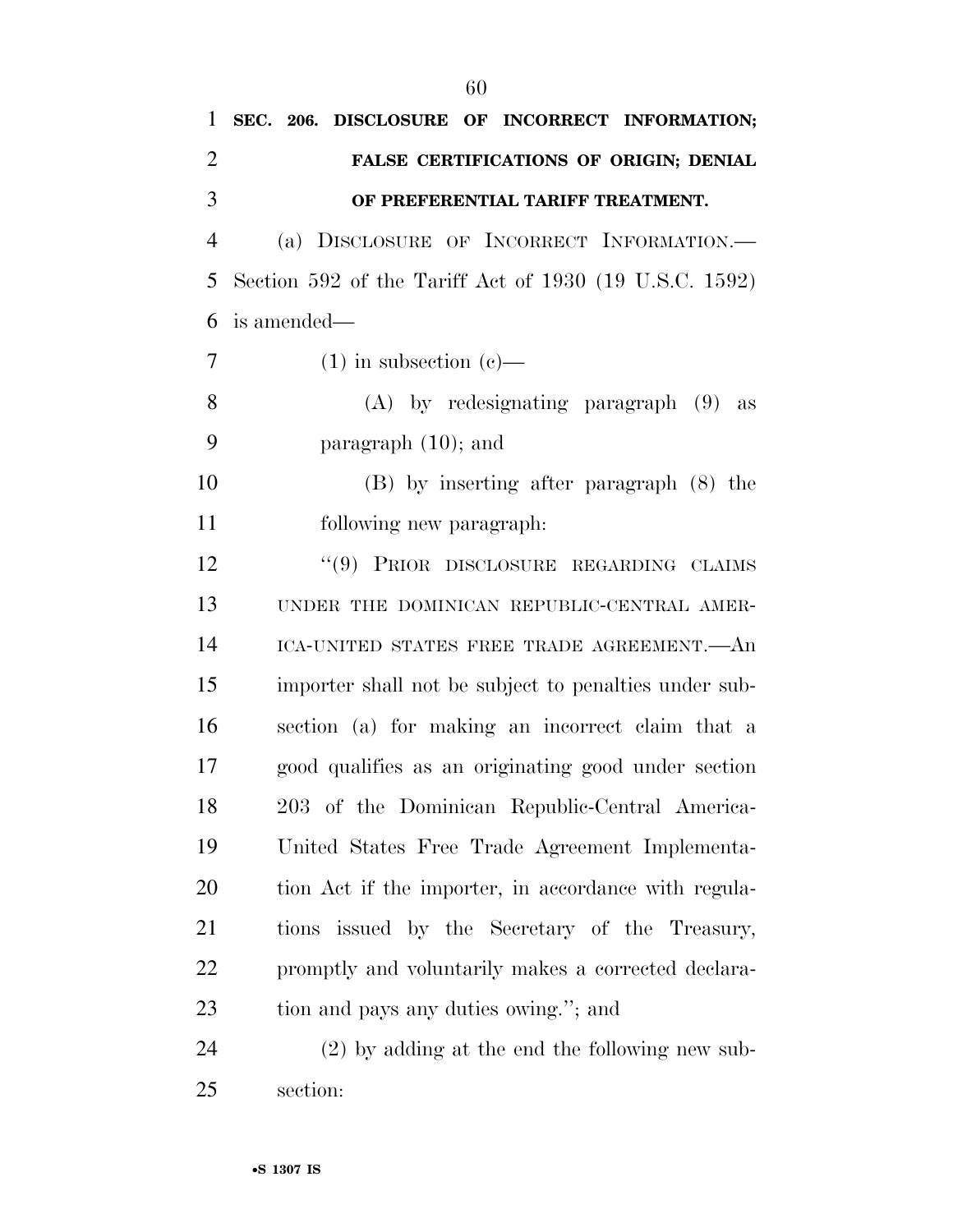''(h) FALSE CERTIFICATIONS OF ORIGIN UNDER THE DOMINICAN REPUBLIC-CENTRAL AMERICA-UNITED STATES FREE TRADE AGREEMENT.—

 $\qquad$  (1) In GENERAL.—Subject to paragraph (2), it is unlawful for any person to certify falsely, by fraud, gross negligence, or negligence, in a CAFTA– DR certification of origin (as defined in section  $508(g)(1)(B)$  of this Act) that a good exported from the United States qualifies as an originating good under the rules of origin set out in section 203 of the Dominican Republic-Central America-United States Free Trade Agreement Implementation Act. The procedures and penalties of this section that apply to a violation of subsection (a) also apply to a violation of this subsection.

16 "(2) PROMPT AND VOLUNTARY DISCLOSURE OF INCORRECT INFORMATION.—No penalty shall be im- posed under this subsection if, promptly after an ex- porter or producer that issued a CAFTA–DR certifi- cation of origin has reason to believe that such cer- tification contains or is based on incorrect informa- tion, the exporter or producer voluntarily provides written notice of such incorrect information to every person to whom the certification was issued.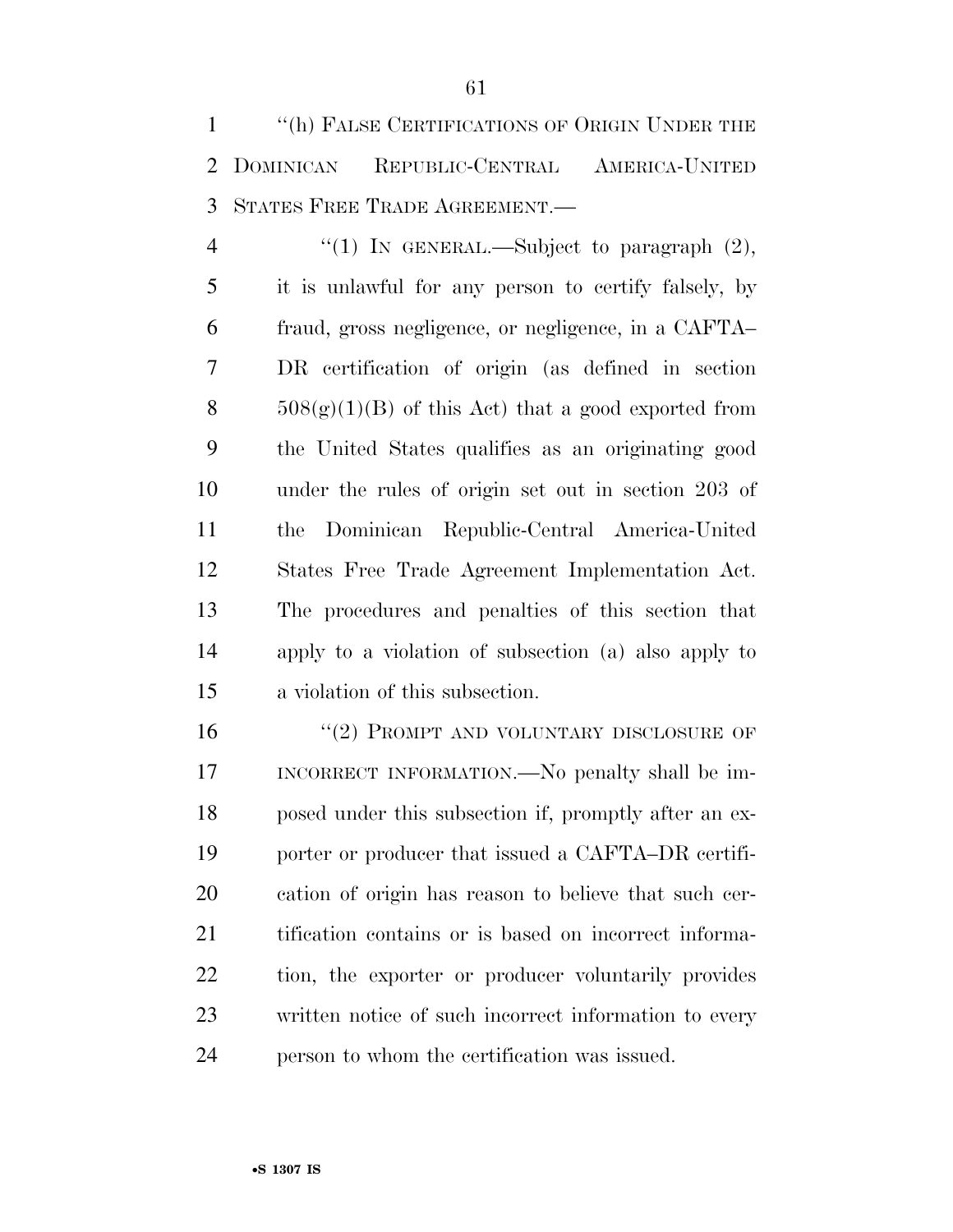| $\mathbf{1}$   | "(3) EXCEPTION.—A person may not be consid-                   |
|----------------|---------------------------------------------------------------|
| $\overline{2}$ | ered to have violated paragraph (1) if—                       |
| 3              | $\lq\lq$ the information was correct at the                   |
| $\overline{4}$ | time it was provided in a CAFTA-DR certifi-                   |
| 5              | cation of origin but was later rendered incorrect             |
| 6              | due to a change in circumstances; and                         |
| $\overline{7}$ | "(B) the person promptly and voluntarily                      |
| 8              | provides written notice of the change in cir-                 |
| 9              | cumstances to all persons to whom the person                  |
| 10             | provided the certification.".                                 |
| 11             | DENIAL OF PREFERENTIAL TARIFF TREAT-<br>(b)                   |
| 12             | MENT.—Section 514 of the Tariff Act of 1930 (19 U.S.C.        |
| 13             | 1514) is amended by adding at the end the following new       |
| 14             | subsection:                                                   |
| 15             | "(h) DENIAL OF PREFERENTIAL TARIFF TREAT-                     |
| 16             | THE DOMINICAN REPUBLIC-CENTRAL<br><b>UNDER</b><br><b>MENT</b> |
|                | 17 AMERICA-UNITED STATES FREE TRADE AGREEMENT.                |
|                | 18 If the Bureau of Customs and Border Protection or the      |
| 19             | Bureau of Immigration and Customs Enforcement finds           |
| 20             | indications of a pattern of conduct by an importer, ex-       |
| 21             | porter, or producer of false or unsupported representa-       |
| 22             | tions that goods qualify under the rules of origin set out    |
| 23             | in section 203 of the Dominican Republic-Central Amer-        |
| 24             | ica-United States Free Trade Agreement Implementation         |
| 25             | Act, the Bureau of Customs and Border Protection, in ac-      |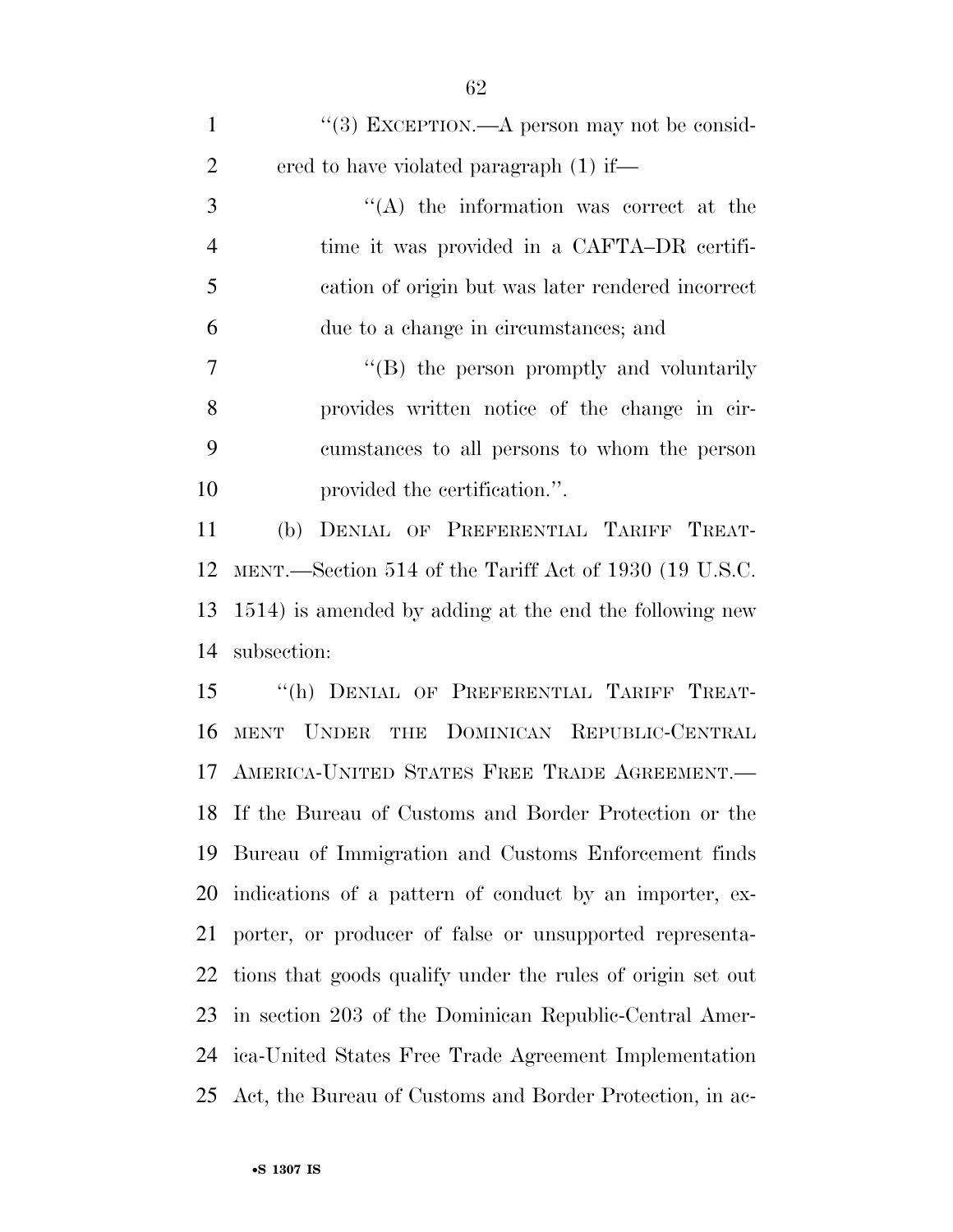cordance with regulations issued by the Secretary of the Treasury, may suspend preferential tariff treatment under the Dominican Republic-Central America-United States Free Trade Agreement to entries of identical goods cov- ered by subsequent representations by that importer, ex- porter, or producer until the Bureau of Customs and Bor- der Protection determines that representations of that person are in conformity with such section 203.''.

## **SEC. 207. RELIQUIDATION OF ENTRIES.**

 Subsection (d) of section 520 of the Tariff Act of 1930 (19 U.S.C. 1520(d)) is amended—

 (1) in the matter preceding paragraph (1), by striking ''or section 202 of the United States-Chile Free Trade Agreement Implementation Act'' and in- serting '', section 202 of the United States-Chile Free Trade Agreement Implementation Act, or sec- tion 203 of the Dominican Republic-Central Amer- ica-United States Free Trade Agreement Implemen-tation Act''; and

 (2) in paragraph (2), by inserting ''or certifi-cations'' after ''other certificates''.

## **SEC. 208. RECORDKEEPING REQUIREMENTS.**

 Section 508 of the Tariff Act of 1930 (19 U.S.C. 1508) is amended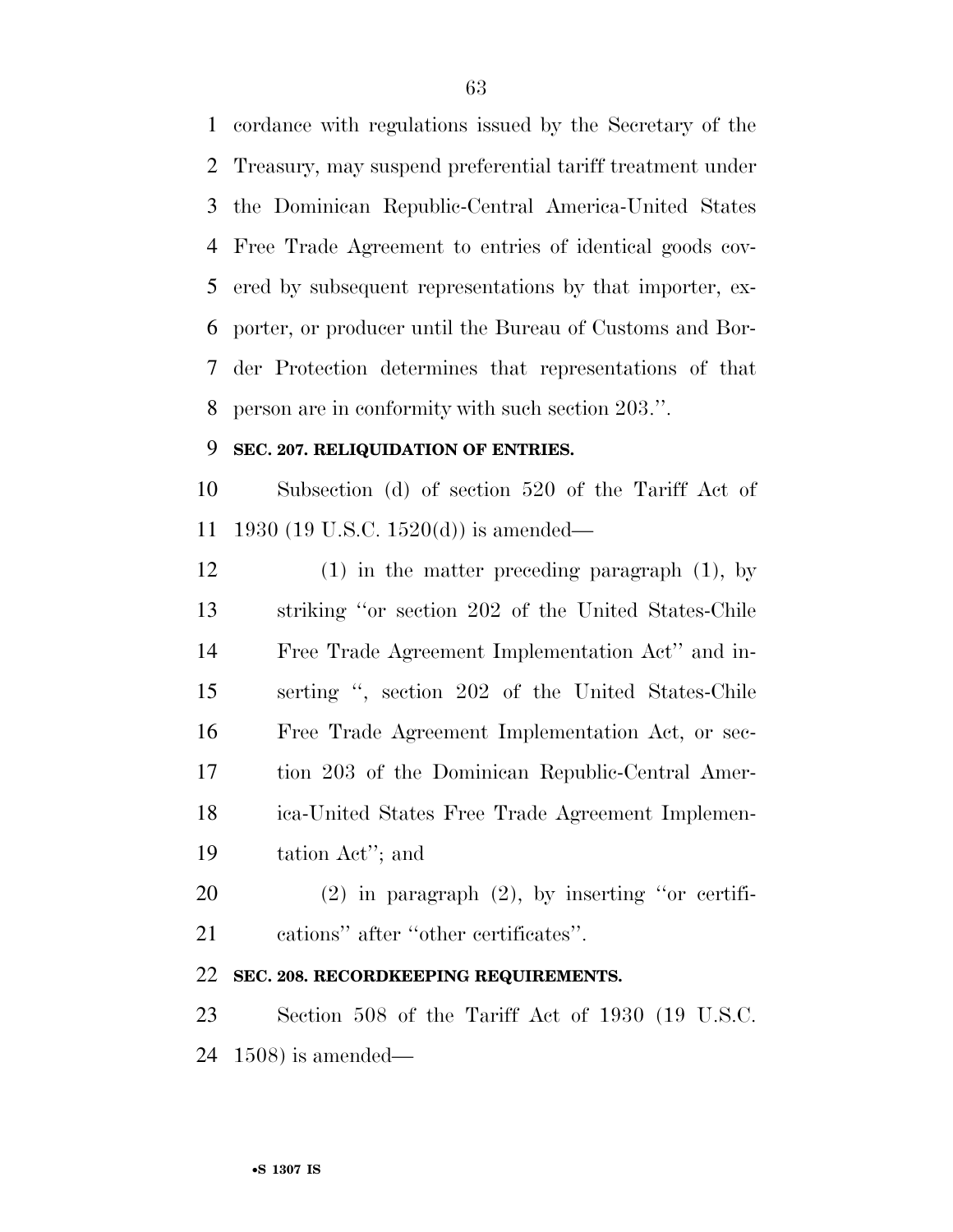(1) by redesignating subsection (g) as sub-

| $\overline{2}$ | section $(h)$ ;                                    |
|----------------|----------------------------------------------------|
| 3              | $(2)$ by inserting after subsection $(f)$ the fol- |
| $\overline{4}$ | lowing new subsection:                             |
| 5              | "(g) CERTIFICATIONS OF ORIGIN FOR GOODS EX-        |
| 6              | PORTED UNDER THE DOMINICAN REPUBLIC-CENTRAL        |
| 7              | AMERICA-UNITED STATES FREE TRADE AGREEMENT.        |
| 8              | "(1) DEFINITIONS.—In this subsection:              |
| 9              | "(A) RECORDS AND SUPPORTING DOCU-                  |
| 10             | MENTS.—The term 'records and supporting            |
| 11             | documents' means, with respect to an exported      |
| 12             | good under paragraph (2), records and docu-        |
| 13             | ments related to the origin of the good, includ-   |
| 14             | $ing$ —                                            |
| 15             | "(i) the purchase, cost, and value of,             |
| 16             | and payment for, the good;                         |
| 17             | "(ii) the purchase, cost, and value of,            |
| 18             | and payment for, all materials, including          |
| 19             | indirect materials, used in the production         |
| 20             | of the good; and                                   |
| 21             | "(iii) the production of the good in               |
| 22             | the form in which it was exported.                 |
| 23             | "(B) CAFTA-DR CERTIFICATION OF ORI-                |
| 24             | GIN.—The term 'CAFTA-DR certification of           |

origin' means the certification established under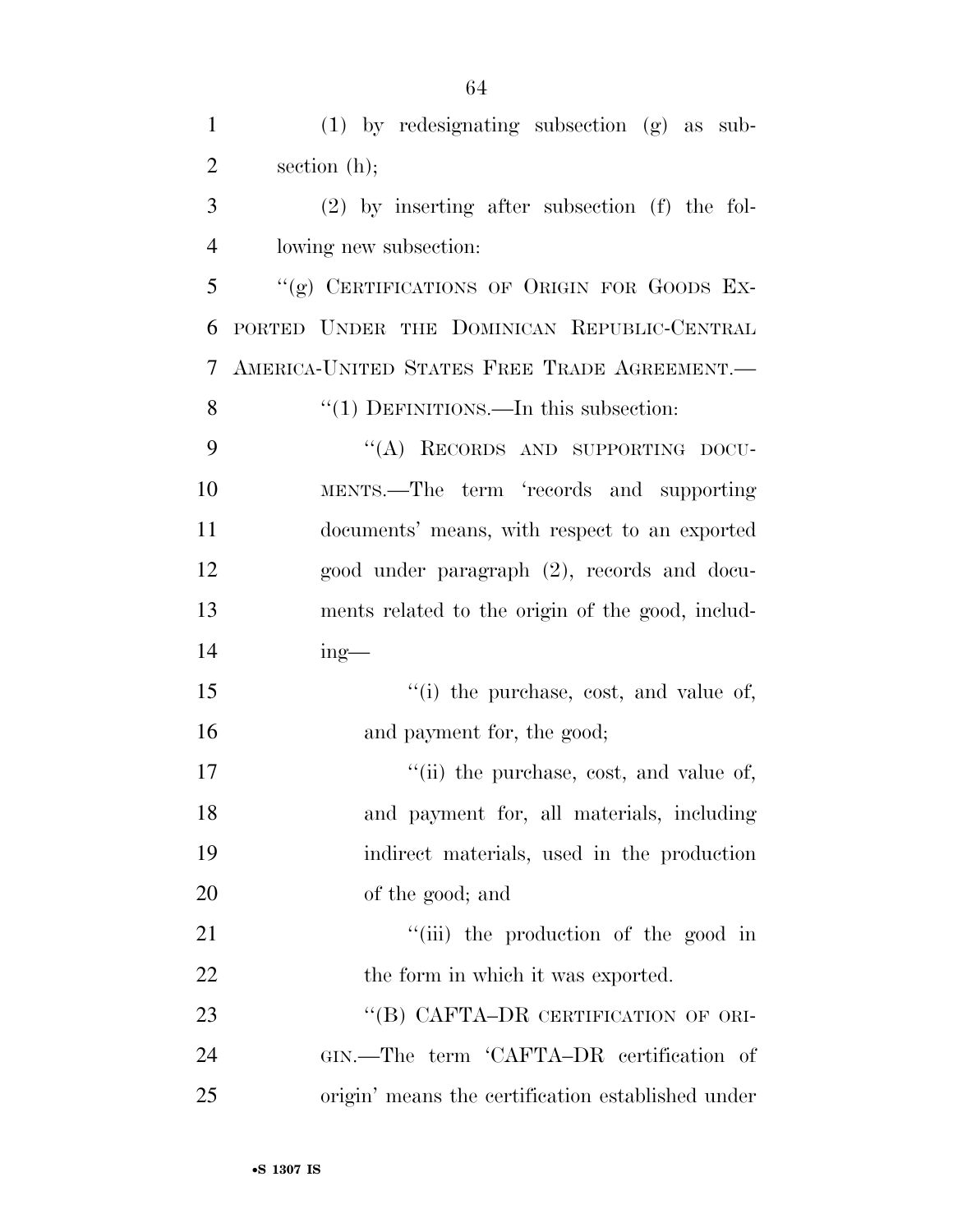| $\mathbf{1}$   | article 4.16 of the Dominican Republic-Central         |
|----------------|--------------------------------------------------------|
| $\overline{2}$ | America-United States Free Trade Agreement             |
| 3              | that a good qualifies as an originating good           |
| $\overline{4}$ | under such Agreement.                                  |
| 5              | "(2) EXPORTS TO CAFTA-DR COUNTRIES.—Any                |
| 6              | person who completes and issues a CAFTA–DR cer-        |
| 7              | tification of origin for a good exported from the      |
| 8              | United States shall make, keep, and, pursuant to       |
| 9              | rules and regulations promulgated by the Secretary     |
| 10             | of the Treasury, render for examination and inspec-    |
| 11             | tion all records and supporting documents related to   |
| 12             | the origin of the good (including the certification or |
| 13             | copies thereof).                                       |
| 14             | "(3) RETENTION PERIOD.—Records and sup-                |
| 15             | porting documents shall be kept by the person who      |
| 16             | issued a CAFTA-DR certification of origin for at       |
| 17             | least 5 years after the date on which the certifi-     |
| 18             | cation was issued."; and                               |
| 19             | $(3)$ in subsection (h), as so redesignated—           |
| 20             | (A) by inserting "or (g)" after " $(f)$ "; and         |
| 21             | (B) by striking "that subsection" and in-              |
| 22             | serting "either such subsection".                      |
| 23             | SEC. 209. ENFORCEMENT RELATING TO TRADE IN TEXTILE     |
| 24             | OR APPAREL GOODS.                                      |
| 25             | (a) ACTION DURING VERIFICATION.—                       |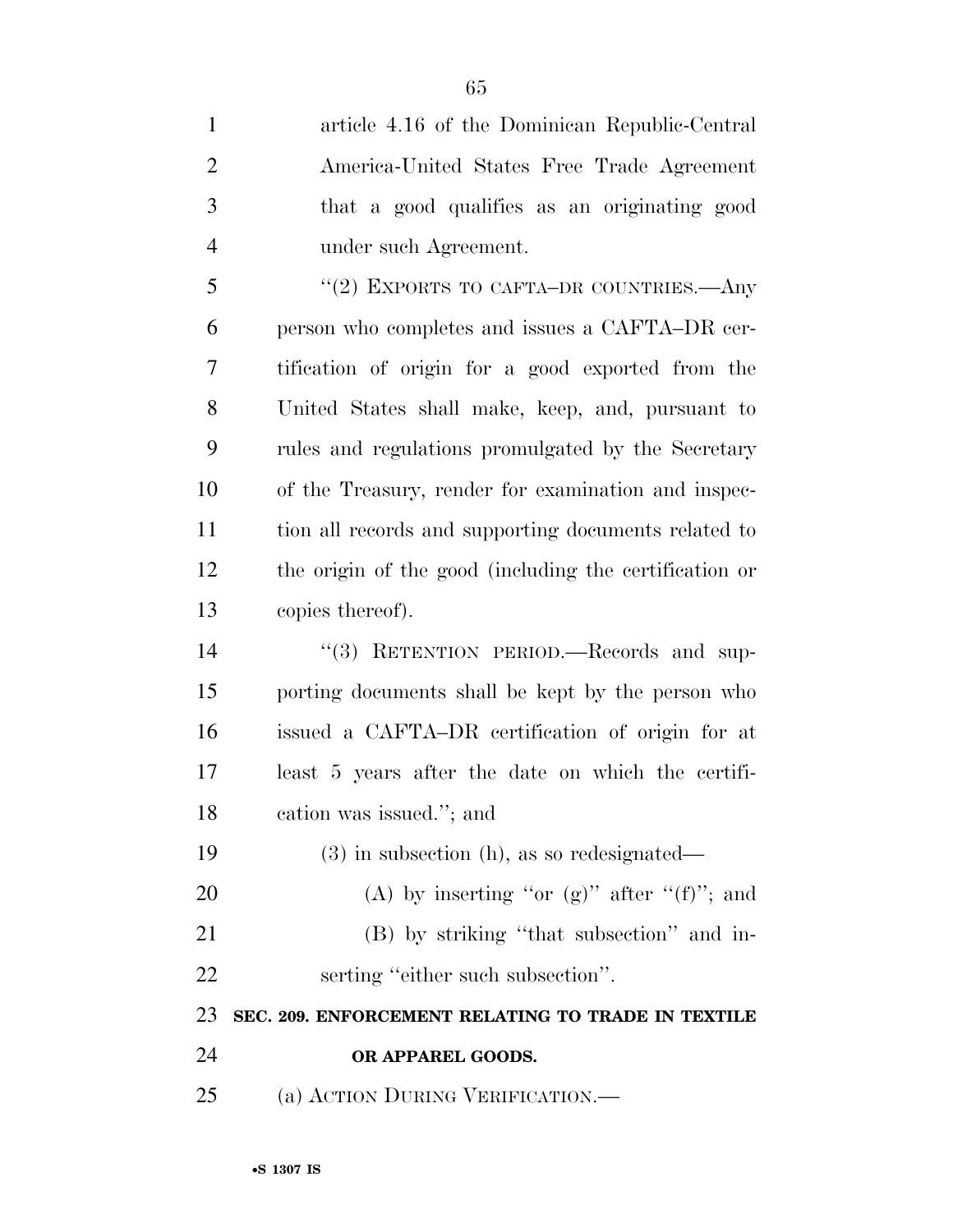| $\mathbf{1}$   | (1) IN GENERAL.—If the Secretary of the               |
|----------------|-------------------------------------------------------|
| $\overline{2}$ | Treasury requests the government of a CAFTA–DR        |
| 3              | country to conduct a verification pursuant to article |
| $\overline{4}$ | 3.24 of the Agreement for purposes of making a de-    |
| 5              | termination under paragraph $(2)$ , the President may |
| 6              | direct the Secretary to take appropriate action de-   |
| $\overline{7}$ | scribed in subsection (b) while the verification is   |
| 8              | being conducted.                                      |
| 9              | (2) DETERMINATION. A determination under              |
| 10             | this paragraph is a determination—                    |
| 11             | (A) that an exporter or producer in that              |
| 12             | country is complying with applicable customs          |
| 13             | laws, regulations, and procedures regarding           |
| 14             | trade in textile or apparel goods, or                 |
| 15             | (B) that a claim that a textile or apparel            |
| 16             | good exported or produced by such exporter or         |
| 17             | producer—                                             |
| 18             | qualifies as an originating good<br>(i)               |
| 19             | under section 203 of this Act, or                     |
| 20             | (ii) is a good of a CAFTA-DR coun-                    |
| 21             | try,                                                  |
| 22             | is accurate.                                          |
| 23             | (b) APPROPRIATE ACTION DESCRIBED. Appropriate         |
| 24             | action under subsection $(a)(1)$ includes—            |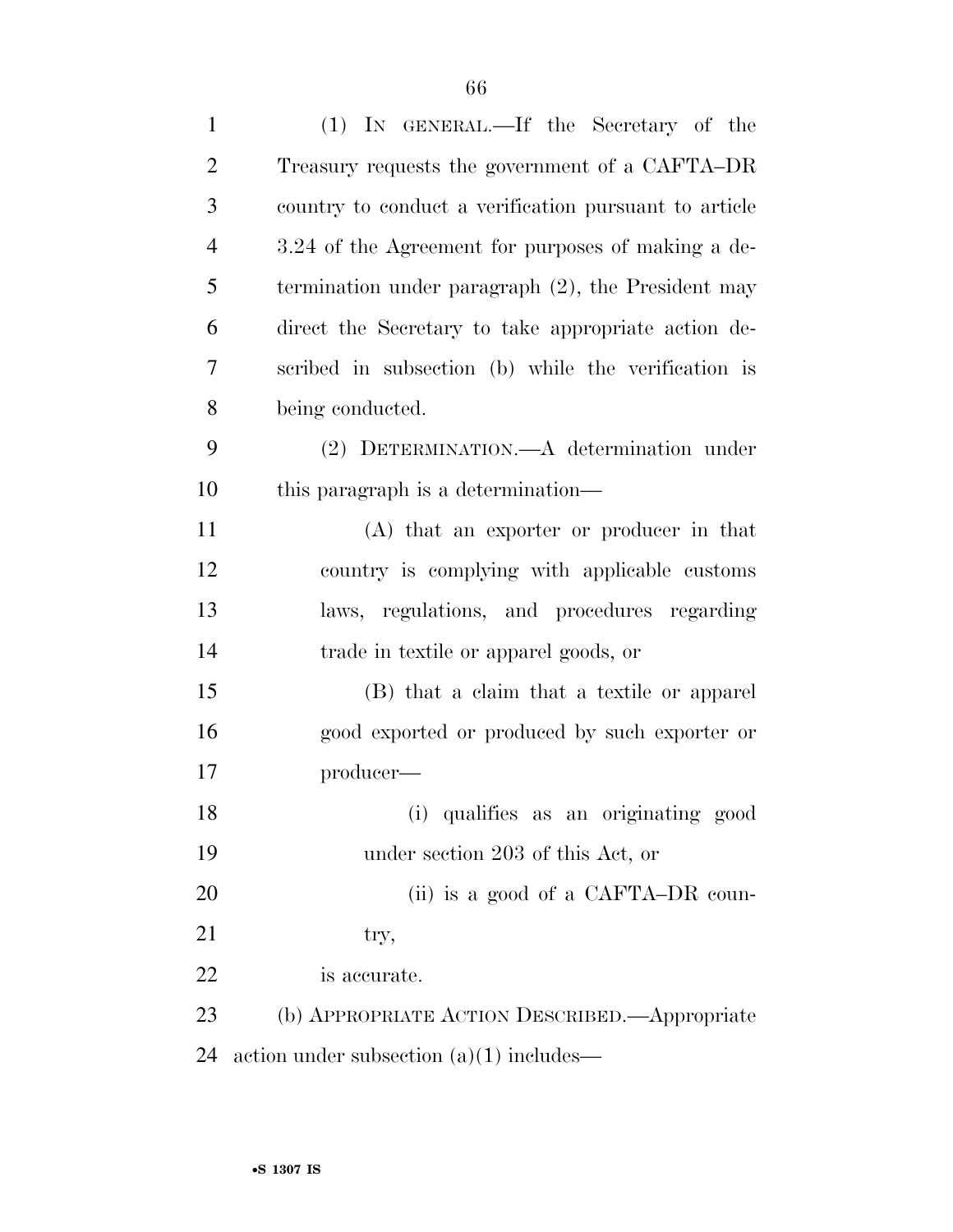(1) suspension of preferential tariff treatment under the Agreement with respect to—

 (A) any textile or apparel good exported or produced by the person that is the subject of a verification under subsection (a)(1) regarding 6 compliance described in subsection  $(a)(2)(A)$ , if the Secretary determines there is insufficient information to support any claim for pref- erential tariff treatment that has been made with respect to any such good; or

 (B) the textile or apparel good for which a claim of preferential tariff treatment has been made that is the subject of a verification under subsection (a)(1) regarding a claim described in subsection (a)(2)(B), if the Secretary deter- mines there is insufficient information to sup-17 port that claim;

 (2) denial of preferential tariff treatment under the Agreement with respect to—

 (A) any textile or apparel good exported or produced by the person that is the subject of a verification under subsection (a)(1) regarding 23 compliance described in subsection  $(a)(2)(A)$ , if the Secretary determines that the person has provided incorrect information to support any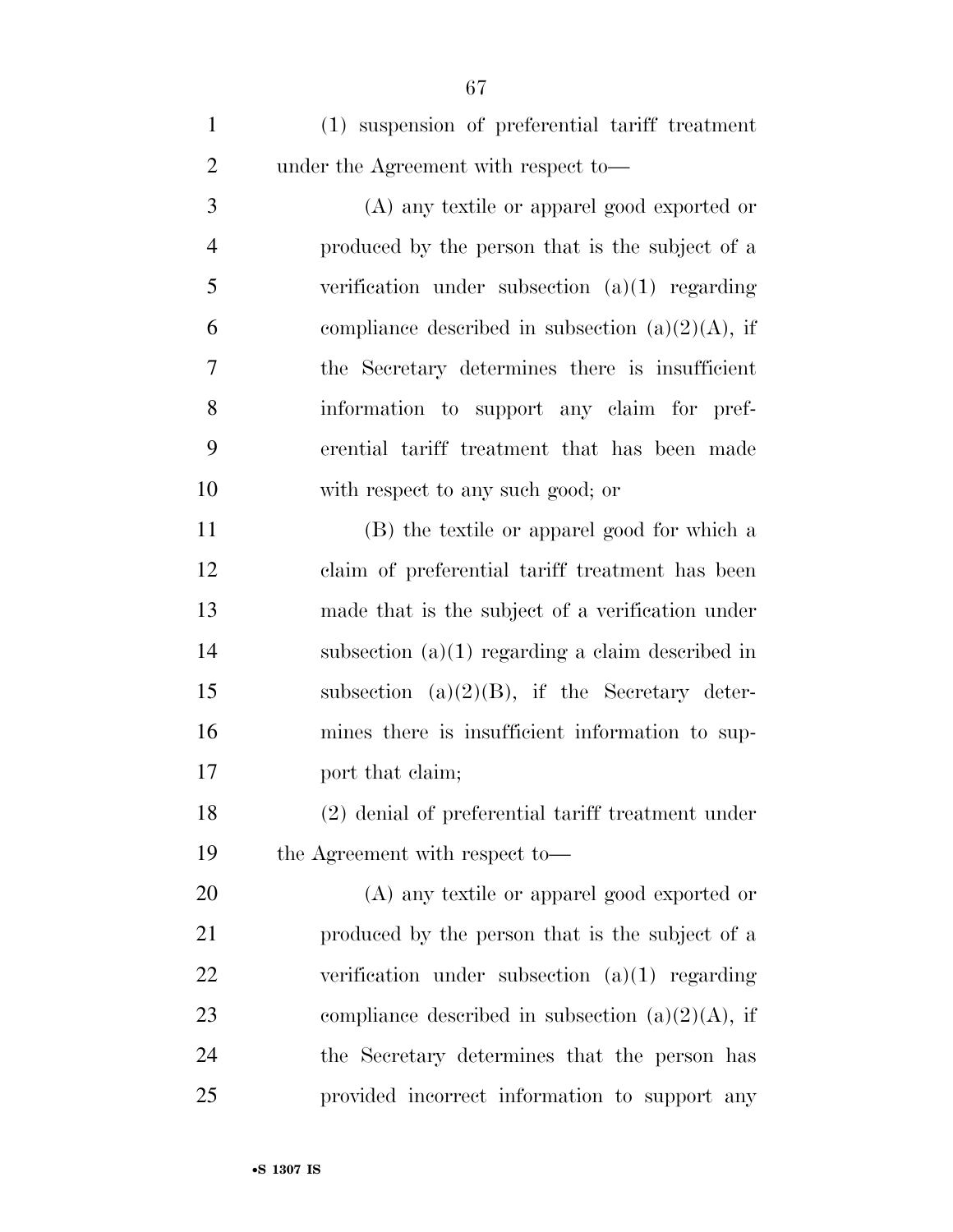| $\mathbf{1}$   | claim for preferential tariff treatment that has        |
|----------------|---------------------------------------------------------|
| $\overline{2}$ | been made with respect to any such good; or             |
| 3              | (B) the textile or apparel good for which a             |
| $\overline{4}$ | claim of preferential tariff treatment has been         |
| 5              | made that is the subject of a verification under        |
| 6              | subsection $(a)(1)$ regarding a claim described in      |
| 7              | subsection $(a)(2)(B)$ , if the Secretary deter-        |
| 8              | mines that a person has provided incorrect in-          |
| 9              | formation to support that claim;                        |
| 10             | (3) detention of any textile or apparel good ex-        |
| 11             | ported or produced by the person that is the subject    |
| 12             | of a verification under subsection $(a)(1)$ regarding   |
| 13             | compliance described in subsection $(a)(2)(A)$ or a     |
| 14             | claim described in subsection $(a)(2)(B)$ , if the Sec- |
| 15             | retary determines there is insufficient information to  |
| 16             | determine the country of origin of any such good;       |
| 17             | and                                                     |
| 18             | (4) denial of entry into the United States of           |
| 19             | any textile or apparel good exported or produced by     |
| 20             | the person that is the subject of a verification under  |
| 21             | subsection $(a)(1)$ regarding compliance described in   |
| 22             | subsection $(a)(2)(A)$ or a claim described in sub-     |
| 23             | section (a) $(2)(B)$ , if the Secretary determines that |
| 24             | the person has provided incorrect information as to     |
| 25             | the country of origin of any such good.                 |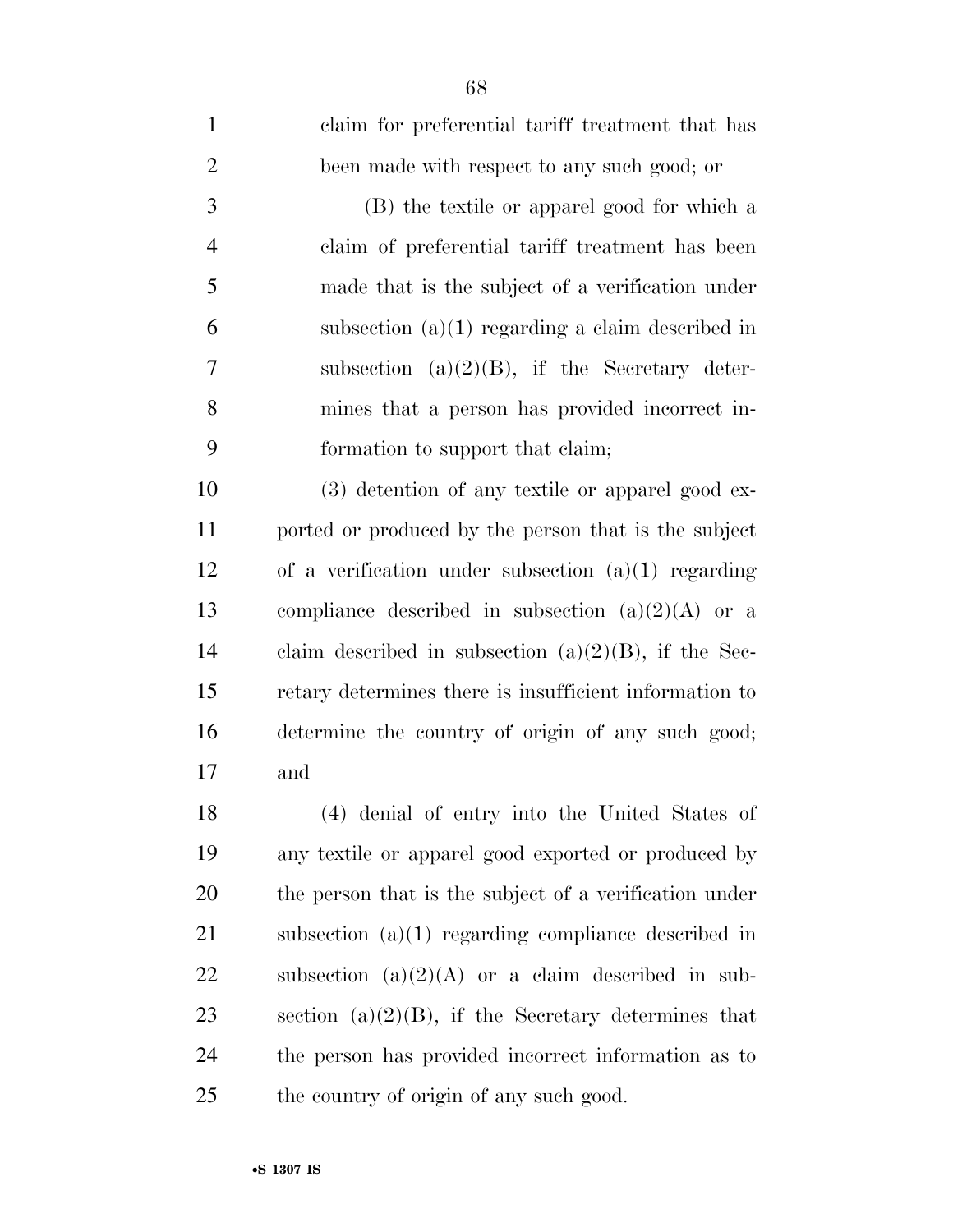(c) ACTION ON COMPLETION OF A VERIFICATION.— On completion of a verification under subsection (a), the President may direct the Secretary to take appropriate ac- tion described in subsection (d) until such time as the Sec- retary receives information sufficient to make the deter- mination under subsection (a)(2) or until such earlier date as the President may direct.

 (d) APPROPRIATE ACTION DESCRIBED.—Appro-priate action under subsection (c) includes—

 (1) denial of preferential tariff treatment under 11 the Agreement with respect to—

 (A) any textile or apparel good exported or produced by the person that is the subject of a verification under subsection (a)(1) regarding 15 compliance described in subsection  $(a)(2)(A)$ , if the Secretary determines there is insufficient information to support, or that the person has provided incorrect information to support, any claim for preferential tariff treatment that has been made with respect to any such good; or

 (B) the textile or apparel good for which a claim of preferential tariff treatment has been made that is the subject of a verification under subsection (a)(1) regarding a claim described in 25 subsection  $(a)(2)(B)$ , if the Secretary deter-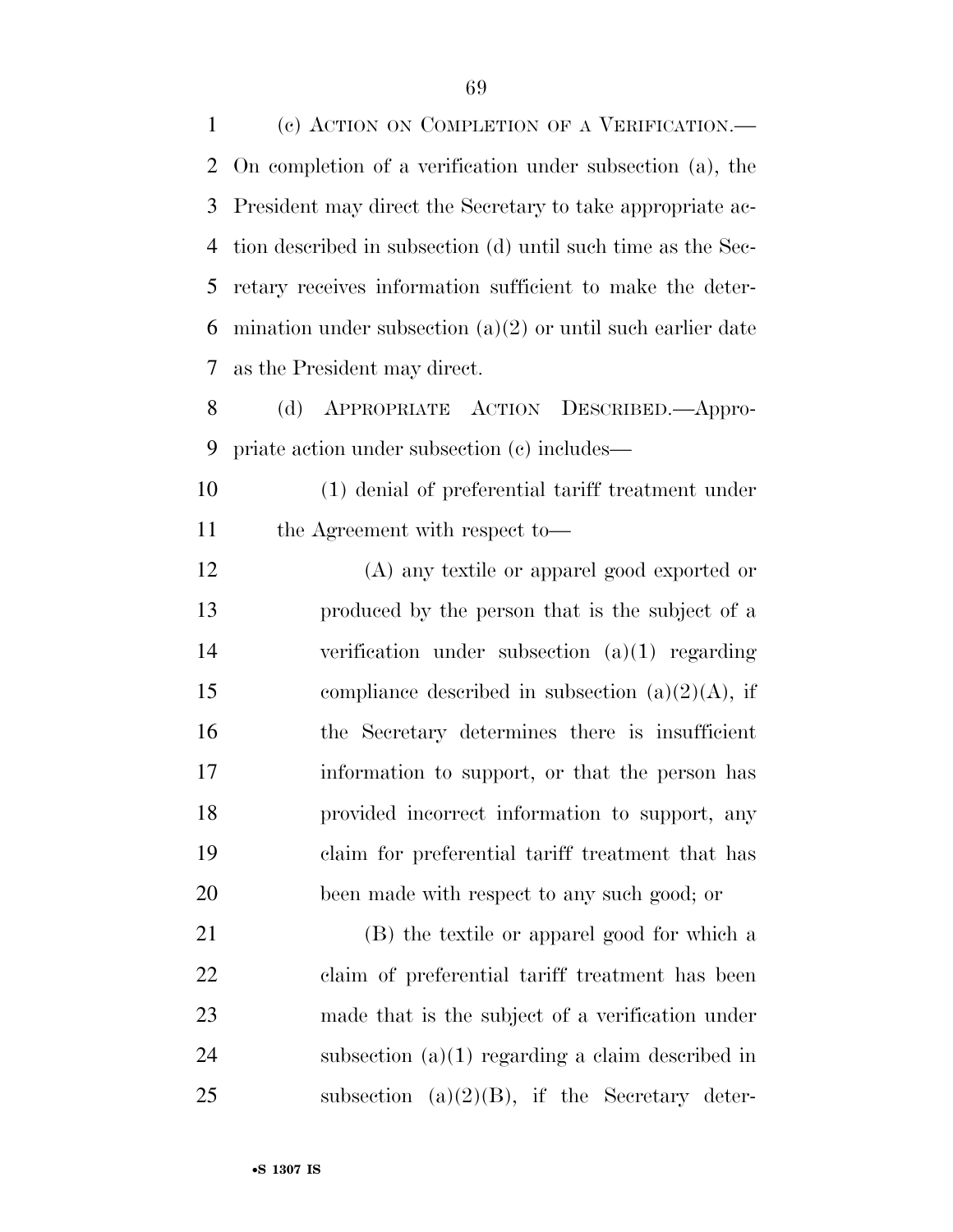| $\mathbf{1}$   | mines there is insufficient information to sup-          |
|----------------|----------------------------------------------------------|
| $\overline{2}$ | port, or that a person has provided incorrect in-        |
| 3              | formation to support, that claim; and                    |
| $\overline{4}$ | (2) denial of entry into the United States of            |
| 5              | any textile or apparel good exported or produced by      |
| 6              | the person that is the subject of a verification under   |
| 7              | subsection $(a)(1)$ regarding compliance described in    |
| 8              | subsection $(a)(2)(A)$ or a claim described in sub-      |
| 9              | section (a) $(2)(B)$ , if the Secretary determines there |
| 10             | is insufficient information to determine, or that the    |
| 11             | person has provided incorrect information as to, the     |
| 12             | country of origin of any such good.                      |
| 13             | (e) PUBLICATION OF NAME OF PERSON.—The Sec-              |
| 14             | retary may publish the name of any person that the Sec-  |
| 15             | retary has determined—                                   |
| 16             | (1) is engaged in intentional circumvention of           |
| 17             | applicable laws, regulations, or procedures affecting    |
| 18             | trade in textile or apparel goods; or                    |
| 19             | (2) has failed to demonstrate that it produces,          |
| 20             | or is capable of producing, textile or apparel goods.    |
| 21             | SEC. 210. REGULATIONS.                                   |
| 22             | The Secretary of the Treasury shall prescribe such       |
| 23             | regulations as may be necessary to carry out—            |
| 24             | $(1)$ subsections $(a)$ through $(n)$ of section 203;    |
| 25             | $(2)$ the amendment made by section 204; and             |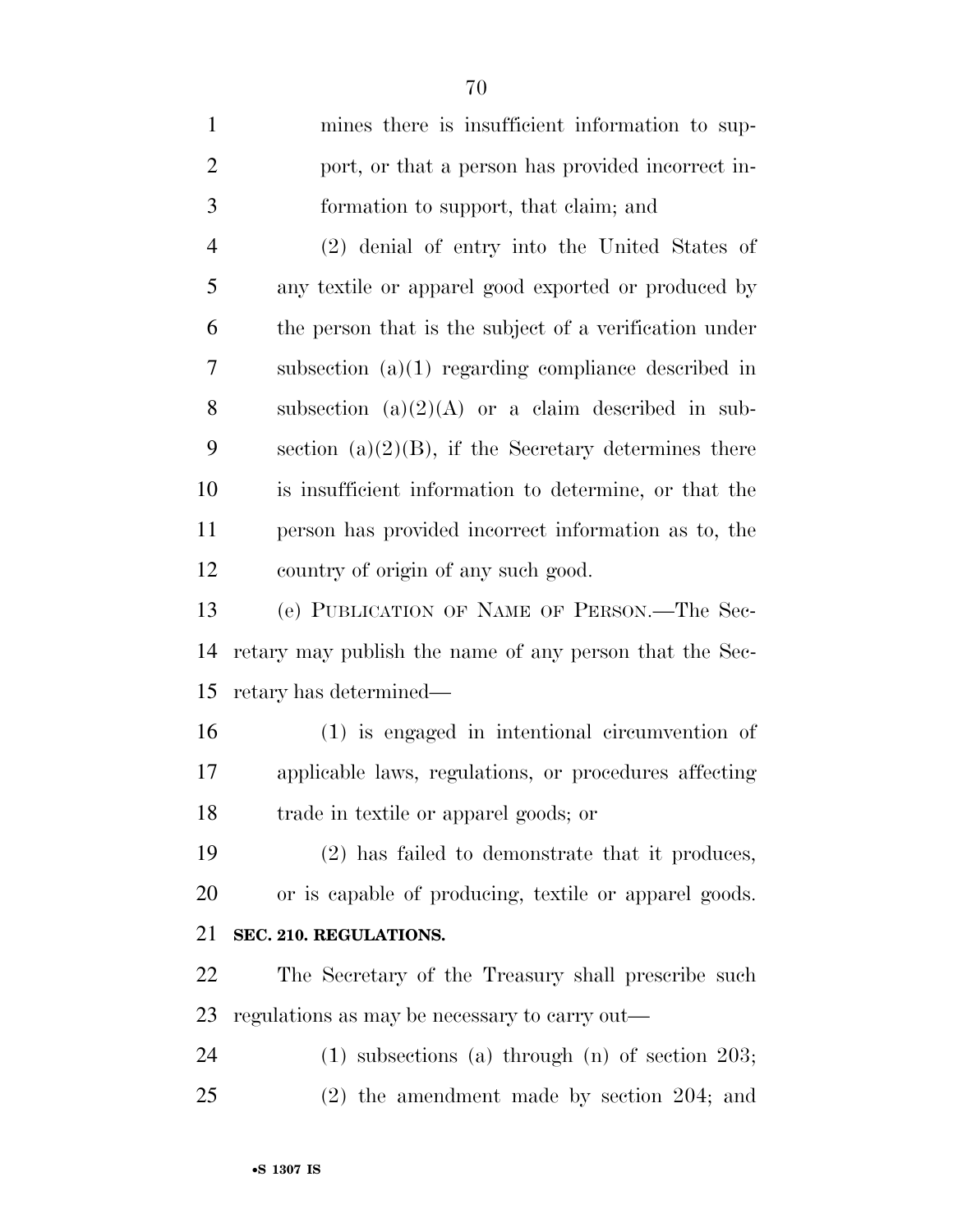(3) any proclamation issued under section 2  $203(0)$ . **TITLE III—RELIEF FROM IMPORTS SEC. 301. DEFINITIONS.**  In this title: (1) CAFTA–DR ARTICLE.—The term ''CAFTA–DR article'' means an article that quali- fies as an originating good under section 203(b). (2) CAFTA–DR TEXTILE OR APPAREL ARTI- CLE.—The term ''CAFTA–DR textile or apparel ar- ticle'' means a textile or apparel good (as defined in section 3(5)) that is a CAFTA–DR article. (3) DE MINIMIS SUPPLYING COUNTRY.— (A) Subject to subparagraph (B), the term ''de minimis supplying country'' means a CAFTA–DR country whose share of imports of the relevant CAFTA–DR article into the United States does not exceed 3 percent of the aggre-20 gate volume of imports of the relevant CAFTA– DR article in the most recent 12-month period for which data are available that precedes the 23 filing of the petition under section 311(a). (B) A CAFTA–DR country shall not be

considered to be a de minimis supplying country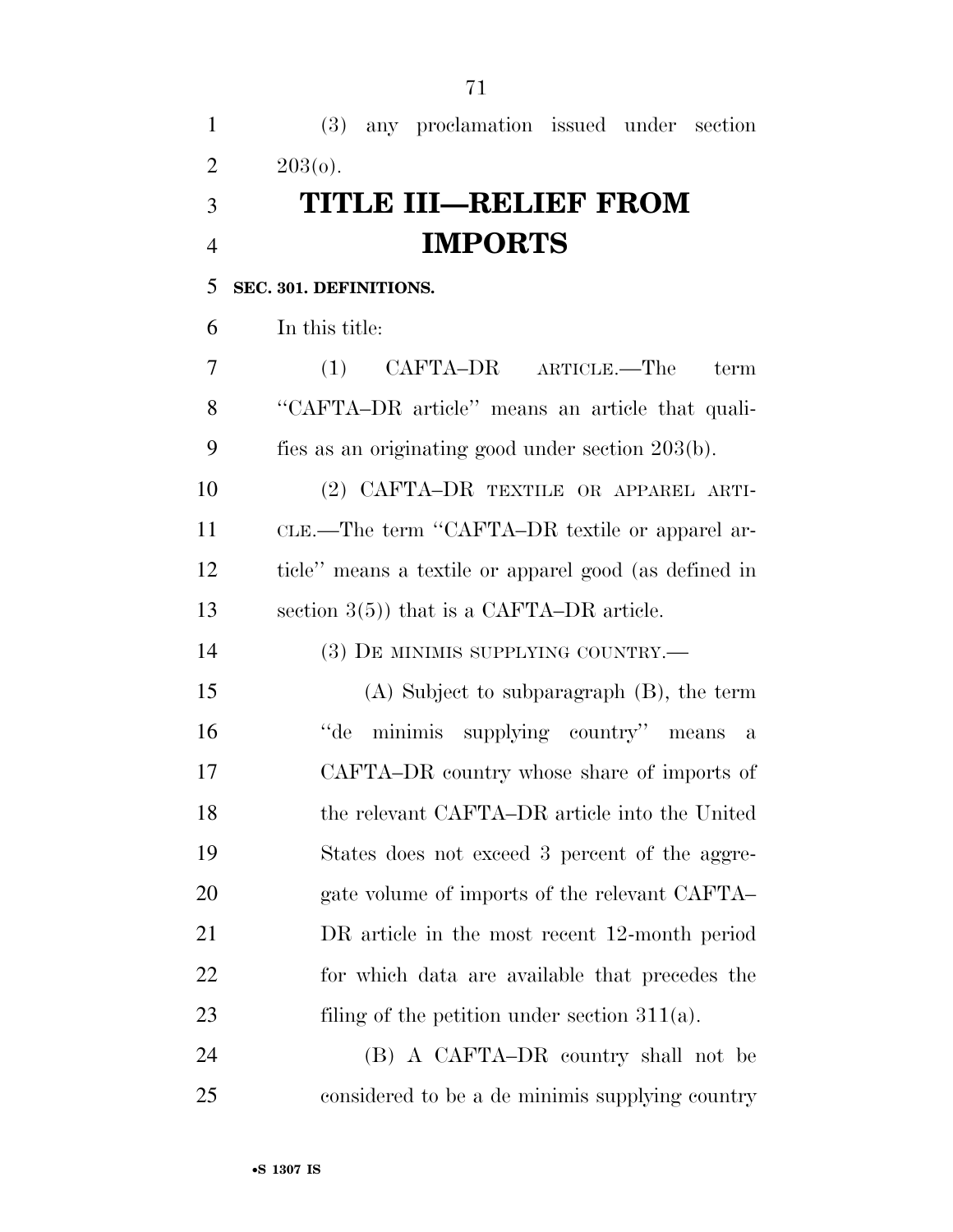if the aggregate share of imports of the relevant CAFTA–DR article into the United States of all CAFTA–DR countries that satisfy the con- ditions of subparagraph (A) exceeds 9 percent of the aggregate volume of imports of the rel- evant CAFTA–DR article during the applicable 12-month period. (4) RELEVANT CAFTA–DR ARTICLE.—The term ''relevant CAFTA–DR article'' means the CAFTA– DR article with respect to which a petition has been filed under section 311(a).

## **Subtitle A—Relief From Imports**

## **Benefiting From the Agreement**

**SEC. 311. COMMENCING OF ACTION FOR RELIEF.** 

 (a) FILING OF PETITION.—A petition requesting ac- tion under this subtitle for the purpose of adjusting to the obligations of the United States under the Agreement may be filed with the Commission by an entity, including a trade association, firm, certified or recognized union, or group of workers, that is representative of an industry. The Commission shall transmit a copy of any petition filed under this subsection to the United States Trade Rep-resentative.

 (b) INVESTIGATION AND DETERMINATION.—Upon the filing of a petition under subsection (a), the Commis-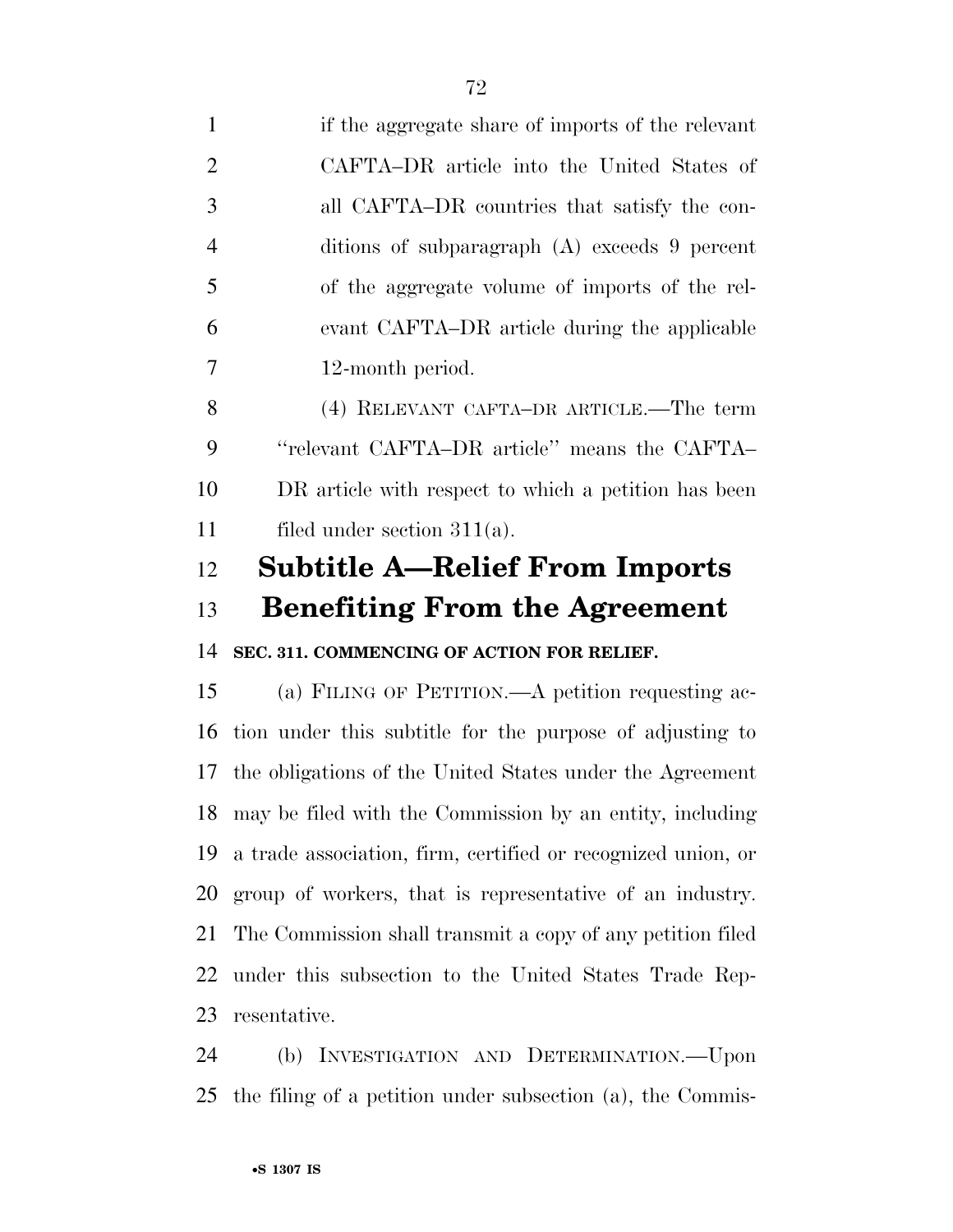sion, unless subsection (d) applies, shall promptly initiate an investigation to determine whether, as a result of the reduction or elimination of a duty provided for under the Agreement, a CAFTA–DR article is being imported into the United States in such increased quantities, in absolute terms or relative to domestic production, and under such conditions that imports of the CAFTA–DR article con- stitute a substantial cause of serious injury or threat thereof to the domestic industry producing an article that is like, or directly competitive with, the imported article. (c) APPLICABLE PROVISIONS.—The following provi-sions of section 202 of the Trade Act of 1974 (19 U.S.C.

 2252) apply with respect to any investigation initiated under subsection (b):

 (1) Paragraphs (1)(B) and (3) of subsection (b).

(2) Subsection (c).

(3) Subsection (i).

 (d) ARTICLES EXEMPT FROM INVESTIGATION.—No investigation may be initiated under this section with re- spect to any CAFTA–DR article if, after the date that the Agreement enters into force, import relief has been provided with respect to that CAFTA–DR article under this subtitle.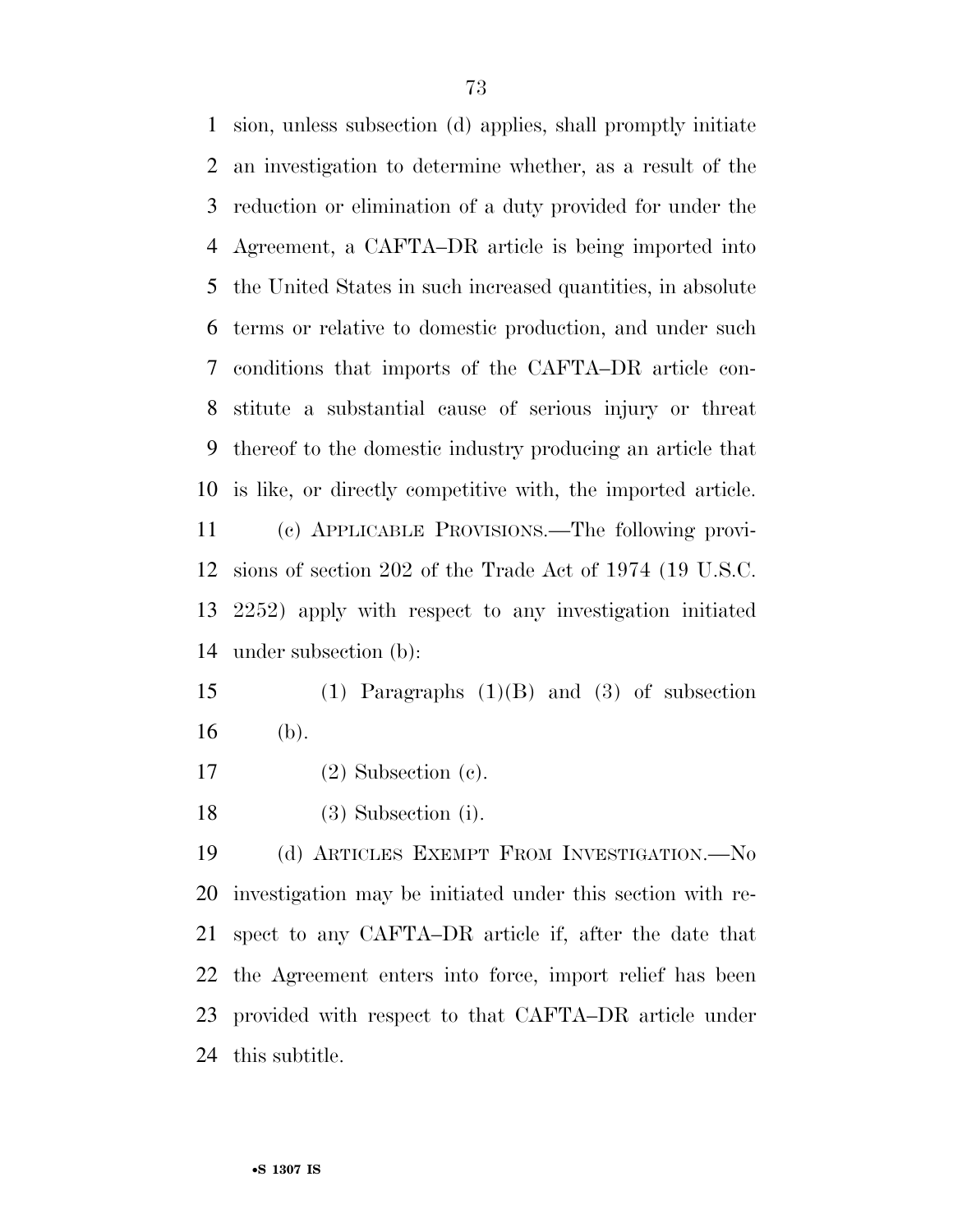#### **SEC. 312. COMMISSION ACTION ON PETITION.**

 (a) DETERMINATION.—Not later than 120 days after the date on which an investigation is initiated under sec- tion 311(b) with respect to a petition, the Commission shall make the determination required under that section. At that time, the Commission shall also determine whether any CAFTA–DR country is a de minimis supplying coun-try.

 (b) APPLICABLE PROVISIONS.—For purposes of this subtitle, the provisions of paragraphs (1), (2), and (3) of section 330(d) of the Tariff Act of 1930 (19 U.S.C. 12 1330(d) (1), (2), and (3)) shall be applied with respect to determinations and findings made under this section as if such determinations and findings were made under section 202 of the Trade Act of 1974 (19 U.S.C. 2252).

 (c) ADDITIONAL FINDING AND RECOMMENDATION IF DETERMINATION AFFIRMATIVE.—If the determination made by the Commission under subsection (a) with respect to imports of an article is affirmative, or if the President may consider a determination of the Commission to be an affirmative determination as provided for under paragraph (1) of section 330(d) of the Tariff Act of 1930 (19 U.S.C. 1330(d)), the Commission shall find, and recommend to the President in the report required under subsection (d), the amount of import relief that is necessary to remedy or prevent the injury found by the Commission in the de-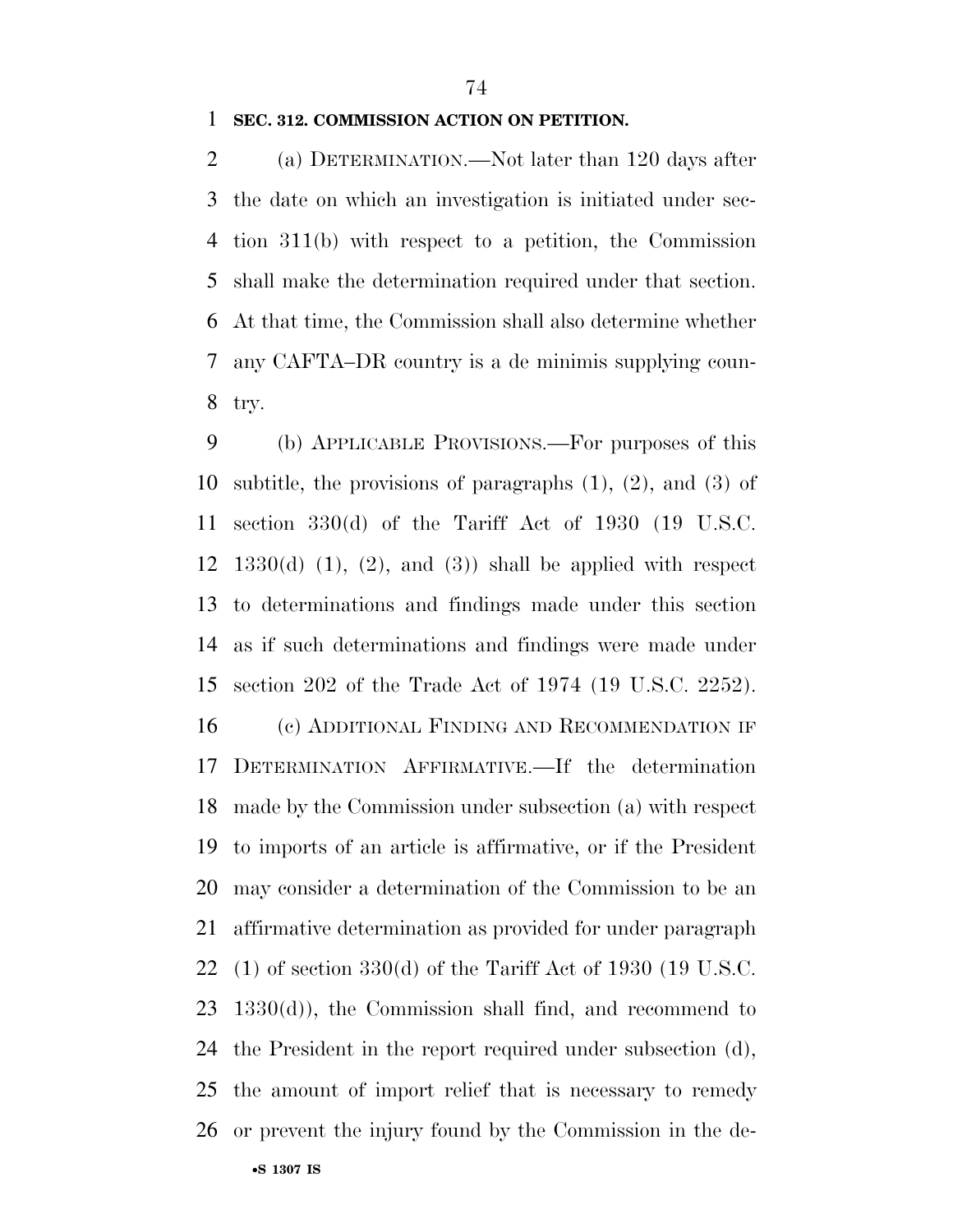termination and to facilitate the efforts of the domestic industry to make a positive adjustment to import competi- tion. The import relief recommended by the Commission under this subsection shall be limited to the relief de- scribed in section 313(c). Only those members of the Com- mission who voted in the affirmative under subsection (a) are eligible to vote on the proposed action to remedy or prevent the injury found by the Commission. Members of the Commission who did not vote in the affirmative may submit, in the report required under subsection (d), sepa- rate views regarding what action, if any, should be taken to remedy or prevent the injury.

 (d) REPORT TO PRESIDENT.—Not later than the date that is 30 days after the date on which a determina- tion is made under subsection (a) with respect to an inves- tigation, the Commission shall submit to the President a report that includes—

 (1) the determination made under subsection (a) and an explanation of the basis for the deter-mination;

 (2) if the determination under subsection (a) is affirmative, any findings and recommendations for import relief made under subsection (c) and an ex-planation of the basis for each recommendation; and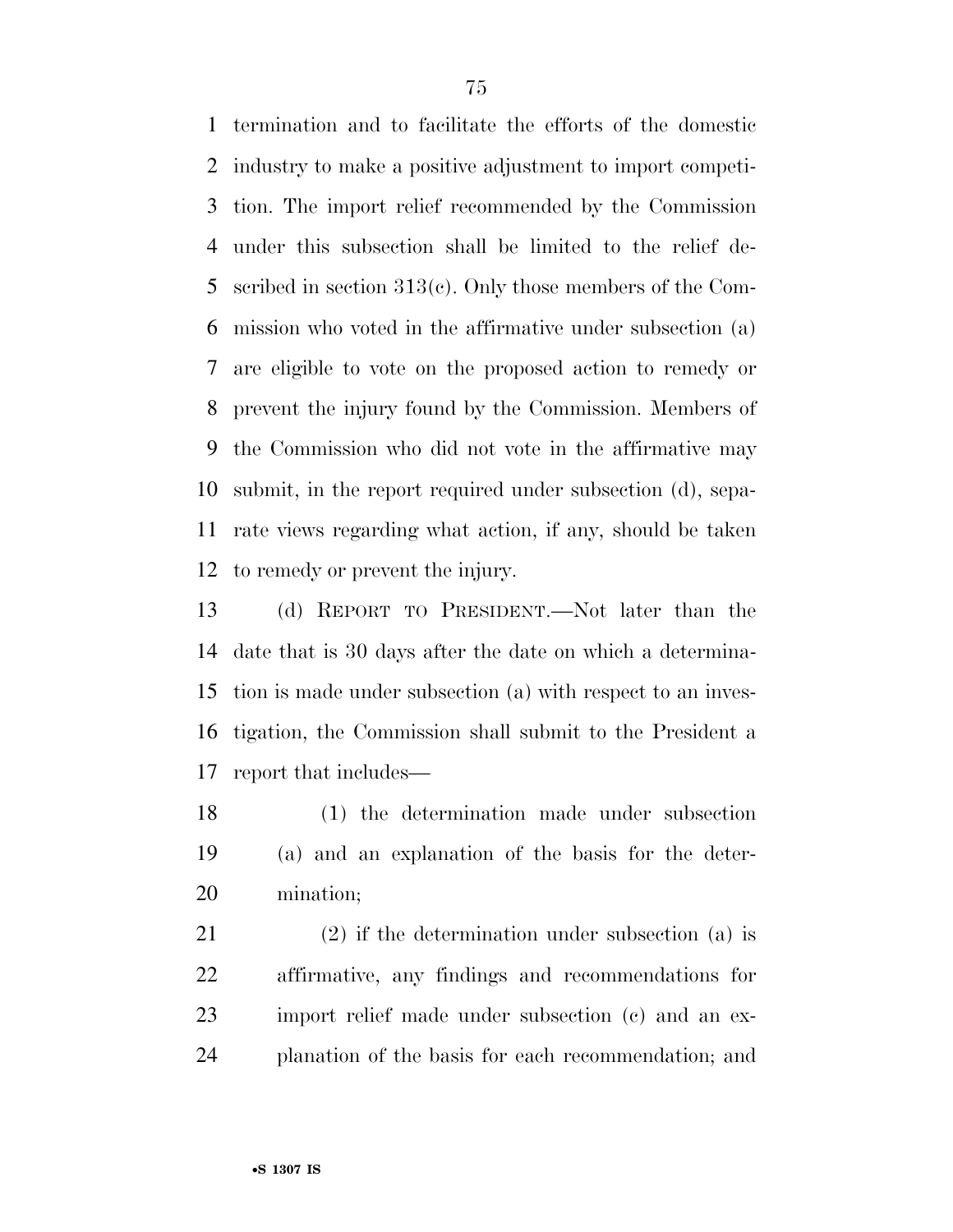(3) any dissenting or separate views by mem- bers of the Commission regarding the determination and recommendation referred to in paragraphs (1) and (2).

 (e) PUBLIC NOTICE.—Upon submitting a report to the President under subsection (d), the Commission shall promptly make public such report (with the exception of information which the Commission determines to be con- fidential) and shall cause a summary thereof to be pub-lished in the Federal Register.

## **SEC. 313. PROVISION OF RELIEF.**

 (a) IN GENERAL.—Not later than the date that is 30 days after the date on which the President receives the report of the Commission in which the Commission's de-15 termination under section  $312(a)$  is affirmative, or which contains a determination under section 312(a) that the President considers to be affirmative under paragraph (1) of section 330(d) of the Tariff Act of 1930 (19 U.S.C.  $1330(d)(1)$ , the President, subject to subsection (b), shall provide relief from imports of the article that is the subject of such determination to the extent that the President de- termines necessary to remedy or prevent the injury found by the Commission and to facilitate the efforts of the do- mestic industry to make a positive adjustment to import competition.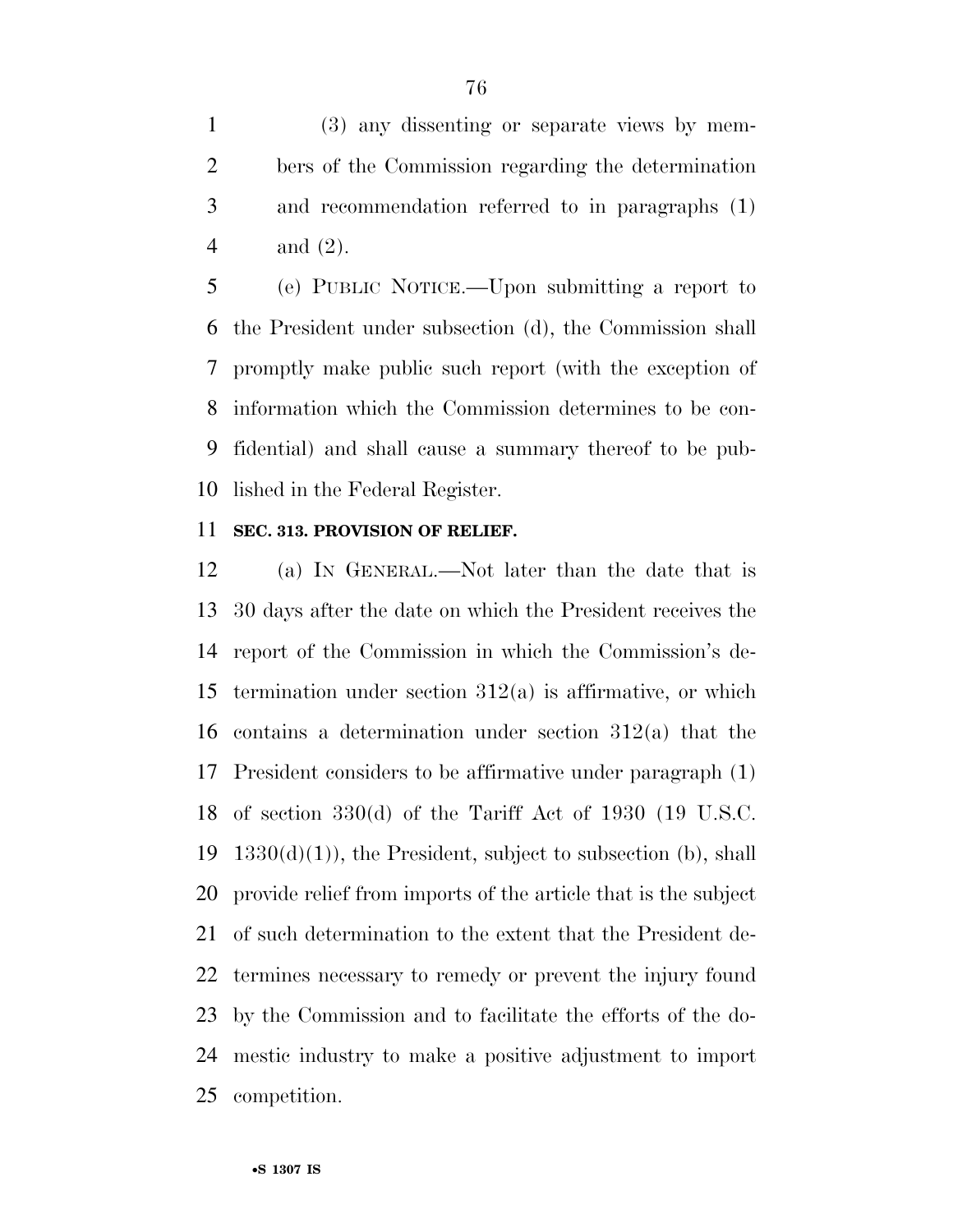| 1              | (b) EXCEPTION.—The President is not required to             |
|----------------|-------------------------------------------------------------|
| 2              | provide import relief under this section if the President   |
| 3              | determines that the provision of the import relief will not |
| $\overline{4}$ | provide greater economic and social benefits than costs.    |
| 5              | (c) NATURE OF RELIEF.—                                      |
| 6              | (1) IN GENERAL.—The import relief that the                  |
| 7              | President is authorized to provide under this section       |
| 8              | with respect to imports of an article is as follows:        |
| 9              | (A) The suspension of any further reduc-                    |
| 10             | tion provided for under Annex 3.3 of the Agree-             |
| 11             | ment in the duty imposed on such article.                   |
| 12             | (B) An increase in the rate of duty im-                     |
| 13             | posed on such article to a level that does not              |
| 14             | exceed the lesser of-                                       |
| 15             | (i) the column 1 general rate of duty                       |
| 16             | imposed under the HTS on like articles at                   |
| 17             | the time the import relief is provided; or                  |
| 18             | (ii) the column 1 general rate of duty                      |
| 19             | imposed under the HTS on like articles on                   |
| 20             | the day before the date on which the                        |
| 21             | Agreement enters into force.                                |
| 22             | (2) PROGRESSIVE LIBERALIZATION.—If the pe-                  |
| 23             | riod for which import relief is provided under this         |
| 24             | section is greater than 1 year, the President shall         |
| 25             | provide for the progressive liberalization (described       |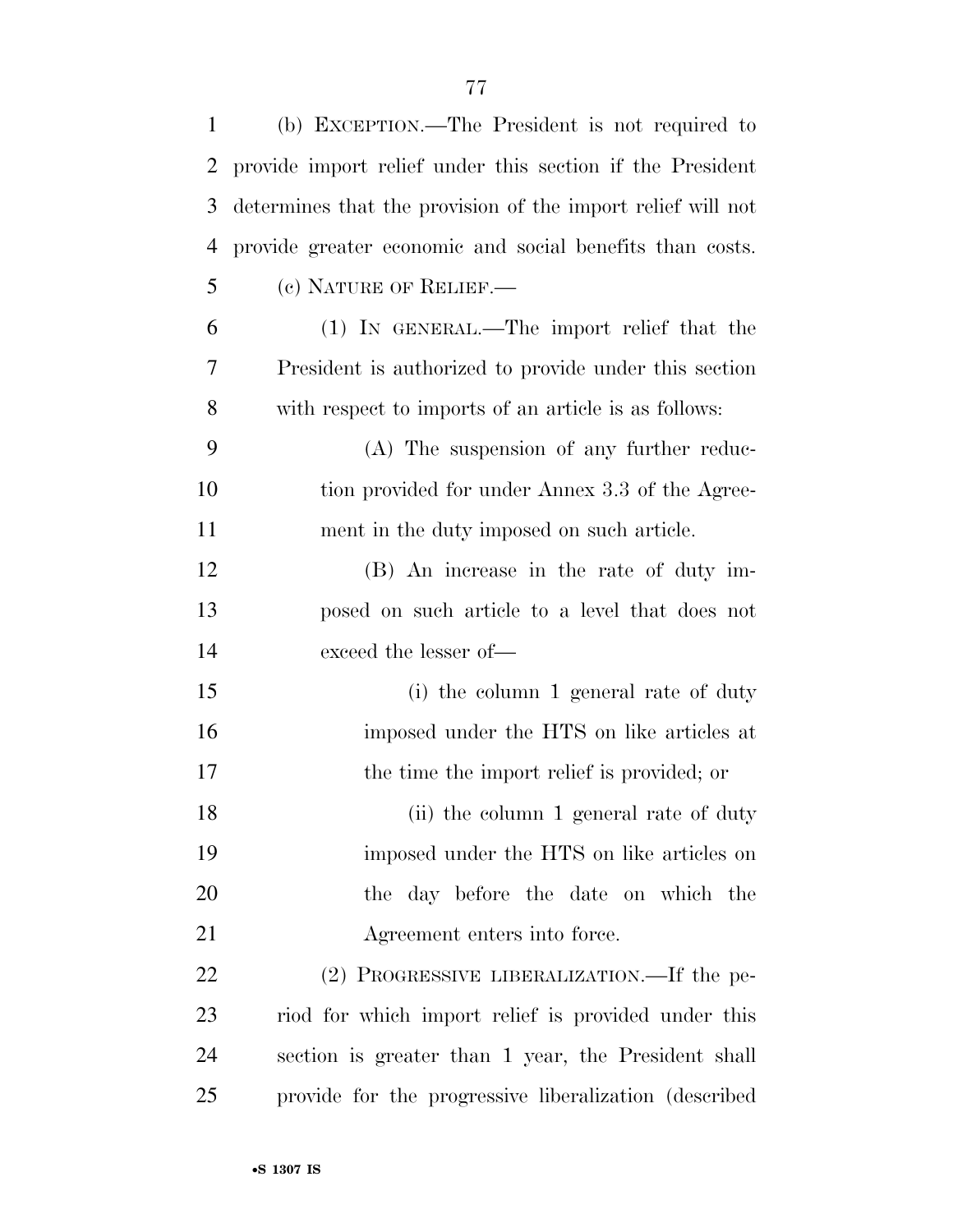| $\mathbf{1}$   | in article 8.2.3 of the Agreement) of such relief at    |
|----------------|---------------------------------------------------------|
| $\overline{2}$ | regular intervals during the period of its application. |
| 3              | (d) PERIOD OF RELIEF.—                                  |
| $\overline{4}$ | (1) IN GENERAL.—Subject to paragraph $(2)$ ,            |
| 5              | any import relief that the President is authorized to   |
| 6              | provide under this section may not, in the aggregate,   |
| 7              | be in effect for more than 4 years.                     |
| 8              | $(2)$ EXTENSION.—                                       |
| 9              | (A) IN GENERAL.—If the initial period for               |
| 10             | any import relief provided under this section is        |
| 11             | less than 4 years, the President, after receiving       |
| 12             | a determination from the Commission under               |
| 13             | subparagraph (B) that is affirmative, or which          |
| 14             | the President considers to be affirmative under         |
| 15             | paragraph $(1)$ of section 330 $(d)$ of the Tariff      |
| 16             | Act of 1930 (19 U.S.C. 1330(d)(1)), may ex-             |
| 17             | tend the effective period of any import relief          |
| 18             | provided under this section, subject to the limi-       |
| 19             | tation under paragraph (1), if the President de-        |
| 20             | termines that—                                          |
| 21             | (i) the import relief continues to be                   |
| 22             | necessary to remedy or prevent serious in-              |
| 23             | jury and to facilitate adjustment by the do-            |
| 24             | mestic industry to import competition; and              |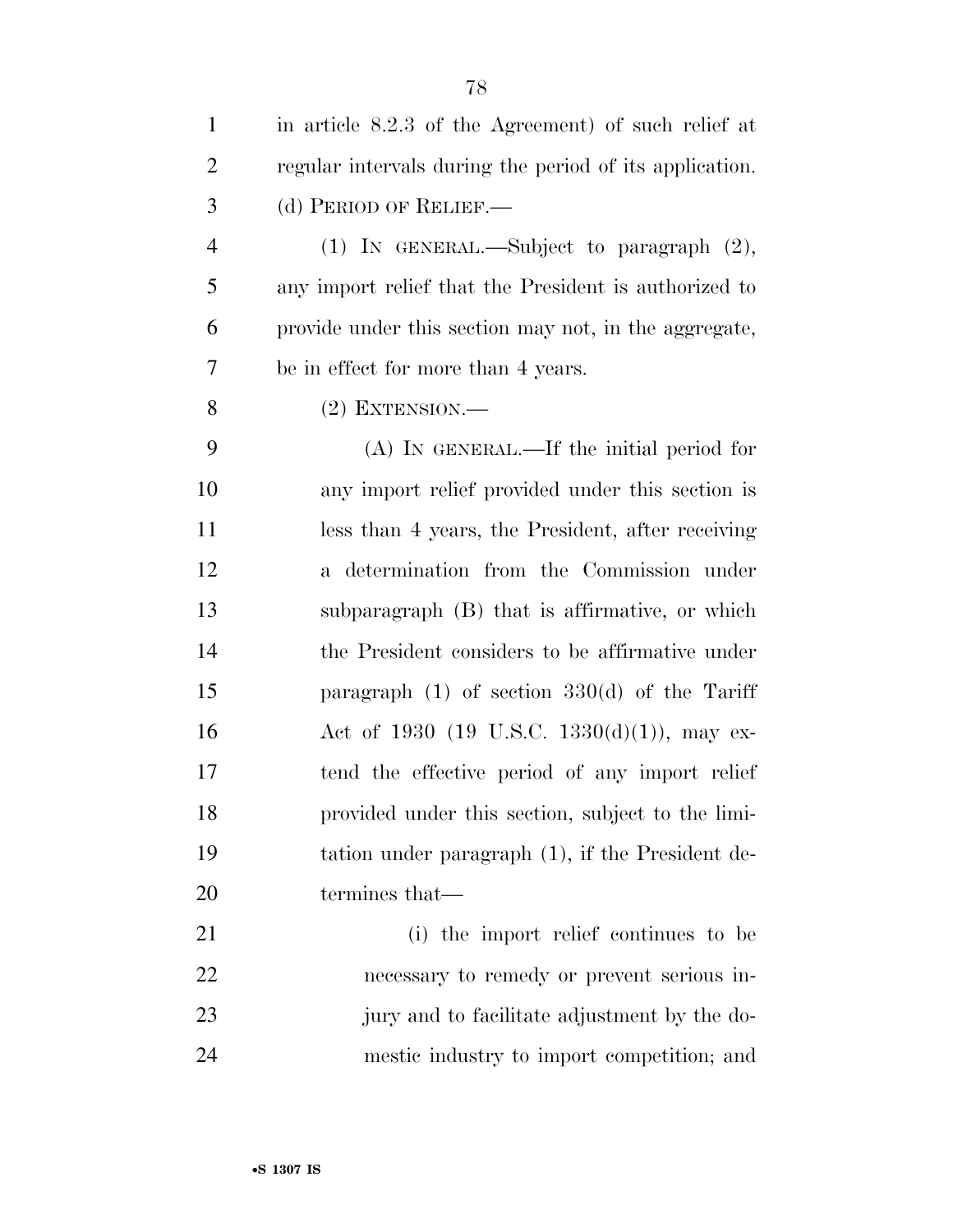1 (ii) there is evidence that the industry is making a positive adjustment to import competition.

 (B) ACTION BY COMMISSION.—(i) Upon a petition on behalf of the industry concerned that is filed with the Commission not earlier than the date which is 9 months, and not later than the date which is 6 months, before the date on which any action taken under sub- section (a) is to terminate, the Commission shall conduct an investigation to determine whether action under this section continues to be necessary to remedy or prevent serious in- jury and whether there is evidence that the in- dustry is making a positive adjustment to im-port competition.

 (ii) The Commission shall publish notice of the commencement of any proceeding under this subparagraph in the Federal Register and shall, within a reasonable time thereafter, hold a public hearing at which the Commission shall afford interested parties and consumers an op- portunity to be present, to present evidence, and to respond to the presentations of other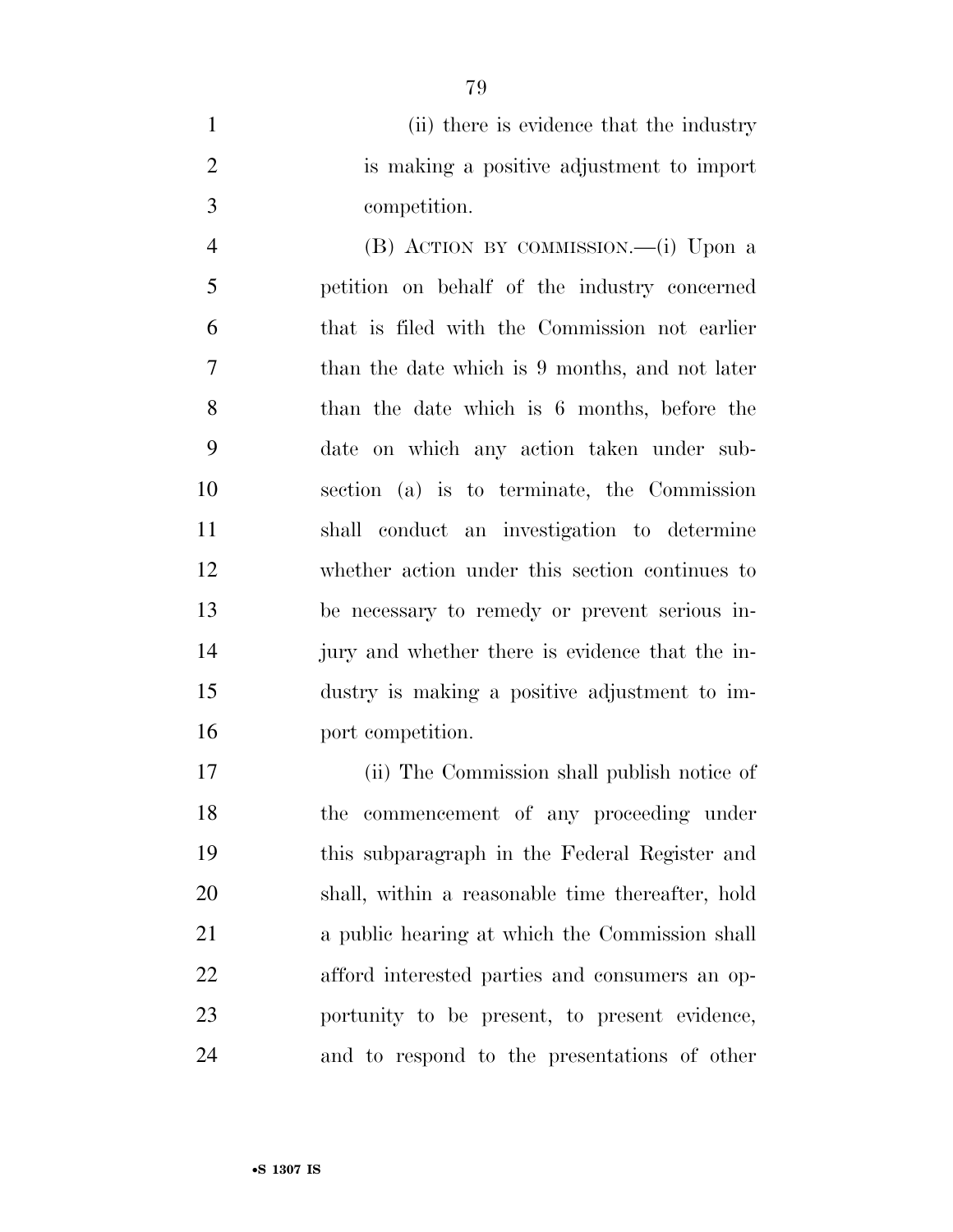parties and consumers, and otherwise to be heard.

 (iii) The Commission shall transmit to the President a report on its investigation and de- termination under this subparagraph not later than 60 days before the action under subsection (a) is to terminate, unless the President speci-fies a different date.

 (e) RATE AFTER TERMINATION OF IMPORT RE- LIEF.—When import relief under this section is termi-nated with respect to an article—

 (1) the rate of duty on that article after such termination and on or before December 31 of the year in which such termination occurs shall be the rate that, according to the Schedule of the United States to Annex 3.3 of the Agreement would have been in effect 1 year after the provision of relief under subsection (a); and

 (2) the rate of duty for that article after De- cember 31 of the year in which termination occurs shall be, at the discretion of the President, either— (A) the applicable rate of duty for that ar- ticle set out in the Schedule of the United States to Annex 3.3 of the Agreement; or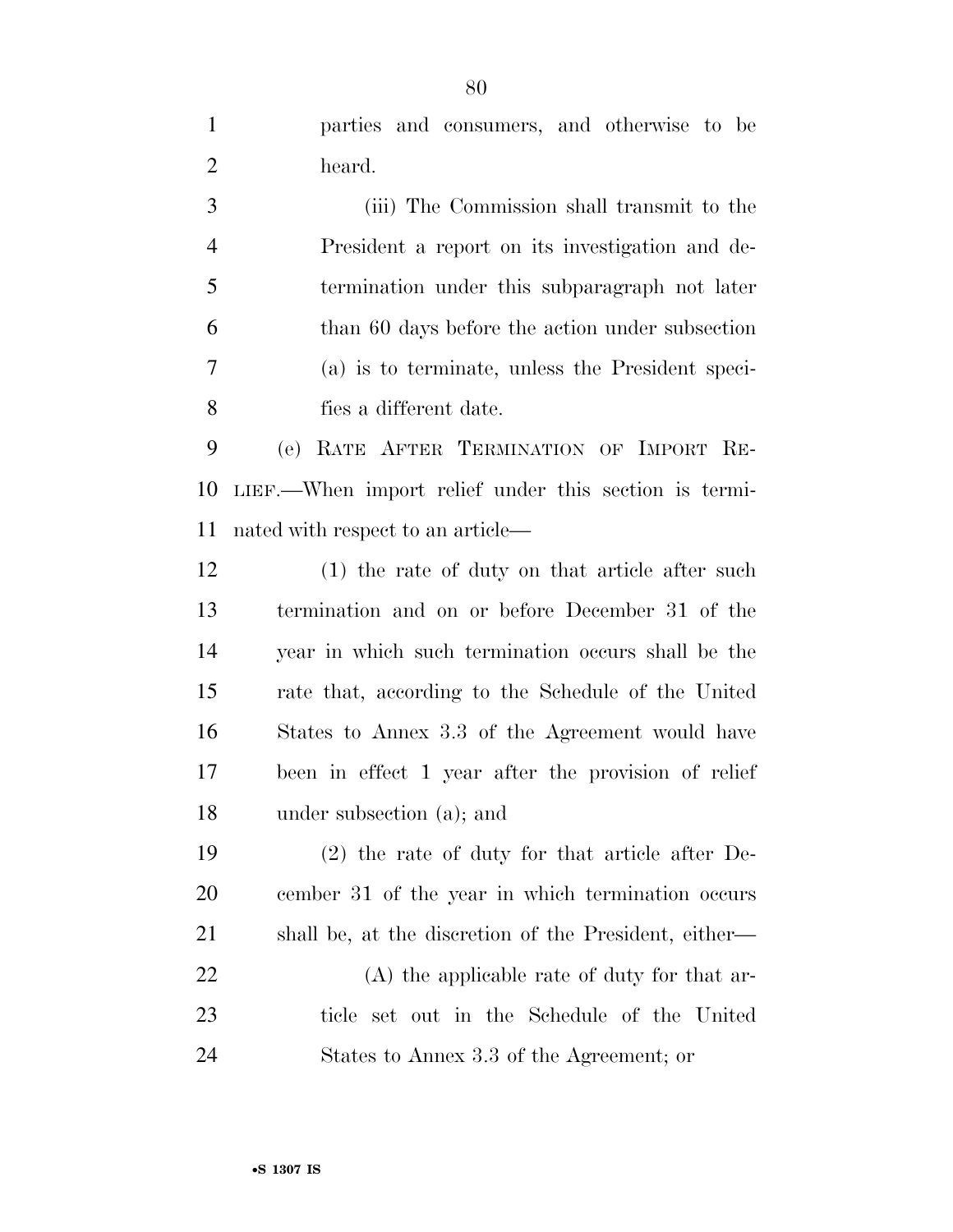| $\mathbf{1}$   | (B) the rate of duty resulting from the                       |
|----------------|---------------------------------------------------------------|
| $\overline{2}$ | elimination of the tariff in equal annual stages              |
| 3              | ending on the date set out in the Schedule of                 |
| $\overline{4}$ | the United States to Annex 3.3 of the Agree-                  |
| 5              | ment for the elimination of the tariff.                       |
| 6              | (f) ARTICLES EXEMPT FROM RELIEF. No import                    |
| 7              | relief may be provided under this section on—                 |
| 8              | (1) any article subject to import relief under                |
| 9              | chapter 1 of title II of the Trade Act of $1974$ (19          |
| 10             | U.S.C. $2251$ et seq.); or                                    |
| 11             | (2) imports of a CAFTA-DR article of a                        |
| 12             | CAFTA–DR country that is a de minimis supplying               |
|                |                                                               |
|                | country with respect to that article.                         |
| 13<br>14       | SEC. 314. TERMINATION OF RELIEF AUTHORITY.                    |
| 15             | (a) GENERAL RULE.—Subject to subsection (b), no               |
| 16             | import relief may be provided under this subtitle after the   |
| 17             | date that is 10 years after the date on which the Agree-      |
|                | 18 ment enters into force.                                    |
| 19             | (b) EXCEPTION.—If an article for which relief is pro-         |
| 20             | vided under this subtitle is an article for which the period  |
| 21             | for tariff elimination, set out in the Schedule of the United |
| 22             | States to Annex 3.3 of the Agreement, is greater than 10      |
| 23             | years, no relief under this subtitle may be provided for      |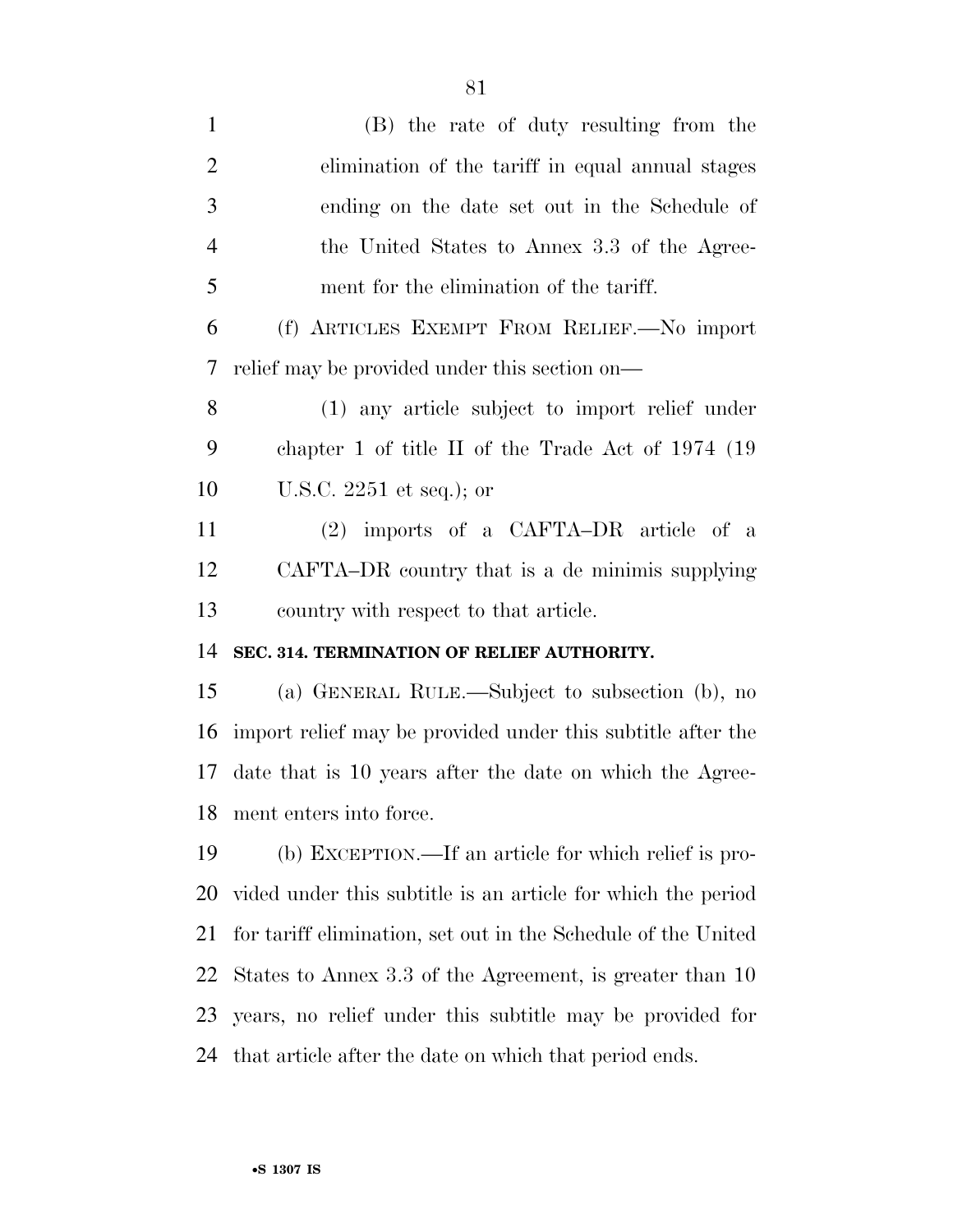### **SEC. 315. COMPENSATION AUTHORITY.**

 For purposes of section 123 of the Trade Act of 1974 (19 U.S.C. 2133), any import relief provided by the Presi- dent under section 313 shall be treated as action taken under chapter 1 of title II of such Act.

#### **SEC. 316. CONFIDENTIAL BUSINESS INFORMATION.**

 Section 202(a)(8) of the Trade Act of 1974 (19 8 U.S.C.  $2252(a)(8)$  is amended in the first sentence—

(1) by striking ''and''; and

 (2) by inserting before the period at the end '', and title III of the Dominican Republic-Central America-United States Free Trade Agreement Im-plementation Act''.

# **Subtitle B—Textile and Apparel Safeguard Measures**

#### **SEC. 321. COMMENCEMENT OF ACTION FOR RELIEF.**

 (a) IN GENERAL.—A request under this subtitle for the purpose of adjusting to the obligations of the United States under the Agreement may be filed with the Presi- dent by an interested party. Upon the filing of a request, the President shall review the request to determine, from information presented in the request, whether to com-mence consideration of the request.

 (b) PUBLICATION OF REQUEST.—If the President de- termines that the request under subsection (a) provides the information necessary for the request to be considered,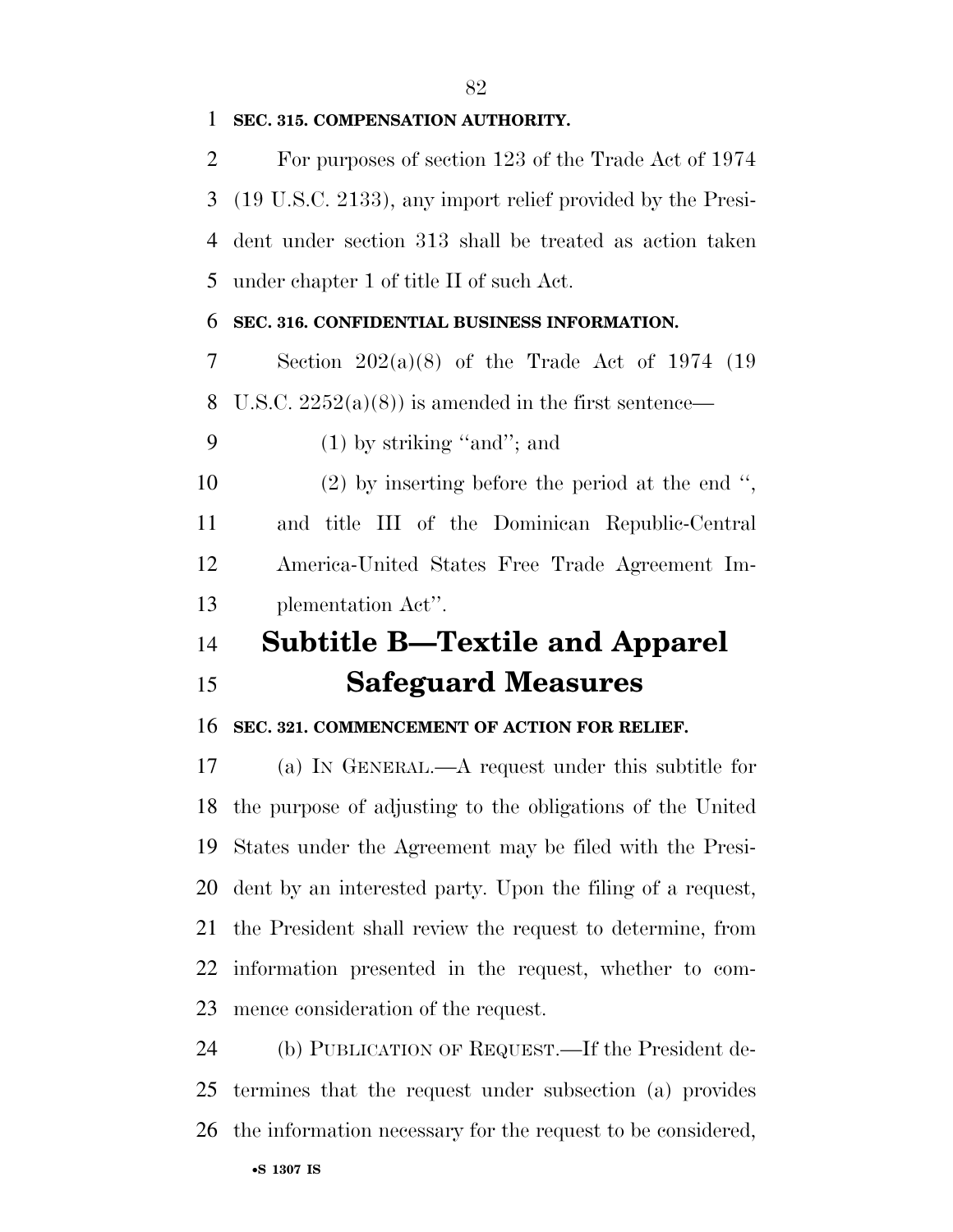the President shall cause to be published in the Federal Register a notice of commencement of consideration of the request, and notice seeking public comments regarding the request. The notice shall include a summary of the request and the dates by which comments and rebuttals must be received.

#### **SEC. 322. DETERMINATION AND PROVISION OF RELIEF.**

(a) DETERMINATION.—

 (1) IN GENERAL.—If a positive determination is made under section 321(b), the President shall de- termine whether, as a result of the elimination of a duty under the Agreement, a CAFTA–DR textile or apparel article of a specified CAFTA–DR country is being imported into the United States in such in- creased quantities, in absolute terms or relative to 16 the domestic market for that article, and under such conditions as to cause serious damage, or actual threat thereof, to a domestic industry producing an article that is like, or directly competitive with, the imported article.

 (2) SERIOUS DAMAGE.—In making a deter-mination under paragraph (1), the President—

 (A) shall examine the effect of increased imports on the domestic industry, as reflected in changes in such relevant economic factors as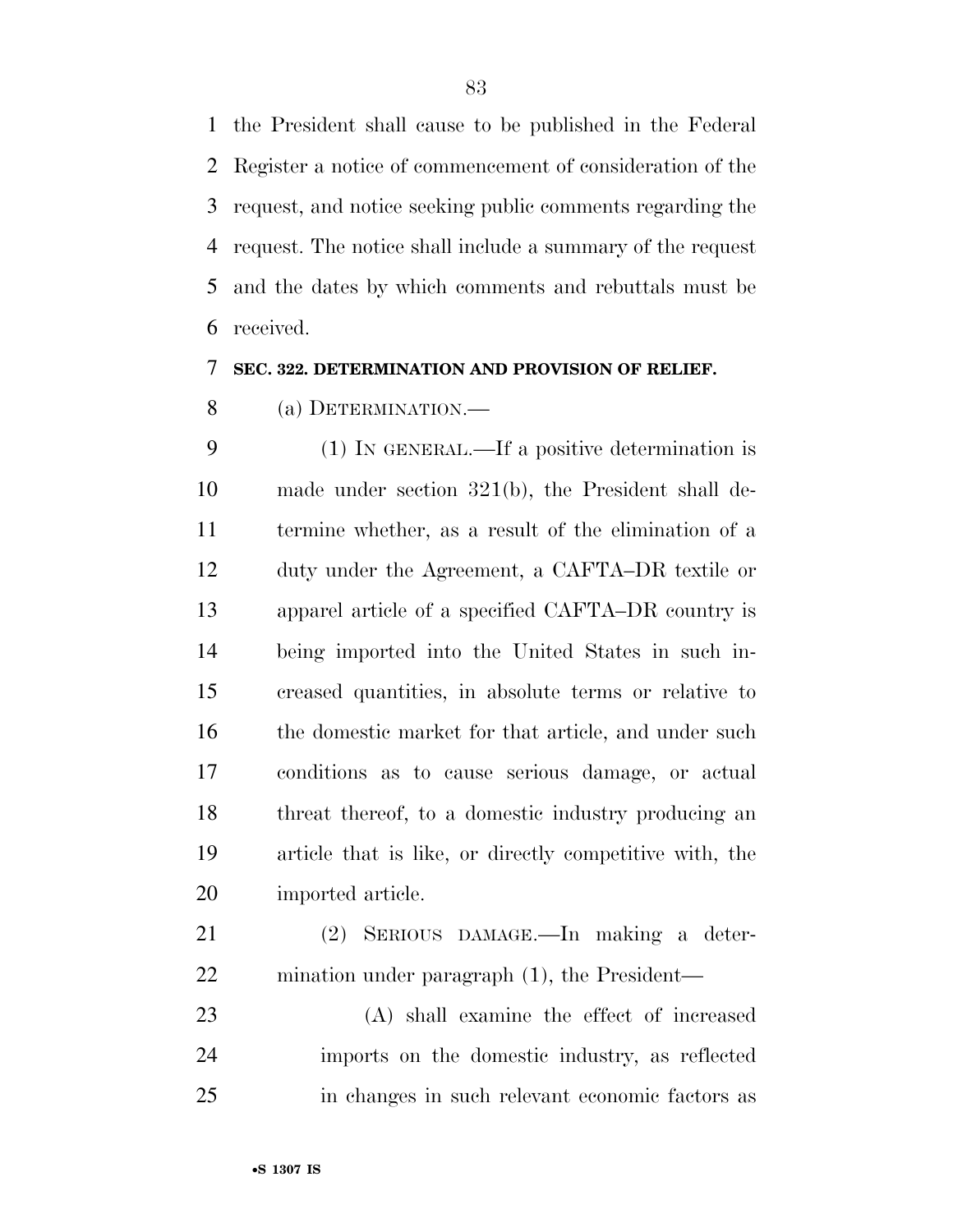output, productivity, utilization of capacity, in- ventories, market share, exports, wages, em- ployment, domestic prices, profits, and invest-ment, none of which is necessarily decisive; and

 (B) shall not consider changes in tech- nology or consumer preference as factors sup- porting a determination of serious damage or actual threat thereof.

 (3) DEADLINE FOR DETERMINATION.—The President shall make the determination under para- graph (1) no later than 30 days after the completion of any consultations held pursuant to article 3.23.4 of the Agreement.

(b) PROVISION OF RELIEF.—

 (1) IN GENERAL.—If a determination under subsection (a) is affirmative, the President may pro- vide relief from imports of the article that is the subject of such determination, as provided in para- graph (2), to the extent that the President deter- mines necessary to remedy or prevent the serious damage and to facilitate adjustment by the domestic industry.

 (2) NATURE OF RELIEF.—The relief that the President is authorized to provide under this sub-section with respect to imports of an article is an in-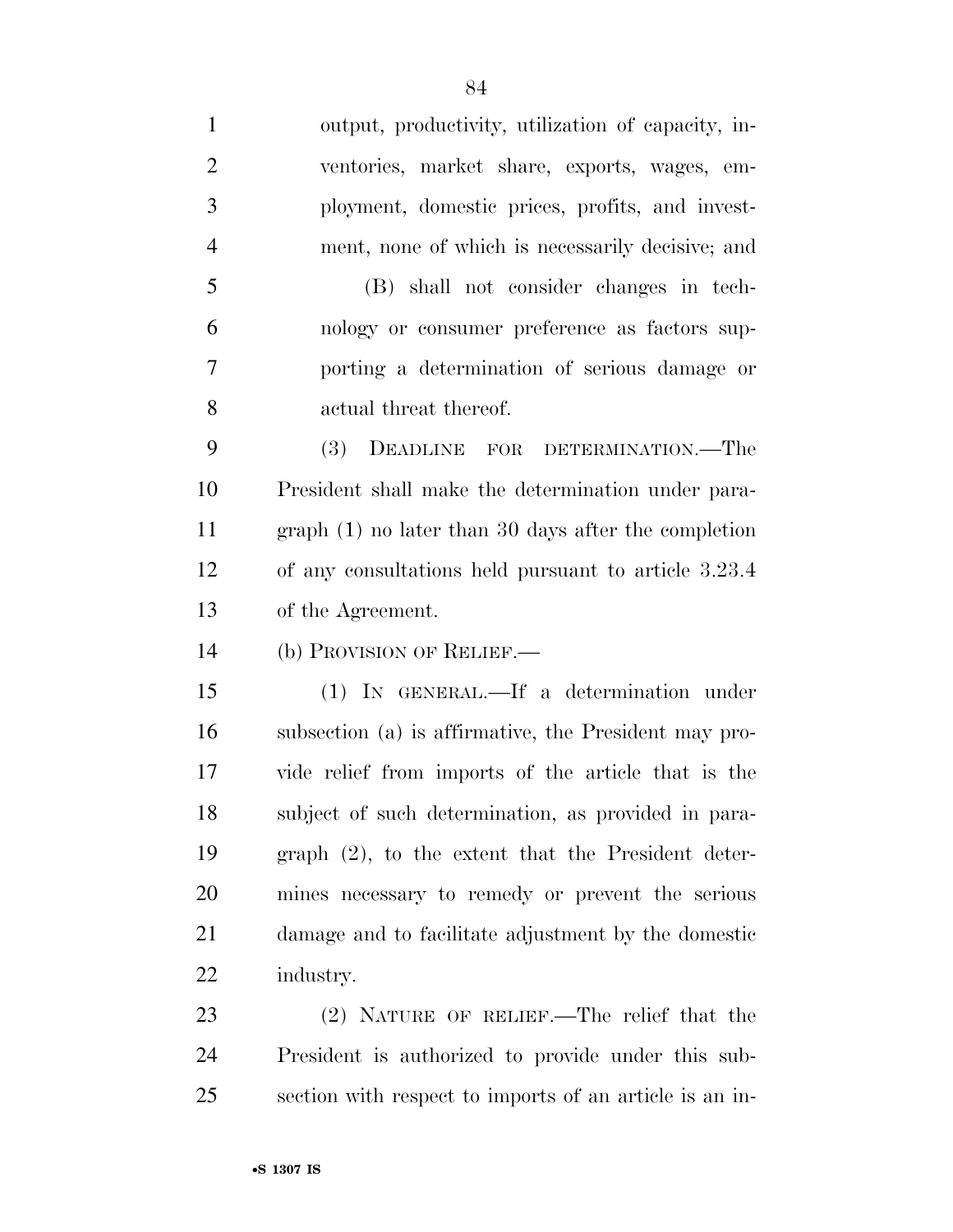| $\mathbf{1}$   | crease in the rate of duty imposed on the article to          |
|----------------|---------------------------------------------------------------|
| $\overline{2}$ | a level that does not exceed the lesser of—                   |
| 3              | $(A)$ the column 1 general rate of duty im-                   |
| $\overline{4}$ | posed under the HTS on like articles at the                   |
| 5              | time the import relief is provided; or                        |
| 6              | (B) the column 1 general rate of duty im-                     |
| 7              | posed under the HTS on like articles on the                   |
| 8              | day before the date on which the Agreement en-                |
| 9              | ters into force.                                              |
| 10             | SEC. 323. PERIOD OF RELIEF.                                   |
| 11             | (a) IN GENERAL.—Subject to subsection (b), any im-            |
| 12             | port relief that the President provides under subsection      |
| 13             | $(b)$ of section 322 may not, in the aggregate, be in effect  |
| 14             | for more than 3 years.                                        |
| 15             | (b) EXTENSION.—If the initial period for any import           |
| 16             | relief provided under section 322 is less than 3 years, the   |
| 17             | President may extend the effective period of any import       |
| 18             | relief provided under that section, subject to the limitation |
| 19             | set forth in subsection (a), if the President determines      |
| 20             | $that-$                                                       |
| 21             | (1) the import relief continues to be necessary               |
| <u>22</u>      | to remedy or prevent serious damage and to facili-            |
| 23             | tate adjustment by the domestic industry to import            |
| 24             | competition; and                                              |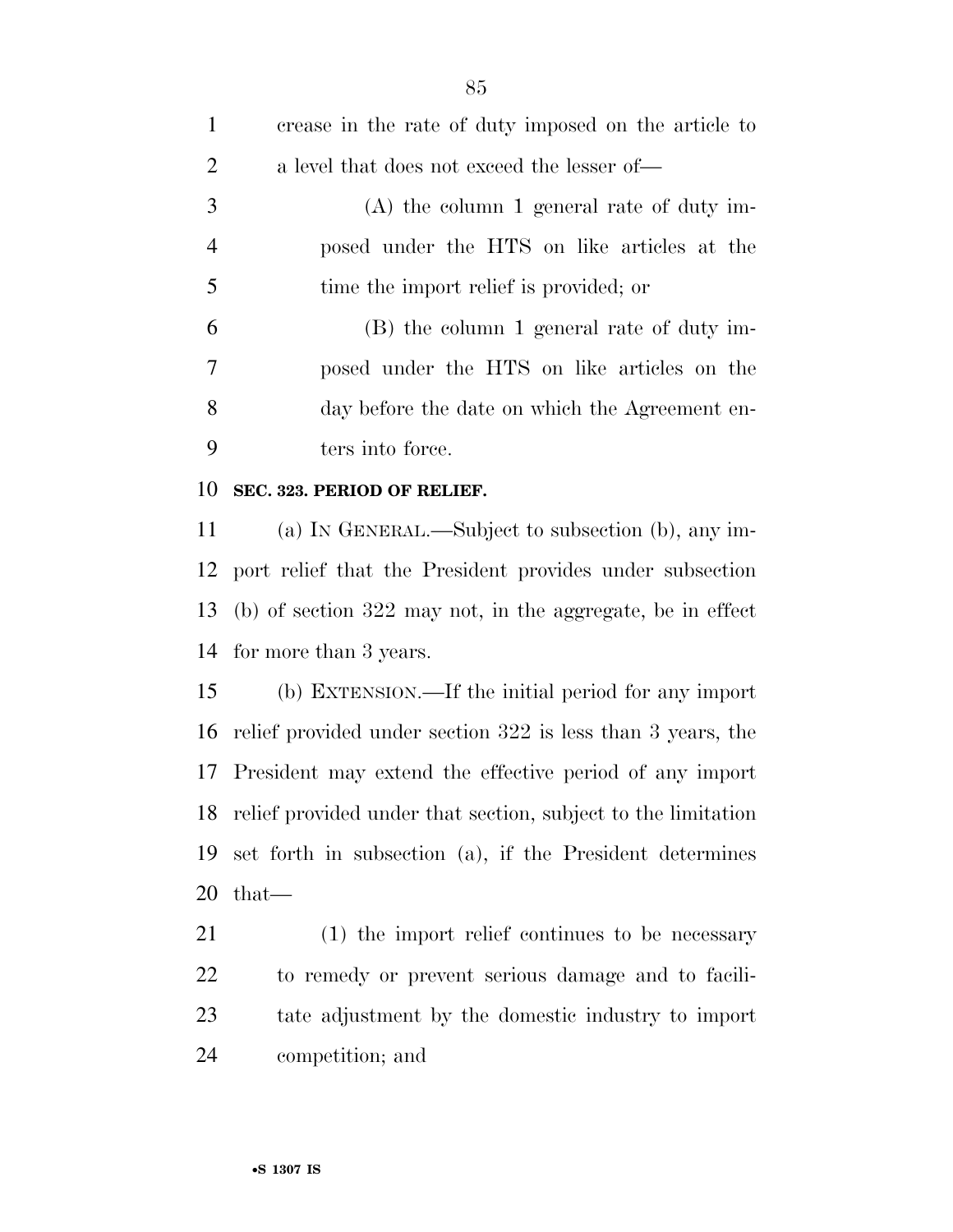| $\mathbf{1}$   | $(2)$ there is evidence that the industry is mak-            |
|----------------|--------------------------------------------------------------|
| $\overline{2}$ | ing a positive adjustment to import competition.             |
| 3              | SEC. 324. ARTICLES EXEMPT FROM RELIEF.                       |
| $\overline{4}$ | The President may not provide import relief under            |
| 5              | this subtitle with respect to any article if—                |
| 6              | (1) import relief previously has been provided               |
| 7              | under this subtitle with respect to that article; or         |
| 8              | $(2)$ the article is subject to import relief                |
| 9              | under—                                                       |
| 10             | $(A)$ subtitle A; or                                         |
| 11             | (B) chapter 1 of title II of the Trade Act                   |
| 12             | of 1974.                                                     |
| 13             | SEC. 325. RATE AFTER TERMINATION OF IMPORT RELIEF.           |
| 14             | When import relief under this subtitle is terminated         |
| 15             | with respect to an article, the rate of duty on that article |
| 16             | shall be the rate that would have been in effect, but for    |
| 17             | the provision of such relief.                                |
| 18             | SEC. 326. TERMINATION OF RELIEF AUTHORITY.                   |
| 19             | No import relief may be provided under this subtitle         |
| 20             | with respect to any article after the date that is 5 years   |
| 21             | after the date on which the Agreement enters into force.     |
| 22             | SEC. 327. COMPENSATION AUTHORITY.                            |
| 23             | For purposes of section 123 of the Trade Act of 1974         |
| 24             | (19 U.S.C. 2133), any import relief provided by the Presi-   |
|                |                                                              |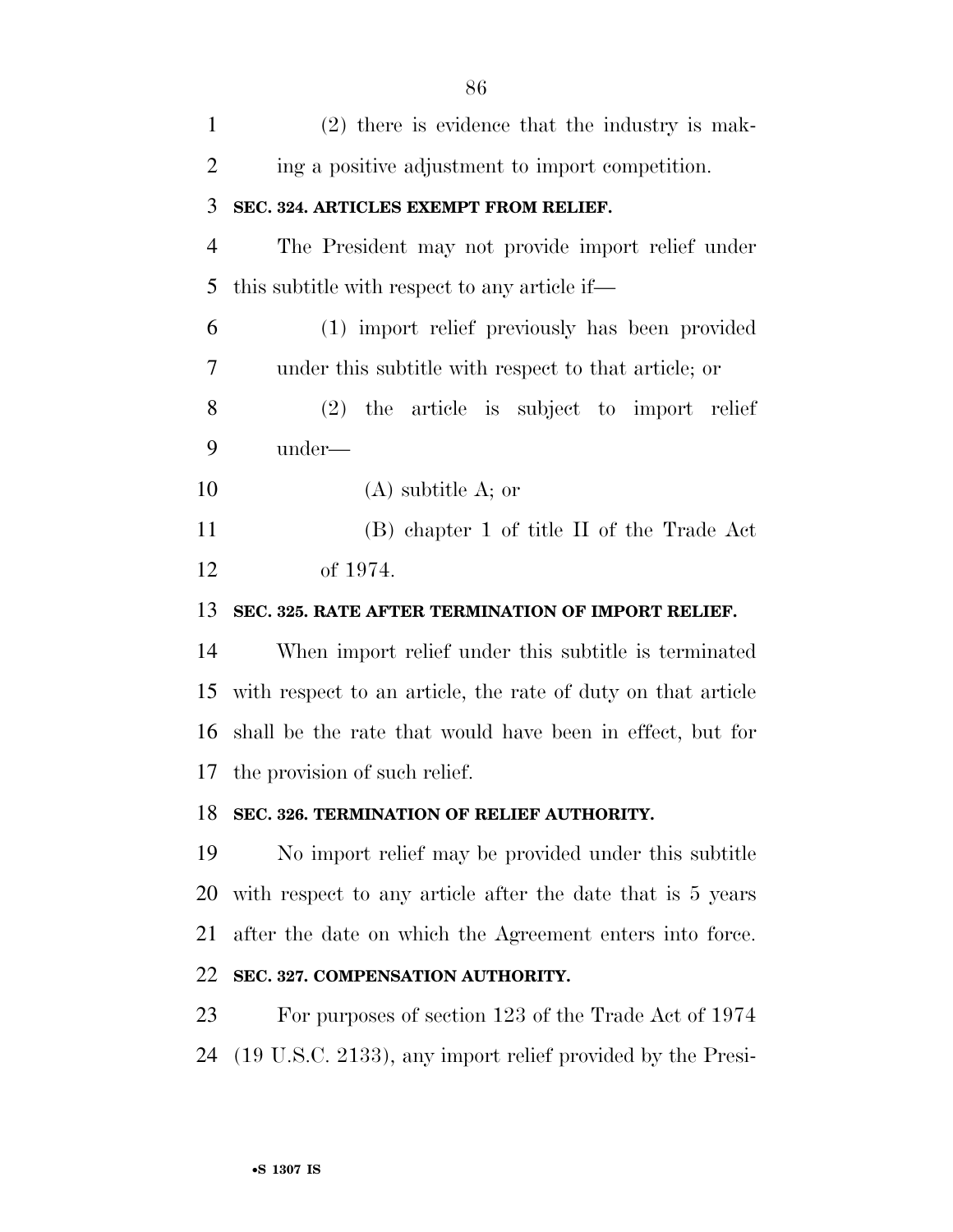dent under this subtitle shall be treated as action taken under chapter 1 of title II of that Act.

#### **SEC. 328. CONFIDENTIAL BUSINESS INFORMATION.**

 The President may not release information received in connection with a review under this subtitle which the President considers to be confidential business informa- tion unless the party submitting the confidential business information had notice, at the time of submission, that such information would be released by the President, or such party subsequently consents to the release of the in- formation. To the extent a party submits confidential busi- ness information, it shall also provide a nonconfidential version of the information in which the confidential busi-ness information is summarized or, if necessary, deleted.

# **Subtitle C—Cases Under Title II of the Trade Act of 1974**

## **SEC. 331. FINDINGS AND ACTION ON GOODS OF CAFTA–DR COUNTRIES.**

 (a) EFFECT OF IMPORTS.—If, in any investigation initiated under chapter 1 of title II of the Trade Act of 1974, the Commission makes an affirmative determination (or a determination which the President may treat as an affirmative determination under such chapter by reason of section 330(d) of the Tariff Act of 1930), the Commis-sion shall also find (and report to the President at the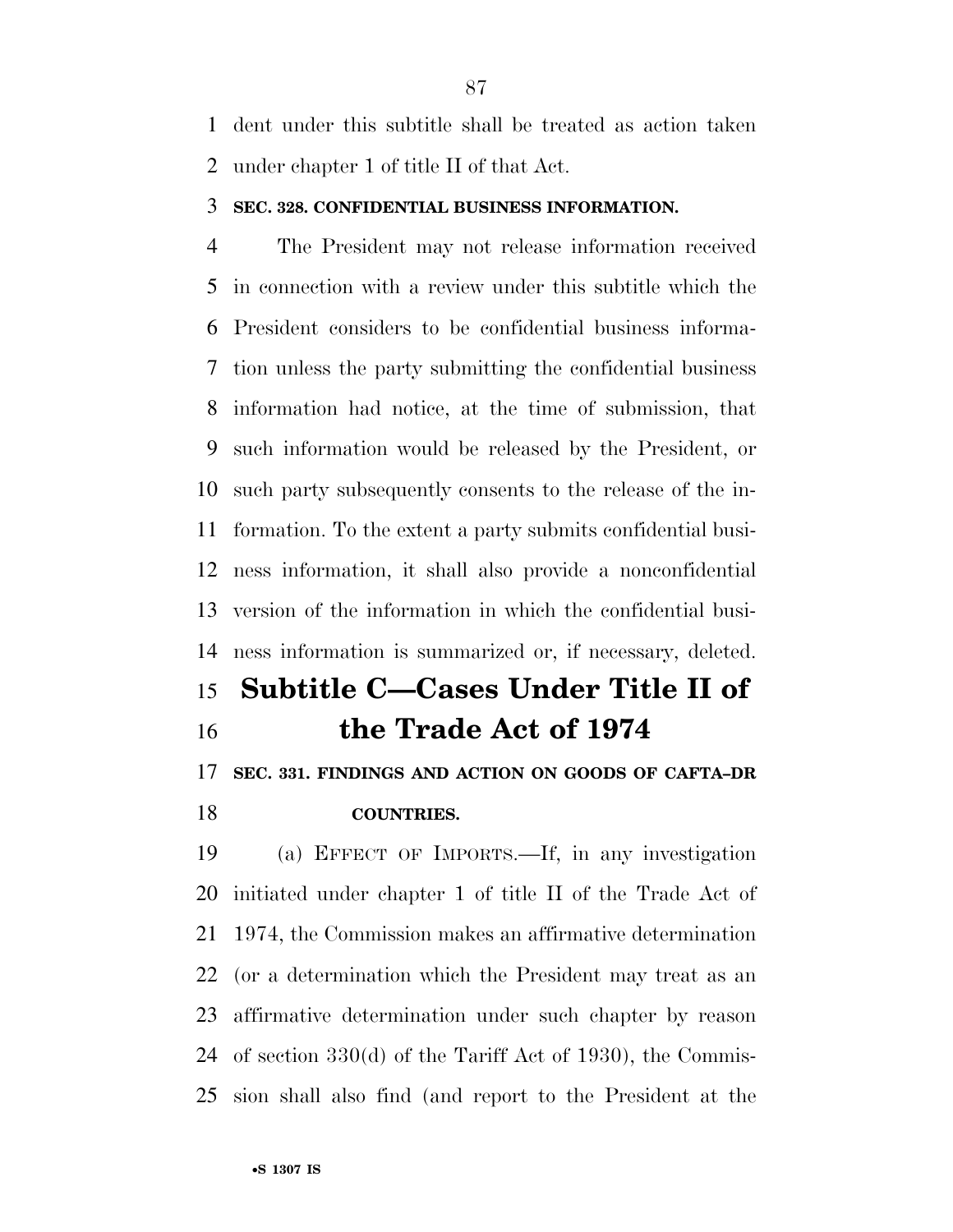time such injury determination is submitted to the Presi- dent) whether imports of the article of each CAFTA–DR country that qualify as originating goods under section 203(b) are a substantial cause of serious injury or threat thereof.

 (b) PRESIDENTIAL DETERMINATION REGARDING IM- PORTS OF CAFTA–DR COUNTRIES.—In determining the nature and extent of action to be taken under chapter 1 of title II of the Trade Act of 1974, the President may exclude from the action goods of a CAFTA–DR country with respect to which the Commission has made a negative finding under subsection (a).

# **TITLE IV—MISCELLANEOUS**

### **SEC. 401. ELIGIBLE PRODUCTS.**

 Section 308(4)(A) of the Trade Agreements Act of 1979 (19 U.S.C. 2518(4)(A)) is amended—

17 (1) by striking "or" at the end of clause (ii); (2) by striking the period at the end of clause 19 (iii) and inserting "; or"; and

 (3) by adding at the end the following new clause:

22 ''(iv) a party to the Dominican Re- public-Central America-United States Free Trade Agreement, a product or service of that country or instrumentality which is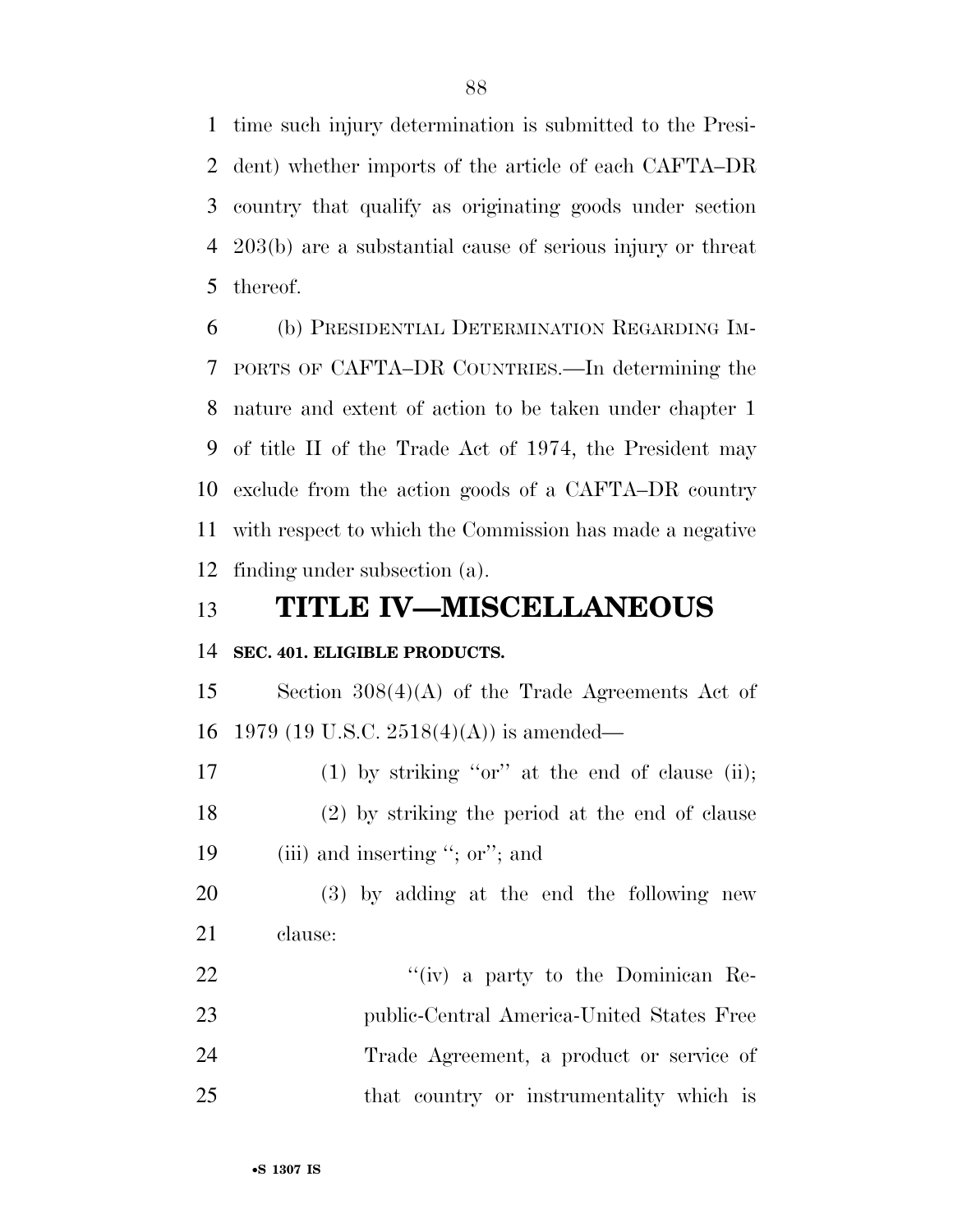| $\mathbf{1}$   | covered under that Agreement for procure-                         |
|----------------|-------------------------------------------------------------------|
| $\overline{2}$ | ment by the United States.".                                      |
| 3              | SEC. 402. MODIFICATIONS TO THE CARIBBEAN BASIN ECO-               |
| $\overline{4}$ | NOMIC RECOVERY ACT.                                               |
| 5              | (a) FORMER BENEFICIARY COUNTRIES.-Section                         |
| 6              | $212(a)(1)$ of the Caribbean Basin Economic Recovery Act          |
| 7              | $(19 \text{ U.S.C. } 2702(a)(1))$ is amended by adding at the end |
| 8              | the following new subparagraph:                                   |
| 9              | " $(F)$ The term 'former beneficiary country'                     |
| 10             | means a country that ceases to be designated as                   |
| 11             | a beneficiary country under this title because                    |
| 12             | the country has become a party to a free trade                    |
| 13             | agreement with the United States.".                               |
| 14             | (b) COUNTRIES ELIGIBLE FOR DESIGNATION AS                         |
| 15             | BENEFICIARY COUNTRIES.—Section 212(b) of the Carib-               |
| 16             | bean Basin Economic Recovery Act (19 U.S.C. 2702(b))              |
| 17             | is amended by striking from the list of countries eligible        |
| 18             | for designation as beneficiary countries—                         |
| 19             | (1) "Costa Rica", effective on the date the                       |
| 20             | President terminates the designation of Costa Rica                |
| 21             | beneficiary country pursuant to<br>section<br>$\mathbf{a}$<br>as  |
| 22             | 201(a)(3);                                                        |
| 23             | (2) "Dominican Republic", effective on the date                   |
| 24             | the President terminates the designation of the Do-               |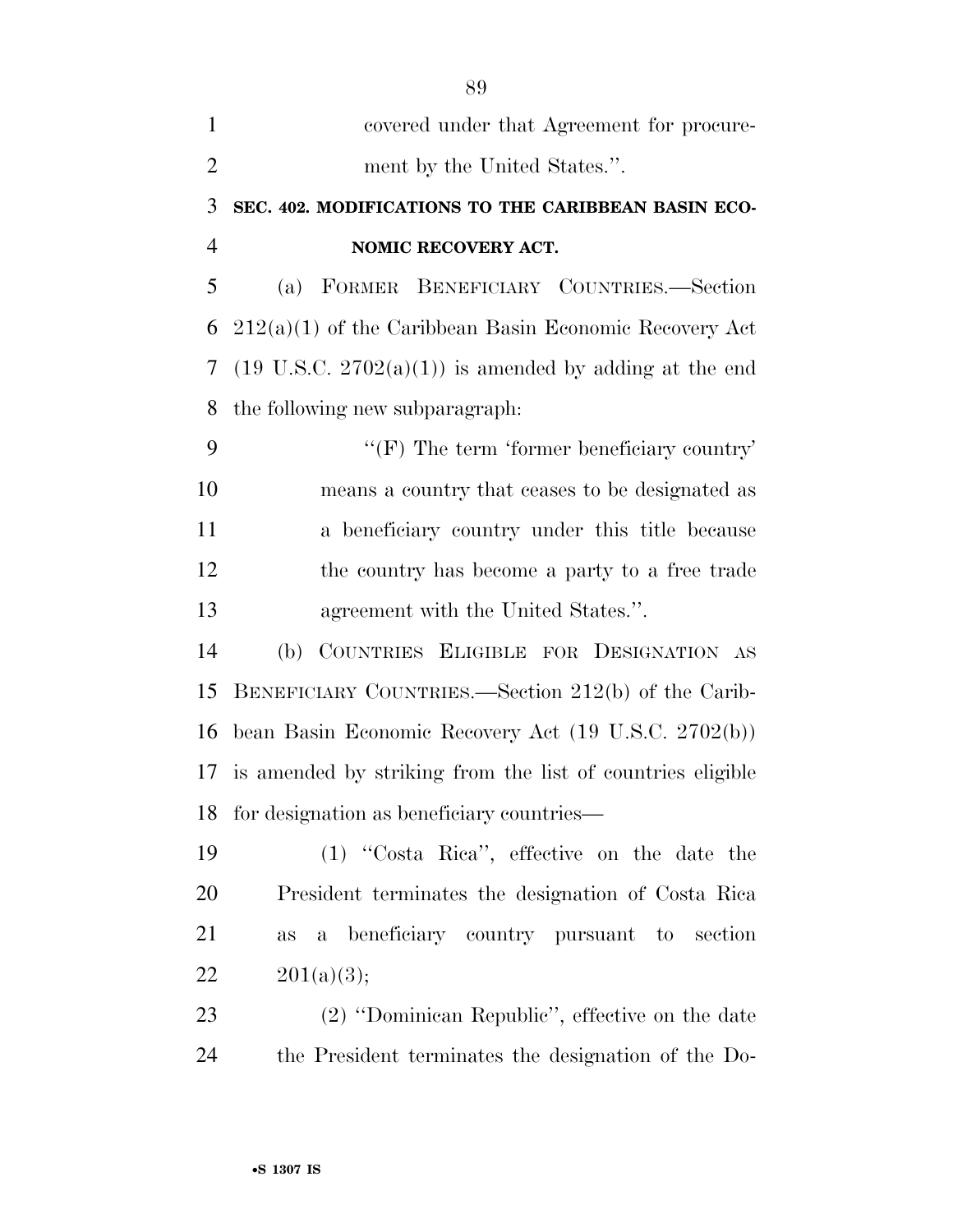minican Republic as a beneficiary country pursuant 2 to section  $201(a)(3)$ ;

 (3) ''El Salvador'', effective on the date the President terminates the designation of El Salvador as a beneficiary country pursuant to section  $201(a)(3);$ 

 (4) ''Guatemala'', effective on the date the President terminates the designation of Guatemala as a beneficiary country pursuant to section  $10 \qquad 201(a)(3);$ 

 (5) ''Honduras'', effective on the date the Presi- dent terminates the designation of Honduras as a beneficiary country pursuant to section 201(a)(3); and

 (6) ''Nicaragua'', effective on the date the President terminates the designation of Nicaragua as a beneficiary country pursuant to section  $201(a)(3)$ .

 (c) MATERIALS OF, OR PROCESSING IN, FORMER BENEFICIARY COUNTRIES.—Section 213(a)(1) of the Car- ibbean Basin Economic Recovery Act (19 U.S.C.  $2703(a)(1)$  is amended by striking "the Commonwealth" of Puerto Rico and the United States Virgin Islands'' and inserting ''the Commonwealth of Puerto Rico, the United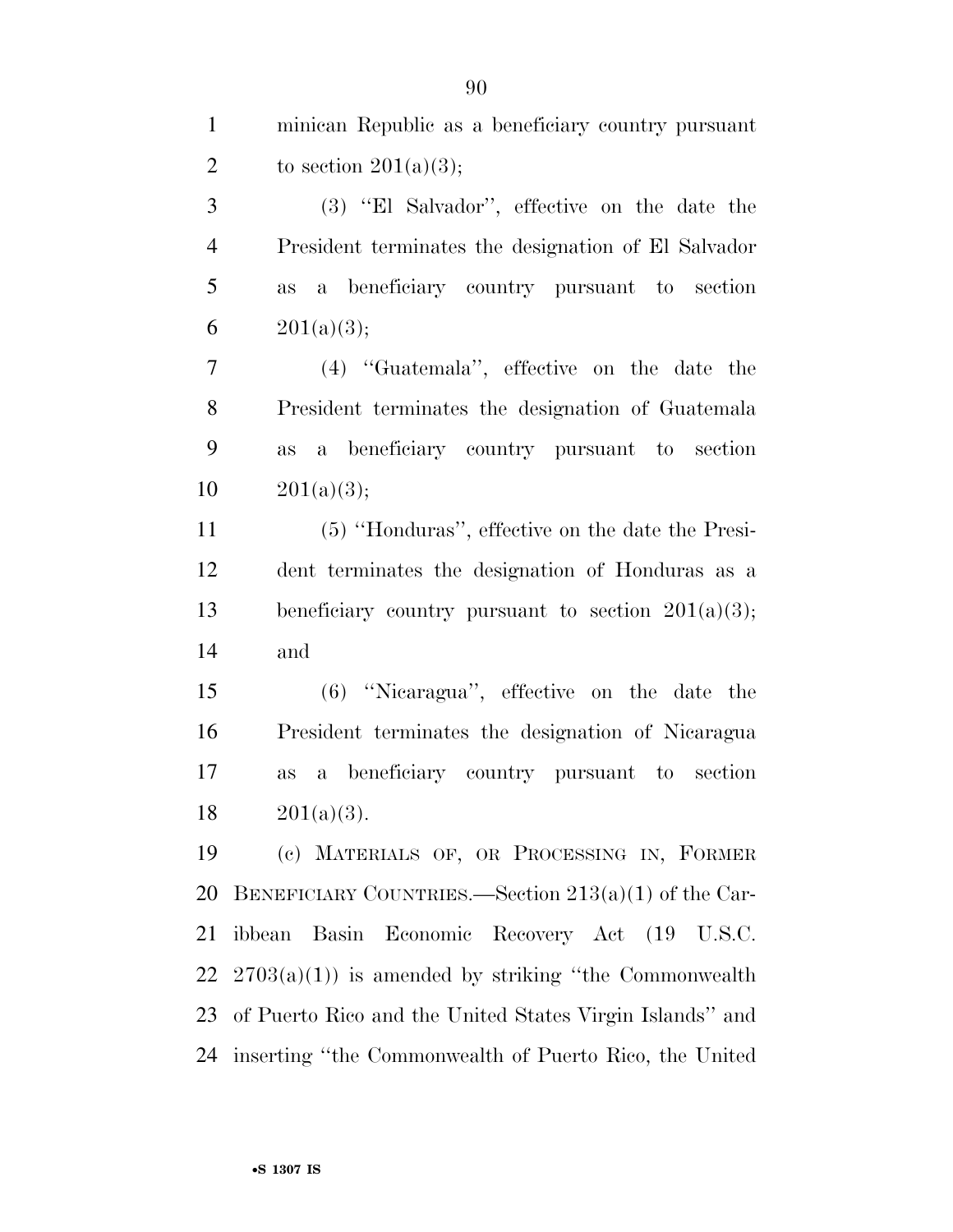States Virgin Islands, and any former beneficiary coun-try''.

 (d) DEFINITIONS AND SPECIAL RULES.—Section 213(b)(5) of the Caribbean Basin Economic Recovery Act (19 U.S.C. 2703(b)(5)) is amended by adding at the end the following new subparagraphs:

7 "(G) FORMER CBTPA BENEFICIARY COUN- TRY.—The term 'former CBTPA beneficiary country' means a country that ceases to be des- ignated as a CBTPA beneficiary country under this title because the country has become a party to a free trade agreement with the United States.

14 "(H) ARTICLES THAT UNDERGO PRODUC- TION IN A CBTPA BENEFICIARY COUNTRY AND 16 A FORMER CBTPA BENEFICIARY COUNTRY.—(i) For purposes of determining the eligibility of an article for preferential treatment under para- graph (2) or (3), references in either such para- graph, and in subparagraph (C) of this para-21 graph to

22 "'(I) a 'CBTPA beneficiary country' shall be considered to include any former CPTPA beneficiary country, and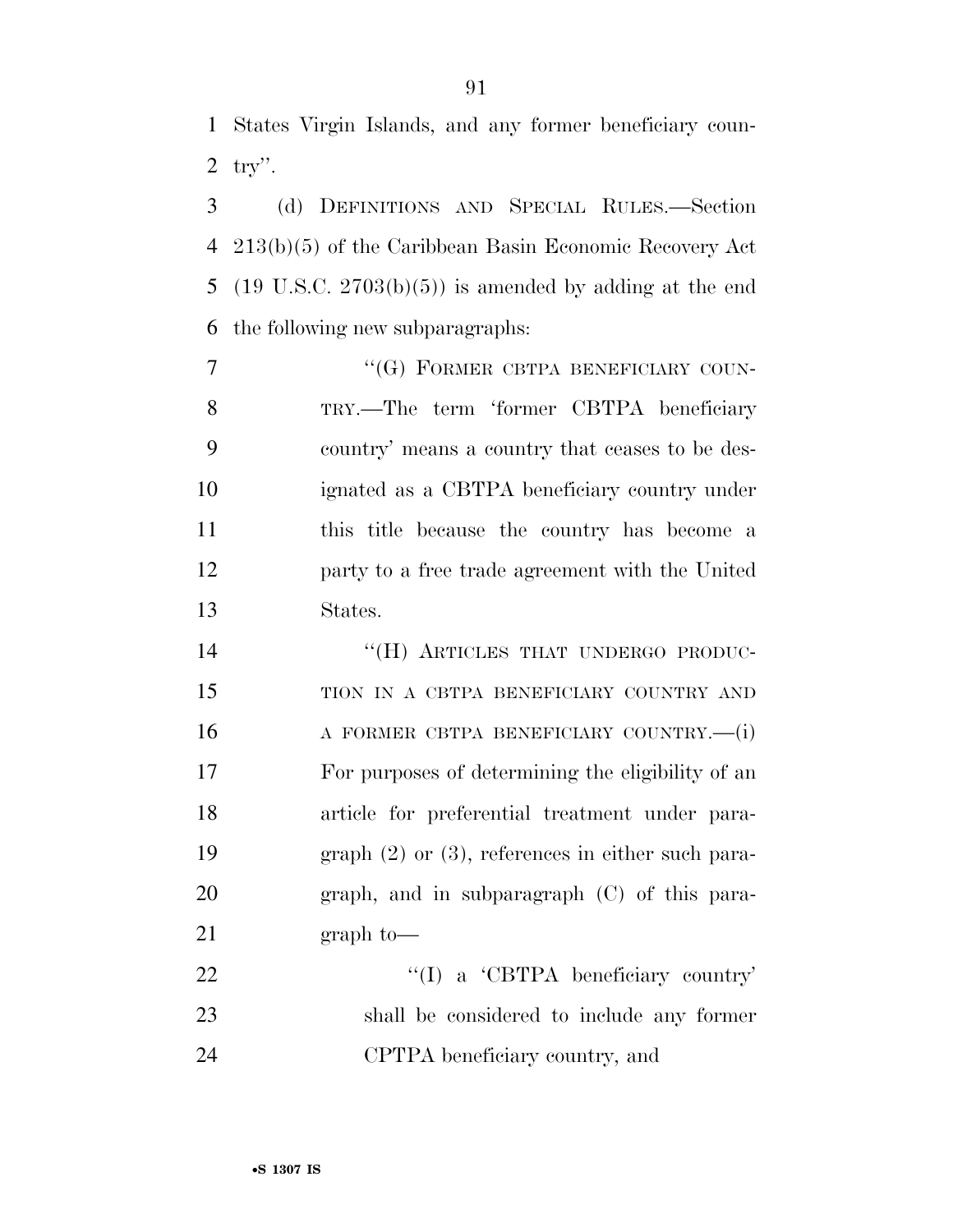| $\mathbf{1}$   | "(II) 'CBTPA beneficiary countries'                         |
|----------------|-------------------------------------------------------------|
| $\overline{2}$ | shall be considered to include former                       |
| 3              | CBTPA beneficiary countries,                                |
| $\overline{4}$ | if the article, or a good used in the production            |
| 5              | of the article, undergoes production in a                   |
| 6              | CBTPA beneficiary country.                                  |
| $\overline{7}$ | "(ii) An article that is eligible for pref-                 |
| 8              | erential treatment under clause (i) shall not be            |
| 9              | ineligible for such treatment because the article           |
| 10             | is imported directly from a former CBTPA ben-               |
| 11             | eficiary country.                                           |
| 12             | "(iii) Notwithstanding clauses (i) and (ii),                |
| 13             | an article that is a good of a former CBTPA                 |
| 14             | beneficiary country for purposes of section 304             |
| 15             | of the Tariff Act of $1930$ (19 U.S.C. 1304) or             |
| 16             | section 334 of the Uruguay Round Agreements                 |
| 17             | Act $(19 \text{ U.S.C. } 3592)$ , as the case may be, shall |
| 18             | not be eligible for preferential treatment under            |
| 19             | paragraph $(2)$ or $(3)$ , unless—                          |
| 20             | $\lq(1)$ it is an article that is a good of                 |
| 21             | the Dominican Republic under either such                    |
| 22             | section $304$ or $334$ ; and                                |
| 23             | $\lq$ (II) the article, or a good used in the               |
| 24             | production of the article, undergoes pro-                   |
| 25             | duction in Haiti.".                                         |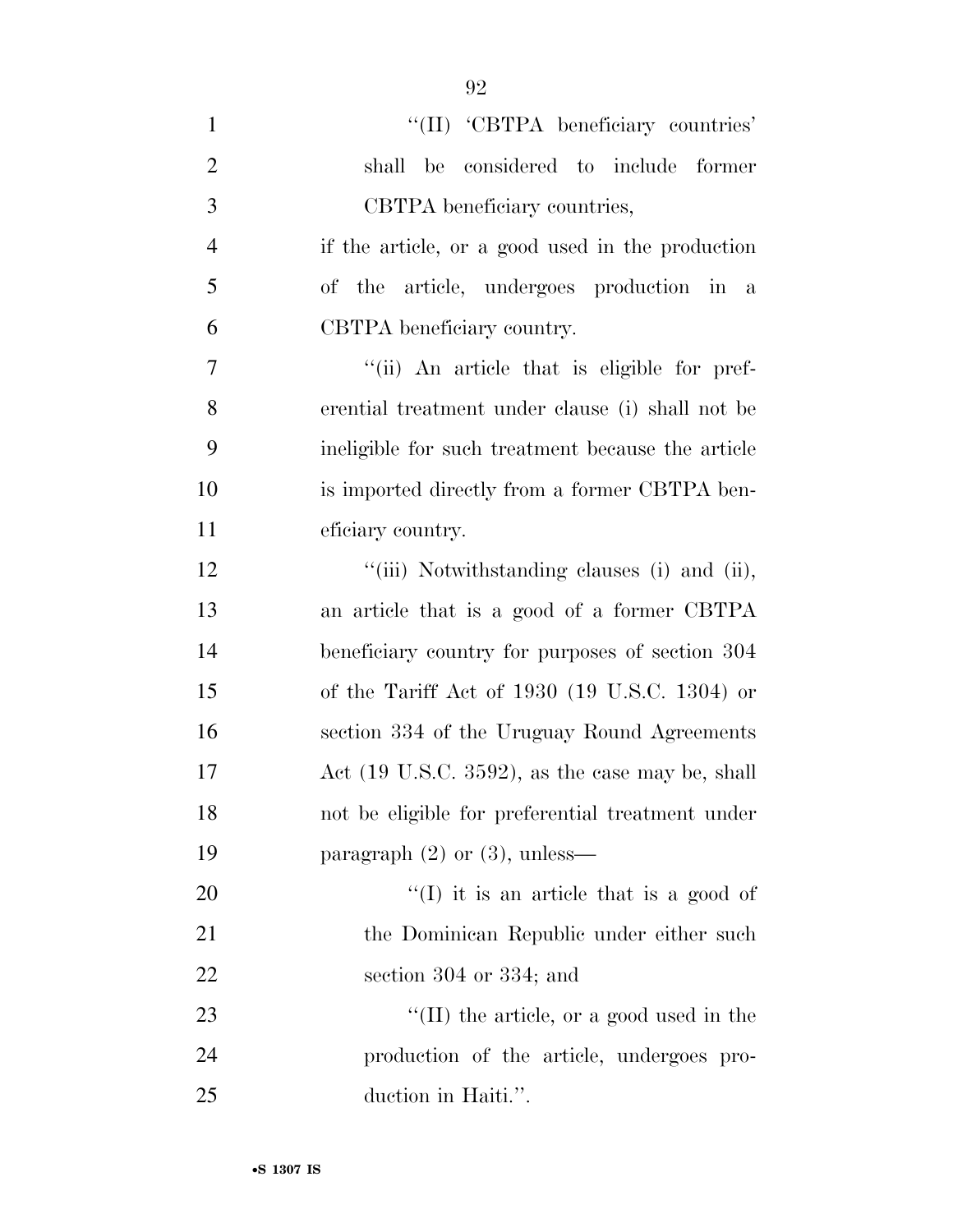| $\mathbf{1}$   | SEC. 403. PERIODIC REPORTS AND MEETINGS ON LABOR      |
|----------------|-------------------------------------------------------|
| $\overline{2}$ | OBLIGATIONS AND LABOR CAPACITY-BUILD-                 |
| 3              | ING PROVISIONS.                                       |
| $\overline{4}$ | (a) REPORTS TO CONGRESS.—                             |
| 5              | $(1)$ In GENERAL.—Not later than the end of           |
| 6              | the 2-year period beginning on the date the Agree-    |
| 7              | ment enters into force, and not later than the end    |
| 8              | of each 2-year period thereafter during the suc-      |
| 9              | ceeding 14-year period, the President shall report to |
| 10             | the Congress on the progress made by the CAFTA        |
| 11             | DR countries in—                                      |
| 12             | (A) implementing Chapter Sixteen and                  |
| 13             | Annex 16.5 of the Agreement; and                      |
| 14             | (B) implementing the White Paper.                     |
| 15             | $(2)$ WHITE PAPER.—In this section, the term          |
| 16             | "White Paper" means the report of April 2005 of       |
| 17             | the Working Group of the Vice Ministers Respon-       |
| 18             | sible for Trade and Labor in the Countries of Cen-    |
| 19             | tral America and the Dominican Republic entitled      |
| 20             | "The Labor Dimension in Central America and the       |
| 21             | Dominican Republic - Building on Progress:            |
| 22             | Strengthening Compliance and Enhancing Capac-         |
| 23             | $ity$ .                                               |
| 24             | (3) CONTENTS OF REPORTS.—Each report                  |
| 25             | under paragraph (1) shall include the following:      |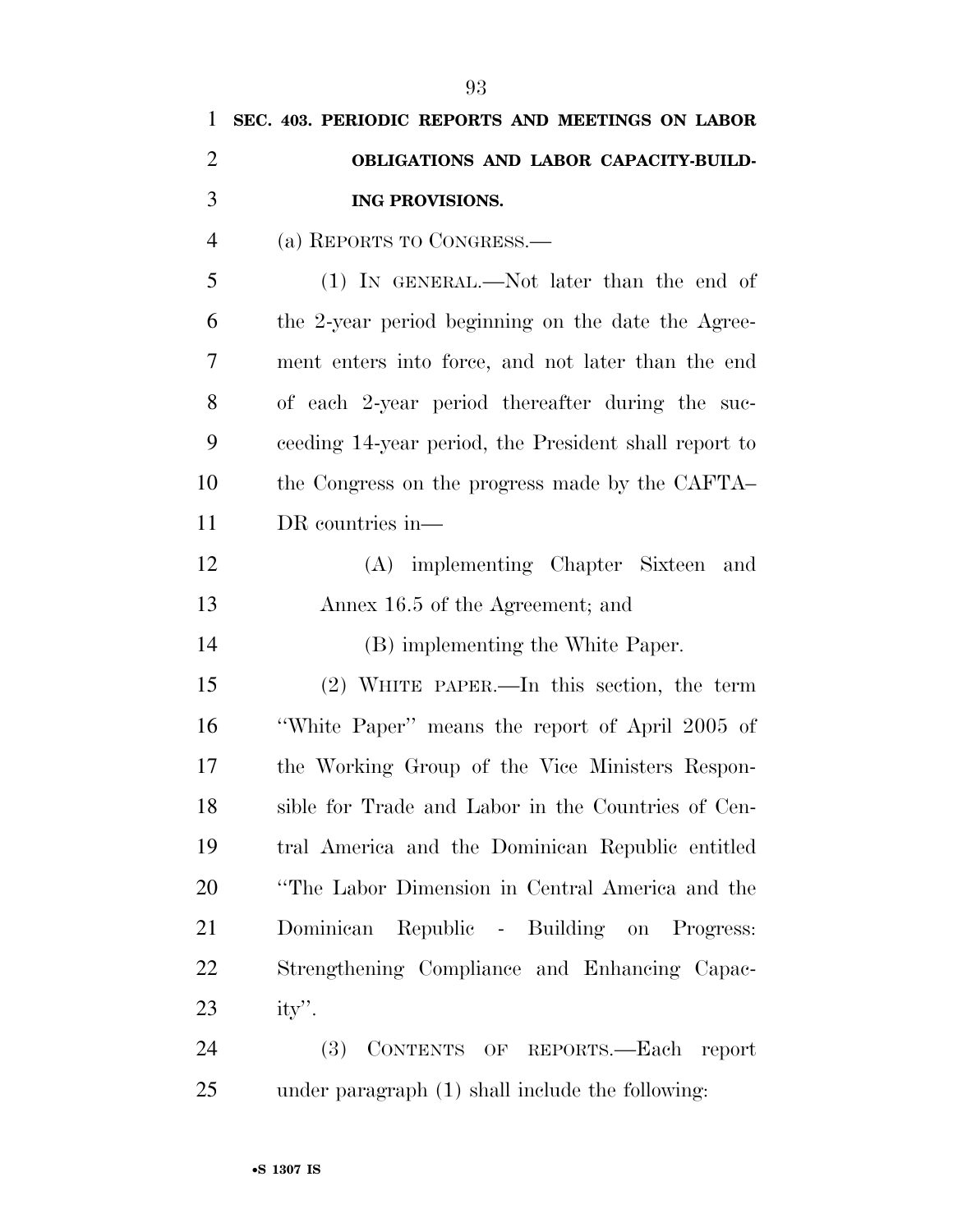| $\mathbf{1}$   | $(A)$ A description of the progress made by      |
|----------------|--------------------------------------------------|
| $\overline{2}$ | the Labor Cooperation and Capacity Building      |
| 3              | Mechanism established by article 16.5 and        |
| $\overline{4}$ | Annex 16.5 of the Agreement, and the Labor       |
| 5              | Affairs Council established by article 16.4 of   |
| 6              | the Agreement, in achieving their stated goals,  |
| 7              | including a description of the capacity-building |
| 8              | projects undertaken, funds received, and results |
| 9              | achieved, in each CAFTA–DR country.              |
| 10             | (B) Recommendations on how the United            |
| 11             | States can facilitate full implementation of the |
| 12             | recommendations contained in the White Paper.    |
| 13             | (C) A description of the work done by the        |
| 14             | CAFTA-DR countries with the International        |
| 15             | Labor Organization to implement the rec-         |
| 16             | ommendations contained in the White Paper,       |
| 17             | and the efforts of the CAFTA-DR countries        |
| 18             | with international organizations, through the    |
| 19             | Labor Cooperation and Capacity Building          |
| 20             | Mechanism referred to in subparagraph $(A)$ , to |
| 21             | advance common commitments regarding labor       |
| 22             | matters.                                         |
| 23             | (D) A summary of public comments re-             |
| 24             | ceived on-                                       |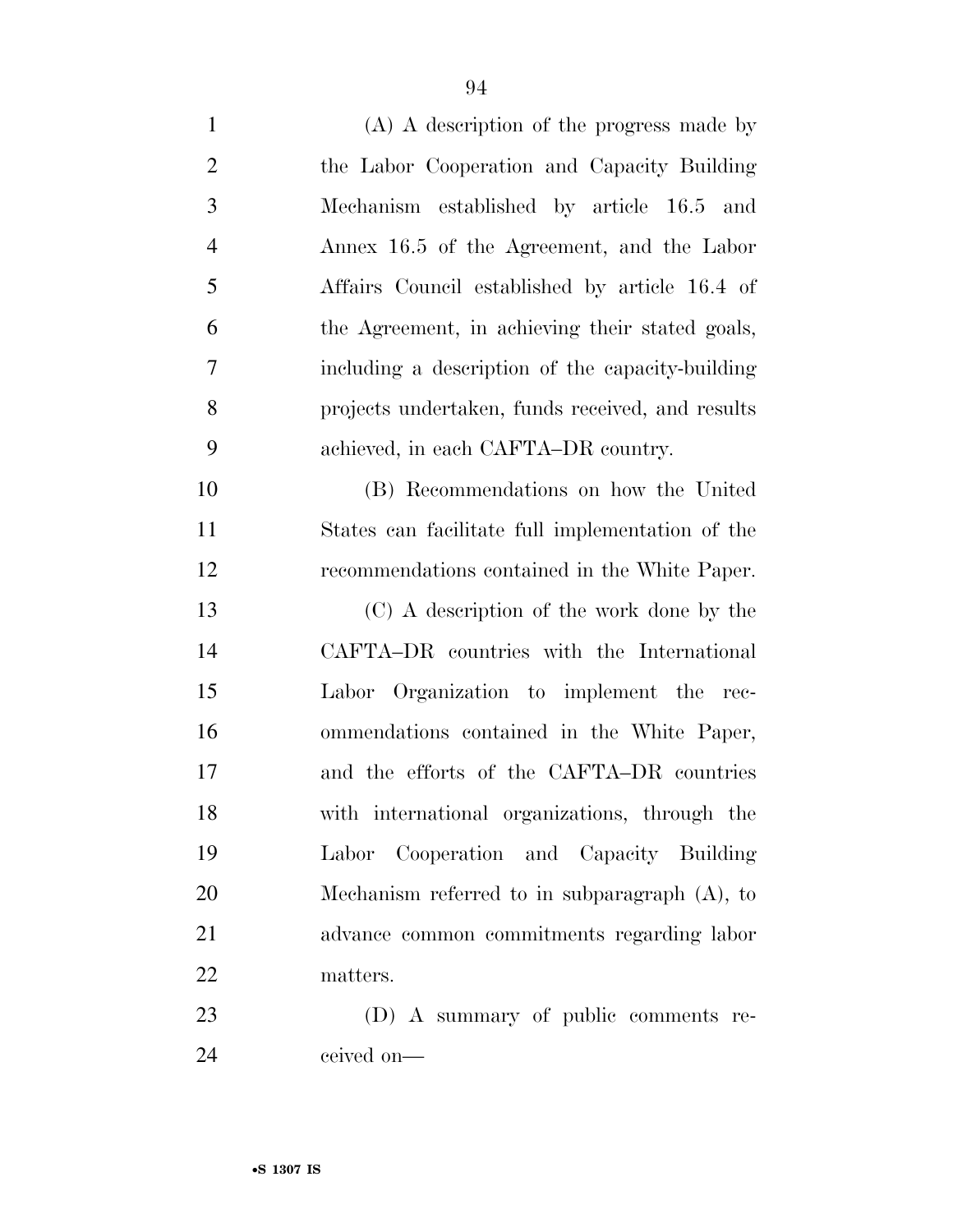(i) capacity-building efforts by the United States envisaged by article 16.5 3 and Annex 16.5 of the Agreement; (ii) efforts by the United States to fa- cilitate full implementation of the White Paper recommendations; and (iii) the efforts made by the CAFTA– 8 DR countries to comply with article 16.5 and Annex 16.5 of the Agreement and to fully implement the White Paper rec- ommendations, including the progress 12 made by the CAFTA–DR countries in af- fording to workers internationally-recog- nized worker rights through improved ca- pacity. (4) SOLICITATION OF PUBLIC COMMENTS.—The

 President shall establish a mechanism to solicit pub-18 lic comments for purposes of paragraph  $(3)(D)$ .

 (b) PERIODIC MEETINGS OF SECRETARY OF LABOR WITH LABOR MINISTERS OF CAFTA–DR COUNTRIES.—

 (1) PERIODIC MEETINGS.—The Secretary of Labor should take the necessary steps to meet peri- odically with the labor ministers of the CAFTA–DR countries to discuss—